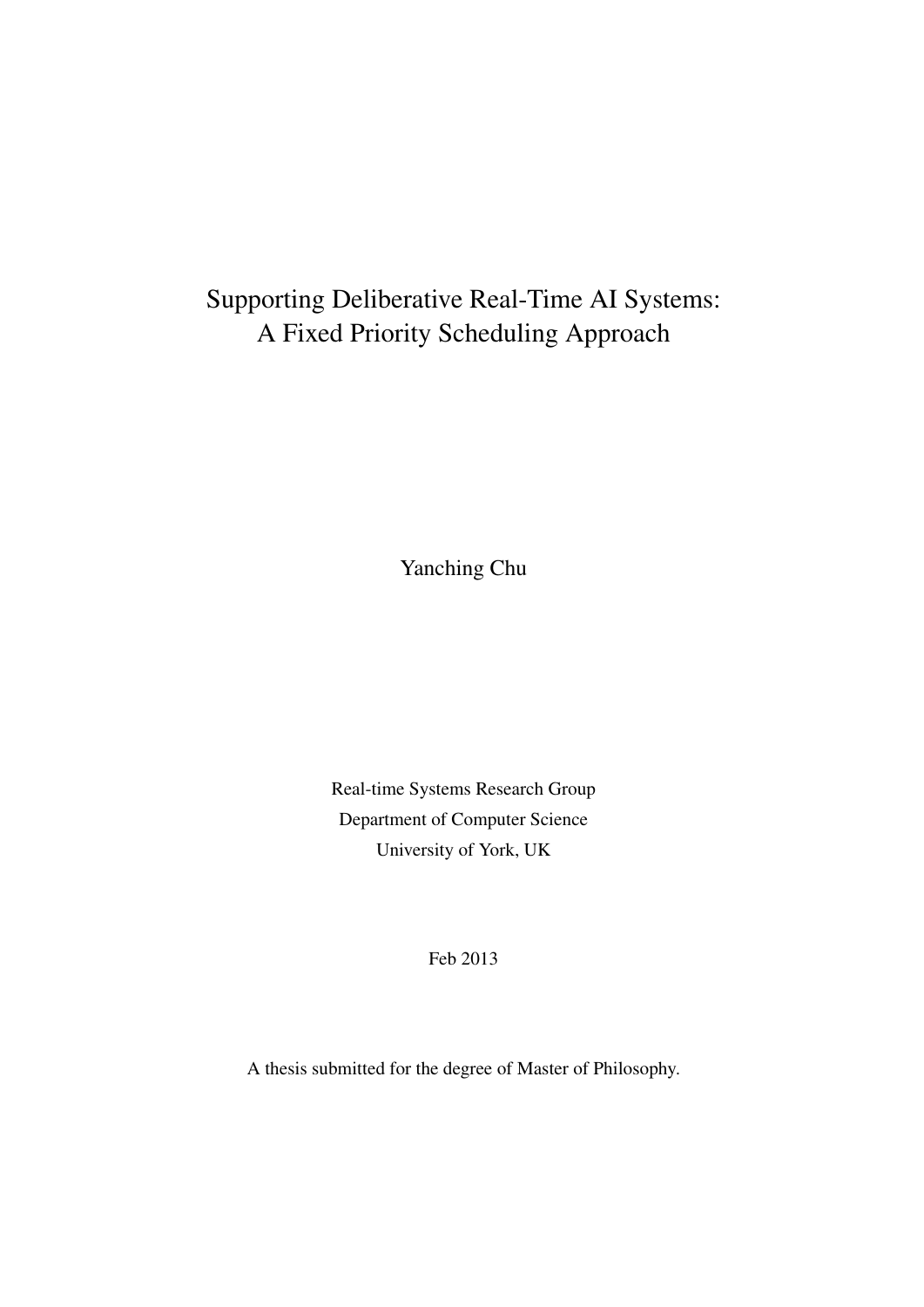#### Abstract

Constructing deliberative real-time AI systems is challenging due to the high execution-time variance in AI algorithms and the requirement of worst-case bounds for hard real-time guarantees, often resulting in poor use of system resources. Using a motivating case study based on RoboCup, the general problem of resource usage maximization in a real-time AI agent is addressed.

In this thesis it was shown that by employing a hybrid task model, for imprecise computation of the form "Prologue-Optional-Epilogue", a variety of AI algorithms with different hard and optional (anytime) timing requirements can be supported. An exact schedulability, based on a simple offset between the Prologue and Epilogue components, is devised but shown to be computationally prohibitive when a large number of imprecise tasks are present. For this reason, a tractable sufficient schedulability test was also devised, inspired by Tindell's analysis, where the time complexity of calculating the busy period of each task is reduced from  $O(2^n)$  to  $O(2n)$ .

Further, with a novel scheduling scheme based on Dual Priority Scheduling, schedulability can be guaranteed for the hard Prologue and Epilogue tasks while the latter can be delayed as much as possible for allowing optional and anytime components to be executed for enhancing system utility. Suggestions on how aperiodic tasks can be scheduled effectively within the framework and how tasks can be prioritized based on their utilities by an efficient algorithm are also provided.

The works presented in this thesis provide new advances in fixed priority response time analysis for imprecise computation which, together with present results in the literature, should provide a more comprehensive scheduling framework where real-time AI systems can be suitably supported.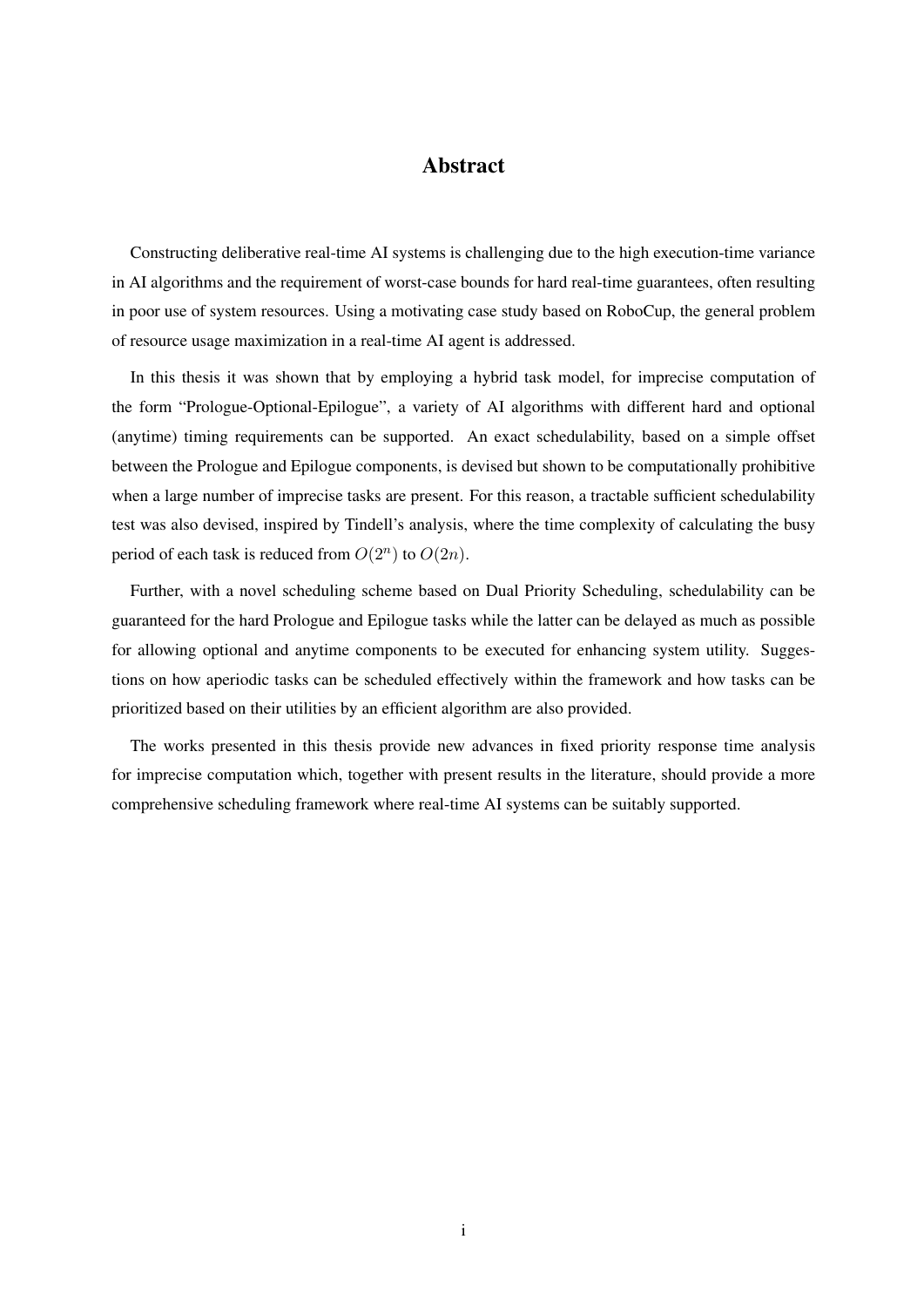## **Contents**

| 1 | <b>Introduction</b>                                          |                                                            |    |  |  |  |  |  |  |
|---|--------------------------------------------------------------|------------------------------------------------------------|----|--|--|--|--|--|--|
|   | 1.1                                                          |                                                            | 3  |  |  |  |  |  |  |
|   | 1.2                                                          |                                                            | 5  |  |  |  |  |  |  |
|   | 1.3                                                          |                                                            | 6  |  |  |  |  |  |  |
| 2 |                                                              | <b>Literature Review: Real-Time AI</b>                     | 7  |  |  |  |  |  |  |
|   | 2.1                                                          |                                                            | 7  |  |  |  |  |  |  |
|   |                                                              | 2.1.1                                                      | 8  |  |  |  |  |  |  |
|   |                                                              | 2.1.2<br>Composition and Compilation of Anytime Algorithms | 9  |  |  |  |  |  |  |
|   | 2.2                                                          |                                                            | 10 |  |  |  |  |  |  |
|   | 2.3                                                          |                                                            | 11 |  |  |  |  |  |  |
|   | 2.4                                                          |                                                            | 11 |  |  |  |  |  |  |
|   | 2.5                                                          |                                                            | 12 |  |  |  |  |  |  |
|   | 2.6                                                          |                                                            | 13 |  |  |  |  |  |  |
| 3 | <b>Literature Review: Real-Time Systems Scheduling</b><br>15 |                                                            |    |  |  |  |  |  |  |
|   | 3.1                                                          |                                                            | 16 |  |  |  |  |  |  |
|   | 3.2                                                          |                                                            | 17 |  |  |  |  |  |  |
|   | 3.3                                                          |                                                            | 18 |  |  |  |  |  |  |
|   |                                                              | 3.3.1                                                      | 19 |  |  |  |  |  |  |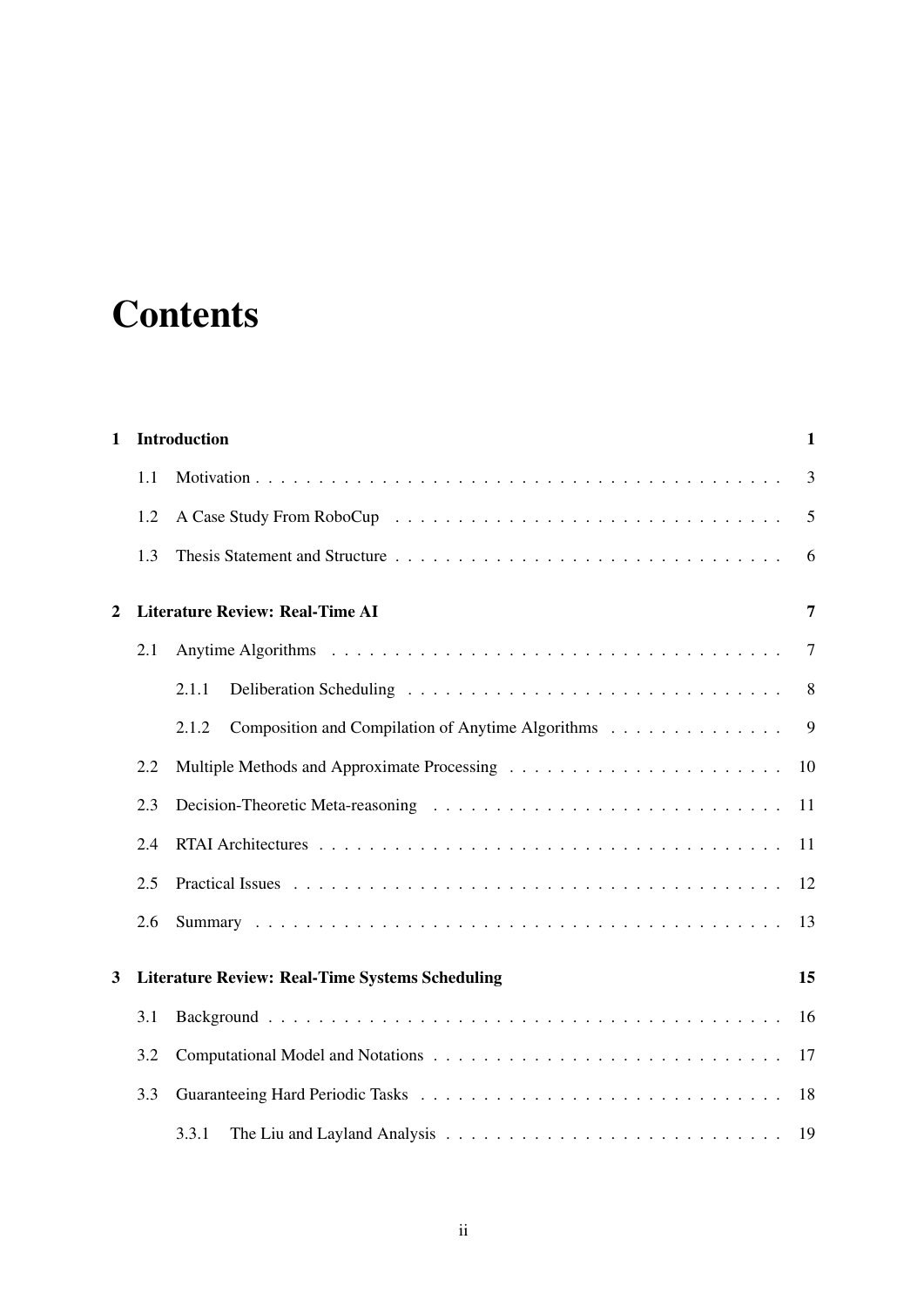|   |     | 3.3.2          |                                                                       | 19       |  |  |  |
|---|-----|----------------|-----------------------------------------------------------------------|----------|--|--|--|
|   |     | 3.3.3          |                                                                       | 21       |  |  |  |
|   | 3.4 |                |                                                                       | 23       |  |  |  |
|   | 3.5 |                |                                                                       | 28       |  |  |  |
|   |     | 3.5.1          |                                                                       | 29       |  |  |  |
|   |     | 3.5.2          |                                                                       | 30       |  |  |  |
|   |     | 3.5.3          |                                                                       | 34       |  |  |  |
|   |     | 3.5.4          |                                                                       | 35       |  |  |  |
|   |     | 3.5.5          |                                                                       | 37       |  |  |  |
|   | 3.6 |                |                                                                       | 38       |  |  |  |
|   | 3.7 |                | Practical Issues: Programming Language and System Support             | 41       |  |  |  |
|   | 3.8 |                |                                                                       | 45       |  |  |  |
| 4 |     |                | <b>Fixed Priority Preemptive Scheduling for Imprecise Computation</b> | 46       |  |  |  |
|   | 4.1 |                |                                                                       | 47       |  |  |  |
|   | 4.2 | 49             |                                                                       |          |  |  |  |
|   |     |                |                                                                       |          |  |  |  |
|   |     | 4.2.1          |                                                                       | 49       |  |  |  |
|   |     | 4.2.2          |                                                                       | 50       |  |  |  |
|   |     | 4.2.3          |                                                                       |          |  |  |  |
|   |     | 4.2.4          |                                                                       | 52       |  |  |  |
|   |     | 4.2.5          |                                                                       | 54       |  |  |  |
|   | 4.3 |                |                                                                       | 56       |  |  |  |
|   |     |                |                                                                       |          |  |  |  |
| 5 |     |                | iDPS - imprecise Dual Priority Scheduling                             | 57       |  |  |  |
|   | 5.1 |                |                                                                       | 57       |  |  |  |
|   |     | 5.1.1<br>5.1.2 |                                                                       | 59<br>60 |  |  |  |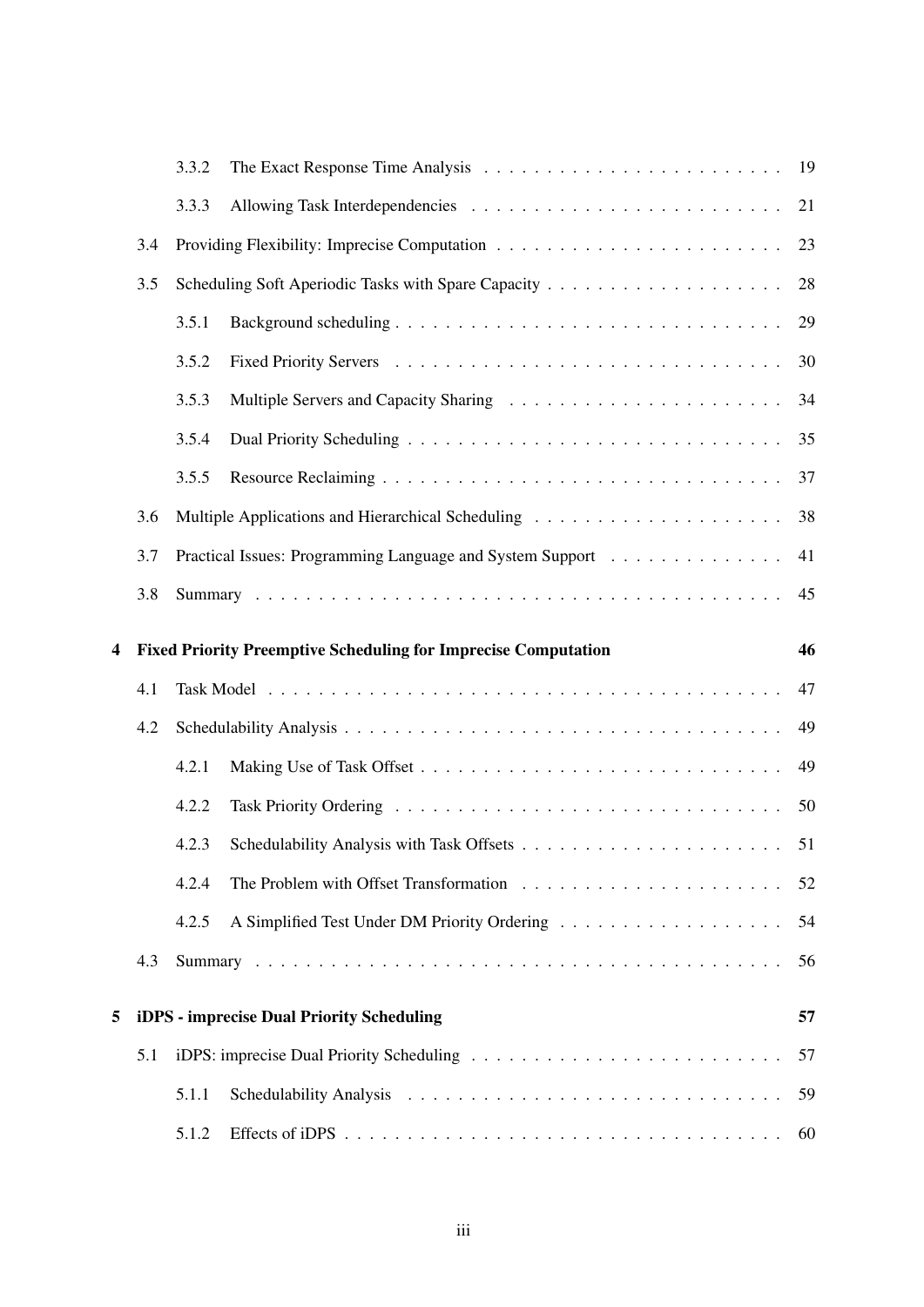|   | 5.2 |                                                                                       | 62 |
|---|-----|---------------------------------------------------------------------------------------|----|
|   | 5.3 |                                                                                       | 65 |
|   | 5.4 |                                                                                       | 67 |
| 6 |     | A Tractable Schedulability Test for Imprecise Computation                             | 68 |
|   | 6.1 |                                                                                       | 69 |
|   | 6.2 |                                                                                       | 70 |
|   | 6.3 |                                                                                       | 71 |
|   | 6.4 |                                                                                       | 76 |
| 7 |     | <b>Optimal Priority Ordering for Imprecise Computation - A Utility-Based Approach</b> | 77 |
|   | 7.1 |                                                                                       | 78 |
|   | 7.2 |                                                                                       | 79 |
|   | 7.3 |                                                                                       | 80 |
|   | 7.4 |                                                                                       | 85 |
|   | 7.5 |                                                                                       | 88 |
|   | 7.6 |                                                                                       | 91 |
| 8 |     | <b>Conclusion</b>                                                                     | 92 |
|   |     |                                                                                       |    |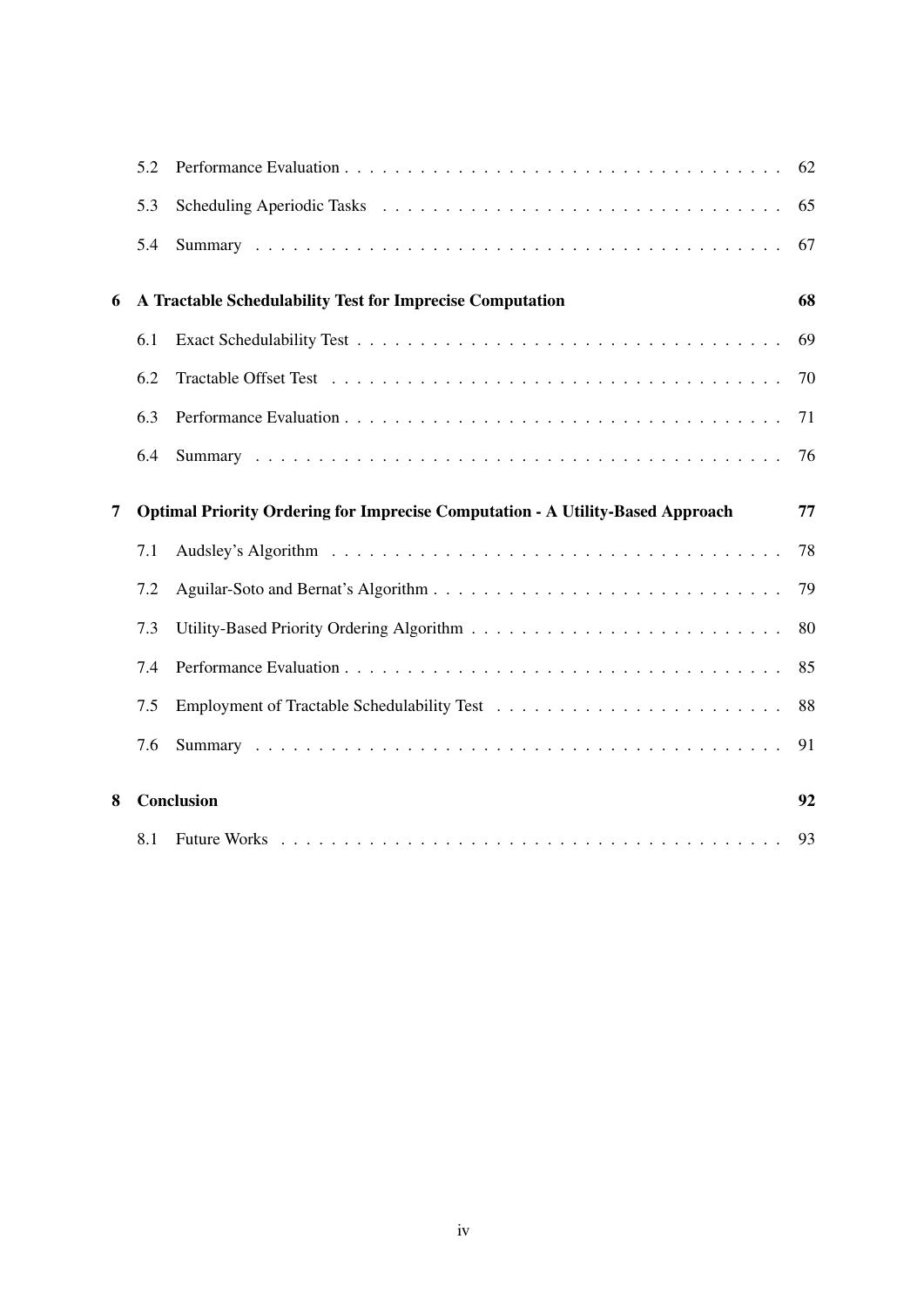#### Acknowledgements

I am forever indebted to Prof. Alan Burns for his guidance and help as my supervisor. I thank Prof. Andy Wellings for his general support and guidance during my study, particularly as my internal examiner for this thesis. They are both like a grandfather figure in the research group taking good care of everyone.

It is a pleasure to acknowledge Dr. Rob Davis for his helpful comments and discussions, especially on drafts of various technical reports I published in the department.

Discussions with Dr. Neil Audsley on his work on scheduling imprecise computation have been extremely helpful.

I am grateful to Judith Pink in the department for her help in the submission, printing and binding of my thesis.

The research is sponsored, in part, by the EU FRESCOR project and Major International Scholarship from the University of York.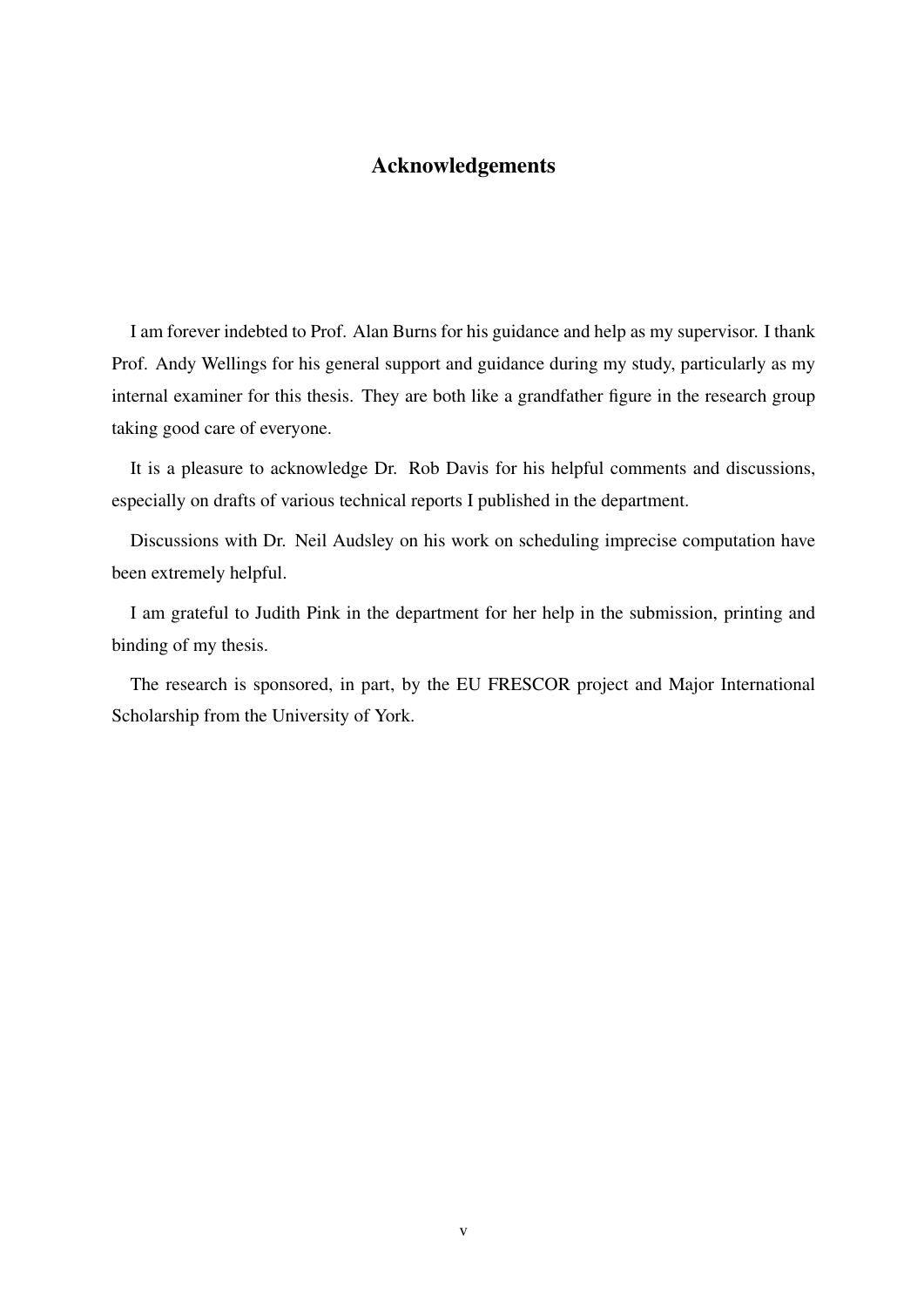#### **Declaration**

This thesis contains original works by the author only, unless stated otherwise explicitly in the text.

Parts of Chapters 4 and 5 were published as departmental technical report 402 [31]. Parts of Chapter 6 were published as departmental technical report 414 [32]. Parts of Chapter 7 were published as departmental technical report 424 [34].

Parts of Chapters 4 and 5 were published in the proceedings of the New Trends in Real-Time Artificial Intelligence Workshop within the European Conference in Artificial Intelligence in 2006 [33].

Parts of Chapters 4-6 were published in the conference proceedings of Euromicro Conference on Real-Time Systems (ECRTS) in 2007 [35].

Parts of Chapters 4-7 were published in the Real-Time Systems Journal in 2008, in a special edition for selected papers from ECRTS 2007 [36].

Yanching Chu Feb 2013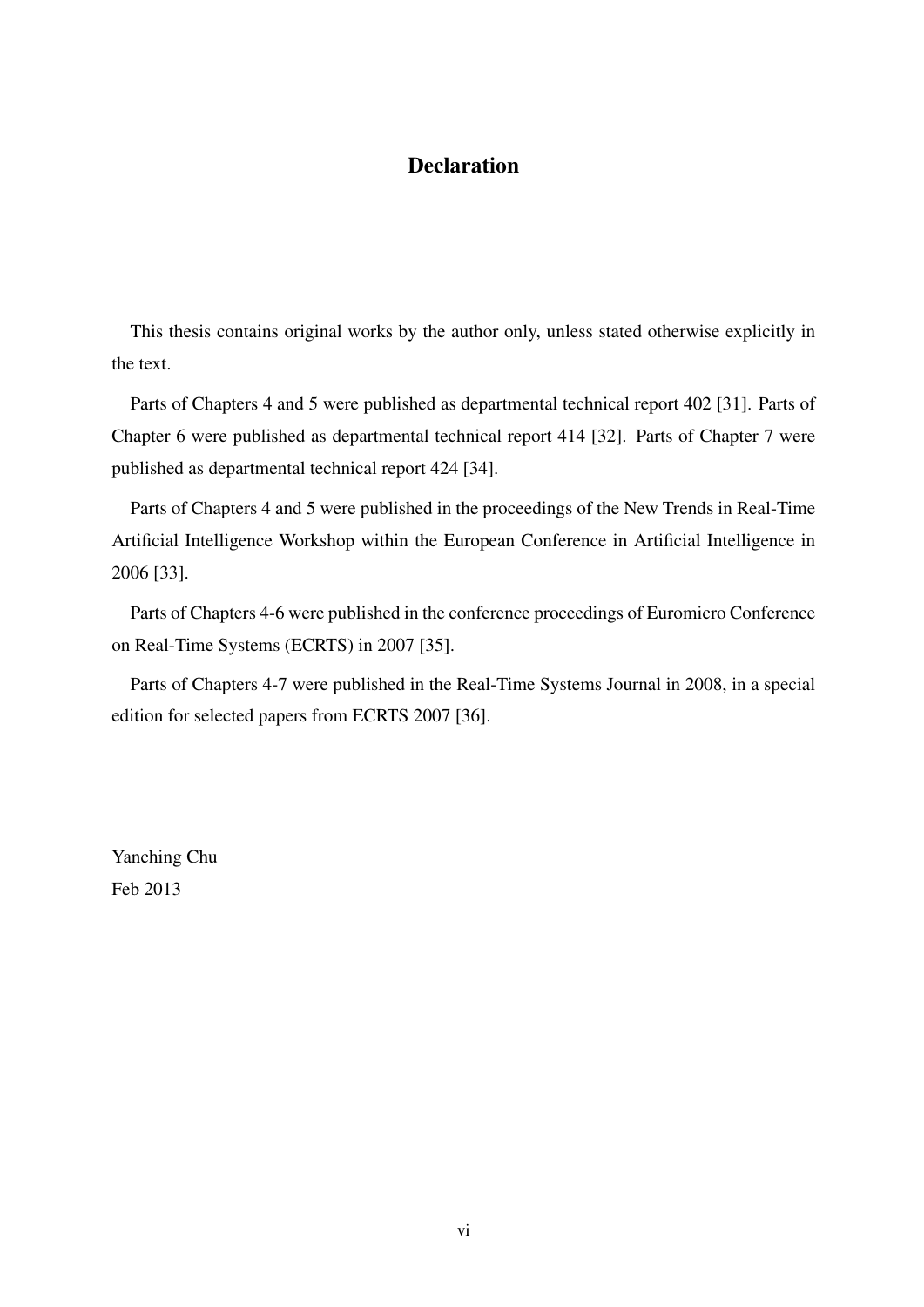### Chapter 1

### Introduction

Real-time systems are ones for which the correctness of the system depends not only on the correct computation but also on the times that they are delivered [107, 28]. Late computation or reaction of a system may lead to catastrophic consequences due to the fact that they have been applied in domains like chemical and nuclear plant control, military operations, and railway switching systems. Predictability is a central issue concerned in real-time computing [110].

Real-time systems are becoming more complex as more intelligent behaviours are required [108, 81]. Examples are intensive care unit monitoring, robotics, avionics, space missions and military applications. As a result more AI techniques are considered to be employed in real-time systems.

Artificial Intelligence (AI) research, traditionally, has not been concerned about real-time performance of systems [88]. Many problem-solving algorithms in AI, such as planning and decision making with a knowledge base, make extensive use of searching through a large solution space whose running times are unpredictable. Even worse, the time available for some particular computation may vary in a *dynamic* environment. When advanced AI technologies are desirable in real-time domains, the unpredictability can become problematic.

Nevertheless, to exhibit intelligent behaviours, *deliberations*, which involve planning, reasoning, making decisions and predicting their effects in order to act, are necessary. The kind of intelligent AI systems which requires deliberations are called Deliberative Agents [96]. Because deliberations are computationally expensive, various techniques have been developed to make AI algorithms more real-time. The overlapping subarea of these two fields of research is termed Real-Time AI  $(RTAI)^1$ .

<sup>&</sup>lt;sup>1</sup>A less commonly used name is real-time intelligent control.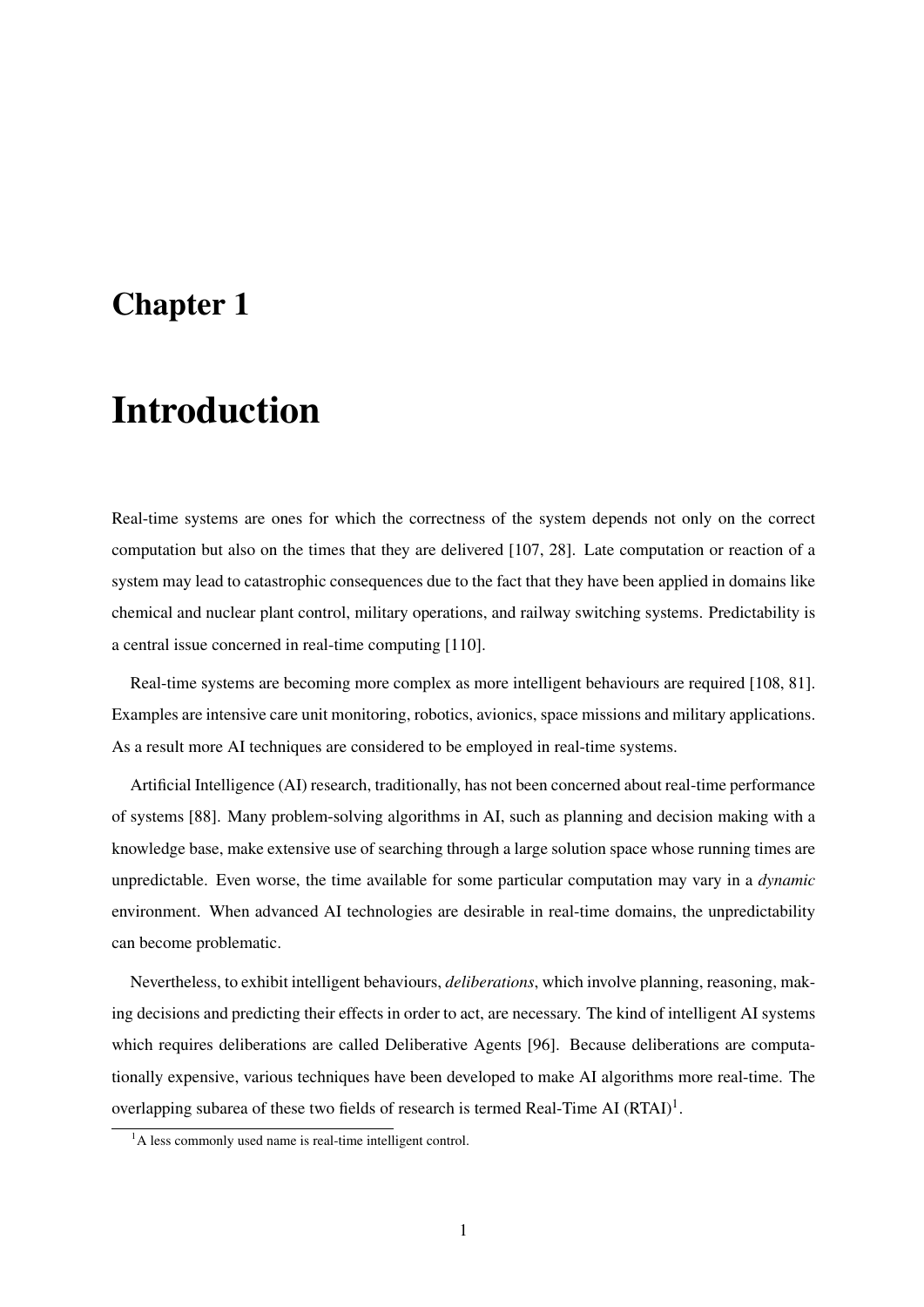One approach to the problem of unpredictable execution times of AI algorithms is to use solutions that are "good enough" rather than ones that are complete. This is referred as "satisficing" in the seminal work on *Bounded Rationality* by Herbert Simon [105]. A satisficing solution is an approximation to the exact solution. There are broadly two different kinds of approximation algorithms - iterative refinement and multiple methods, both allow trading off solution quality for computation time. Depending on the timing constraints the best possible approximation is used, the duration of computation is thus made predictable.

Iterative refinement, perhaps more commonly known as Anytime Algorithms [44], has the advantage that it can be stopped and have an answer at hand anytime. The reason why anytime algorithms are important is that while an AI algorithm may take a long time to generate complete results, they often can generate very good partial results in a much shorter time. Multiple Methods [75] share a similar spirit in that a different method can be used when time is not enough, and therefore providing quality tradeoffs.

As Russell and Wefald pointed out, flexible, autonomous systems in complex environments require the ability to reason about the appropriate resources to allocate to computation at any point, and about which computations will be most effective [93]. Here AI systems which utilize this kind of technique to compromise when full deliberation is impossible in real-time environments are considered, in order to provide a smoother transition from pure reacting to planning. And they are referred to as *Deliberative Agents* in the rest of this thesis and we assume that they have to operate in real-time and perform tradeoffs when needed.

Being able to reason about the time constraints and to decide how much time to use for obtaining good enough results can make AI systems more adaptive. This is an example of Bounded Rationality because agents need to perform rationally under "recognised" resource constraints, such as available time and computation resources enabled by the underlying architecture. Anytime algorithms have been used as a means of realizing bounded rationality in agents [124], where the system is composed of a set of anytime algorithms. Moreover, meta-level reasoning is necessary when one wants to incorporate the available reasoning resources, such as processing space and time, into the reasoning process itself. Therefore, optimal partitions of meta-reasoning and actual reasoning [61] has been investigated. Decision theory has been applied in deliberation scheduling for dealing with uncertain information and outcomes. Furthermore, deciding how much time to allocate for deliberation and acting where the deliberation scheduling can itself be an anytime algorithm [22].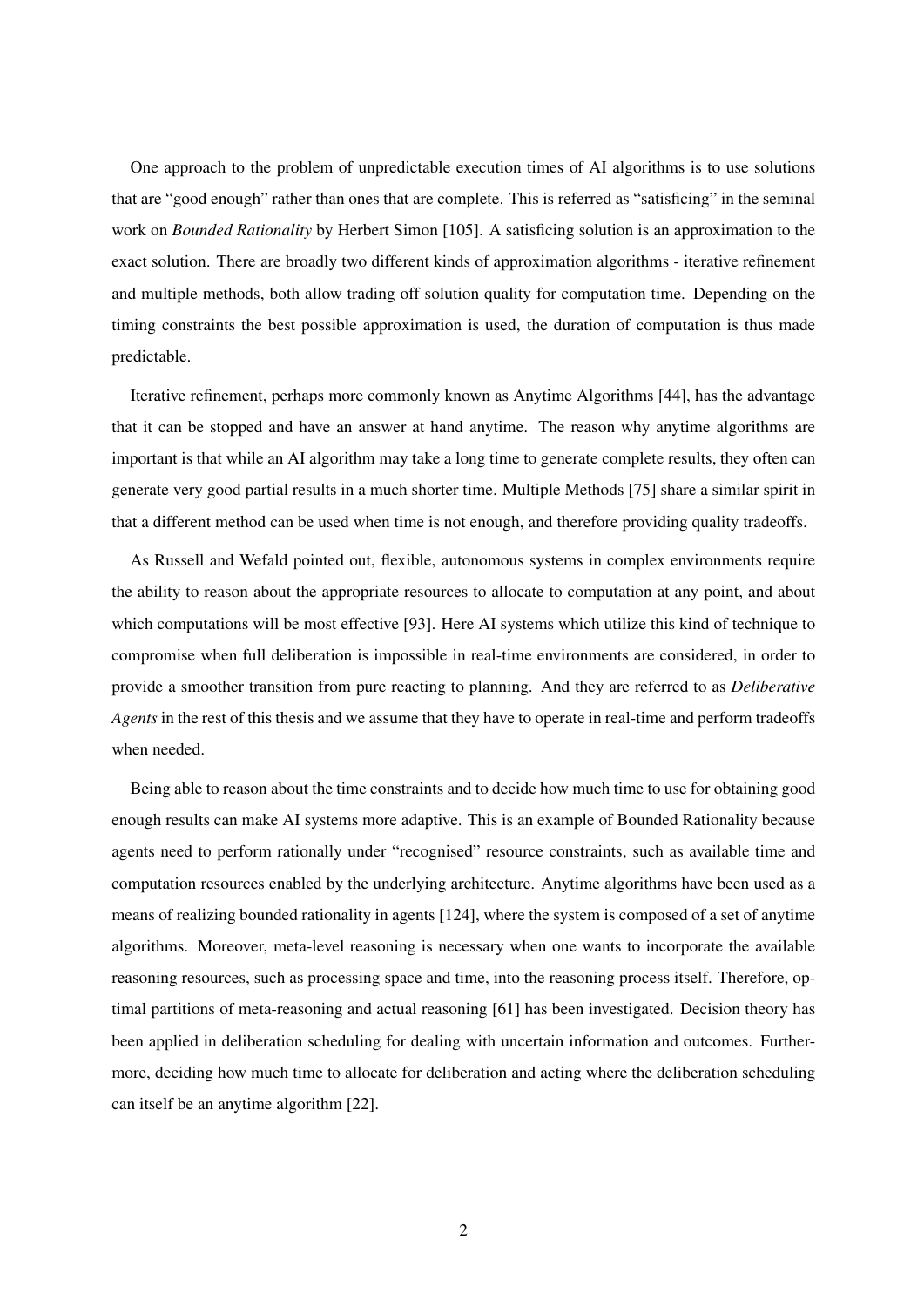However, RTAI research has been focusing on time-constrained techniques (e.g., anytime algorithm) without concerning issues normally present in real-time systems. For example, in a real-time system, in order to guarantee a set of tasks to be schedulable, their worst case execution time (WCET), arrival times and deadlines must be known a priori. At run time, however, tasks may not execute up to their WCET and not suffered maximum interference by all the eligible higher priority tasks. Slack is thus available which may be used to facilitate longer execution of anytime algorithm to yield higher quality results. Techniques like milestone methods, dynamic slack reclaiming, multiple servers and capacity sharing, as reviewed in the next two chapters, are potentially applicable in intelligent real-time agents which need to tradeoff computation quality against time.

#### 1.1 Motivation

One observation is that as AI is concerning more about real-time constraints and being used in safetycritical hard real-time domains, increasingly it has to consider and possibly re-use various technologies that have already been developed in real-time systems research. For example, resource access and sharing are likely to be required by more complex anytime algorithms in the future. A resource access protocol that guarantees bounded blocking time is important because a high priority task can be blocked by a low priority task with an unknown amount of time and in turn misses its deadline. The priority ceiling protocol has been proved effective in real-time systems [101]. Careful extensions of current techniques can hence avoid re-inventing the wheel.

From a real-time systems perspective, providing hard guarantees for AI algorithms is difficult because of the large variance in execution time [126]. Such guarantees, if granted, may lead to very poor system utilization at run time. On the other hand, forcing developers to employ AI methods which have more predictable execution time will result in limiting the choice of (e.g. deliberative) algorithms and thus affect the usefulness of the application.

When AI systems have to operate under real-time constraints where approximation is necessary, one solution is to employ anytime algorithms mentioned above [44], which are a kind of imprecise computation (iterative refinement) [37, 83] for providing quality-time trade-off and approximate solutions. This is especially true when deliberations, such as reasoning and planning, are required since they can be highly expensive computationally.

However, the supporting task model can be a source of difficulty when *hard* guarantees are required: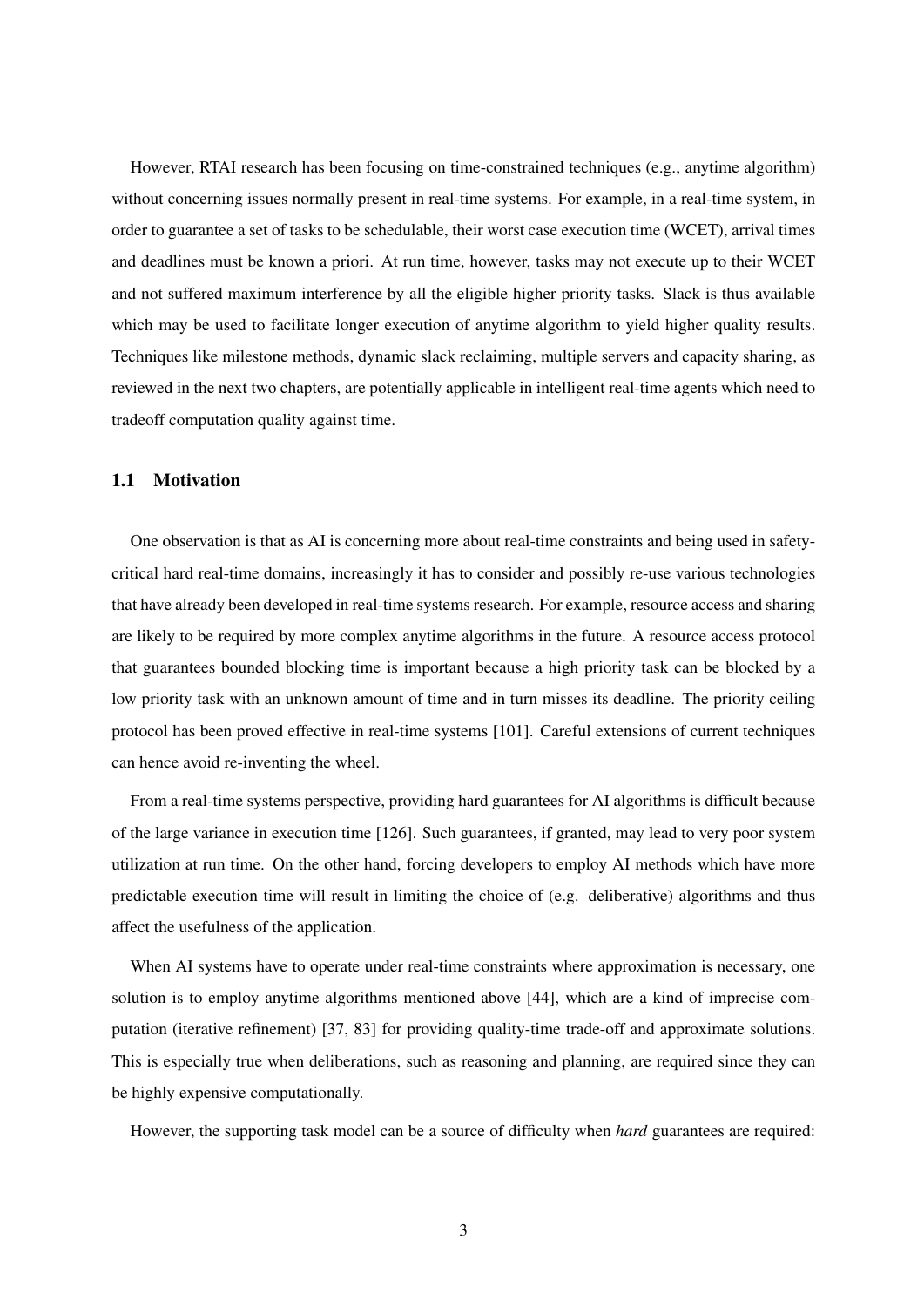consider an anytime planning algorithm [44, 69], the initial part of which requires a budget for guaranteeing a minimum acceptable plan to be constructed. The algorithm then refines the quality of the results whenever there are available resources. At some point it has to stop to meet its timing requirement and the final result may need to be written back to a shared memory area, an I/O device or sent over a network (e.g., in a cooperative multi-agent system). It then waits for the corresponding acknowledgement, which under real-time constraints may require a particular real-time access protocol for guaranteeing schedulability. Even using the "Mandatory-Optional" task structure in the original imprecise computation model [83], the final part of the computation is not guaranteed and may not finish before its deadline. Such computation can be regarded as the *action* component of the "Percept-Deliberation-Action" cycle in common AI agents [95].

The "Prologue-Optional-Epilogue" (P-O-E) task model proposed by Audsley el al. [11, 7], which is a generalization of that of Liu et al., can accommodate tasks of such structure. The authors devised schedulability tests, based on response time analysis with task offsets [8, 117], for guaranteeing schedulability of the mandatory (prologue and epilogue) tasks, where the optional components can be *unbounded*. However, their work mainly concerns system schedulability rather than maximizing the available time for scheduling optional components, which is constrained by the interval between the prologue and epilogue tasks.

With regard to this problem, one approach is to adopt a Slack Stealer [72] or a bandwidth-preserving server such as the Deferrable Server [113] for delaying the execution of hard tasks in favor of scheduling optional tasks. Unfortunately the Slack Stealer is characterized by very high overheads whereas bandwidth-preserving algorithms are not designed for this purpose and will introduce pessimism in the schedulability analysis. Dual Priority Scheduling [43] has been shown to be effective in scheduling aperiodic tasks with low overheads. In particular, the execution of hard tasks is deferred as much as possible based on the their worst-case response times. It is shown that the approach can also be applied to support imprecise computation by devising a modified promotion strategy for different types of tasks.

System support can also be an issue: most of the earlier scheduling algorithms and results in imprecise computation are EDF-based while the majority of existing real-time operating systems (RTOS) use static priority scheduling [27, 81, 109]. They therefore do not provide the necessary support for software designers to implement imprecise algorithms. Yet fixed priority response time analysis [10, 8], which this work is based upon, has been extended to accommodate various timing requirements such as task release jitter, offsets, arbitrary deadlines, etc., emerging as a mature real-time scheduling technology [23, 27].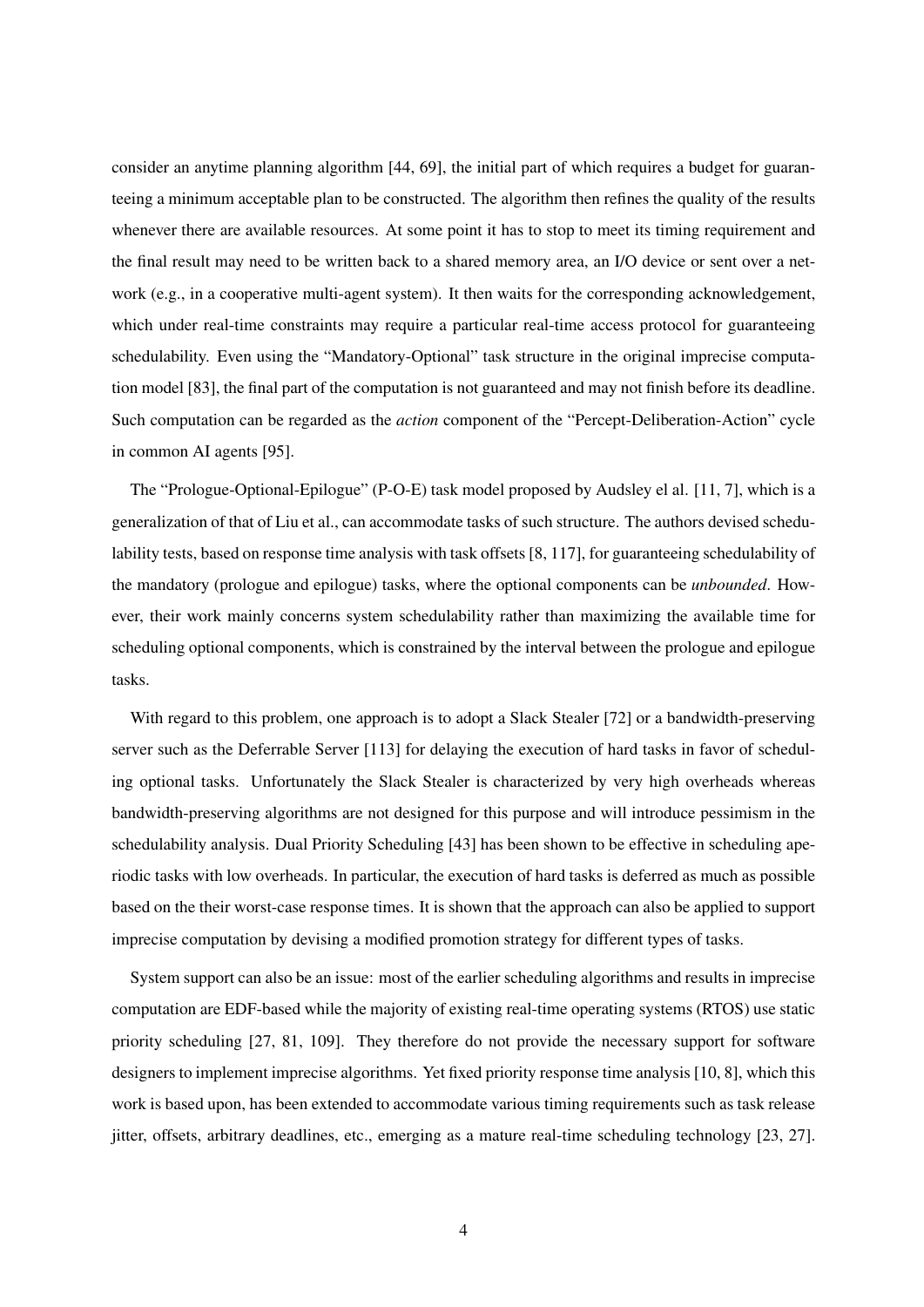This thesis shows how real-time AI applications can be supported by theories and tools available in fixed priority preemptive scheduling (FPPS).

#### 1.2 A Case Study From RoboCup

Here a general problem of maximizing resource usage that many real-time AI applications have in common is presented. In particular, it is demonstrated through a case study based on a simplified version of the RoboCup simulation league [30] in which two teams of autonomous agents compete in a simulated soccer game. The RoboCup is chosen because it is very well known in the AI community for employing AI techniques in environments with real-time constraints, where many advanced and approximation techniques have been developed. Irrelevant details are ignored and only a simplified version with the necessary timing requirements that captures the essence of the problem is presented.

In the competition, there are two machines each hosting 11 instances of an agent program which connect to a referee server for soccer game simulation via a network connection. The agents in each machine have to decide an action command to be sent to the simulation server based on the environmental information they receive from the server. The programs can make use of any reasoning method; they just have to obey the protocol of the game. The simulation and perception of world state updates every 100ms and each agent is required to indicate a movement action every 10ms. Here the latter timing is taken as hard requirement which the agent program has to meet.

The problem is that, given a target machine for the agent programs to be run upon, how does one build the agent (to be run with 11 instances using the same program) such that the system resource usage can be maximized? In particular, each agent has to make an action decision every 10ms; how can one make sure all the "Percept-Deliberation-Action" computation of the 11 agents will finish within the timing constraint while not wasting any free system capacity?

If the AI methods employed are sophisticated, where the worst-case execution time is large, then the system may not be able to guarantee the schedulability of all agents. And if it can be guaranteed, since the worst-case rarely happens one runs the risk of serious under-utilization at run-time. However, using restricted methods also results in inefficient use of resources, decreasing the utility that can be gained by giving more time for agents to perform deliberative reasoning and planning.

It is for this reason that the machine provided by the official organization in the competition is very fast - fast enough to encourage more sophisticated methods to be developed by the AI researchers. Having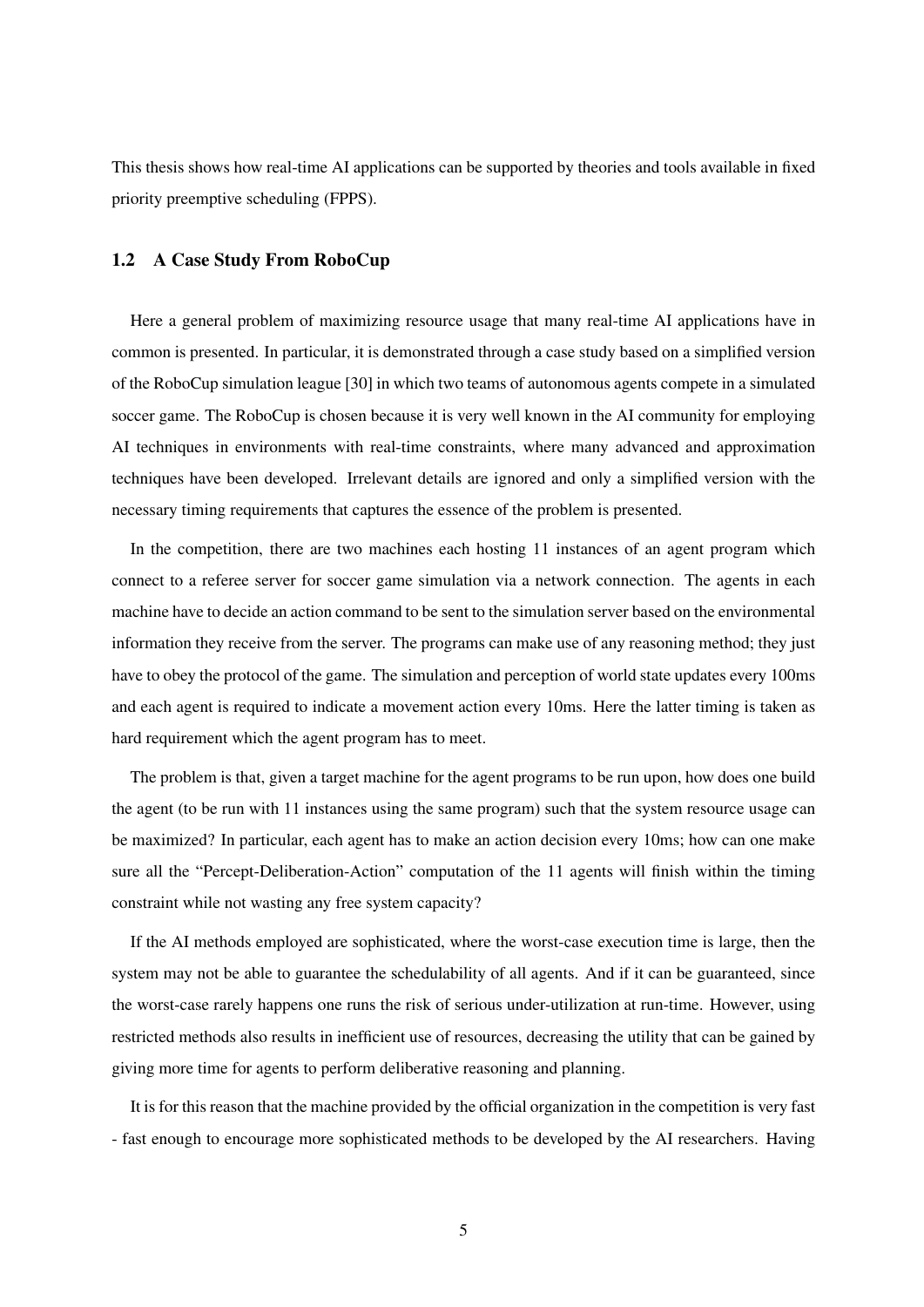said that, there will always be available resources that can be harnessed for enhancing agent's utility. How should these resources be managed?

#### 1.3 Thesis Statement and Structure

The central hypothesis of this thesis is that significant improvements over current approaches in supporting real-time AI applications, based on theories in fixed priority preemptive scheduling (FPPS), are possible.

The remainder of this thesis is organized as follows: in the next chapter the related works in the area of RTAI, including various developed techniques and architectures for providing timely intelligent behaviors, are reviewed.

In Chapter 3 a review is provided for fundamental results in real-time scheduling, with an emphasis in response time analysis, and scheduling results in imprecise computation applicable for real-time AI applications.

Using a case study based on a scenario in the Robocup competition, the task model for imprecise computation that support the real-time AI systems concerned is presented in Chapter 4 where an exact schedulability test is derived. This result is based on Audsley's method with a simple offset value between the prologue and epilogue tasks, within the fixed-priority scheduling framework.

In Chapter 5, an enhanced scheduling strategy based on dual-priority scheduling is proposed. First the theory is presented where the applicability and performance are demonstrated. Potential ways by which aperiodic tasks can be scheduled are also discussed.

The exact schedulability derived is NP-hard in the worst case. For practical systems with many tasks a more efficient method is needed. A tractable and sufficient, but not exact, schedulability test is formulated for solving this problem in Chapter 6 where performance evaluation is provided.

Determining task priority easily is important in flexible real-time AI systems. In Chapter 7, an optimal priority ordering algorithm is presented where it is shown that given a task set ordered by task utility which is feasible, the algorithm will find it with the property that the lexicographical distance to the optimal ordering will be minimized.

Finally the thesis is concluded and future research directions are discussed.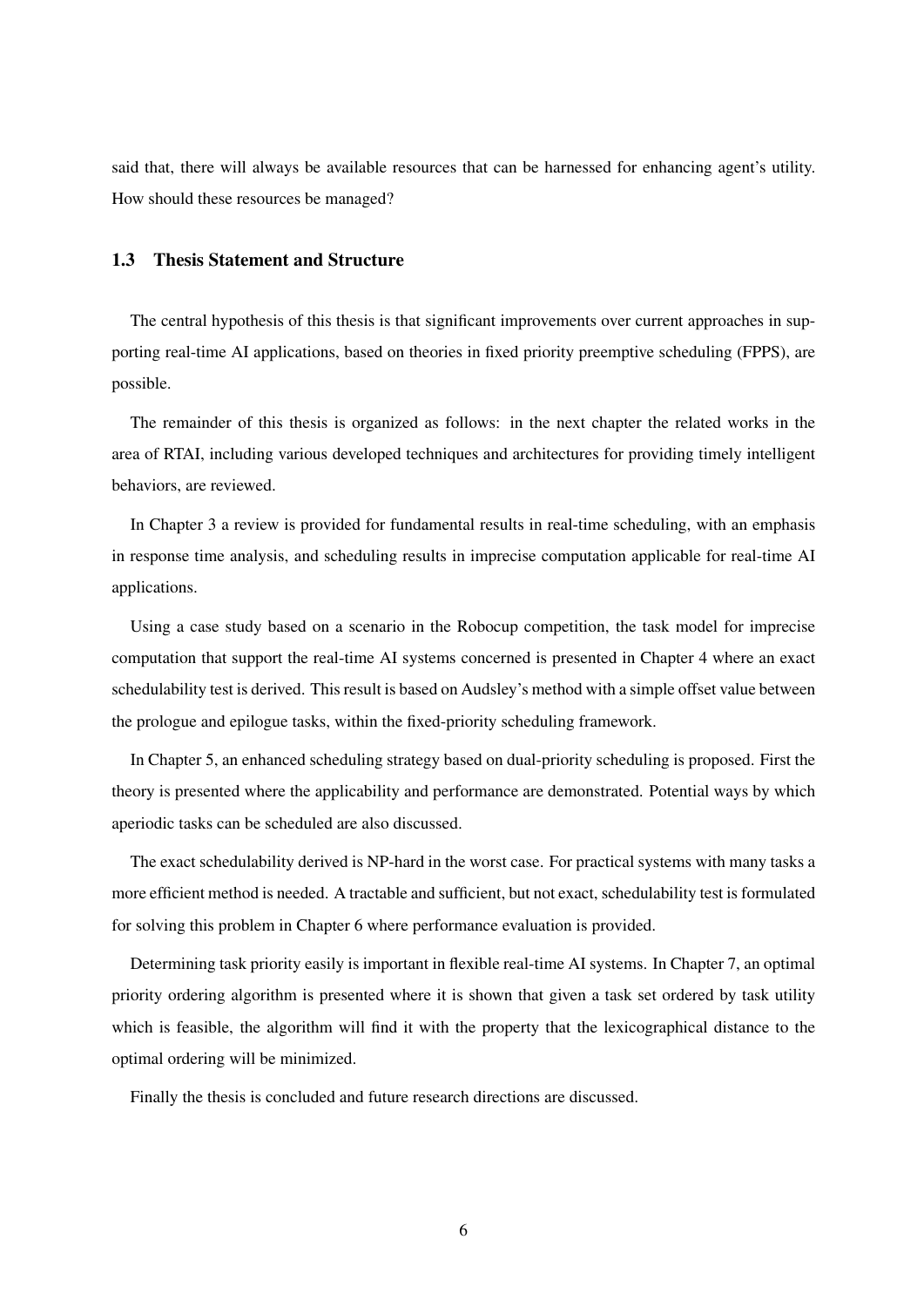### Chapter 2

### Literature Review: Real-Time AI

Real-Time AI (RTAI) is a sub-area of AI research concerning about real-time performance of AI systems. In general, AI research can be thought of as formalizing and modelling human intelligent behaviors including the abilities to perform complex reasonings. Solving problems by search is a common approach in AI, which can prove time-intractable with just moderate problem size. One major problem, in terms of real-time scheduling, is that they have effective unbounded worst-case execution time (WCET).

Although resource constraints were not an issue in traditional AI research, it becomes very important in real-world domains such as medical care, robotics and military operations where there are stringent time requirements that a system has to satisfy. When they have to operate in some dynamic environment the time available for computation varies from time to time, and from situation to situation.

Consequently, various complexity-limiting techniques have been developed in the AI community. These techniques include: 1) satisficing - Anytime Algorithm and, Multiple and Approximate Methods; and 2) Meta-reasoning. In addition to particular RTAI techniques, another approach is to build systems consisting both real-time and AI components. In this chapter these techniques and attempted RTAI architectures are reviewed.

#### 2.1 Anytime Algorithms

The term Anytime Algorithm was coined by Dean and Boddy [44]. Anytime algorithms refer to the class of algorithms that the quality of computation, in terms of completeness, precision or certainty, improves gradually over time. In particular, they are useful in real-time situations because they always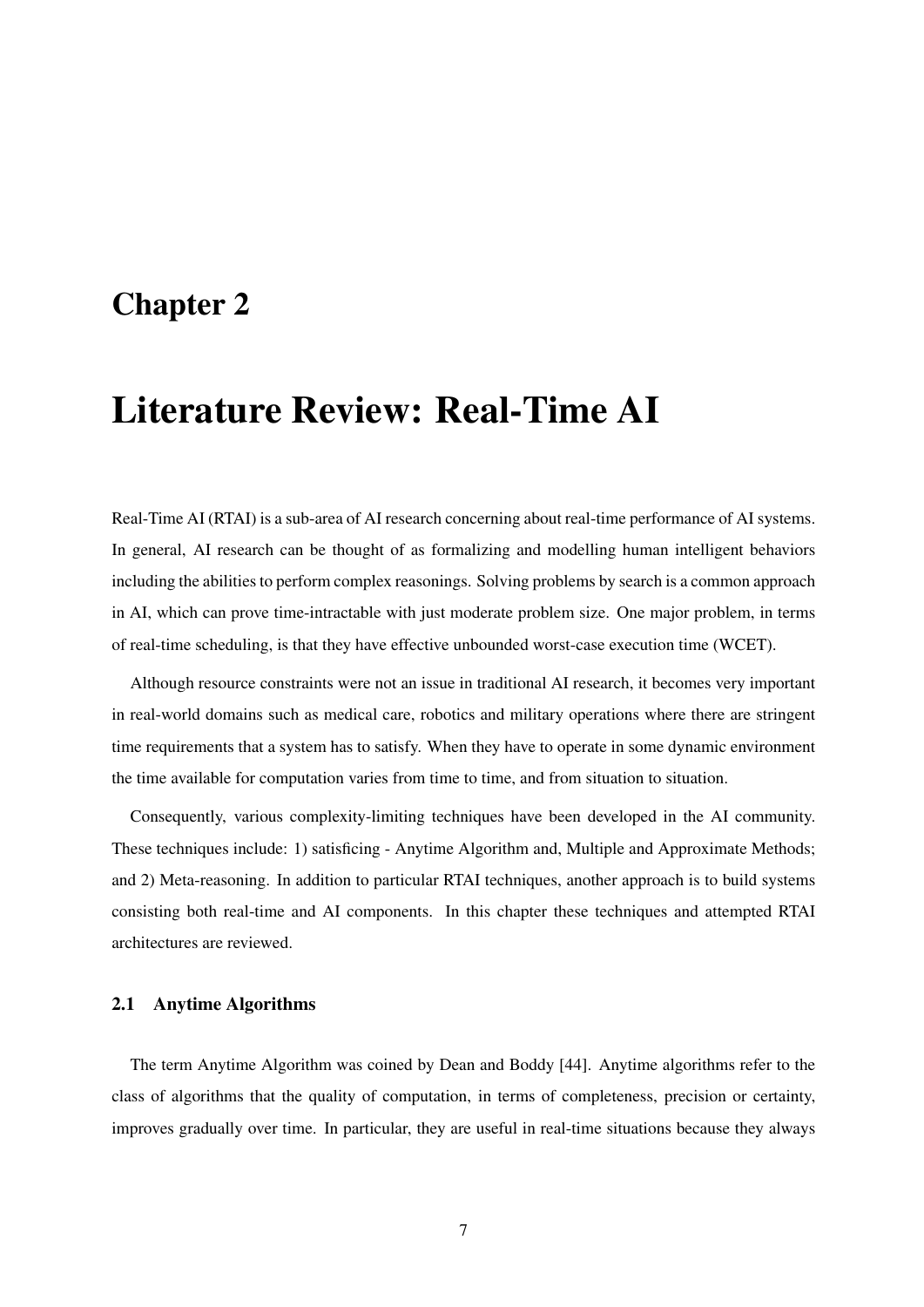have an answer at hand. Many problems in AI, such as planning, are intractable such that optimal results can not be obtained within reasonable amount of time. However, although getting an optimal solution is intractable, a good partial result may be obtained in a much shorter time. In essence, anytime algorithms provide a mechanism of "satisficing". In addition, having the ability to reason about how much time is needed for getting a solution of acceptable quality, can make an agent more adaptive to a dynamic environment.

Due to the relatively general definition of anytime algorithm many other algorithms with similar property also fall into this category. For example, one can argue that a simple breadth-first search algorithm is a kind of anytime algorithm if the best-so-far solution is always kept and returned when needed. Other algorithms with anytime characteristic include numerical approximation, dynamic programming, and Monte Carlo algorithms.

Because the time in searching a particular solution can be different each time it is performed, timevariations can be unpredictable [114]. A real-time heuristic search technique was proposed by Korf [69], called Real-Time A\* (RTA\*). RTA\* introduces a time constraint associated with node expansion which determines the lookahead time allowed in making a decision. The algorithm is proved to make a locally optimal decision and is guaranteed to find a solution with certain assumptions. There are other techniques in depth-constrained searching that may be useful in real-time applications; examples are progressive reasoning [121] and depth-first iterative deepening [68].

One major problem in using anytime algorithm is in generating *performance profiles* of search-based algorithms which allow backtracking [53]. A performance profile is a function that returns the expected quality of an anytime algorithm when given a certain amount of time. In non-search domains with welldefined error functions, precise performance profiles may be obtained. This is similar to the Imprecise Computation without the mandatory part; imprecise computation is discussed with more details in Section 3.4.

#### 2.1.1 Deliberation Scheduling

Dean and Boddy [44] considered the problem of time-dependent planning in which the time available for planning varies from situation to situation. Deliberation scheduling is a procedure used to explicity allocate resources to deliberation tasks, which are anytime algorithms, in order to maximize the total utility of actions chosen in deliberation. With the assumptions they devised, they gave two different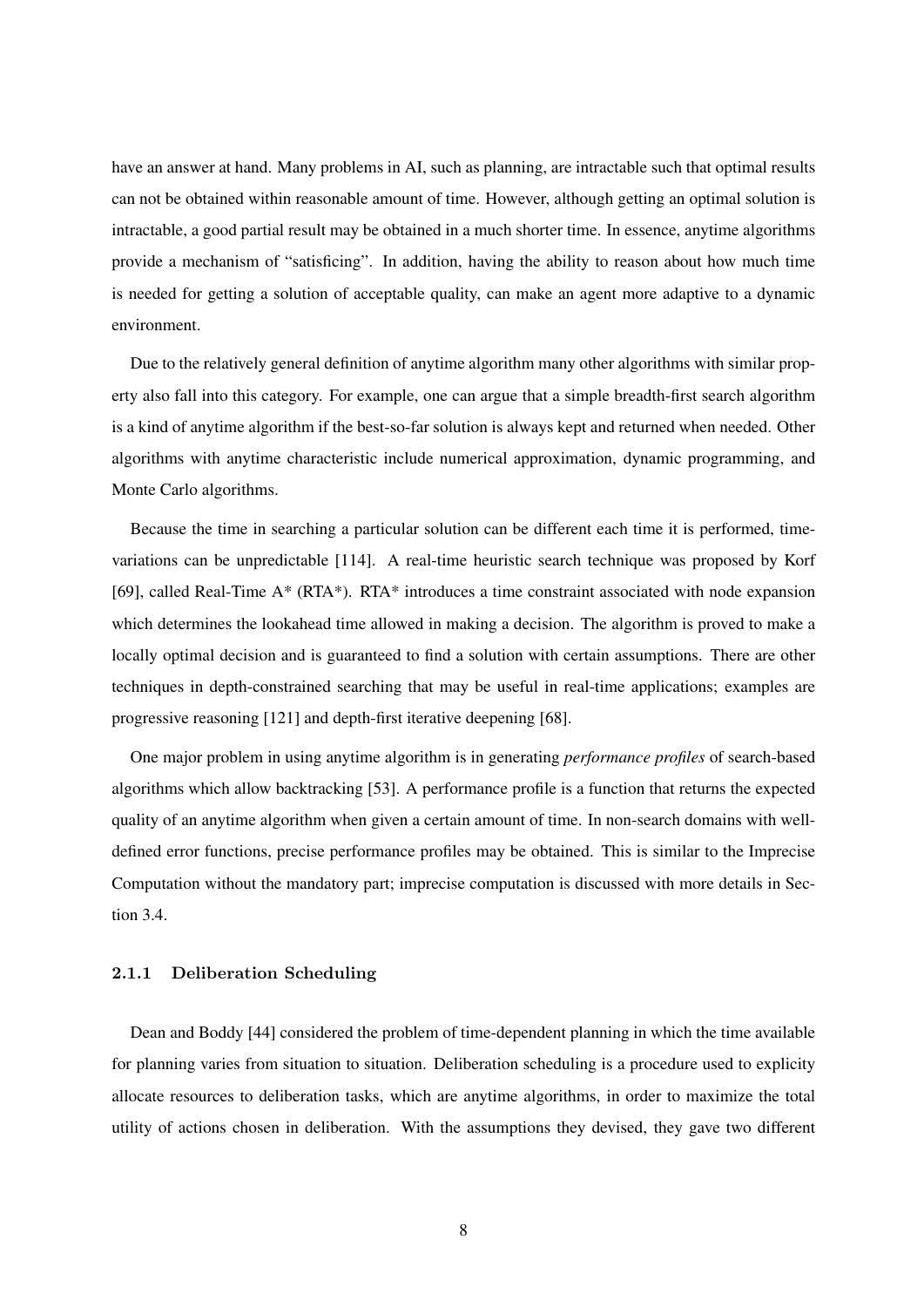optimal algorithms in scheduling anytime tasks. Because tasks are assumed to be *independent*, the scheduling algorithms are computationally inexpensive and are therefore not included as part of the cost for scheduling.

#### 2.1.2 Composition and Compilation of Anytime Algorithms

A real practical system is often consisted of many layers and subsystems with many dependencies. Zilberstein and Russell have been formalizing many aspects of anytime algorithms including composing system in which the output of a set of anytime algorithms can be the input of another anytime algorithm, whose quality profile is represented as a conditional performance profile [97, 124]. Given a specific amount of time, a compilation of anytime algorithms is the best allocation of time among individual algorithms so that the expected utility is maximized. Such a compiled program is called a contract anytime algorithm, which states that the amount of time for execution must be told in advance. Otherwise no answer of expected quality is guaranteed to be returned.

It was also shown that if unrestricted dependencies are allowed between performance profiles, the complexity of compilation is NP-Complete in the strong sense [124]. However, if the dependencies are restricted to linear or tree composition, there are local heuristic (in pseudo-polynomial time) compilation algorithms yielding globally optimal results, assuming that all conditional performance profiles are *monotonic non-decreasing* function of their input. In addition, they showed that any usual anytime algorithm can be constructed from contract anytime algorithm with a penalty of execution time at most four times greater [97].

An immediate issue one may see is the time complexity of compilation may be prohibitive for online use. As in the time-dependent planning problem, the time that is available for execution may vary depending on different situations. Offline compilation seems to be inflexible since in real-time systems, there may be available slack from the system dynamically due to hard tasks not using all the WCET and sporadic tasks not arriving at the maximum rate. Fixed compilation will not be adaptive enough to make use of dynamically available resources or make tradeoffs when anticipated resources are not available because of the nature of contract anytime algorithm. Moreover, the assumption that partial result from an anytime algorithm can be used as input for another anytime algorithm may not be justified in practical applications.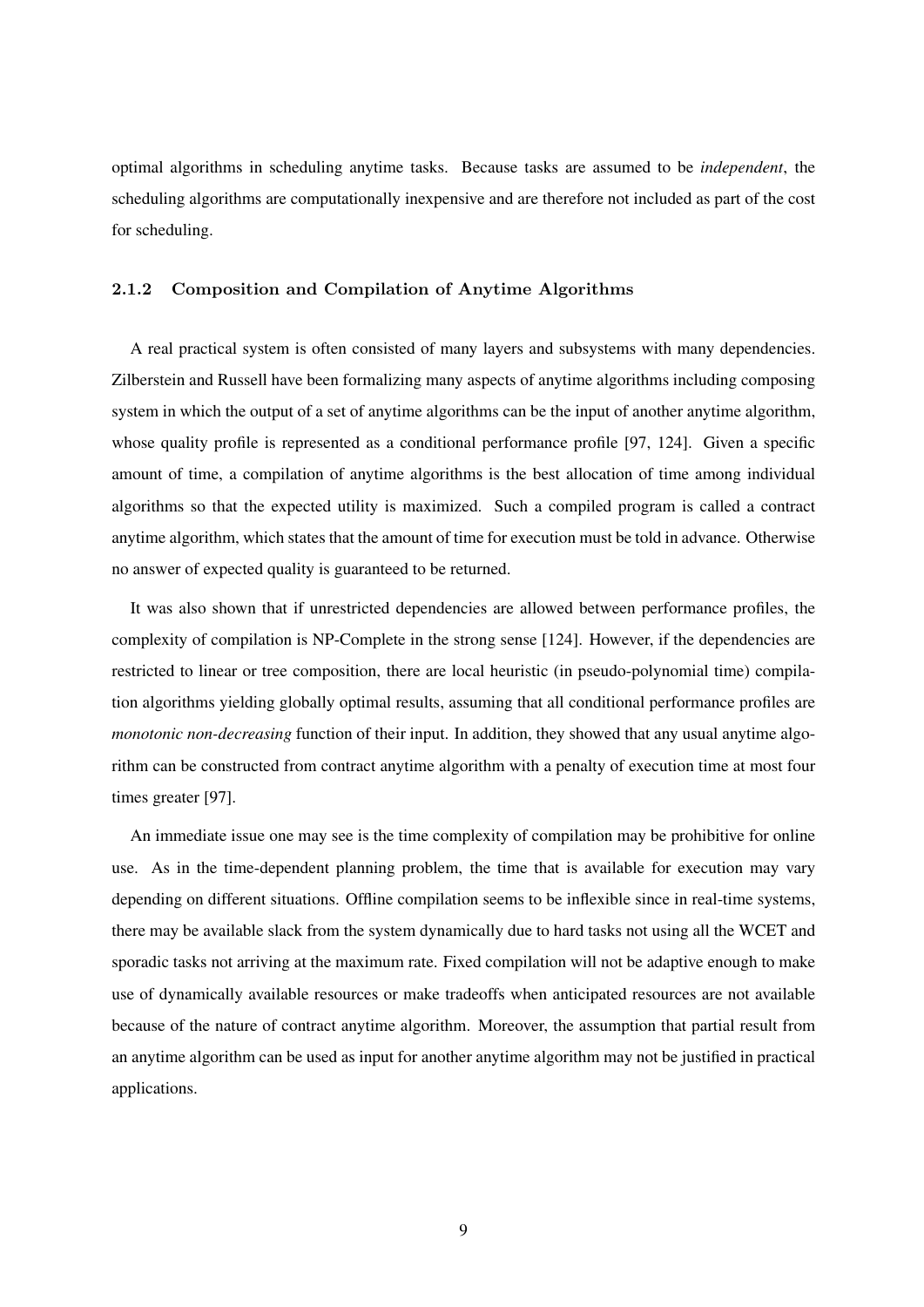#### 2.2 Multiple Methods and Approximate Processing

In multiple methods, a set of methods is used to make tradeoffs between quality and time instead of a single anytime algorithm which improves gradually over time. The methods may have different performance characteristics depending on the environment. This tradeoff mechanism was also termed *approximate processing* by Lesser [75].

Multiple methods have two important advantages over anytime algorithms. The first one is that sometimes it may be difficult to find an algorithm that improves predictably and monotonically over time, this is however not an issue for multiple methods. Another one is that they do not have to provide quality/time tradeoffs only - different methods for a task can be entirely different depending on the problem's nature. Note that the imprecise computation with 0/1 constraint and the exception-handling in real-time system research can be seen as special cases of multiple methods with only two versions [81]. However, a potential advantage of anytime algorithms over multiple methods is that usually one anytime algorithm of each type of task has to be programmed, whereas in multiple methods there may be several versions for each task. This may reduce the programming time needed and the likelihood of errors.

The Design-to-Time [52] approach assumes the existence of multiple methods for tasks and considers the problem of designing a solution (a schedule), from the available methods, that uses all available resources to maximize solution quality. In the task model, there are groups of tasks in the system and tasks can further have subtasks recursively. Tasks are allowed to have interdependencies similar to that considered by Zilberstein's compilation of anytime algorithms [97, 124]. The name comes from the fact that it tries to use all available time to generate the best solutions possible. The approach relies heavily on accurate monitoring of tasks' execution and intermediate results sharing among tasks. That is, system support becomes very important. In the case of small set of tasks, near linear time performance for designing solutions can be obtained. However, when task set size and interdependencies increase, the algorithm does not scale well. One way to work around is to use tradeoffs made between the schedule precision and the schedule-deliberation time, which exhibits the contract anytime algorithm character.

The multiple methods provide more discrete tradeoffs rather than the linear-like property of anytime algorithms. This may or may not be a desired property although it can be seen that less research has been done on multiple methods compared to anytime algorithms. Nevertheless, multiple methods seem to be a more general approach for that incremental improvements in anytime algorithms can be thought of as many individual methods. Undoubtedly, more extensions are needed to the current imprecise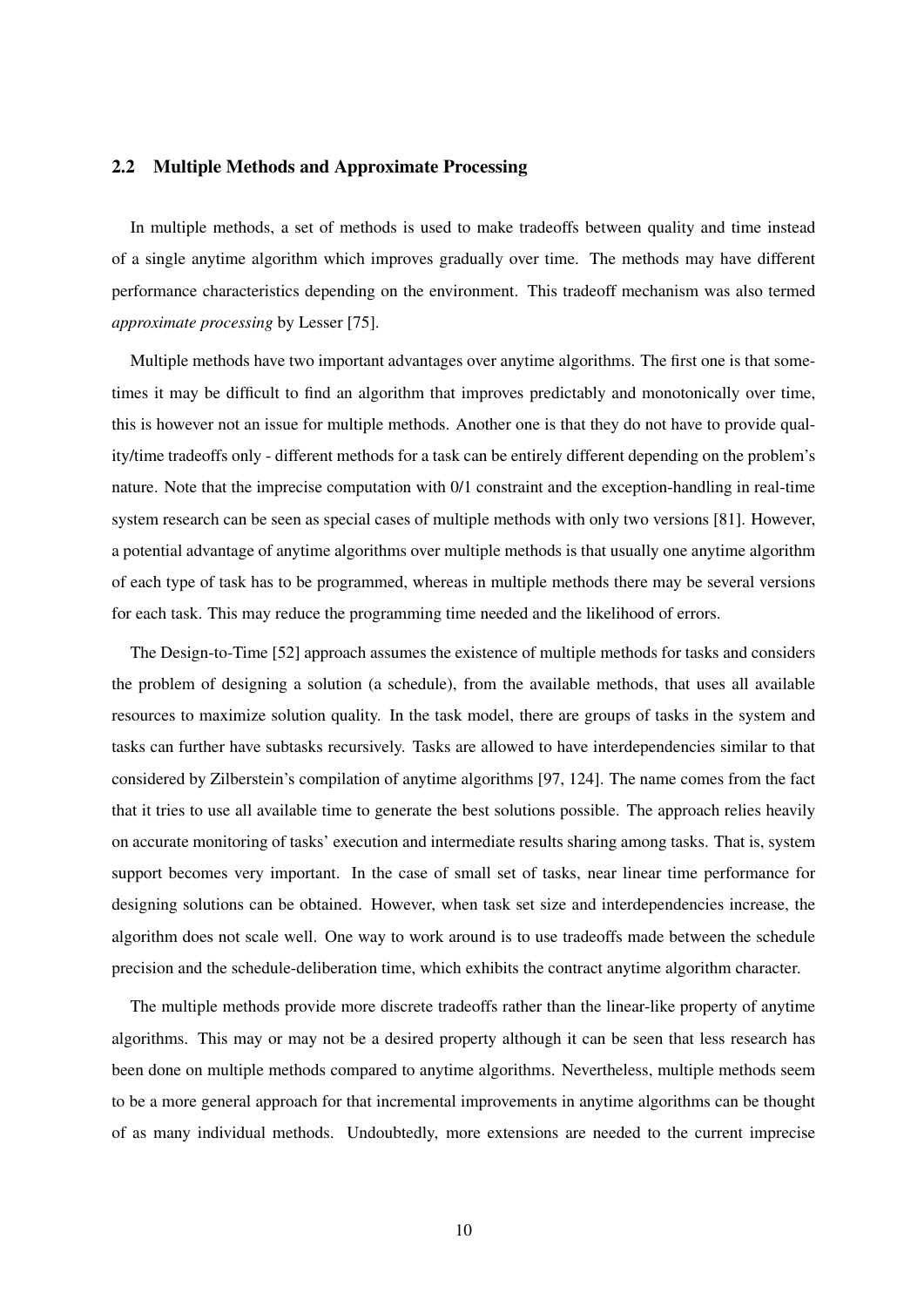computation research for representing and scheduling the more general multiple methods developed in RTAI.

#### 2.3 Decision-Theoretic Meta-reasoning

Decision-theoretic meta-reasoning [94] applies the theory of information value to select computation. The value of computation depends on both its costs and benefits. For example, one can guarantee a searching algorithm to have anytime characteristics automatically if one designs it with a meta-reasoning technique. However, meta-reasoning can be expensive computationally where heuristics, compilations of reasoning strategies and decisions may need to be implemented.

Horvitz considered the general problem of partitioning resources between meta-reasoning and problem solving [61]. The problem-solving itself involves planning and base-level computation. He found optimal mathematical solutions to various partition problems by assuming the characteristic functions to be in some particular forms. However, he ignored the *meta*-metareasoning cost (analogous to the negligible scheduling costs in real-time scheduling) because the complexity is constant in time - solutions are only computed by plugging values into simple equations with the defined assumptions.

Since satisficing techniques seem to be a more natural approach than meta-reasoning, research has been focused on anytime algorithms and multiple approximate methods. One reason may be that anytime algorithms have the advantage that they can be stopped anytime in an emergency; while meta-reasoning seems to require more information *a priori*, which may not be flexible enough in a dynamic environment.

#### 2.4 RTAI Architectures

The above techniques can be seen as trying to be as "intelligent" as possible in the available time. Another way of being both deliberative and reactive at the same time is to build a system consisting of asynchronous subsystems - reactive real-time subsystem for fast responses and deliberative subsystem for intelligent adaptive behaviors [53], examples are PRS [65], Phoenix [62] and Guardian [57]. This architecture, as argued in [88], seems able to solve the weaknesses mentioned above because it imposes least limitations on the techniques from the two areas.

However, most so called "real-time" AI systems, including the Soft Real-Time Agent (SRTA) architecture [119] for instance, do not run on a real-time operating system (RTOS) but only on a genereal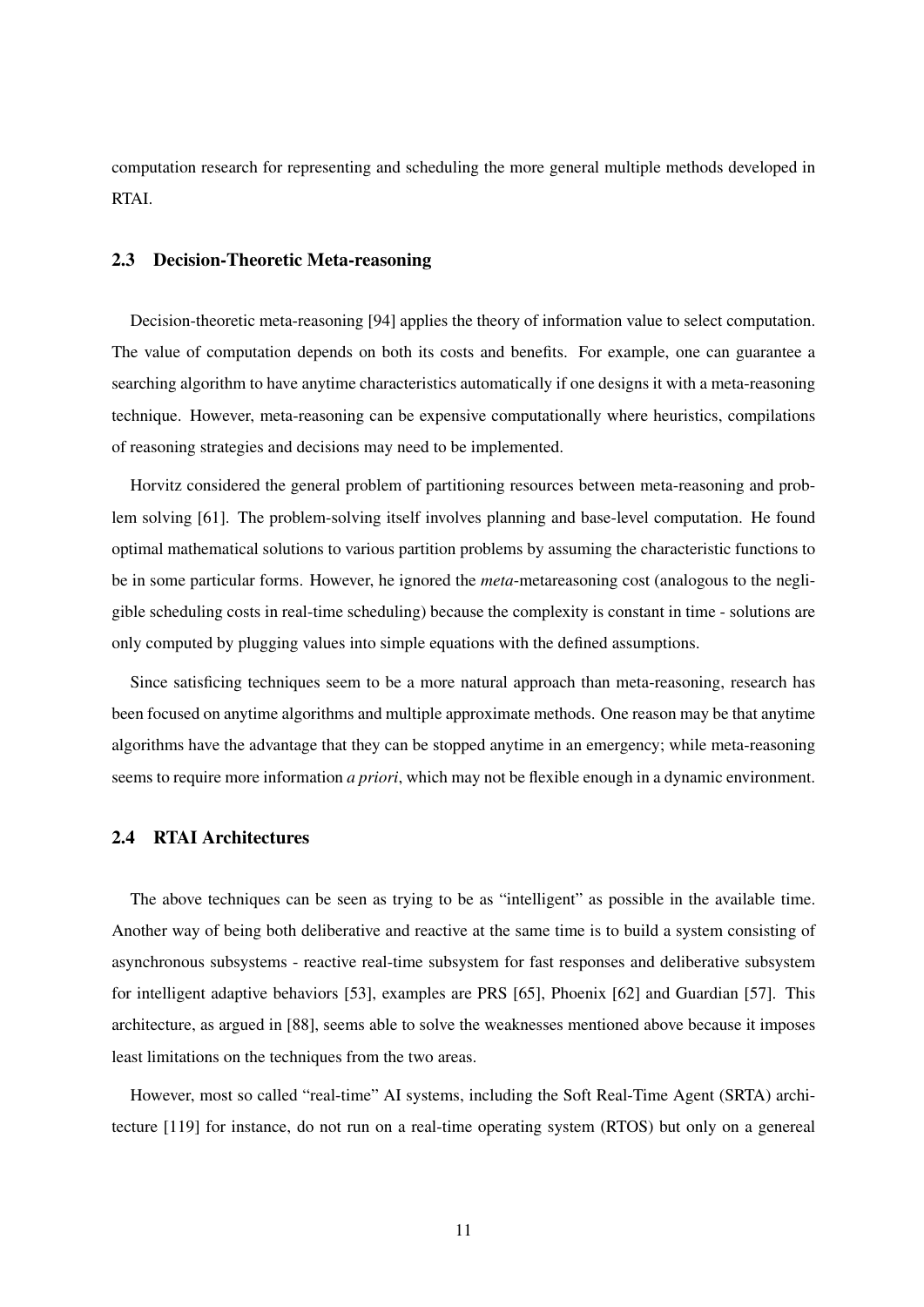purpose operating system [59]. The authors noted that the agent is only statistically "fast enough" and although individual components may be able to run efficiently but when they are opearating together, the time variance can be so large that important tasks may miss their deadlines.

This is clearly not desirable in safety-critical domains such as medical care and military applications where AI techniques are being applied. Therefore, it becomes increasingly necessary to provide a suitable hard real-time, yet flexible infrastructure for implementing real-time agents - before the general purpose operating system becomes the norm.

CIRCA (Cooperative Intelligent Real-Time Control Architecture) [87] is also a two-level system that can provide hard real-time guarantees by only making plan that is executable by the lower system in time. More specifically, in the reasoning process, the AI subsystem reasons about actions with their known execution times and produces a plan consisting of individual actions in such a way that the plan can be implemented by the real-time subsystem by some deadline, and the two subsystems cooperate through a communication interface. Nevertheless, the real-time subsystem in CIRCA is a simplistic one that only runs a cyclic executive plan supplied by the AI subsystem. The disadvantages of using a cyclic executive are well known in the real-time systems community [12].

#### 2.5 Practical Issues

As noted above, a common problem among current real-time AI systems is that they only run on general purpose operating systems (GPOS) [88, 60], which is only soft real-time at best. Hard guarantees, which are of major concern in real-time systems, are not provided. For example, contract anytime algorithms [124] require strict resource reservations a priori otherwise the quality of the results produced is not guaranteed; this guarantee however can not be provided by a GPOS. Zilberstein [126] also considered a resource allocation profile for a composite system consisting of a set of anytime algorithms. However, it is only valid when there are no other processes in the system since only the resource allocation among the anytime algorithms is considered. New processes can enter into the system at any time and common resources may also be held without a well-defined upper bound duration, effectively breaking down any optimality in such predefined allocations.

Satisficing techniques are still not a mature and popular technology in practice. Little research efforts have been witnessed from the real-time community since the works in early 90's discussed above. In the AI community, recent research has been focusing on making programming anytime algorithms easier [54,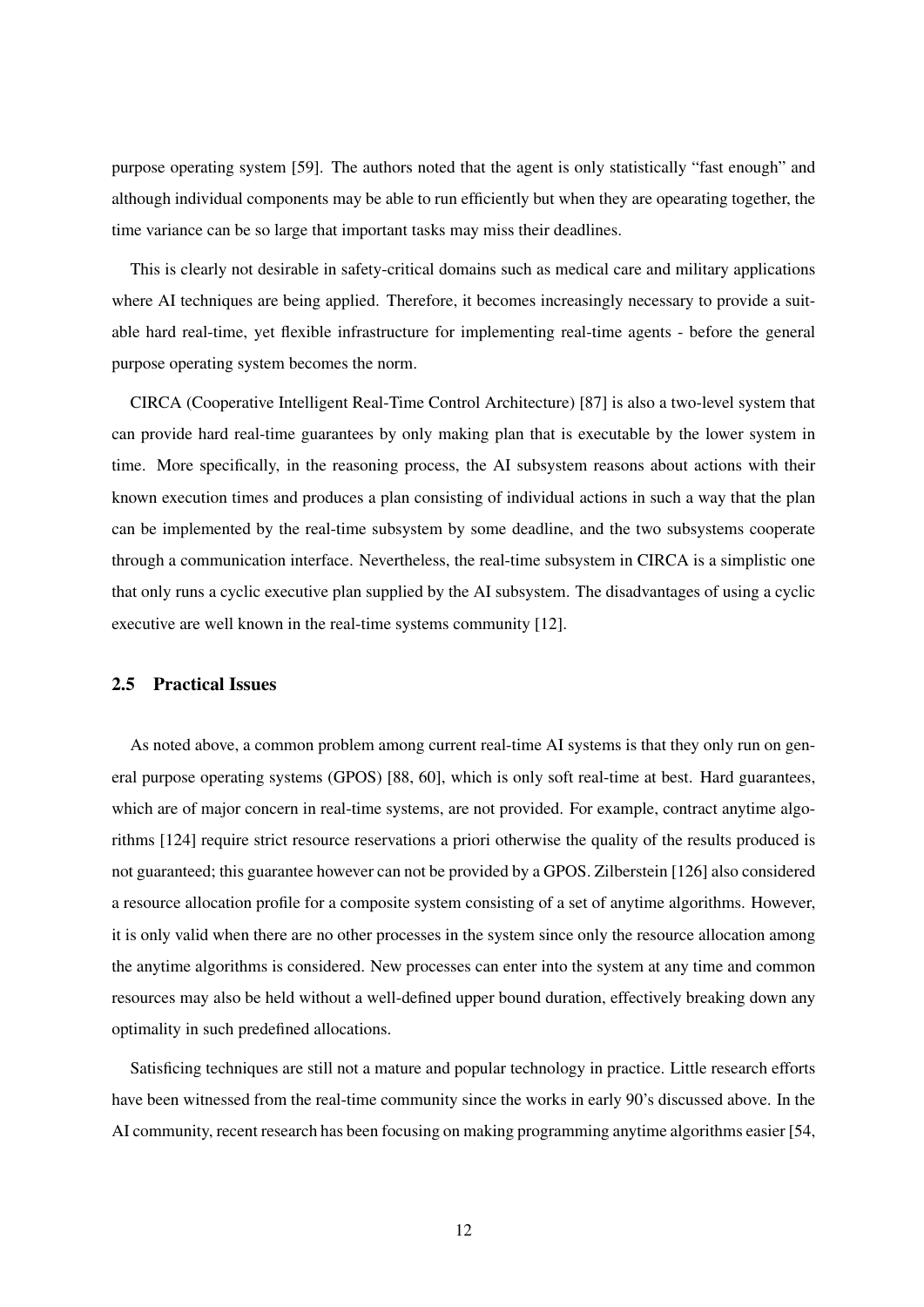56], combining different satisficing methods together in a system, and building RTAI component to be embedded in larger real-time systems [53]. RTAI research has been focusing on defining and elucidating particular satisficing techniques such as anytime algorithms and multiple methods. These techniques, when used alone, have very limited practical advantage. Thus a more hybrid and heterogenous approach is necessary, for example, solving a particular problem where the combination of both anytime algorithm and multiple methods is better than using each technique alone.

Currently, satisficing techniques tend to be *ad hoc* and only customized to the particular problems for which they are designed to solve [53]. Hence, they are generally not reusable or portable to other AI systems. Problems also arise when they are integrated into larger system in which they have to cooperate with other components in the system, where the assumptions and so-derived optimality they held may be no longer valid. The compilation of anytime algorithms may have to be performed at runtime in some dynamic environment in which the time available for execution can not possibly be known a priori. More efficient compilation method needs to be devised or, if still inefficient, heuristics may need to be employed.

One real-time AI system that provides better system-level guarantee is the CIRCA platform as described earlier. However, the disadvantages of using a cyclic executive at the scheduling level, such as inflexibility in programming, are well known in the real-time systems literature. The approach employed in this thesis is more integrated where tasks can be facilitated directly by more flexible scheduling in the operating system, which is supported with schedulability theory in fixed priority scheduling.

#### 2.6 Summary

As mentioned before, the more advanced scheduling technologies in real-time systems can be useful in supporting real-time AI applications. At the moment AI researchers tend to ignore these possible options and focus on restricting AI techniques to be real-time for high level problem-solving [59]. For example, data sharing and resource accessing control have always been issues in real-time systems and effective solutions have been developed. RTAI applications may be facing similar problems in the near future and therefore more real-time research results should be considered.

In real-world safety-critical applications, periodic control and monitoring processes are often necessary. These can be safely scheduled and guaranteed by traditional real-time systems. When cognitive and intelligent behaviors are needed, an AI subsystem can be built upon the real-time system. In such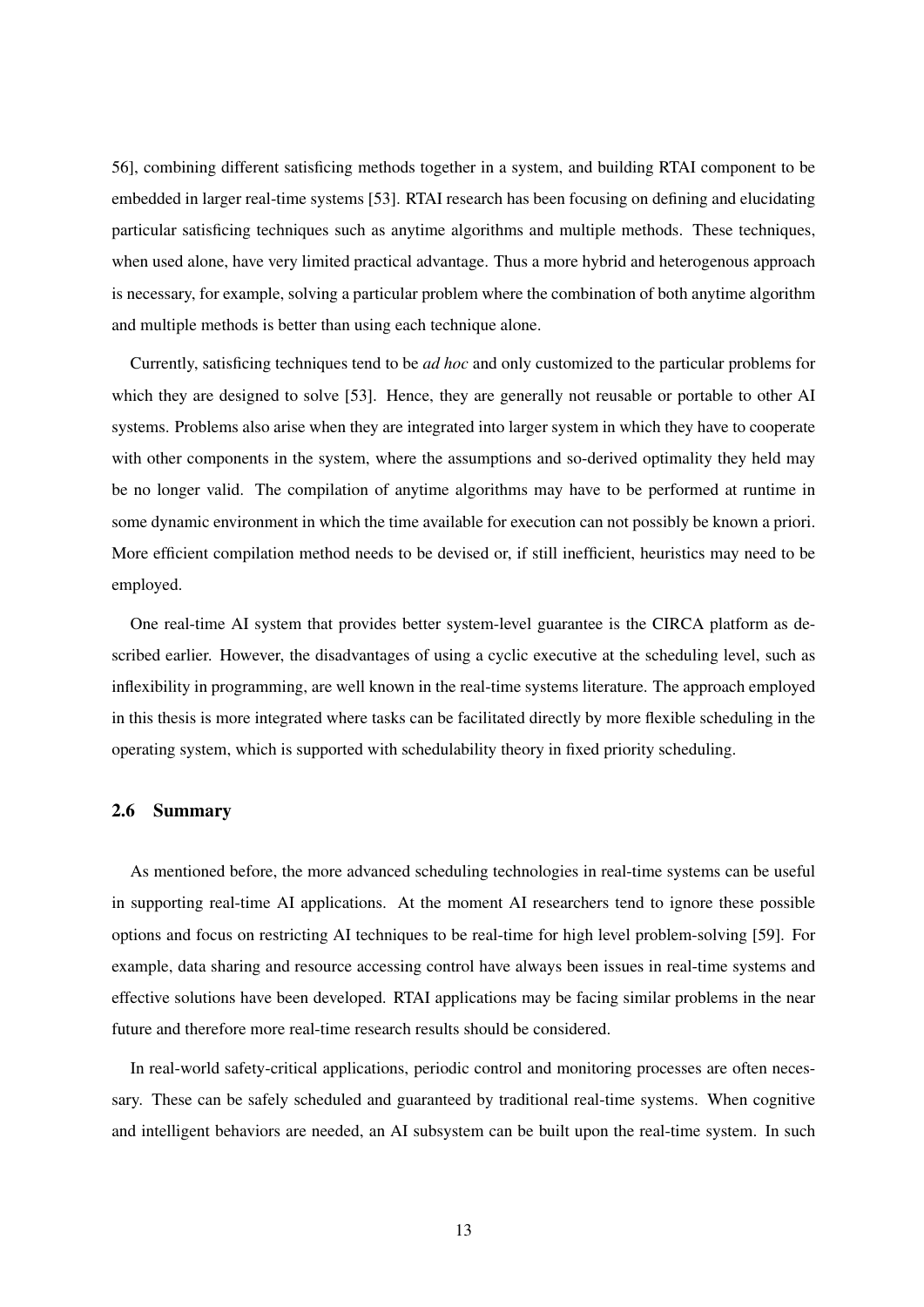architecture cooperations between two systems are needed. For example, slack time is sometimes available in the base real-time systems due to tasks not using up the guaranteed time resources. Satisficing algorithms can possibly use this slack for improving result quality.

Run time monitoring is essential in using anytime algorithms and multiple methods because one must stop running an algorithm when time is up or measure whether the output quality of the algorithm is the same as expected [124, 88]. Many of these functions run at a lower level that they can be delegated to the base real-time systems because more accurate control can be achieved due to the finer granularity at the system level. Such issues have been addressed by the real-time systems community in the past where system-level supports have been well studied.

In the next chapter, the relevant scheduling theories and results, mainly based on fixed priority preemptive scheduling, are reviewed with an emphasis on supporting real-time AI systems.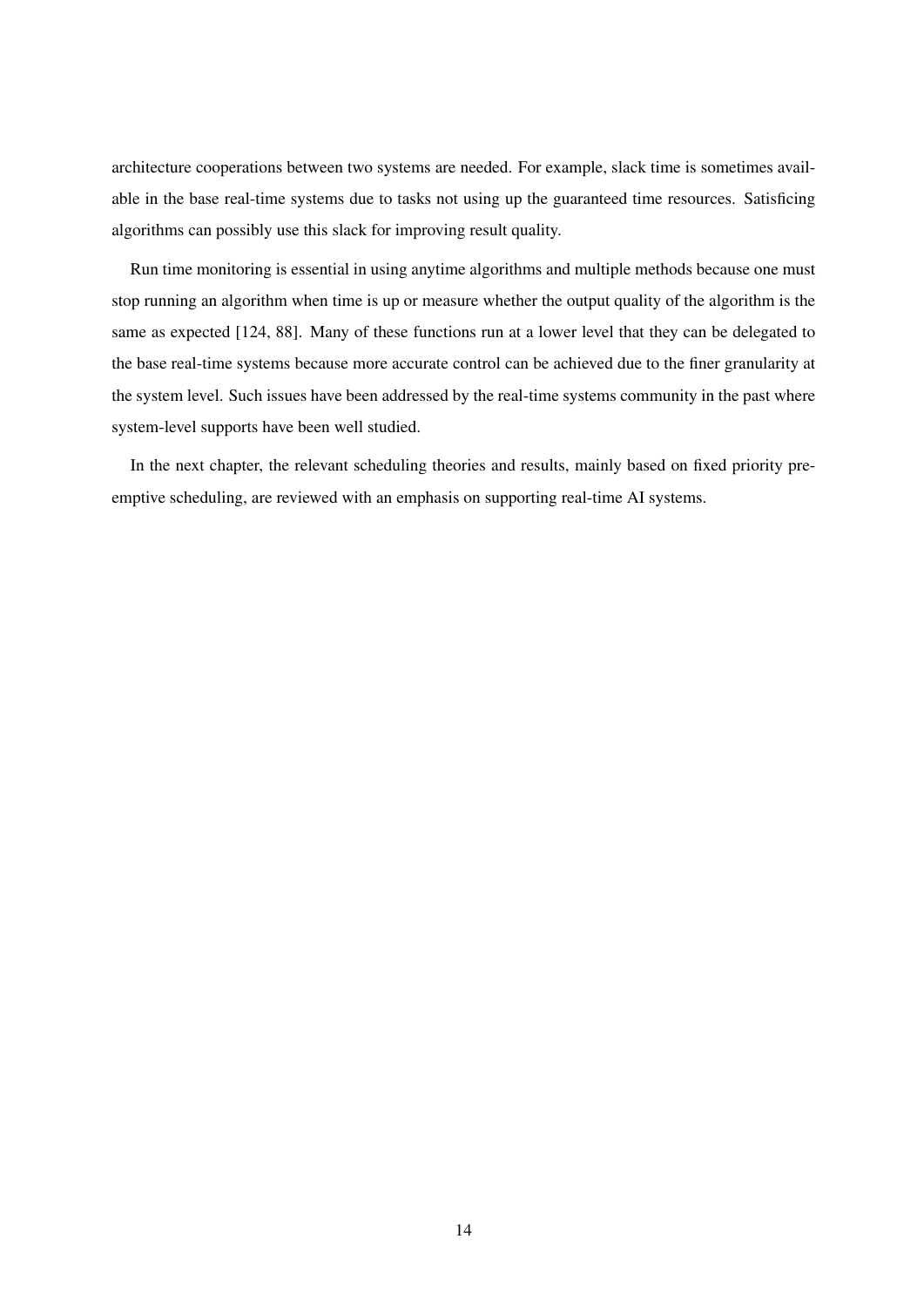### Chapter 3

# Literature Review: Real-Time Systems Scheduling

In the first chapter the need and advantage of using real-time technologies to support deliberative agents were briefly mentioned. In this chapter real-time scheduling theories and recent developments are reviewed along with their assumptions, validity and limitations. Since scheduling is the fundamental means of providing resource allocation and management in a real-time system, to support deliberative agents that make tradeoffs depending on available resources, one has to look at scheduling.

In general, the followings are the minimum requirements that a real-time system should meet [110, 27]:

- all tasks in the system be schedulable using average execution times and average arrival rates;
- all hard tasks are schedulable using worst-case execution times and worst-case arrival rates of all tasks in the system.

A deliberative agent will require the system, in addition to the above objectives, to [26]:

- maximize system utility by making use of all available resources including spare capacity and dynamically available resources such as gain time<sup>1</sup>;
- minimize tradeoffs whenever they are inevitable.

<sup>&</sup>lt;sup>1</sup>And, at the same time, recognize the *limitation* imposed by the capability of the system.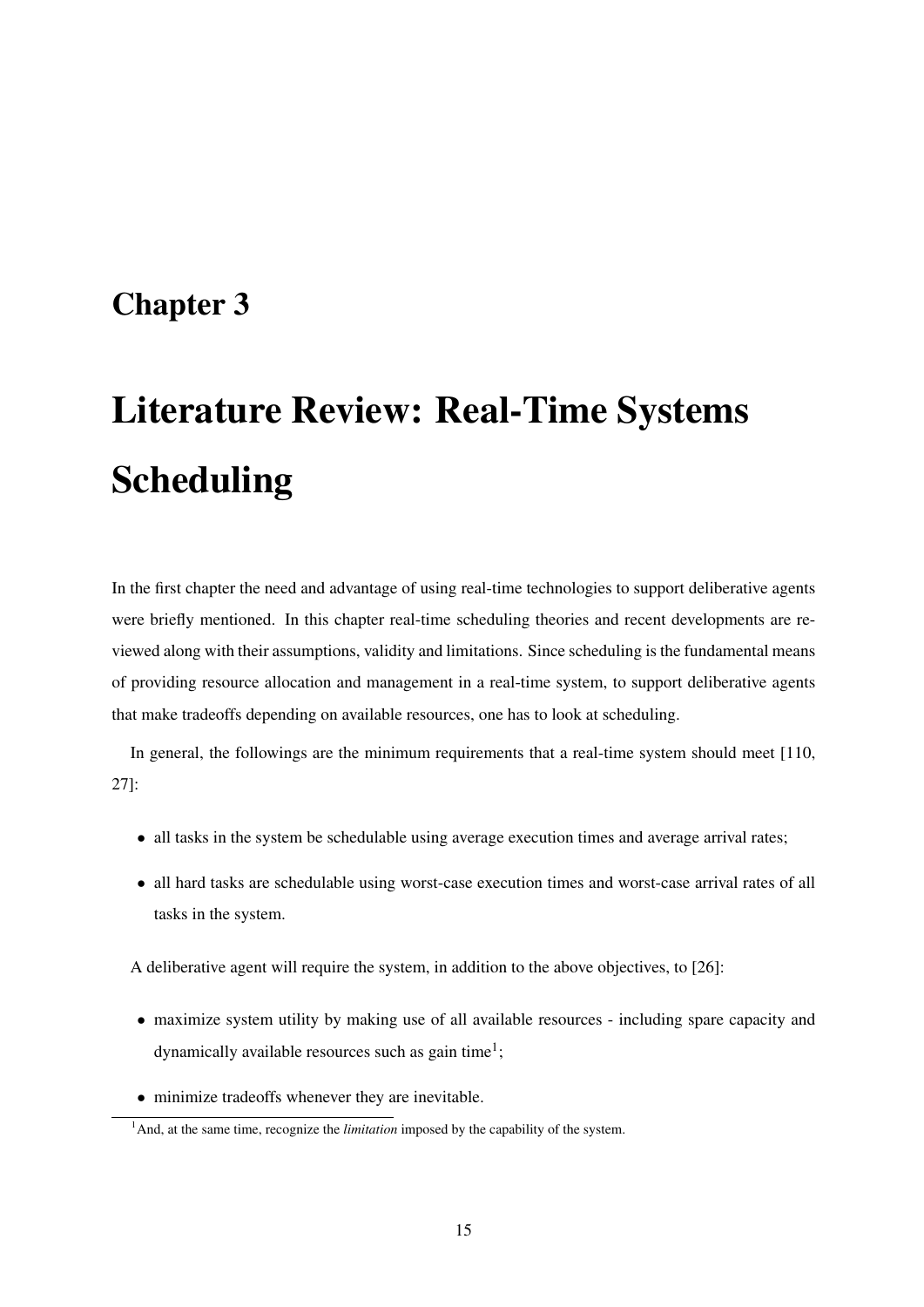It is assumed that an agent is implemented as an ordinary application in a system, running upon an operating system in which other applications and system-level tasks exist that are *not concerned* by the agent, but are necessary for proper system functioning. Within such context, with regard to bounded optimality, the agent tries to maximize its utility by making use all the resources enabled by the hardware architecture (processor speed, etc.) and all the remaining resources from the system after guaranteeing all hard tasks meet their deadlines.

Like a traditional real-time application, a RTAI application also needs to deal with issues such as aperiodic task scheduling, resource access control, task interdependencies, resource reclaiming, etc.; unlike a usual real-time application, it has to maximize its overall utility by making use of all available resources, and make tradeoffs depends on particular environment, which is not a conventional issue that real-time systems address. Hence in the real-time systems literature, there already exist useful technologies with, nevertheless, different limitations for facilitating satisficing. The related works are surveyed in the literature broadly according to the following categories:

- Guaranteeing hard periodic tasks;
- Imprecise computation;
- Scheduling soft aperiodic tasks with spare capacity;
- Multiple applications and hierarchical scheduling;
- Practical issues: programming language and system support.

In particular, fixed-priority scheduling theory is, among others, the focus of this review, due to its matureness and existing system supports [8, 6]. The works to be mentioned in different categories below are all closely related to facilitating satisficing techniques. We describe their relations to, and when appropriate, their prospect in supporting RTAI applications. In addition, the consideration is restricted to single processor systems.

#### 3.1 Background

There are broadly two types of timing constraints in real-time systems: hard and soft. A task is hard if it is critical and requires absolute guarantee that the system will meet all its timing constraints; a soft task is one that whose timing constraints, when missed, does not cause serious negative effects.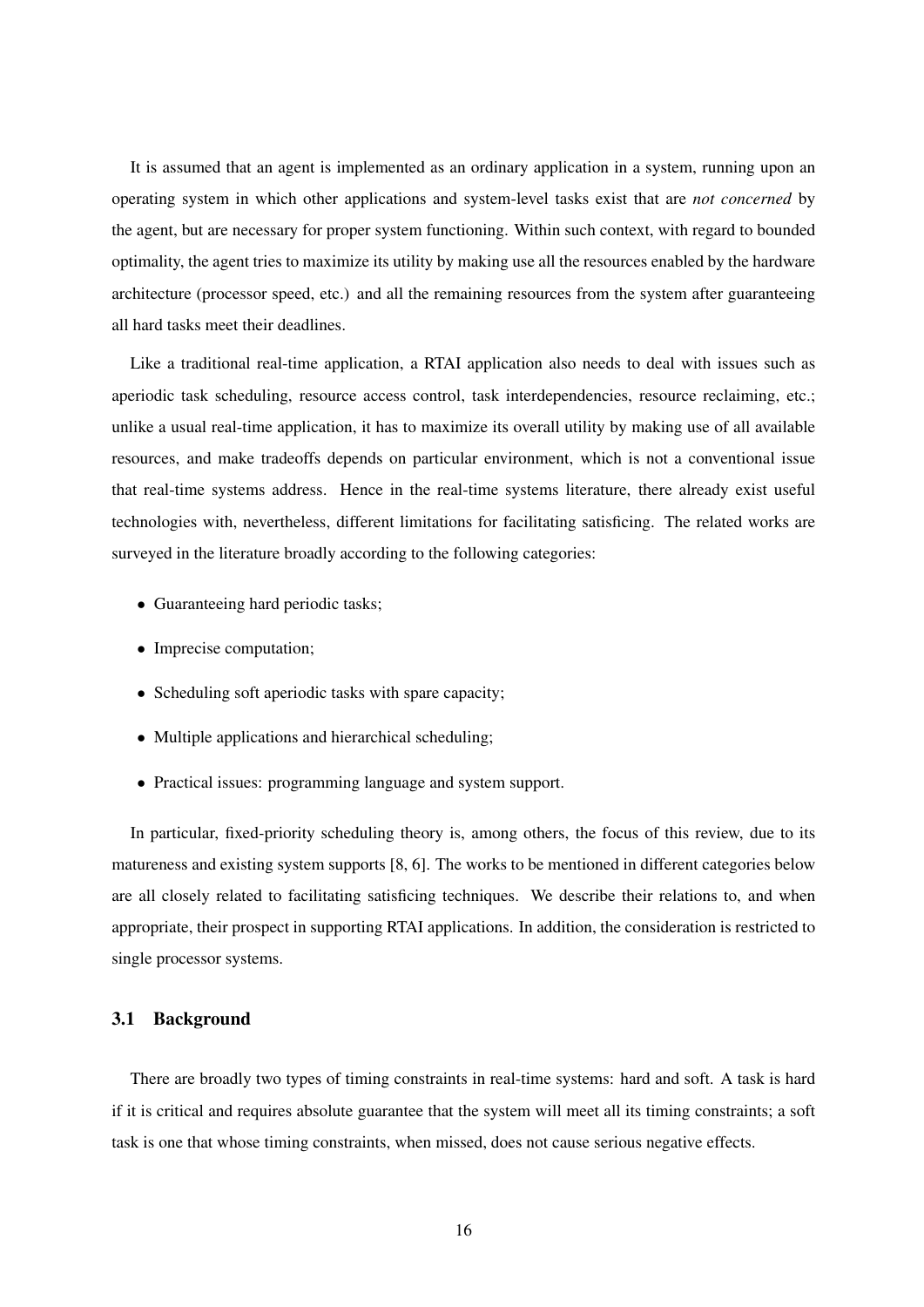A schedule is feasible if all tasks in it completes by their deadlines. A set of tasks are schedulable if there is at least one algorithm that can produce a feasible schedule and "schedulable by a particular scheduling algorithm" if the algorithm always produces a feasible schedule when used. A scheduling algorithms is optimal in the sense that it always produces feasible schedule whenever one exists. Feasibility is the dominant metric in hard real-time systems. One can also use other kind of metrics such as average and maximum tardiness, average response time for soft tasks.

A schedulability test is a validation method for ensuring a set of tasks is schedulable. Offline schedulability analysis ensures a system will meet all its timing constraints and it is always performed for validation in hard real-time systems before the system actually runs. In open systems where new requests can arrive, online acceptance test can be performed before admitting them into the system.

A test is called *sufficient* if the set of tasks which passes the test is indeed schedulable; a test is called *necessary* if a set of tasks failing the test is in fact unschedulable. An *exact* schedulability test is both sufficient and necessary.

Offline scheduling refers to generating pre-computed schedules before the system actually executes. At run time, the system simply follows the schedule of what task to execute. The scheduling is done offline. An example is a Cyclic Executive. Offline scheduling requires information about all the tasks be known a priori and is inflexible if the future workload of the system is unknown. Many other problems with Cyclic Executive scheduling are documented in [84]. Nevertheless it is suitable for environment which is completely deterministic; most safety-critical systems used cyclic executive until only recently [12].

Online scheduling algorithms make each scheduling decision only when the parameters of a task becomes available after it is released. One example is the fixed-priority scheduling described in this section. As mentioned, this kind of algorithm is crucial in dynamic environment that we concern. Note that scheduling results in this section only apply to single processor scheduling unless otherwise stated.

#### 3.2 Computational Model and Notations

The well known periodic task model [80] is a simple model without aperiodic and sporadic tasks. The followings are the assumptions used:

• there are only hard periodic tasks, with known period;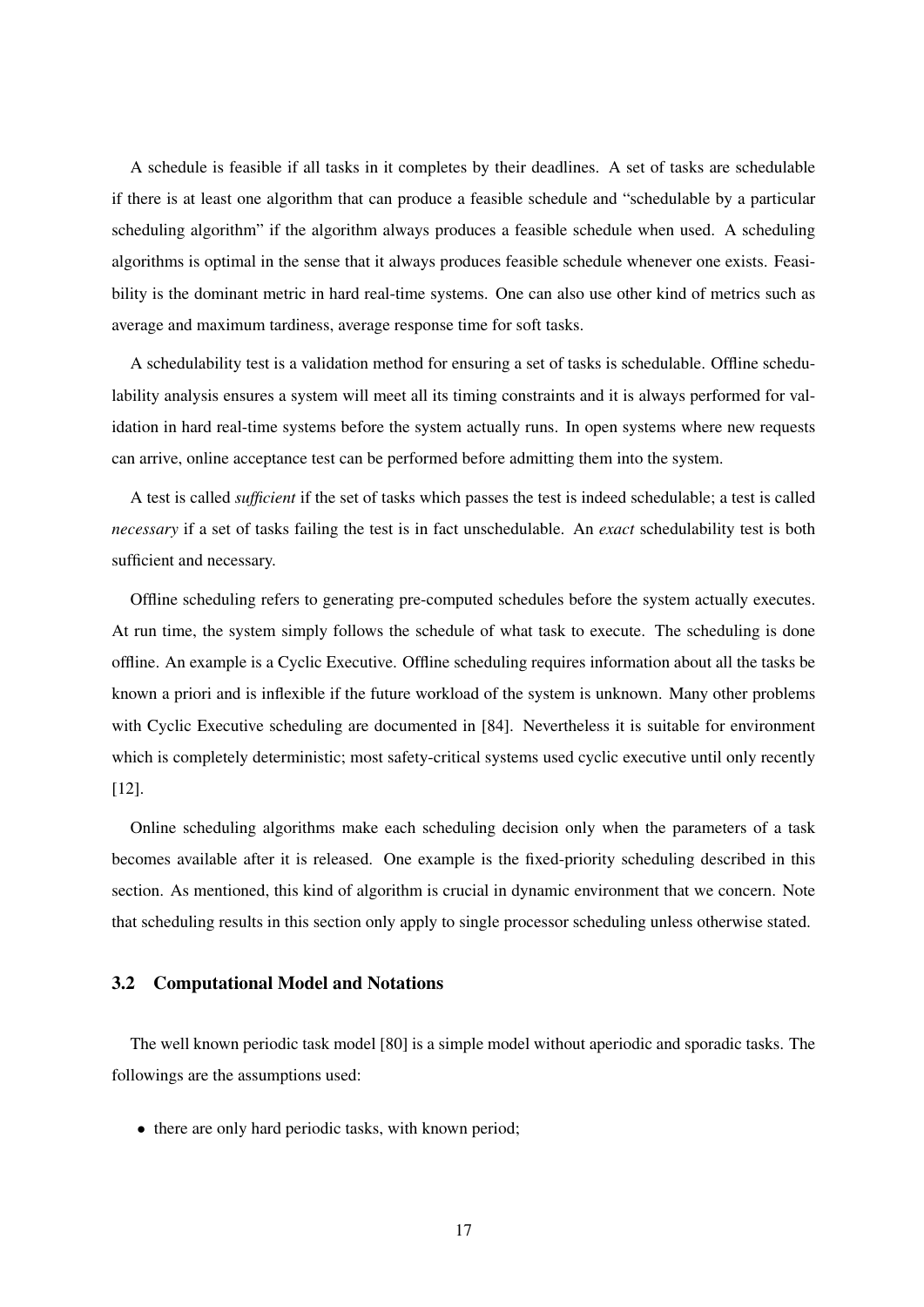- tasks are independent of each other;
- all tasks have deadlines equal to their periods in each invocation;
- all tasks have fixed worst-case execution time:
- tasks are preemptable;
- tasks can not suspend theirselves during execution;
- context switch times are ignored.

There are n number of tasks in the system. A task  $\tau_i$  has distinct priority i, so that  $1 \leq i \leq n$  (the smallest the number the highest the priority), and is basically characterised by:

- Period  $T_i$ : the minimum arrival interval of task;
- Computation time  $C_i$ : the amount of time the processor needs to execute the task without interruption;
- Deadline  $D_i$ : the time before which task should finish its execution.

 $hp(i)$  is used to denote the set of tasks with higher priority than task  $\tau_i$ . In addition, when applicable:

- Utilization  $U_i$ : the utilization of a task, which equals  $C/T$ ;
- Interference  $I_i$ : the time interference caused by preemption of higher priority task;
- Blocking time  $B_i$ : the worst case blocking time due to waiting on lock release of semaphore;
- Release jitter  $J_i$ : the bounded delay of actual release of a task;
- Response time  $R_i$ : the worst-case finishing time after the release of a task;

#### 3.3 Guaranteeing Hard Periodic Tasks

Guaranteeing hard periodic tasks is the first and foremost requirement in hard real-time systems; and it will continue to be imperative in future safety-critical systems. In general, finding optimal scheduling policy (the priority assignment algorithm and corresponding schedulability test) is a primitive objective in real-time scheduling for verifying a set of hard tasks will meet all their timing constraints.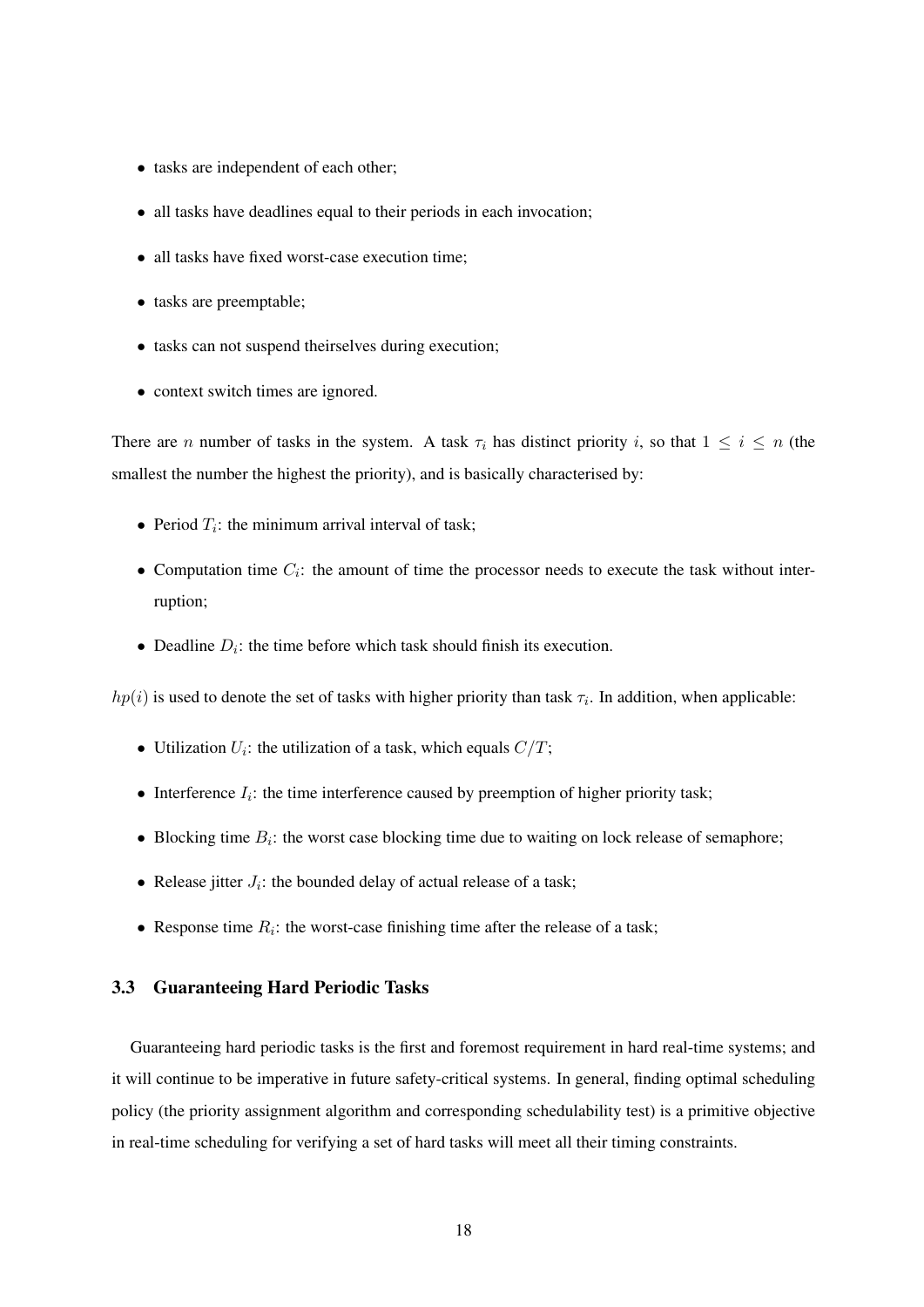#### 3.3.1 The Liu and Layland Analysis

With the simple periodic model, in 1973, Liu and Layland [80] showed one can analyze the schedulability of a system by considering only the utilization of a task set. The total utilization  $U$  of a system is defined to be:

$$
U = \sum_{\forall i} \frac{C_i}{T_i} \tag{3.1}
$$

They show that Rate Monotonic (RM) priority ordering, which assigns priority according to task period (the smaller the period the higher the priority), is optimal in any static priority assignment when the simple model is assumed and that deadline is equal to period  $(D_i = T_i)$ .

A sufficient schedulability test was given [80] when tasks are ordered according to the rate monotonic policy:

$$
\sum_{\forall i} \frac{C_i}{T_i} \le n(2^{\frac{1}{n}} - 1) \tag{3.2}
$$

As the number of tasks increases, the bound tends to  $ln(2)$ , which is about 69.3%. This is a simple and powerful test because we know that as long as the total utilization is below the 69.3% bound, the system is schedulable and all tasks will meet their deadlines; but failing the test does not mean the task set is not schedulable.

The rather restrictive computation model limits the applicability of the result. For example, it is reasonable for tasks to have their deadlines before their period. Leung and Whitehead [76] showed that rate monotonic policy is not optimal in this case, but the Deadline Monotonic (DM) priority ordering by which task's priority is assigned by the highest priority to the smallest relative deadline. If assumptions of the task model are to be relaxed the simple schedulability test above can not be applied. It is obvious that for advanced AI systems, in which tasks may be nonpreemptable, have precedence constraints and share common resources, the simple task model can not capture the actual scenarios and thus can not be used. Later research in real-time systems extended the Liu and Layland model by relaxing various assumptions imposed on the model.

#### 3.3.2 The Exact Response Time Analysis

The simple test above is sufficient but not necessary; that is, it is pessimistic and it was shown that on average the utilization bound for a large set of tasks, based on RM, is about 88% [74], compared to the worst-case 69.3%.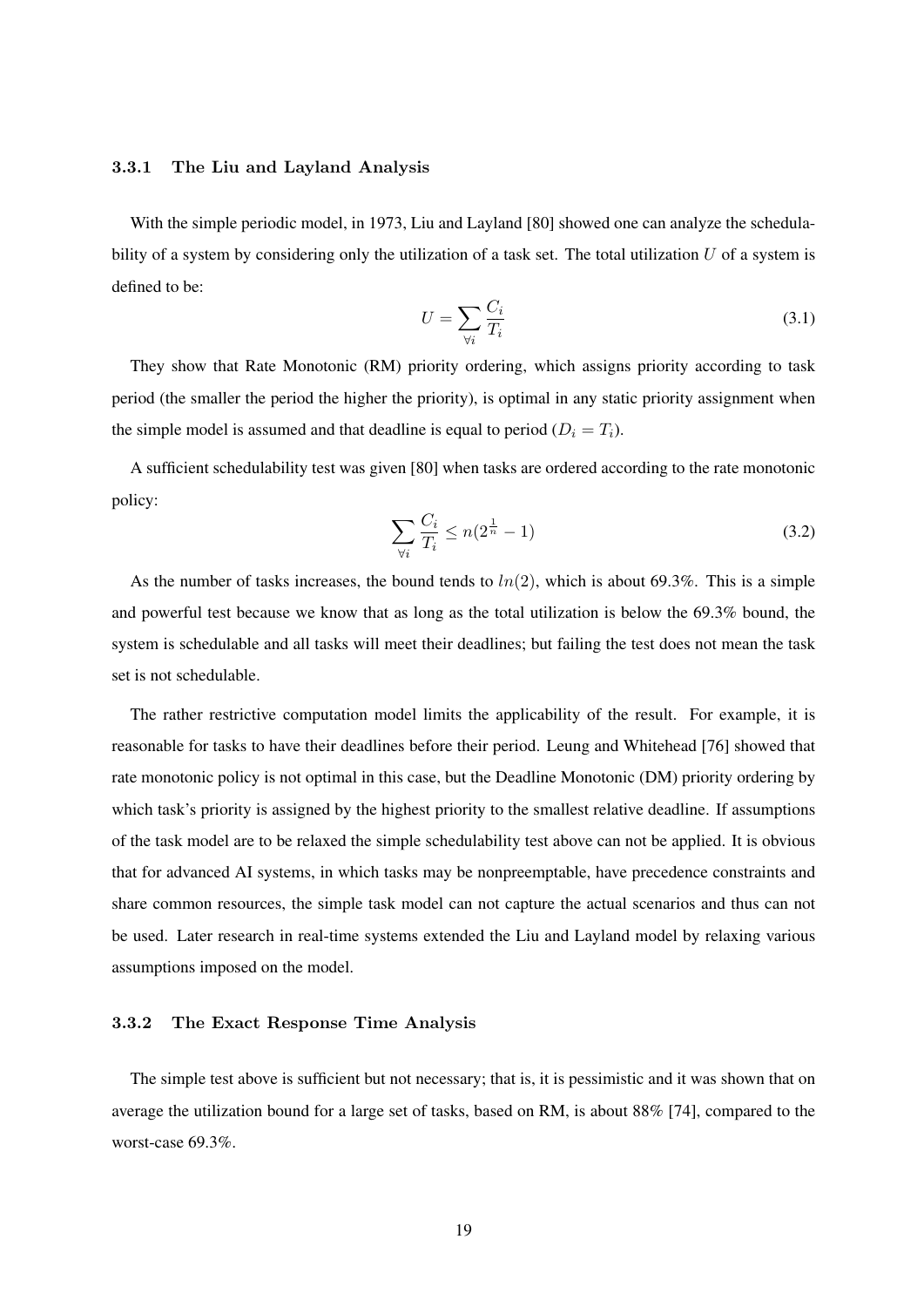A more accurate schedulability test can enable a system to schedule more different task sets. Rather than using utilization, there is an alternate way to determine the schedulability of a system. The response time analysis [10, 8] depends on calculating task's worst-case response time by taking into account all the possible interference that can happen due to higher priority tasks being released during a task execution. One way to calculate the interference  $I_i$  that a task can suffer is to compute the time used by all higherpriority (hp) tasks released before its deadline  $D_i$ :

$$
I_i = \sum_{j \in \mathbf{hp}(i)} \left[ \frac{D_i}{T_j} \right] C_j \tag{3.3}
$$

This account of interference is sufficient, but, not necessary. Initiated by Harter [89], then later by Joseph and Pandya [66], and Audsley et al. [10, 8], an exact method is used for evaluating interference. The longest response time  $R_i$  of a task  $\tau_i$  is determined, at the critical instant<sup>2</sup>, as:

$$
R_i = C_i + I_i,\tag{3.4}
$$

where

$$
I_i = \sum_{j \in \mathbf{hp}(i)} \left[ \frac{R_i}{T_j} \right] C_j \tag{3.5}
$$

Therefore,

$$
R_i = C_i + \sum_{j \in \mathbf{hp}(i)} \left[ \frac{R_i}{T_j} \right] C_j \tag{3.6}
$$

So a task  $\tau_i$  will meet its deadline if:

$$
R_i \le D_i \tag{3.7}
$$

And a system is schedulable if and only if for all tasks the above relation holds.

However, solving equation 3.6 is not trivial as the term  $R_i$  exists at both sides of the equation and the term  $R_i$  in the right side is inside a ceiling function. It is a fixed-point equation for which many solutions may exist; but the smallest (non-negative) solution corresponds to the worst-case response time for a task. Audsley et al. [8] proposed an efficient method for solving equation 3.6 by forming a recurrence relationship:

$$
R_i^{n+1} = C_i + \sum_{j \in \mathbf{hp}(i)} \left[ \frac{R_i^n}{T_j} \right] C_j \tag{3.8}
$$

At each iteration the value  $R_i^{n+1}$  is re-evaluated using the previous  $R_i^n$  and increased in a monotonic non-decreasing fashion. When  $R_i^{n+1} = R_i^n$ , the solution is found. If the found value is greater than  $R_i^0$ 

 $2A$  time at which all higher priority tasks also released at the same time (the worst-case)[80].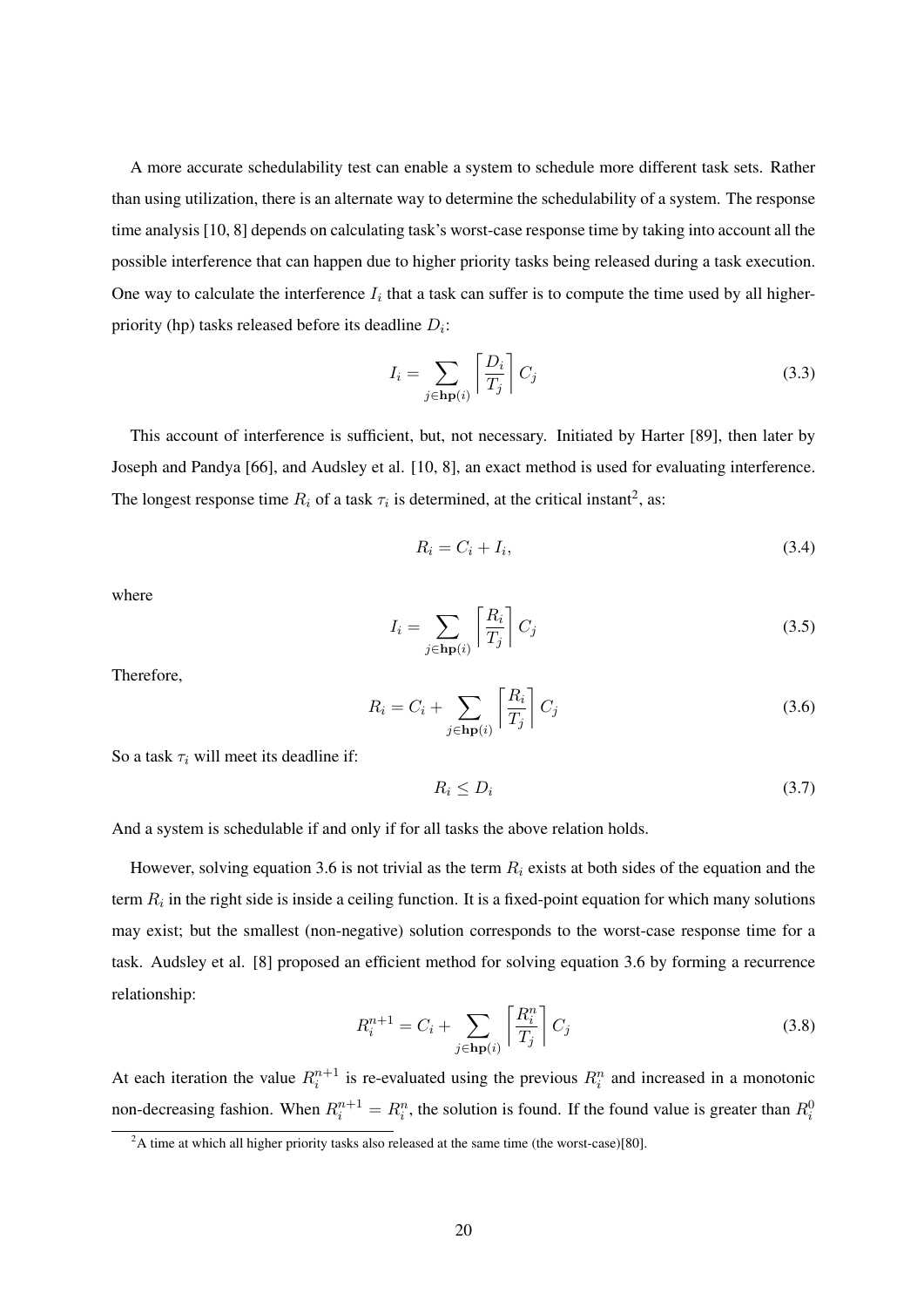(which can be set to 0 or  $C_i$  initially) then it is the value we want. If there is no solution found then  $R_i$  will continue to increase - this implies it is a low-priority task which continue suffering interferences from higher priority tasks and can not be scheduled in the system.

The response time analysis is pseudo-polynomial in complexity but is superior to the utilization-based test in the sense that it is both sufficient and necessary. It allows tasks having deadlines less than period as well as arbitrary priority assignment policy because it does not make any assumption on the task's priority assignment. It is flexible and has been extended to account for different application requirements, such as resource access blocking time [101], release jitters and arbitrary deadlines of tasks [118], as well as fault tolerance (by trivially adding an extra term in the equation), which make it a very versatile real-time scheduling technology [6].

#### 3.3.3 Allowing Task Interdependencies

Besides the relaxations on task period and priority assignment, another relaxation of the task model is task's interdependencies. When tasks are allowed to access or synchronize mutual exclusive resources, blocking can happen due to the mechanism of resource locking. In hard real-time systems any blocking time must be bounded for accurate analysis. Although it can be solved by making critical section nonpreemptable [85], one particular problem in fixed-priority systems is that of *Priority Inversion* where a high priority can be blocked (for an arbitrary amount of time) by a medium priority task because a low priority task has locked a resource needed by the high priority task [71, 100]. This is clearly not a desired property in a priority-based system because higher priority tasks are supposed to be more critical.

Priority Inheritence Protocol [100, 101] (PIP) was introduced by Sha et al. for solving the priority inversion problem. In particular, the protocol specifies that if a higher priority task is blocked by a low priority one, the block-causing task should execute at the maximum possible priority - either of its own or the highest priority of the tasks that it is blocking. The approach, however, does not prevent deadlock and multiple blocking. These problems are solved by introducing an additional rule to PIP: to associate a priority ceiling to each shared resource, resulting in the Priority Ceiling Protocol (PCP) [100, 101].

Desirable features of PCP as a resource control protocol includes:

- A high-priority task can be blocked at most once during its execution by lower-priority tasks;
- Deadlocks are prevented;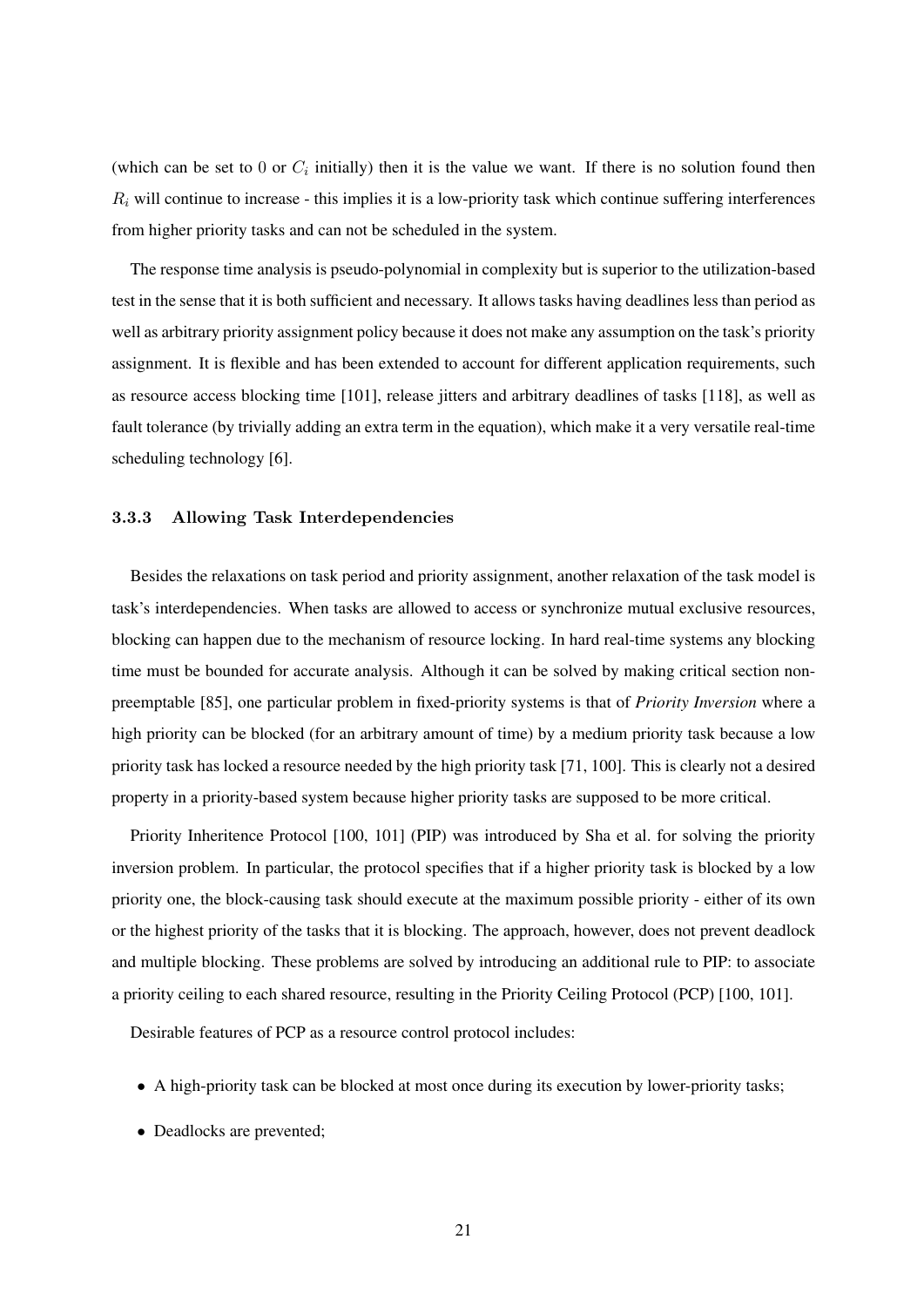- Transitive blocking is prevented;
- Mutual exclusive access is enforced by the protocol itself.

PCP states that each resource is associated with a priority ceiling, which is equal to the highest priority of all the tasks that locks the resource. A task has a dynamic priority that is the maximum of its own static priority and any it inherits due to it blocking higher-priority tasks. A task can only lock a resource if its dynamic priority is higher than the ceiling of any currently locked resource (not counting any resources it has already locked).

Because the worst-case blocking time can be determined in PCP, one can incorporate into the response time analysis by introducing a blocking term  $B_i$  [10]. The response time equation is thus:

$$
R_i = C_i + B_i + \sum_{j \in \mathbf{hp}(i)} \left[ \frac{R_i}{T_j} \right] C_j \tag{3.9}
$$

where

$$
B_i = \max_{k \in K} usage(k, i)C(k)
$$
\n(3.10)

K is the total number of critical section and  $C(k)$  is the worst-case execution time of critical section k. The function *usage* returns either 0 or 1 - 1 if there is at least one lower priority task and at least one equal or higher priority task that uses the resource  $k$ .

Equation 3.9 can be solved by forming a recurrence relation mentioned above. However it may now be pessimistic with the blocking term because whether a task will suffer the maximum blocking depends on the actual phasing of task. That is, the test may not be both sufficient and necessary. However, generally the equation provides an effective means for performing scheduling analysis [27].

Precedence constraint between tasks is another kind of task interdependency. Two tasks are said to have precedence constraint if the successor can not execute before the predecessor has finished its execution. There are not many scheduling results on tasks with precedence constraints. Audsley et al. noted that precedence constraints can be enforced by suitable choice of task offset and period implicitly [5]. They have also considered the priority assignment and grouping of precedence-constrained tasks where tasks are in linear composition [9, 12].

However, anytime algorithms may have differrent kinds of precedence constraints. In particular, they can be hierarchical [97, 124]. The clustering of tasks with local functions and precedence constraints mentioned is a powerful concept. For example, hierarchical composition can be thought of as *nested*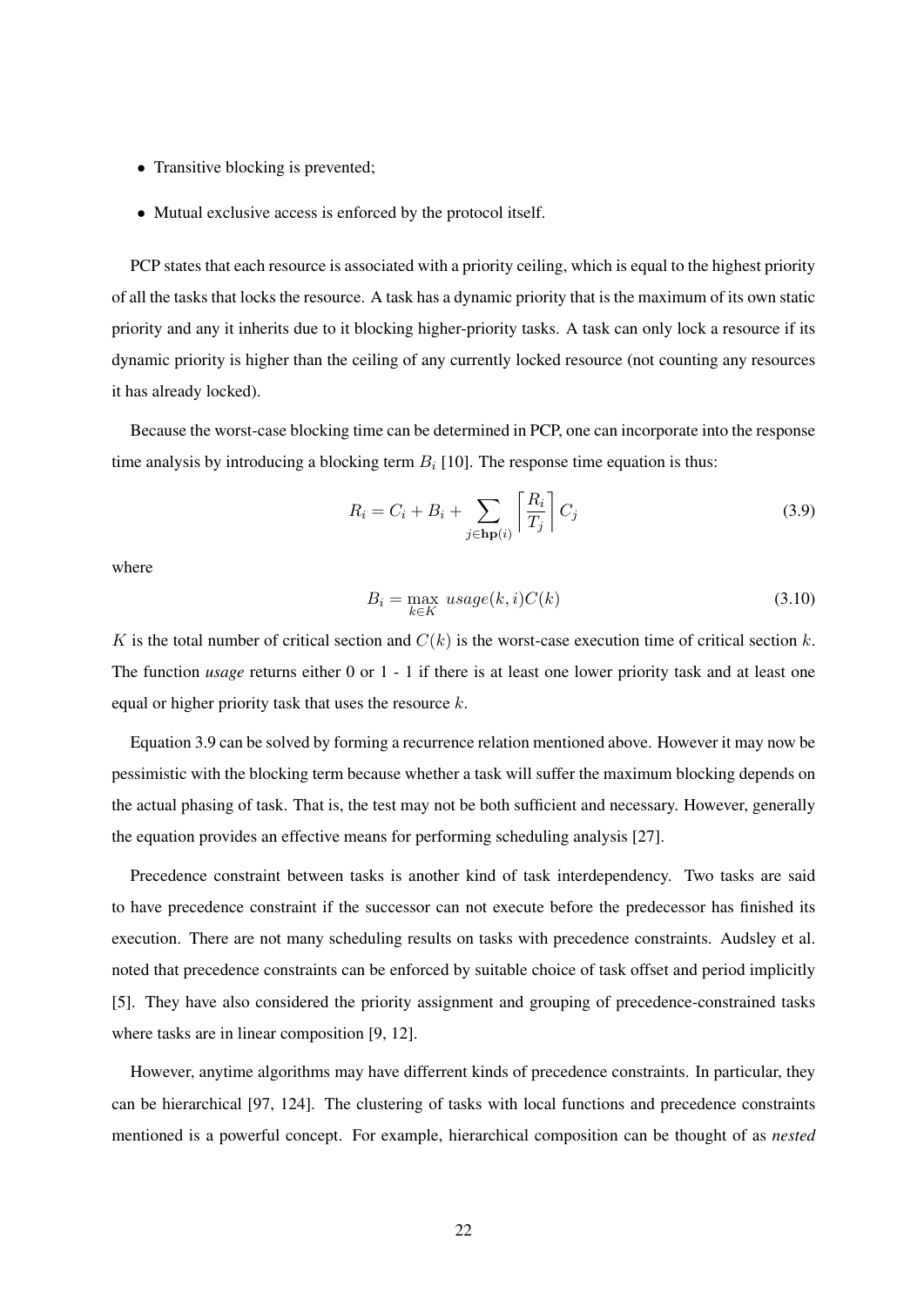clustering from the system scheduler's point of view. If local analysis can be performed without considering all other tasks in the system, the global analysis problem may be eased significantly (e.g. from intractable to tractable). Groups of tasks may be better supported by different *periodic servers*, which will be further discussed in the multiple servers section (Section 3.5.3).

#### 3.4 Providing Flexibility: Imprecise Computation

There is an intimate relation between the satisficing techniques in RTAI and imprecise computation in real-time scheduling. Imprecise computation is closely related because it also provides tradeoffs between quality against time analogous to anytime algorithms.

Conventional real-time system requirements focus on ensuring that a set of tasks will satisfy all its deadlines, be they periodic or sporadic tasks. Scheduling analysis is done offline, at design-time, in a static way that guarantees schedulability of systems in runtime. In practise, however, some unpredictable, dynamic situations may occur such as transient overload, tasks overrunning their WCET due to I/O dynamics, and unavailability of anticipated resources. Imprecise computation is an approximating approach that can deal with these runtime dynamics where time and resources are not enough for computation before certain deadlines. It provides a well-defined mechanism with which partial results can be returned when needed, producing a smoother transition as an error handling technique, without which dynamic failures may lead to catastrophic consequences.

Imprecise computation in real-time systems has been studied by Liu et al. extensively [37, 83, 104, 103]. Computation which allows approximate results has been used in computer systems for many years; for example numerical approximation. However, there has been no formal notion for performing tradeoff before. In many situations, one is willing to accept approximate results with inferior quality when the results of desired quality can not be obtained due to timing constraints or unexpected resource shortage. This is particularly true in hard real-time systems where unpredictable situations may arise at runtime no matter how much amount of offline analaysis has been performed.

In the imprecise computation model proposed by Liu et al. [83, 104], a (periodic) task  $\tau_i$  is composed of infinite invocations of *jobs*  $e_i$  which in turn consists two subparts - a mandatory part  $e_{m,i}$  and an optional part  $e_{o,i}$ . Figure 3.1 illustrates the task structure of which mandatory part is executed before the optional part (precedence constraint).

All mandatory subtasks are critical and have to be guaranteed in the system; whereas optional subtasks,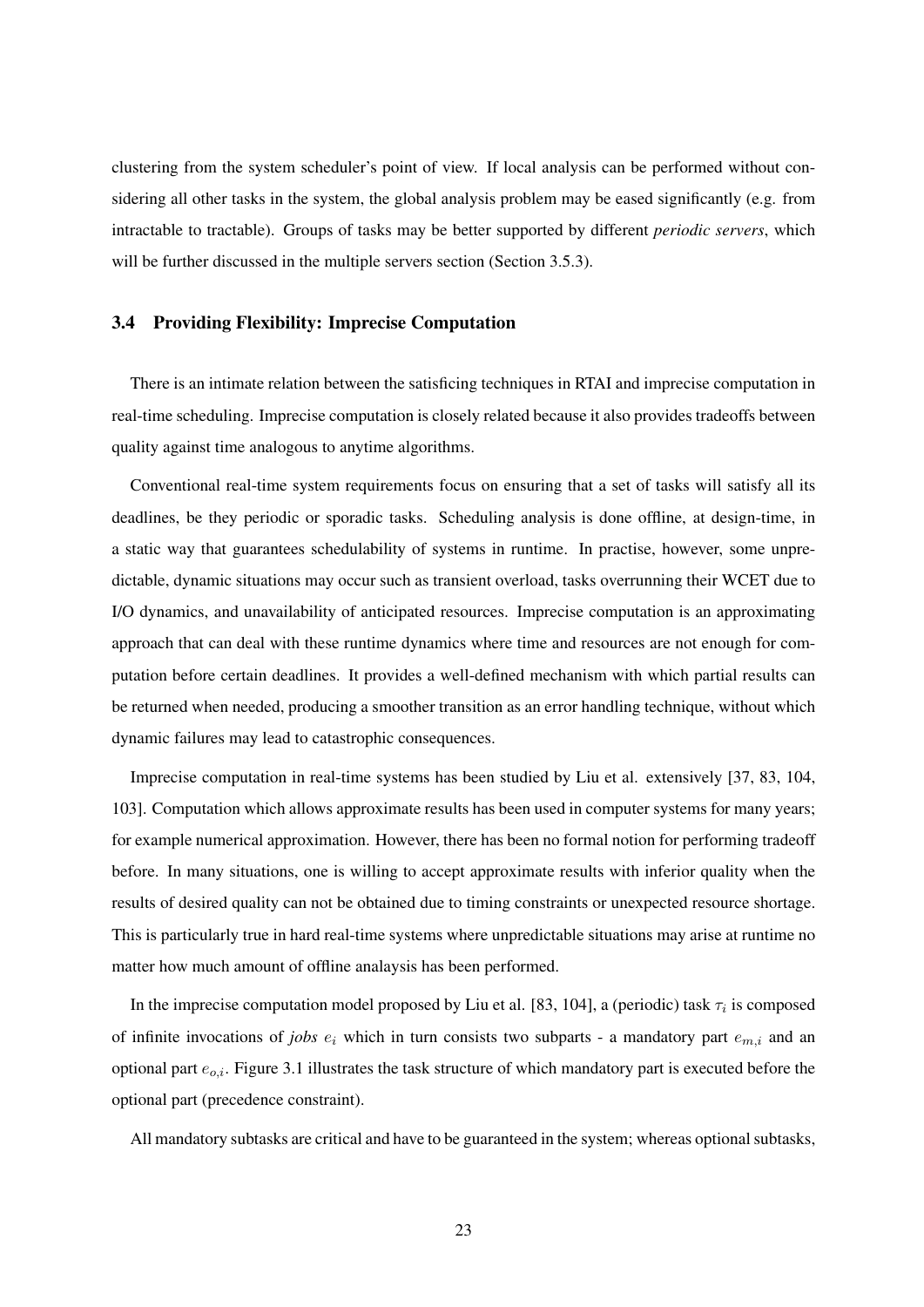

Figure 3.1: Structure of an imprecise task.

which are used to refine the results computed in the mandatory part, are skippable. Algorithms are designed to be monotone (a fair assumption) - that is, the quality of the computation produced by an algorithm is improved in a non-decreasing manner as more time is given. Monotone algorithms are more flexible and suitable for analysis. The amount of optional subtask not executed is defined to be the *error*  $\epsilon$  of a task.

Error functions can be categorized into three different types, namely linear, convex and concave. Figure 3.2 illustrates the different "shapes" of error functions. When the optional subtask of a task is executed to completion, the error is said to be zero. Linear error function is defined as:

$$
\epsilon(x) = 1 - \frac{x}{e_{o,i}}\tag{3.11}
$$

where  $x$  is the amount of time executed of the optional component.

When all the parameters of all the tasks in a system are known, optimal schedule can be computed offline at design time. The following results can be used to find schedules for particular optimizations offline. By using the EDF algorithm, according to rate-monotone policy [80], all the mandatory subtasks  $e_{m,i}$  of a task  $\tau_i$  are guaranteed schedulable if [37]:

$$
\sum_{\forall i} \frac{e_{m,i}}{T_i} \le 1\tag{3.12}
$$

Of course, when all the mandatory subtasks and optional subtasks of all tasks in the system consisting of solely periodic tasks, when total utilization is below 1 and scheduled by EDF, all tasks will meet their deadlines and the error will be zero assuming deadline is equal to period  $(D_i = T_i)$ .

If an optional subtask is only scheduled in background and whenever mandatory subtask is ready it is executed first, the schedulability of any mandatory subtasks will not be compromised. The objective is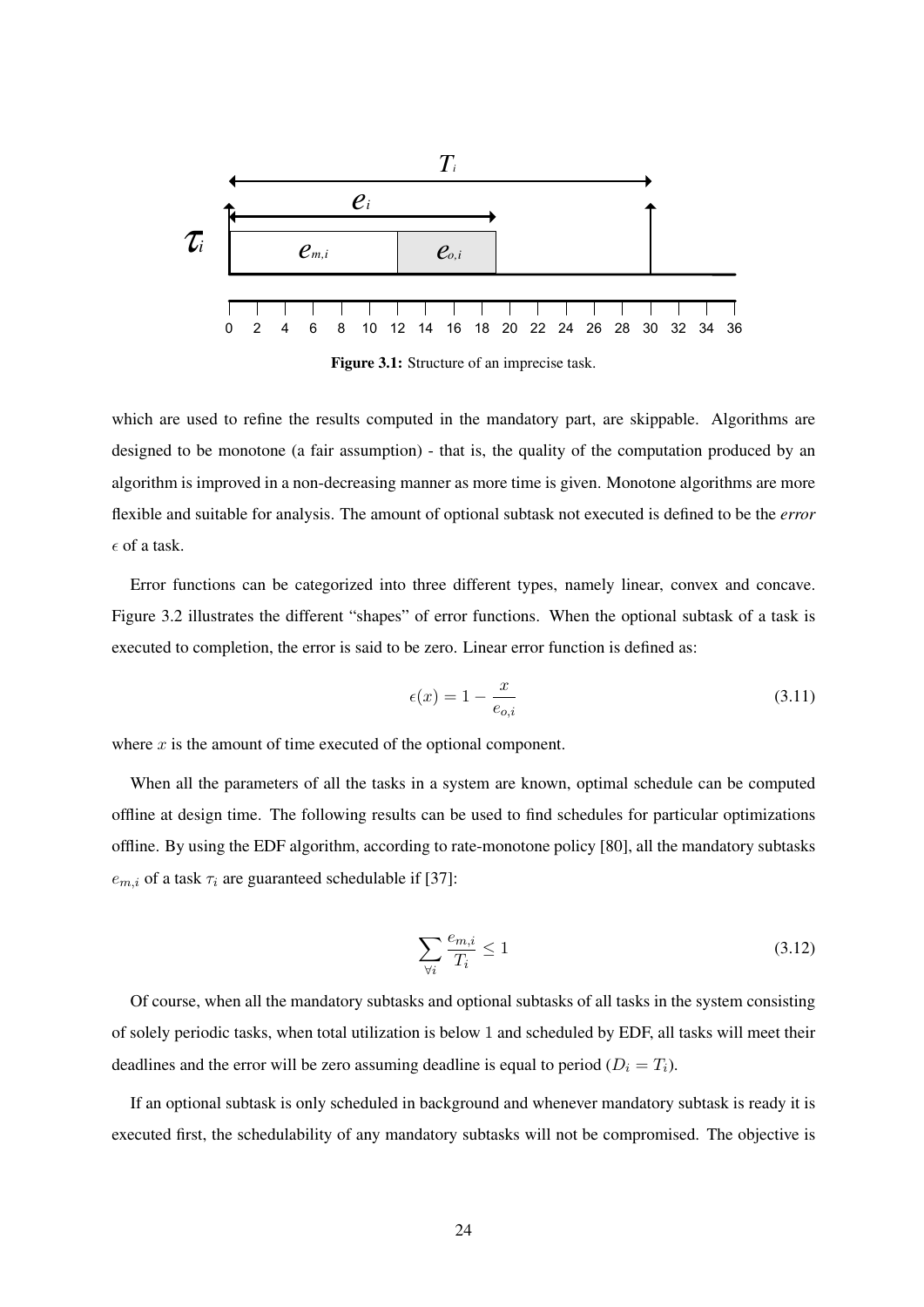

Figure 3.2: Types of error functions.

then to allocate optional subtasks in the schedule to optimize certain defined metrics, such as total error, average error and maximum error. The following concerns complexity in constructing optimal schedule offline.

Assume error functions are linear, in the simple case that the total (identical weight) error is to be minimized, Shih et al. have shown the complexity of finding the optimal schedule is  $O(n \log n)$  for single processors [104] and  $O(n^2 \log^2 n)$  in general [102]. When the error functions are convex and weights are identical, they showed that an optimal schedule can be found in  $O(n^2)$  time (optional subtasks with identical execution time) and  $O(n^3)$  (optional subtasks having arbitrary execution times).

When tasks are allowed to have arbitrary weights, which is more realistic in real world applications, the problem is more complicated. If minimizing total weighted error is considered, where the problem can be reduced to a minimum-cost-maximum-flow problem [102], the time complexity is  $O(n^2 \log^3 n)$  on multiprocessors. Shih et al. [104] later showed a faster algorithm, in  $O(n^2 \log n)$ , for single processors. Leung et al. have given the fastest algorithm which runs in  $O(n \log n + kn)$  time, where k is the number of different weights [78]. The problem of minimizing the maximum weighted error has been studied by Ho et al. [58]. They showed an algorithm with time complexity of  $O(n^3 log^2 n)$  for multiprocessors and  $O(n^2)$  for single processors.

When the error functions of some or all tasks are concave or subject to 0/1 constraints, finding optimal schedule with arbitrary weights is NP-hard in general. Liu [81] noted that performance data showed that in multiple methods, there is little advantage for anything beyond two versions. Further, two versions can be adequately represented by imprecise task with 0/1 constraint (i.e., either the optional subtask is run to completion or completely discarded), where the time for executing the optional part will be the time difference between the two versions. Unfortunately, Shih et al. [104] showed that the problem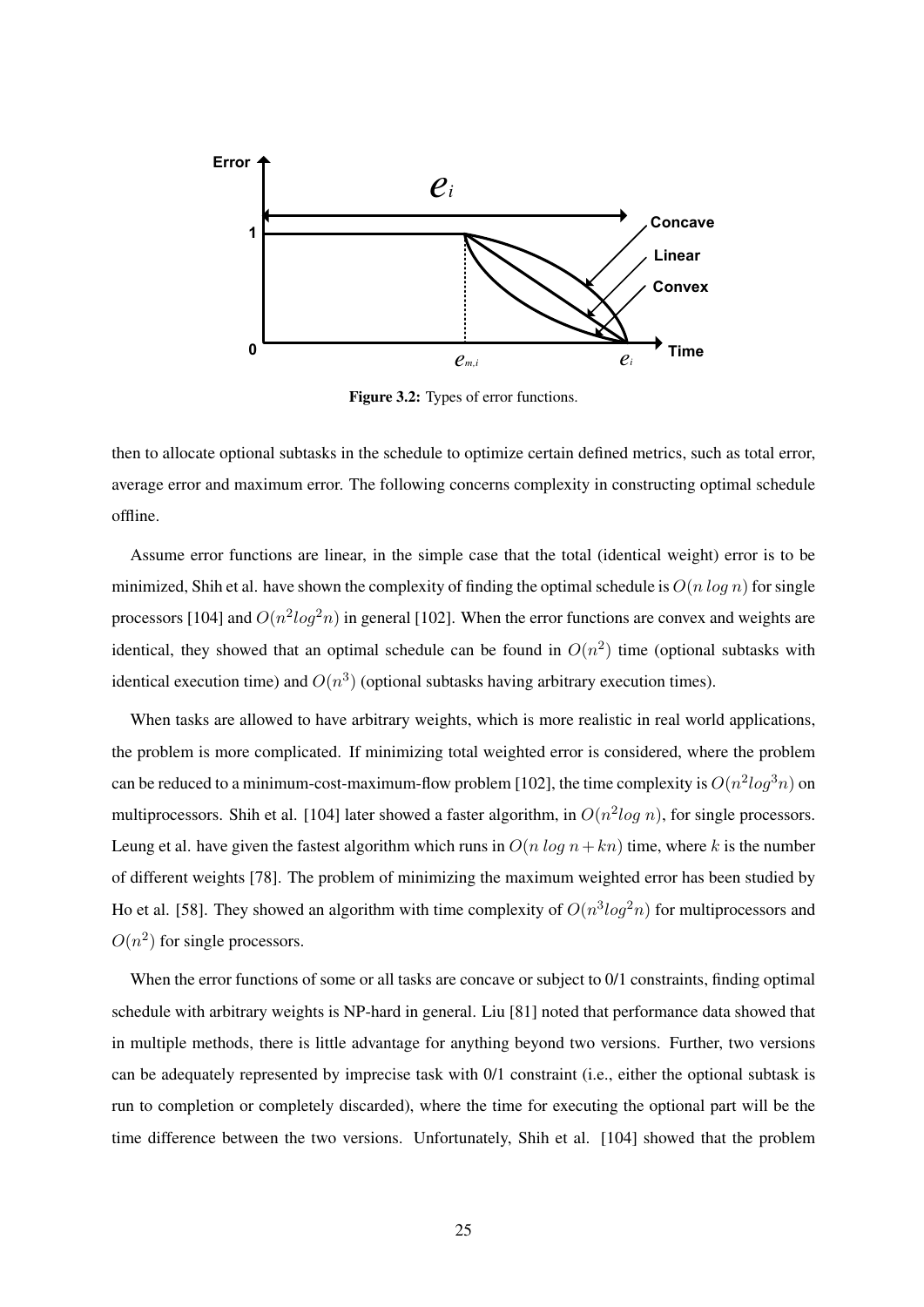of scheduling such tasks, and minimizing the total processing time of the discarded optional subtask is NP-Complete even for a single processor.

Although Aydin et al. [14] showed that scheduling optional subtask in background to mandatory subtask is not optimal, however, using the background approach is more robust in the presence of overruns. In systems where mandatory subtasks are hard real-time it is more reliable - that mandatory parts are less likely to miss their deadlines rather than scheduling all tasks purely by EDF without discriminating different tasks.

Shih and Liu [103] proposed an algorithm for scheduling imprecise computation online which is similar to the slack stealing (Section 3.5) algorithm. The algorithm schedules both offline jobs and online jobs (whose task's parameters are only known at run time) with arbitrary release times and deadlines to minimize total error, in polynomial time, which is applicable only to certain restricted classes of problems. They also show that there is no optimal online scheduling algorithm for minimizing total error in the sense that it can always find a valid schedule when one exists.

Baruah and Hickey [16] studied the competitiveness online scheduling algorithms for imprecise computation. The study concerns overloaded systems with firm tasks where guaranteeing mandatory components is not a necessary requirement. This relaxation to the execution environment is used for devising a lower bound on the competitive ratio of scheduling algorithms. An algorithm was shown to behave with the complexity of the lower bound and they argued that the ratio serves as a good measure for online scheduling algorithms for overloaded system.

Leung et al. have studied other problems of imprecise computation scheduling, such as mean flow time and dual criteria optimization; more details can be found in [77].

The imprecise computation model assumes that when the optional component is executed up to completion, there will be no error produced. There is therefore a bound for execution time of the optional subtask. Audsley et al. [11] have investigated how to integrate "unbounded" software components into hard real-time systems, in particular, into the response time analysis [10, 8].

An extended task model is used to represent different types of computation. Rather than using the "Mandatory-Optional" structure, a "Prologue-Optional-Epilogue" model is employed. More specifically, a general computation is composed by five components:

$$
I, C1, X, C2, O \tag{3.13}
$$

where I and O stands for task input and output,  $C1$  and  $C2$  for mandatory computation, and X optional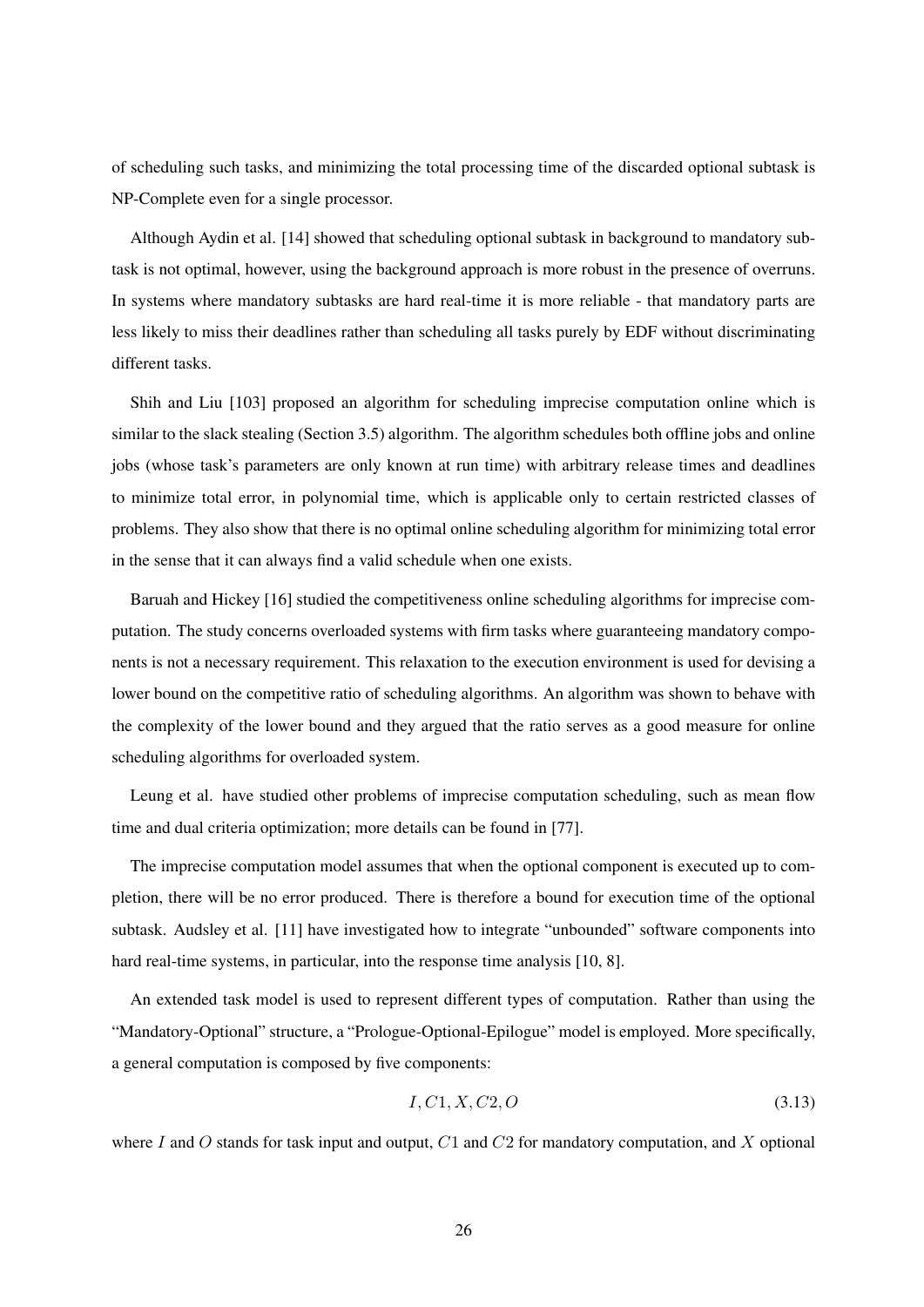computation. Milestone method (imprecise computation), sieve function, or multiple versions (methods) can then be represented with different arrangements of the above parts.

A task  $\tau_i$  is represented by 3 different components; the prologue  $(\tau_i^p)$  $\tau_i^p$ ), epilogue  $(\tau_i^e)$  and optional  $(\tau_i^o)$ component where:

$$
\tau_i^p = I, C1 \tag{3.14}
$$

$$
\tau_i^p = C1, O \tag{3.15}
$$

$$
\tau_i^o = X \tag{3.16}
$$

Ignoring the schedulability of optional component (due to the nature of unbounded execution), the schedulability of mandatory computation (prologue and epilogue subtasks), even with shared resources which were not concerned before, can be determined by using the response time analysis mentioned in Section 3.3.2. Having guaranteed the hard components, different scheduling strategies can then be adopted to allocate resources for optional computation.

The response time test is sufficient but not necessary if  $\tau_i^p$  $\tau_i^p$  and  $\tau_i^e$  are considered as a single computation. Since the pair will not be executed at the same time a straight-forward application results in pessimism. A less pessimistic test has therefore been devised by using the offset analysis performed by Tindell [117], also in [7]. This model is discussed again in Chapter 4.

However, all the mentioned works above assume the availability of a single measure of utility across all tasks in a system without concerning how to obtain them. Error functions for describing the utility of optional computation are relatively simple in imprecise computation. In agent systems, where tasks are of different utilities and goals, it may not be easy to have a simple utility evaluation function for comparing all the tasks in a system.

Yen and Natarajan [122] tried to give a utility-based decision-theoretic formalism on imprecise computation in order to provide better justification for its usage in real-time systems. In particular, decision theory, which allows probability, is applied as an alternative for assigning utility for imprecise tasks. This work is much more applicable to RTAI applications because it is more commonly used in AI where task's utility can be unpredictable and can change constantly. In addition, the authors extended the imprecise task model to be a hierarchical one which can better accommodate AI tasks such as planning. However, they mainly addressed the utility problem without giving the corresponding scheduling algorithms.

Burns et al. [25] have proposed a framework for performing value-based scheduling, based on defining different behavior modes and using theories from measurement theory, and multiple-criteria decision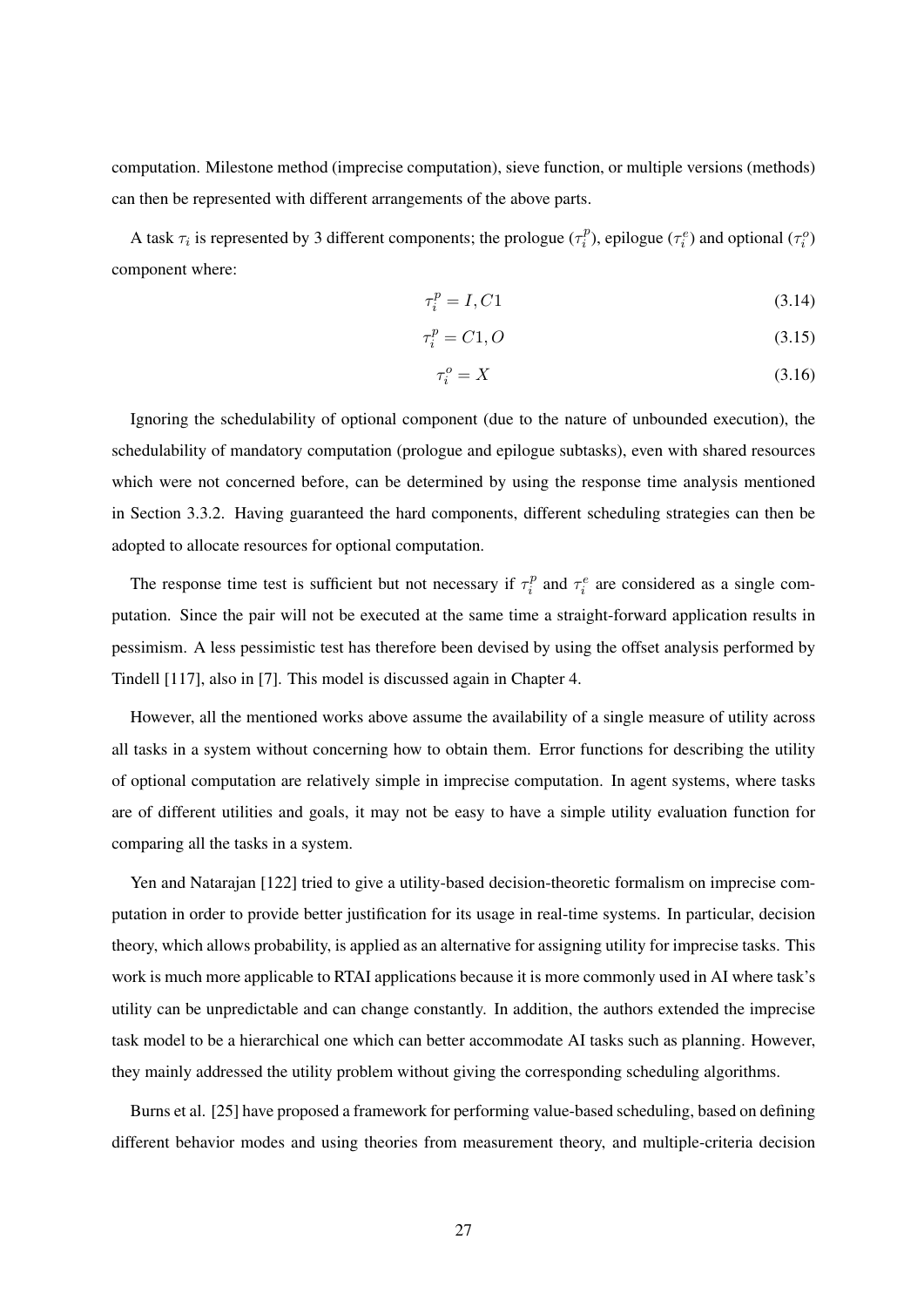making, for value assignment. Generally speaking, the problem of obtaining and defining utility function in real-time systems which allows tradeoffs remains to be explored. However, researchers are more aware of the importance of employing theories which are already established in other fields.

Besides providing more flexible scheduling, imprecise computation has also been applied in flexible resource allocation, QoS management, overload management [123], fault tolerance [13], real-time database query [120], real-time image and video transmission [63] etc.

As Audsley et al. [7] pointed out, the wide-spread use of imprecise computation will only happen if they are integrated into standard software engineering methods (see also Section 3.7). Besides, industrial experience is also important in justifying to what extent imprecise computation is indeed a proper technique in constructing flexible real-time systems. Nevertheless, formal mechanism that allows tradeoffs between computation time and quality does provide a natural way for employing complex AI algorithms in situations where intelligent behaviors are required.

Note that the distinction between anytime algorithms and imprecise computation is still blurred some researchers argue each of them can be a generalisation of the other [114] whereas some argue that anytime algorithm can be represented by imprecise task consisting of solely optional part so that imprecise computation is a generalization of anytime algorithm [81] - perhaps what is needed is just a more unified formalism in the future.

An anytime algorithm is more like a soft task and the more time the system can provide the more it can use to improve result quality - the optional computation is viewed as *reward* rather than *error*. Hence such computation has no clear bound to which, when reached, the computation will produce perfect result.

Besides, the use of a periodic server has become more common in real-time systems for scheduling soft aperiodic task (to be discussed next). When scheduling aperiodic imprecise task is concerned, as anytime algorithm can be modelled as a soft and optional task, enhanced variants of server scheduling algorithms will be needed. To date this area of research has not yet been investigated.

#### 3.5 Scheduling Soft Aperiodic Tasks with Spare Capacity

Servicing satisficing tasks is analogous to soft aperiodic task scheduling in real-time systems. Soft tasks can miss their deadlines when necessary whereas anytime algorithm can be stopped if needed. There is a significant body of literature related to scheduling soft aperiodic tasks in the presence of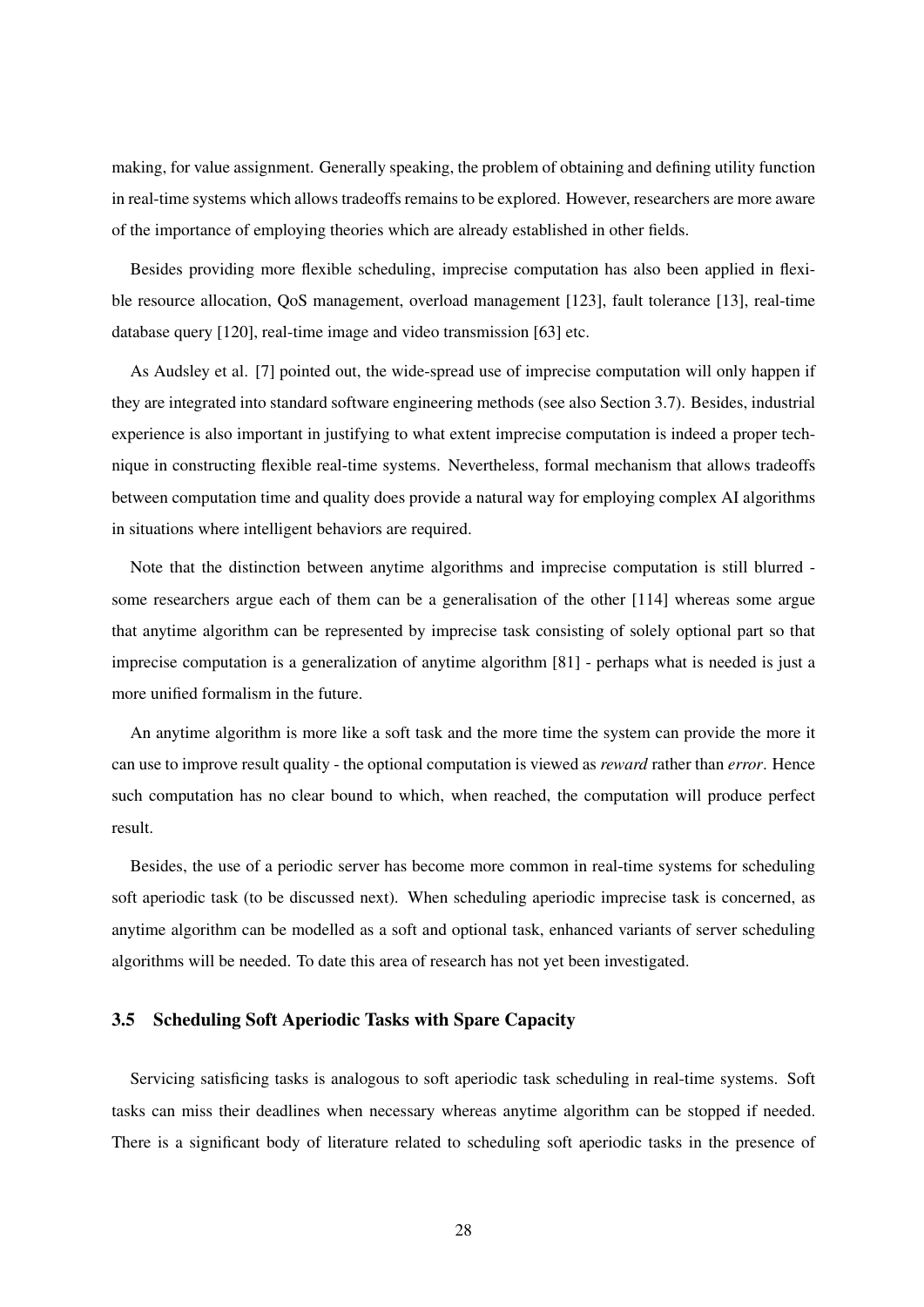hard tasks. The approach, in general, is to schedule them using *spare capacity* that is unused by hard real-time tasks in the system. Various techniques have been developed in real-time systems. As will be discussed later, some of them may be exploited to facilitate anytime algorithms since their goal is to utilize available spare capacity to improves system utility. One emphasis among all these methods is to utilize spare capacity *safely* - a compulsory requirement which is not concerned by current RTAI research.

In practical real-time systems both periodic and aperiodic tasks are required. When non-critical aperiodic tasks are present in the system, the simplest way is to schedule them only when the processor is idle. This approach provides no guarantee for the responsiveness at all and thus another approach, known as *Periodic Server*, has been proposed. Average response time of aperiodic tasks is used as a primary metric of measuring system performance.

There are a number of different periodic servers. In general, a server algorithm is characterised by its period, priority among other tasks, capacity consumption rule and replenishment policy. Depending on these parameters, servers have different performance, run time complexity, implementation complexity and memory requirement. A server can be implemented as one of the hard tasks in a system scheduled by fixed priority algorithms such as RM and dynamic ones such as EDF; the server is referred as fixed priority and dynamic priority server respectively, depending on the algorithm used.

#### 3.5.1 Background scheduling

Background scheduling is a simple intuitive way to service soft aperiodic tasks. Aperiodic tasks are only serviced when there are no other hard tasks ready and waiting in the system so the hard tasks will never be affected.

The advantage is that the implementation is simple. Only two queues are needed for scheduling; one with higher priority is for periodic tasks and another for aperiodic, which can be implemented by different algorithms. However, this can be adopted only when the aperiodic activities do not have stringent timing constraints and the periodic load is not high - the response time of aperiodic requests can be so long that many of them may miss their deadlines.

Note that the server scheduling algorithms below solve the above problem. However, generally they are not able to utilize all the spare capacity in the system. A background process is still useful for reclaiming all remaining resources even in the presence one or multiple periodic servers.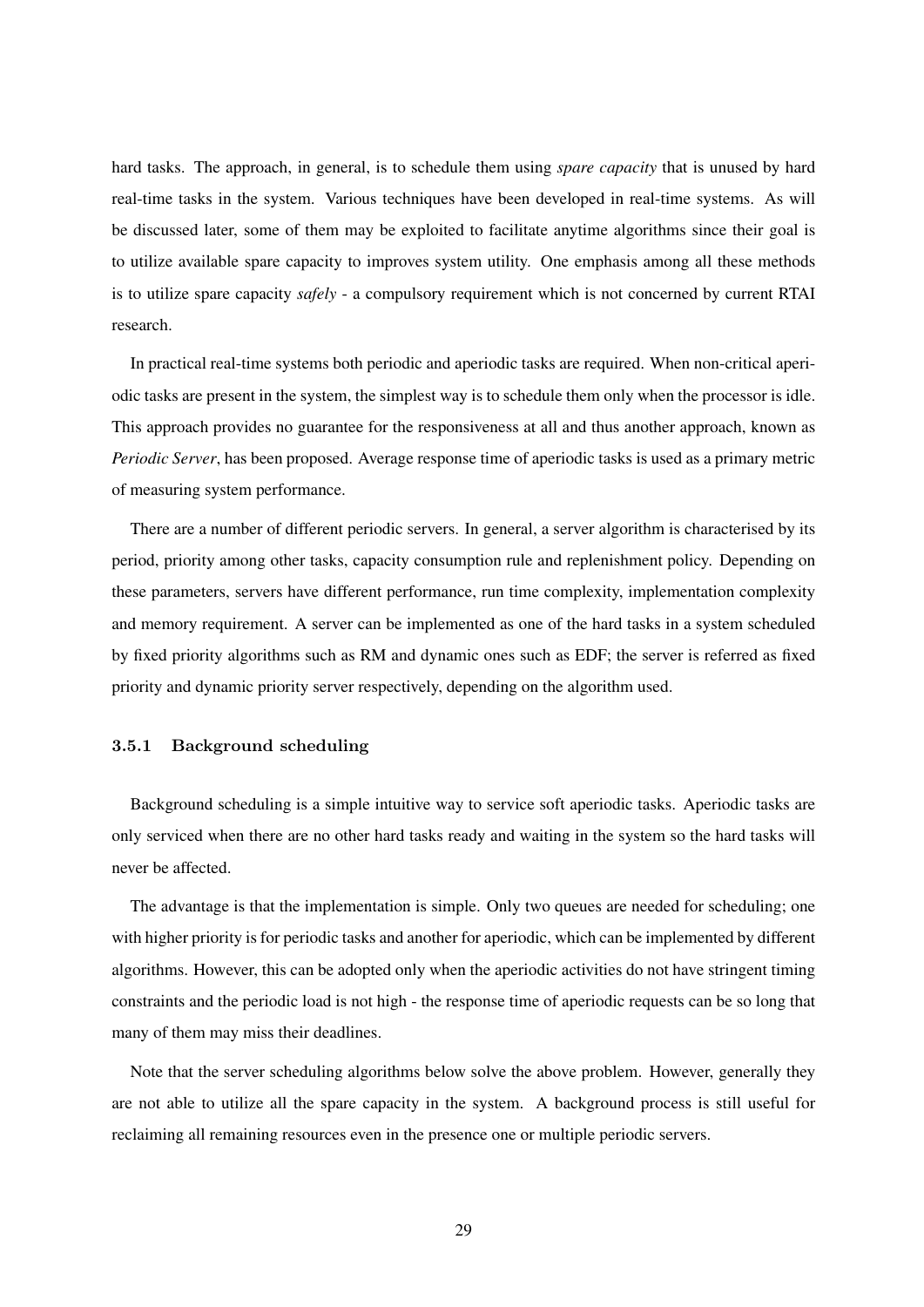#### 3.5.2 Fixed Priority Servers

When aperiodic tasks are not critical, we can execute them in background when the processor is not executing any hard tasks. The main problem is that there is no guarantee of responsiveness. When aperiodic tasks are critical, it can be incorporated into the rate-monotonic algorithm by the use of a periodic task, whose function is to service one or more aperiodic tasks. In addition, the scheduler has to maximize the processor availability for aperiodic tasks and at the same time minimize the response time.

The Polling Server (PS) is used to provide timely response for aperiodic tasks. A periodic task, called *Poller*, is used to service aperiodic requests. In particular, the ordering of aperiodic tasks does not depend on the scheduling algorithm for periodic tasks. If there is no aperiodic requests, the server suspends until the next period and the time originally allocated for the poller is not preserved for aperiodic execution but is used by perodic tasks. Server capacity is replenished at its full value every period. The problem is the incompatibility between the bursty nature of the aperiodic tasks and the periodic nature of the polling. When the server is ready there may not be aperiodic task to service; when there are aperiodic tasks the capacity of server may not be enough. Bandwidth preserving algorithms, like the deferrable server, priority exchange and sporadic server discussed below, are shown to be useful means to resolve this problem.

Deferrable Server (DS) was proposed by Lehoczky et al. [73, 113] to overcome the limitation in PS where aperiodic tasks arrives after the polling instant. It preserves the bandwidth allocated to the aperiodic tasks when there are no aperiodic tasks pending and thus improve average response time of aperiodic requests with respect to polling server. The algorithm does not incur more overhead than what the polling server does, with just a simple modification of the replenishment policy. This is an example of the importance of the server consumption rule and capacity replenishment policy.

However, DS does not behave like a periodic task. The consumption rule preserving the capacity in this way can cause what is known as a *back-to-back hit*, which is illustrated in Figure 3.3. The task set includes a deferrable server (capacity = 4, period = 8) and a task (WCET = 3, period = 10), together having total utilization equals 0.7 which is lower than the allowed utilization (about 0.83) using ratemonotonic policy. However, because the deferrable server preserves its capacity at time 16 and starts running at time 20, when there is aperiodic request. At time 24 it is again released and preempts task  $\tau_1$ to service aperiodic tasks. This causes extra interference to task  $\tau_1$  and it misses its deadline at time 30.

The behavior can not be accounted as usual periodic task's behavior and the maximum capacity (hav-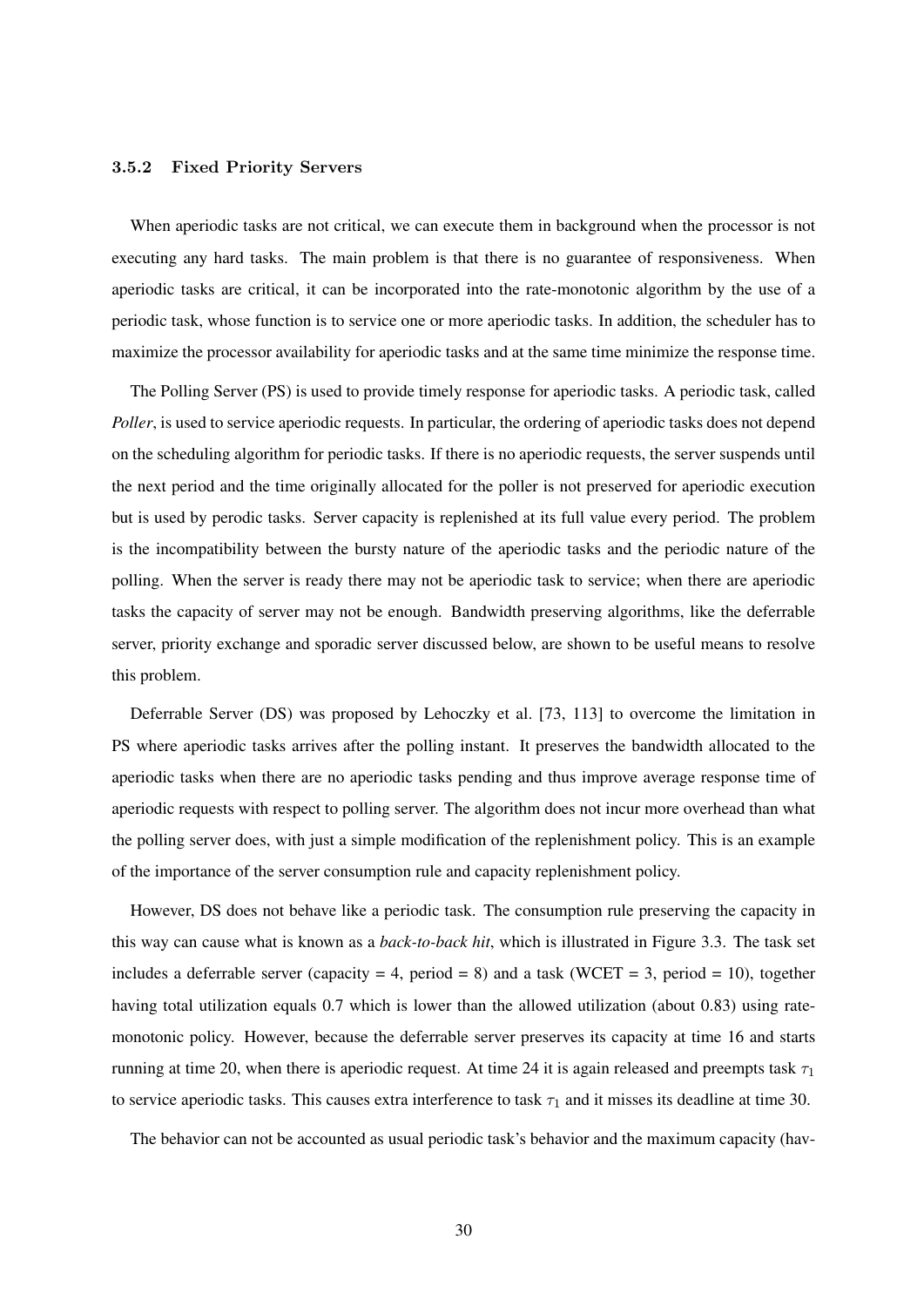

Figure 3.3: A task suffering a Back-to-Back hit when using Deferrable Server.

ing the same set of hard periodic tasks) achievable by DS is smaller than that of a poller. The least upper bound  $U_{lub}$  of a task set, with n number of tasks plus one deferrable server as the highest priority task, was shown to be [73]:

$$
U_{lub} = U_s + n \left[ \left( \frac{U_s + 2}{2U_s + 1} \right)^{\frac{1}{n}} - 1 \right]
$$
 (3.17)

where  $U_s$  stands for utilization of DS. As n tends to infinity, the bound converges to:

$$
\lim_{n \to \infty} U_{lub} = U_s + ln(\frac{U_s + 2}{2U_s + 1})
$$
\n(3.18)

 $U_{lub}$  has the minimum value of 0.6518 when  $U_s = 0.186$ .

Deferrable Server normally runs at high priority; it has to run at the highest priority (shortest period according to RM) when one wants to analyse the schedulable utilization. There is no known schedulable utilization that assures the schedulability of the system when a deferrable server exists at arbitrary priority. When aperiodic tasks are firm, an acceptance test can be performed in order to guarantee their schedulability before they are admitted into the system.

Priority Exchange (PE) server is another technique introduced by Lehoczky et al. [73] for improving the response time of servicing aperiodic tasks achievable by polling. The PE algorithm also makes use of a periodic task which differs from DS in how the unused capacity is preserved. If there is no pending aperiodic task when the server is ready, it exchanges its capacity with the next ready periodic task with highest priority. When this exchange happens, the periodic task advances its execution and runs at priority level of the server; while the capacity of server is preserved at the priority level of the periodic task.

As shown in [73], the schedulability of the periodic task set is unaffected with a PE server. The total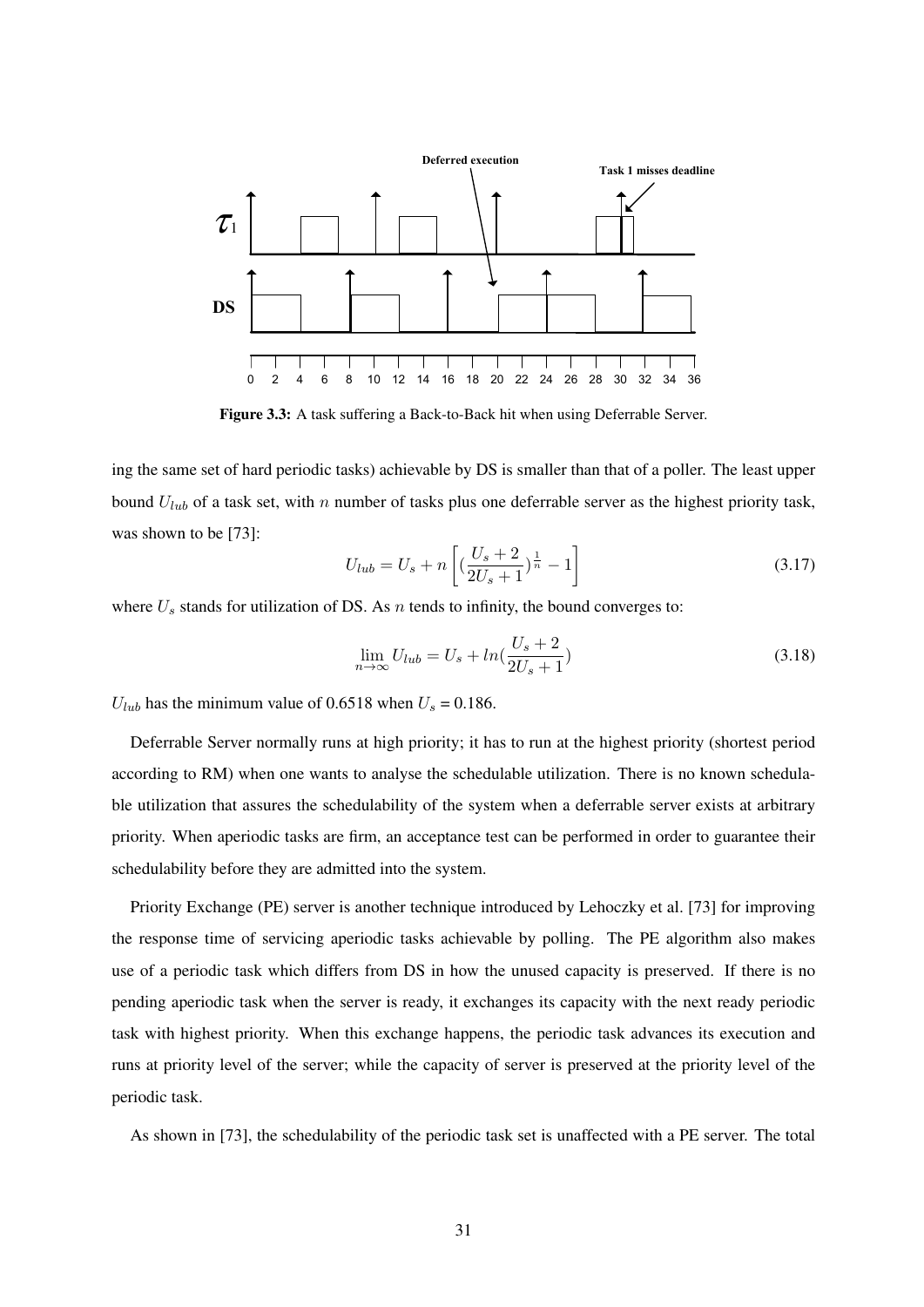utilization U of the whole task set with n number of tasks plus a PE server as the highest priority task is:

$$
U = U_s + n \left[ \left( \frac{2}{U_s + 1} \right)^{\frac{1}{n}} - 1 \right]
$$
 (3.19)

where  $U_s$  stands for utilization of PE. As n tends to infinity, the bound converges to:

$$
\lim_{n \to \infty} U = U_s + \ln\left(\frac{2}{U_s + 1}\right) \tag{3.20}
$$

Because total utilization  $U = U_s + U_p$  where  $U_p$  is the utilization of periodic tasks other than the PE server, the whole task set is schedulable if:

$$
U_s + U_p \le U_s + \ln(\frac{2}{U_s + 1})\tag{3.21}
$$

So, all tasks other than the PE server is schedulable if:

$$
U_p \le \ln\left(\frac{2}{U_s + 1}\right) \tag{3.22}
$$

Note that the above equation also applies to the polling server because both of them also behave like a periodic tasks.

Comparing Priority Exchange with Deferrable Server, PE provides better schedulability bound for periodic task set with a slight drawback in the worst case performance. However, Deferrable Server is less complex to implement because there is no need to keep track of the priority exchange among tasks.

Sporadic Server (SS), by Sprunt *el al.* [106], enhances the average response time of aperiodic tasks without degrading the utilization bound of the periodic task set. Differed from DS and PE server that capacity replenishment is carried out every server period, SS replenishes its capacity only after it has been consumed by aperiodic task execution. Let  $T_s$  be the period of SS and  $t_a$  be the time at which SS is active and start servicing aperiodic tasks. The next replenishment time  $t_r$  is set to be  $t_r = t_a + T_s$ .

In this way, SS behaves exactly like one or multiple periodic tasks; that is, it can be characterised by its processor utilization (execution time over period). The schedulability analysis for PE server is therefore also applicable to SS as well. However, performing schedulability analysis on firm aperiodic tasks is not easy because server capacity can be fragmented in a lot of small pieces of different size available at different times based on the replenishment policy. Consequently, one has to keep track of all the replenishments that will occur until the task deadline.

The bandwidth preserving algorithms mentioned above, when working under high loads, only provides performance similar to that of a polling server. Slack Stealing provides much better performance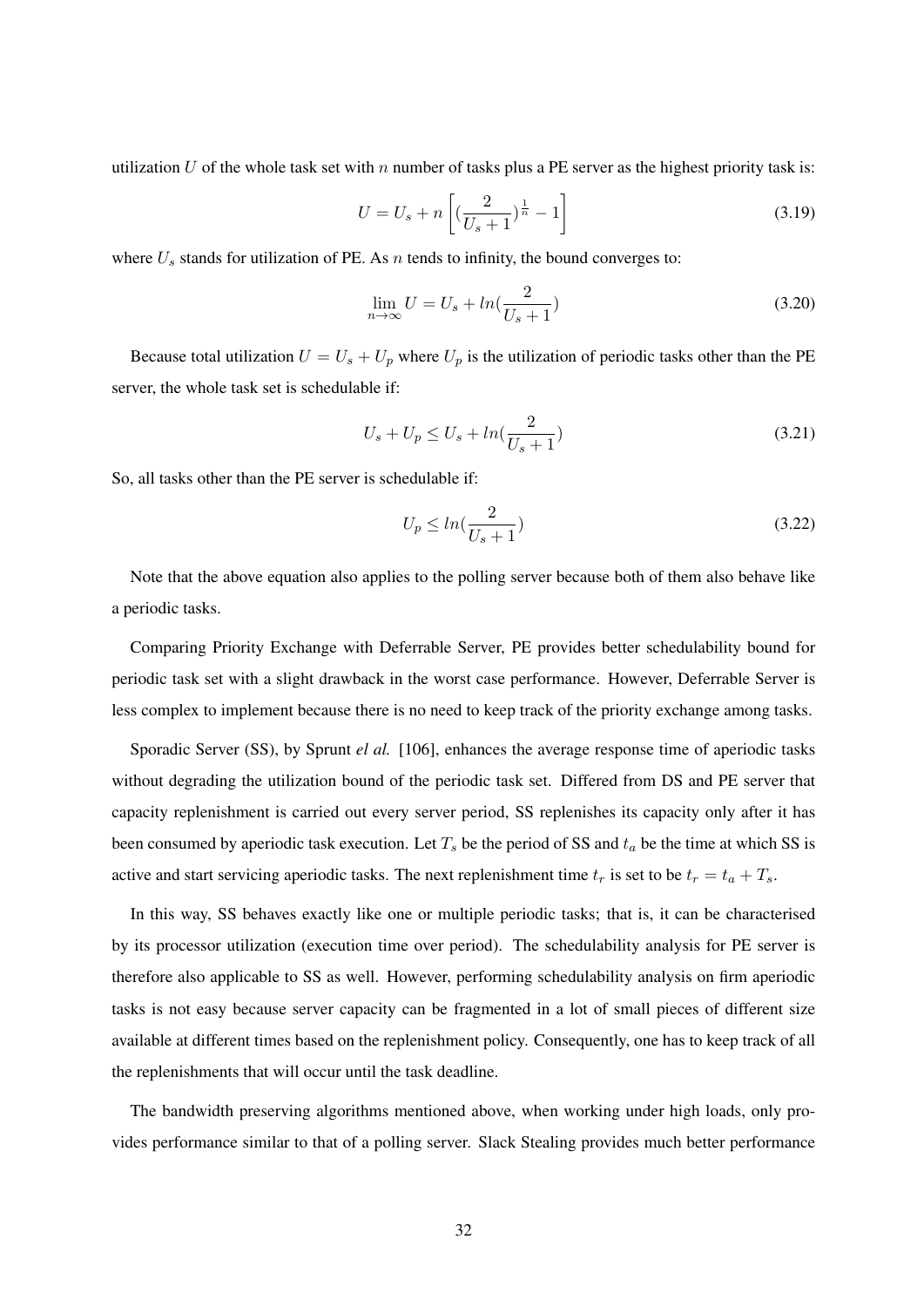by using a different approach. Proposed by Lehoczky and Ramos-Thuel [72], rather than servicing aperiodic tasks by a periodic task, a passive task called *Slack Stealer* is used to monitor all the slack available from periodic tasks. Initial available slack are pre-computed offline and stored in a table for the least common multiple (LCM) of all tasks' period. At run time the current slack is computed from the table with  $O(n)$  complexity, with the help of a set of counters to keep track of the slack at each priority level. The counters are decremented according to which tasks are executing and incremented by the values stored in the table at the next invocation of tasks.

Unfortunately, the table is of size  $n \times N$ , n the number of tasks and N the number of tasks in the hyperperiod. The memory requirement can well be prohibitive for practical use even with a moderate task set. In addition, the effect of phasing and release-time jitters make this static approach difficult to be used in practice because pre-computed table will be invalid with only slight variations from the expected task's characteristics.

Davis et al. [42] introduced a method called Dynamic Slack Stealing (DSS) for fixed-priority scheduling that calculates slack at run time. Each time an aperiodic task enters into the system, the available slack at a particular priority level  $i$  is computed exactly by identifying the length of the busy period starting from a particular time t and the priority level  $i$  idle period given a particular starting time, again based on the response time analysis. This is a pseudo-polynomial time procedure (based on the number of tasks together with their deadlines and period) and is optimal in the sense that, at any given time, it can determine the maximum contiguous amount of spare capacity which can be used by non-hard tasks. Although the algorithm is more complex than the static approach at run time it allows handling of periodic tasks with release jitter or synchronization requirements which are problems in the static method because it does not depend on a pre-computed table, which, as the authors argued, can be applied to a wider class of problems.

It was originally thought that the Slack Stealer is optimal because it always advances all available slack as much as possible. Unfortunately, Tia et al. [116] showed that to minimize the response time of an aperiodic request, it is sometimes necessary to schedule it at a later time. In fact they proved that under *fixed-priority assignment* of periodic tasks, there is no algorithm (including dynamic slack stealer) that can minimize the response time of every aperiodic task. Furthermore, there does not exist any online algorithm that minimizes the "average response" time of soft aperiodic tasks. A weaker notion of optimality is thus defined for fixed-priority server scheduling and slack stealing algorithms are shown to be only optimal in the weak sense.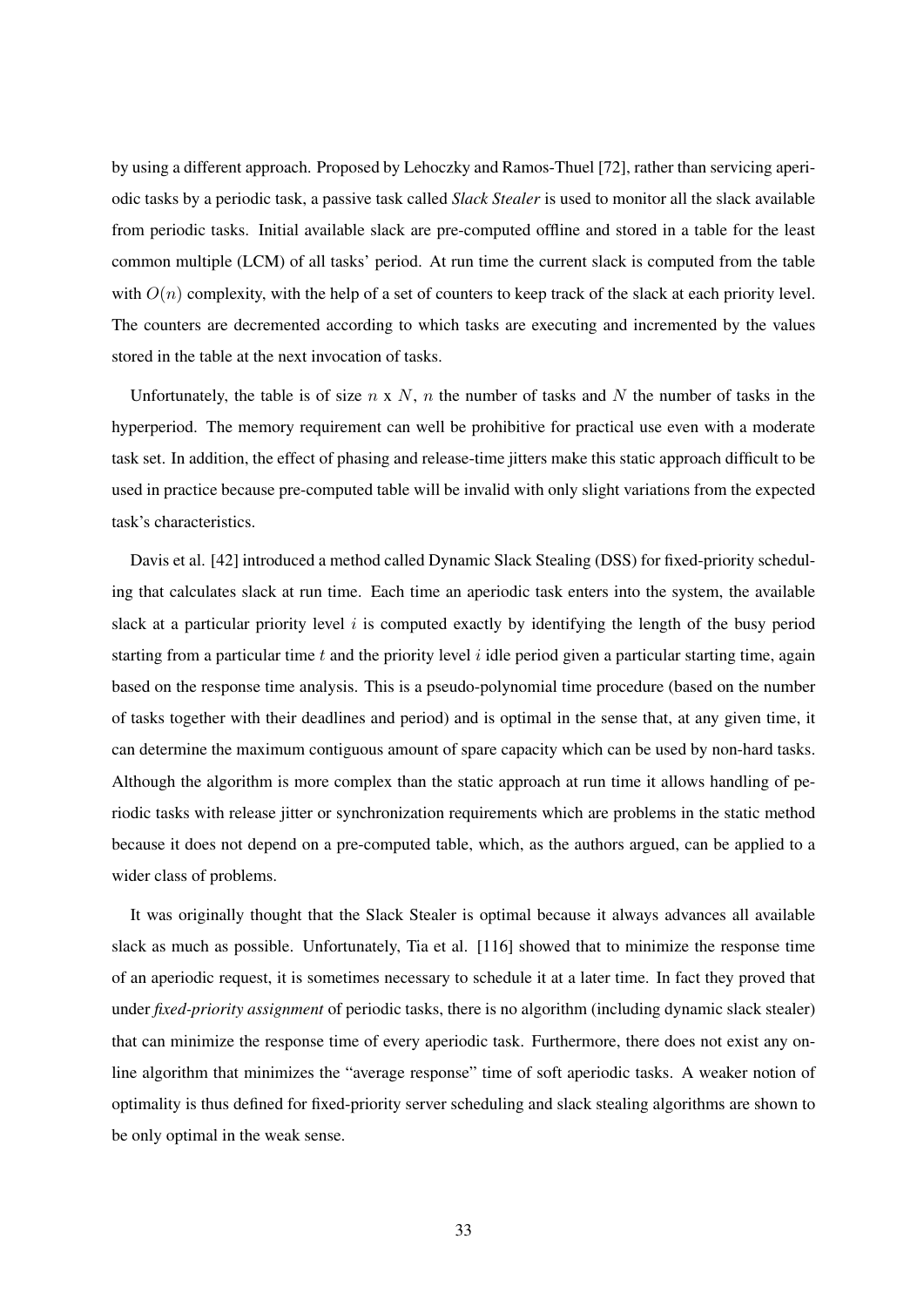One thing that is worth noting is that the sporadic server has been adopted as a scheduling policy in POSIX (IEEE Std.1003.1d) [1] for its superior performance over the other server scheduling algorithms. However, Bernat and Burns [19] recently compared different types of server algorithms and showed that the server parameters selection and therefore the evaluation for sporadic server (SS) against deferrable server (DS) are not conclusive in previous studies by other authors. In previous analysis [106, 113], based on maximum possible utilization of the server and the system, SS was thought to outperform DS.

They also showed [19] that by using response time analysis rather than utilization based test [73], a different technique can be used in assigning server parameters. In particular, they argued that a DS can be modelled as a sporadic task with release jitter  $J_i = T_i - C_i$ . A weakness of utilization based test is that a same utilization  $U_i = C_i/T_i$  can be achieved by various selections of C and T. Previous analysis assumed a particular value of period (highest priority using RM/DM) and therefore only certain value of capacity can be obtained. Depends on the task set, a higher utilization, both for DS and SS (which are almost the same), is in fact achievable by using response time analysis.

Server performance is found to be very sensitive to parameter selection. It was also found that a main factor that contributes to server performance is the server capacity. The original technique of determining server parameters, in particular server capacity by means of task utilization, is therefore inadequate.

Further, there is no optimal choice of server parameters that can be statically obtained beforehand and used subsequently with enough flexibility at runtime in dynamic environments. The best choice of server parameters is application dependent and parameters selection problem is hence non-trivial. More advanced techniques, both online and offline, are needed. The multiple server scheduling below addresses some of the inflexibility found in single server scheduling.

#### 3.5.3 Multiple Servers and Capacity Sharing

Multiple servers with capacity sharing [20] is a generalization of single server scheduling. Multiple servers can better support aperiodic tasks with different timing constraints. In a dynamic system the characteristics of aperiodic tasks may vary so much that a single server, often using simple queueing rule such as FIFO, is inadequate. In particular, there is no mechanism in prioritizing different types of aperiodic tasks.

The capacity sharing mechanism ensures that when a server has used up its capacity it can share the capacity unused from other servers. With a simple sharing protocol Bernat and Burns [20] showed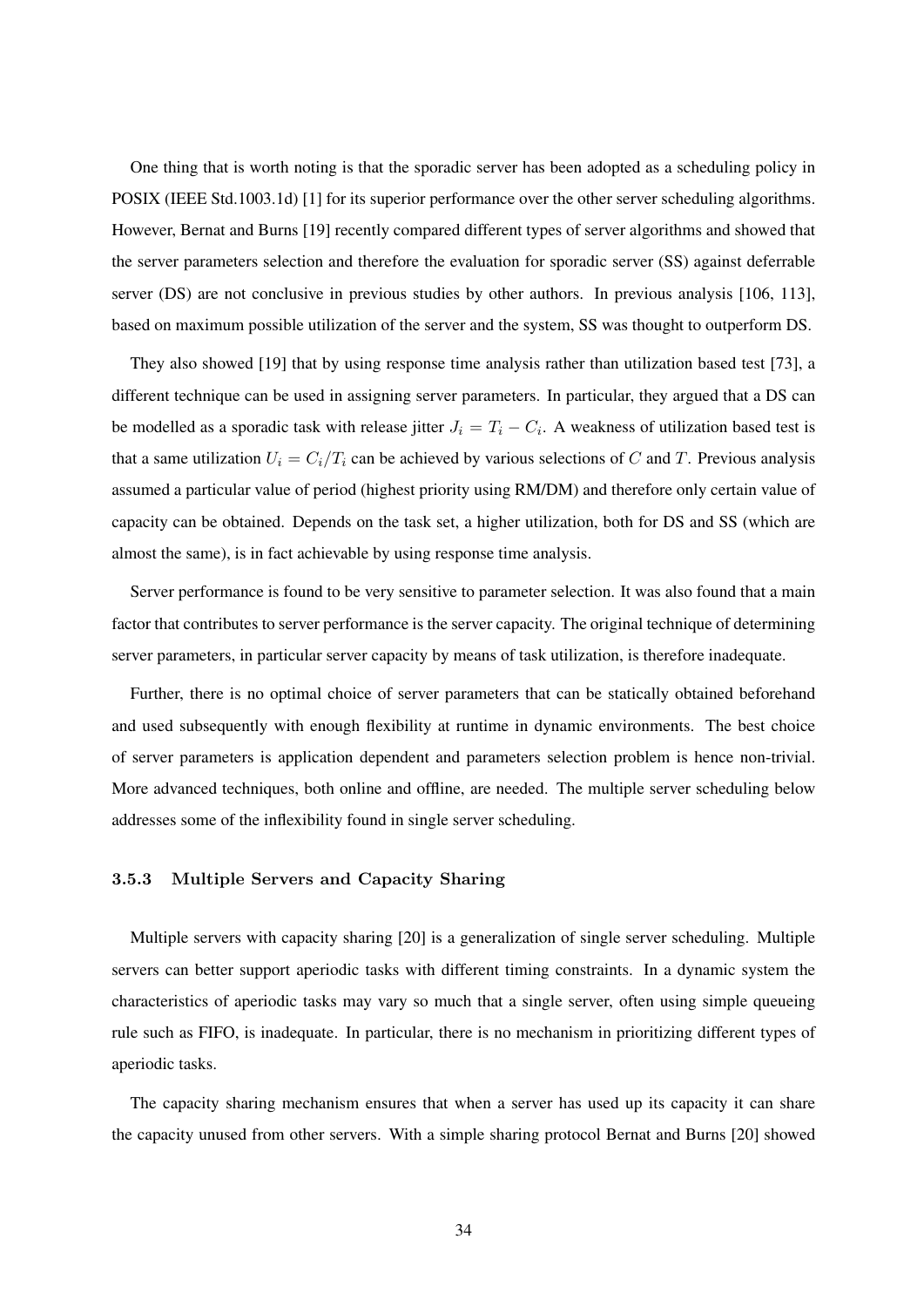

Figure 3.4: Promotion time of Dual Priority Scheduling.

that when scheduling tasks with varied loads, computation times and period distribution, multiple server scheduling outperforms single server scheduling in terms of average missed deadlines under heavy load, due to the prioritization of jobs in multiple servers. The single server algorithm treats all aperiodic the same and does not favour tasks with greatly varying deadlines.

As capacity sharing is advantageous in aperiodic tasks with varying deadlines [20], it can be useful in servicing RTAI tasks. Consider a planning algorithm which monitors a non-deterministic environment periodically (hard periodic task) and determine the deadline before which the planning must be performed. It then instantiates another (aperiodic) task to perform the actual planning. If there is only one single aperiodic server with other jobs waiting, it may not be successfully scheduled with a short deadline. Multiple servers are more flexible in situations like this.

The authors also noted that the capacity sharing can be restricted to only a subset (cluster) of all servers [20]. The circumstances for which clustering should be performed are not known. An interesting direction to look at is the prospect of performing dynamic clustering of servers based on the dynamic task requirements. Moreover, there is still the question of how multiple servers can be made to support imprecise computation.

#### 3.5.4 Dual Priority Scheduling

Even with dynamic slack stealing, calculating slack is computationally expensive. Apart from using approximate method for calculating slack [39], Davis and Wellings presented a superior mechanism called Dual Priority Scheduling (DPS) [40, 43] to tackle the complexity problem of calculating slack for servicing soft and optional tasks.

DPS takes a different approach of scheduling aperiodic tasks compared to that of periodic servers and slack stealer. In DPS, a promotion time is defined for each hard periodic tasks calculated using their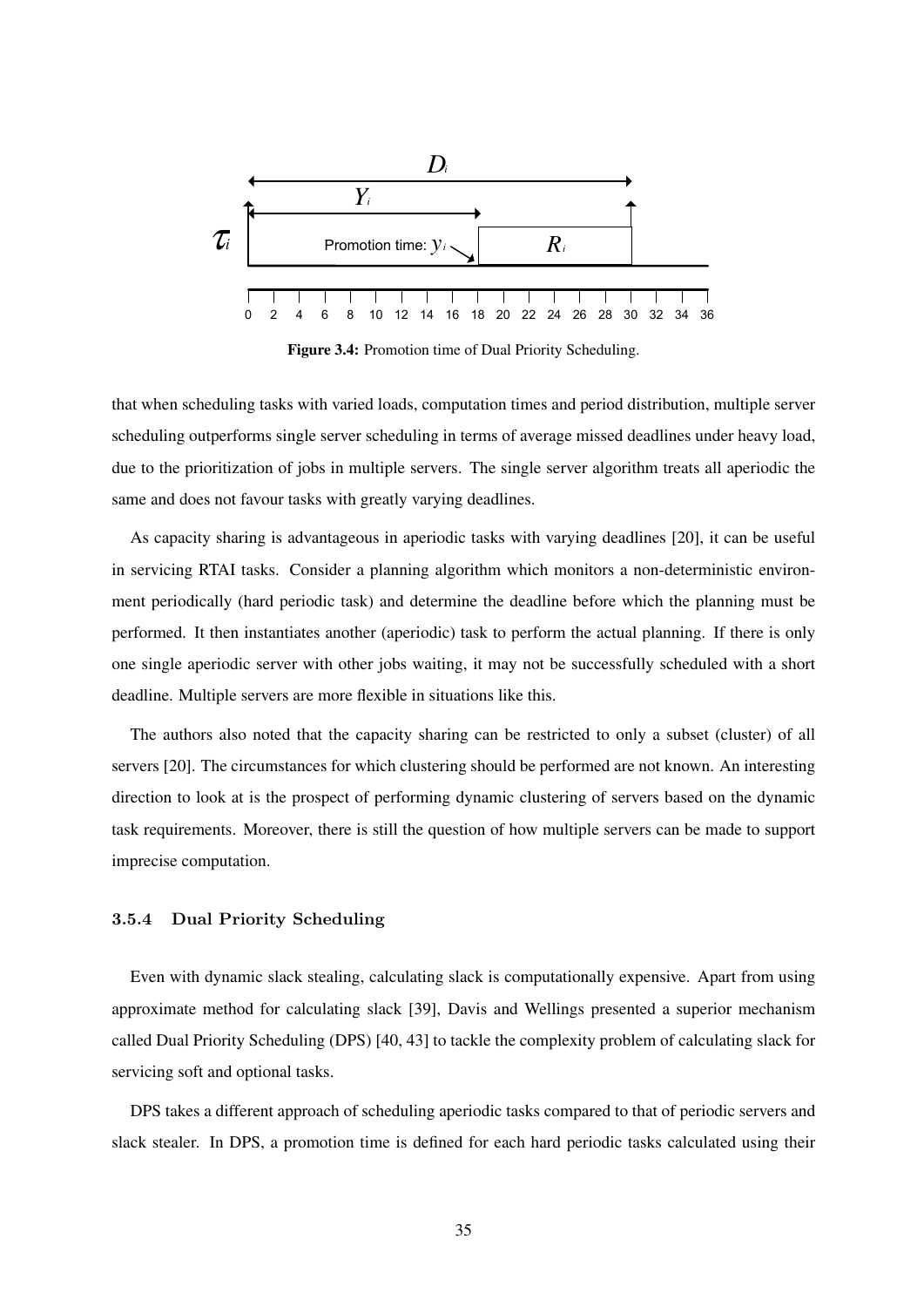

Figure 3.5: Promotion hierarchy of Dual Priority Scheduling.

maximum response time to allow spare capacity to be advanced as much as possible. Suppose  $R_i$  is the response time of task  $\tau_i$  obtained by using response time analysis and  $t_i$  be the task release time. The latest promotion time  $y_i$  is set to  $y_i = t_i + (D_i - R_i)$  where  $D_i$  is the deadline of task  $\tau_i$  (Figure 3.4).

Hard tasks execute at either the upper or lower band. Upon release, each hard task runs at lower band by default. The promotion time of a hard task is set by an offset  $Y_i = D_i - R_i$  from release, the task is promoted to upper band if by the promotion time it has not finished. If no aperiodic task is pending the hard task will be executed immediately. Soft aperiodic tasks run at the middle band and they can preempt any hard tasks at the lower band without jeopardising their schedulability (see Figure 3.5).

Although it is not optimal in the sense of stealing every possible capacity, the performance of dual priority scheduling is shown to perform better than the Improved Priority Exchange server, and very close to Slack Stealer. With only  $O(log n)$  execution time overhead it is much preferable to slack stealing [43].

The authors also incorporated release jitter, arbitrary deadlines and resource access protocol (priority ceiling protocol) into the promotion time calculation. DPS provides an efficient way of providing spare capacity for scheduling optional and soft task in an earlier time. It is a useful technique for scheduling and has been adopted in other scheduling contexts. Examples include weakly hard real-time scheduling [18], real-time multiprocessor scheduling [15] and energy-aware computing [86].

However, servicing imprecise computation with dual-priority priority scheduling results in incompatability. Consider a hard task with unbounded optional component where the mandatory subtask is guaranteed by the response time analysis. Due to the fact that dual-priority scheduling tries to postpone the computation of hard tasks as late as possible, which takes maximum fixed-priority preemptive interference into account. The time that is available for executing the unbounded component is restrained.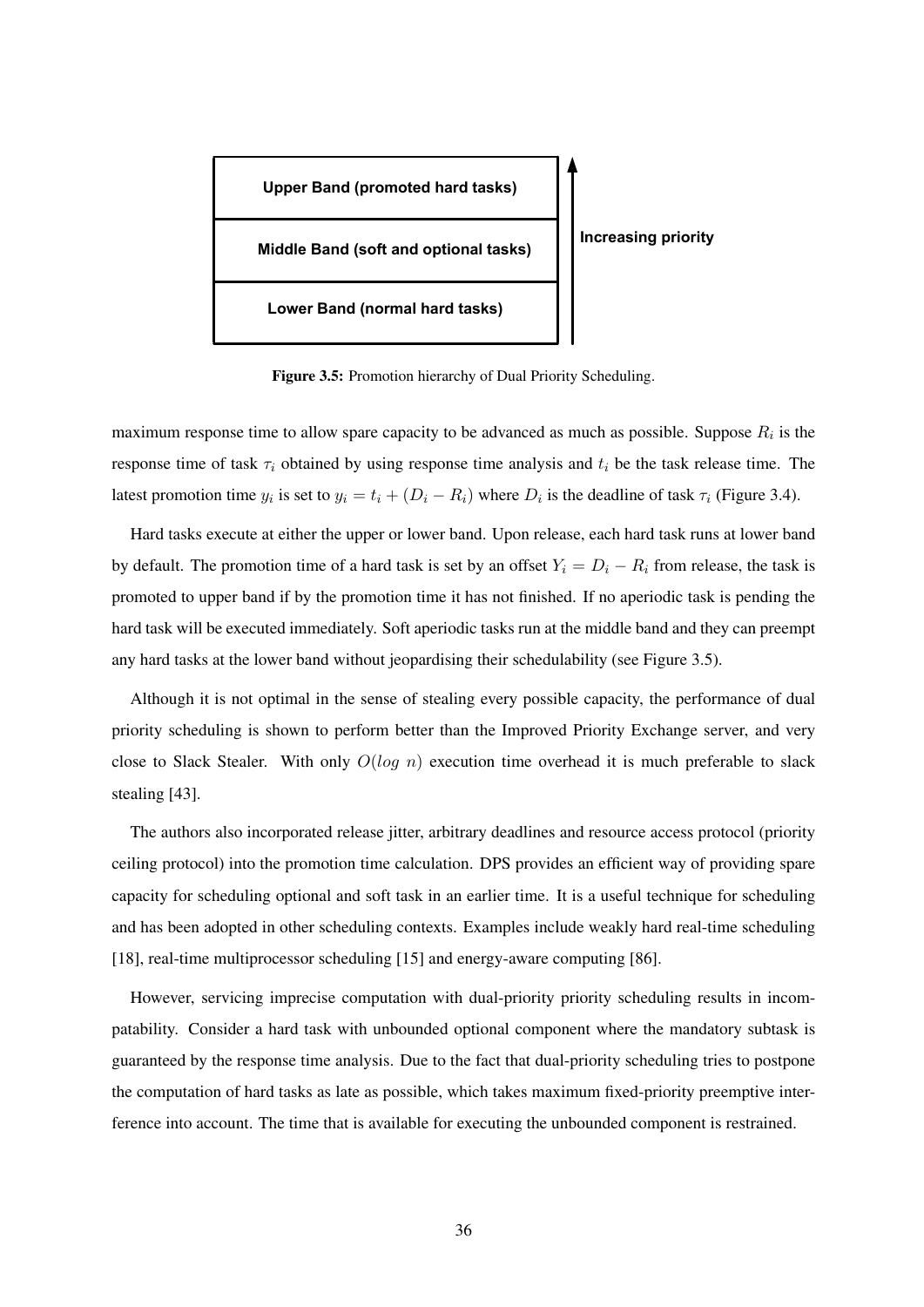In fact, due to the precedence constraint of the mandatory and optional components, it may be more justified to execute the mandatory components as *early* as possible, albeit the scheduler may also be trying to minimize the average response time of aperiodic tasks as well as scheduling as much imprecise optional parts as possible . More studies are needed if dual-priority is to be used in scheduling a very mixed type of computation, where tasks can be defined by any combinations of the following properties: hard/soft/firm-time, periodic/sporadic/aperiodic, error-minimizing/reward-maximizing and bounded/unbounded imprecise computation.

#### 3.5.5 Resource Reclaiming

There is another kind of spare resource rather than the unused capacity by non-hard tasks, which is dynamically available at runtime, due to hard tasks not executing up to their WCET and sporadic tasks not arriving at maximum possible rate called *Gain Time*. To utilize such capacity, care must be taken because if tasks are allowed to execute for this extra time, lower priority tasks may suffer longer interference not included in the feasibility test carried out.

Gain time can be identified at various stages of task execution. One approach is by examining task input parameters [111] because it may have significant effect on the execution path of a task and thus its running time. Another way is to monitor task's execution by the use of Gain Points [5] or Milestones [48]. In the milestones method, execution is divided into different stages and if particular stage finishes before the worst-case time, gain time can be identified.

Bernat et al. proposed a method to utilize gain time by retrospectively rewriting task's execution history [17]. With this scheme, any gain time is preserved and re-allocated iteratively for lower priority tasks in such a way that it will not affect system schedulability. Normally, any gain time that is unused by other tasks have to be thrown away at next replenishment. By the mechanism of history rewriting (at the end of task's period rather than at the time the task finishes), the spare capacity is allocated to the next lowest task; if there is still capacity left the procedure goes on to the next lowest priority task. It was also shown that the scheme works well with capacity sharing [20], response time analysis and existing server scheduling techniques, such as the Deferrable Server algorithm.

Assumed that usually there is no advantage for finishing hard time earlier and their WCET estimation is accurate, this scheme seems not particularly useful for sharing gain time for other hard periodic tasks. The authors [17] have considered using gain time for facilitating imprecise computation. How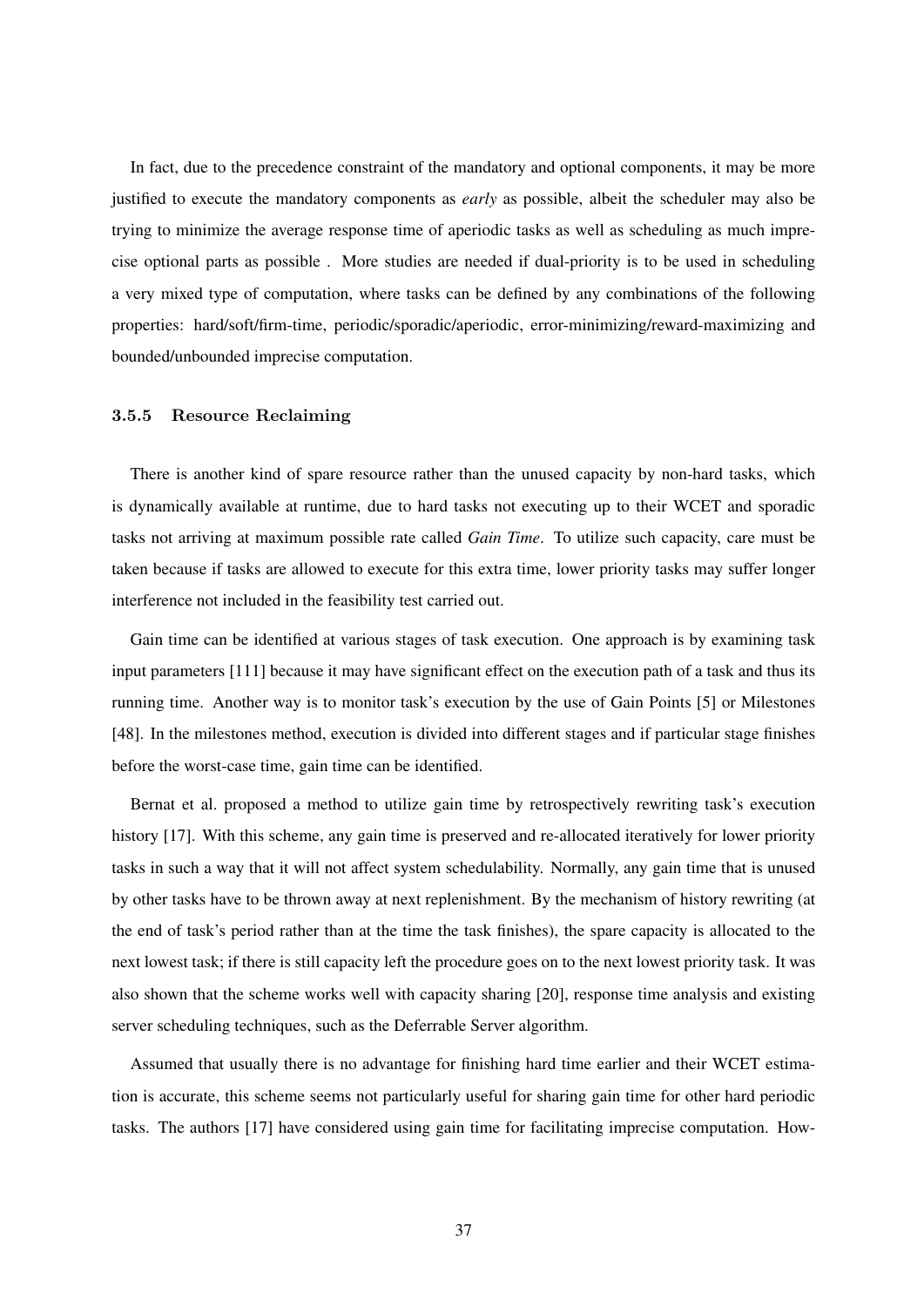ever, in their example, hard tasks and unbounded tasks are arranged to be interleaved so that gain time can be shared to unbounded tasks immediately. This arrangement imposes restriction on task priority assignment and the construction of system.

Another issue with slack reclaiming for soft tasks is that the amount of slack reclaimed at a finer scale may not be very useful for, say, deliberation tasks, which may work at much greater time granularity. It may turn out that the cost of slack reclaiming for deliberation is not justified in terms of the possible gain of utility.

Sophisticated gain time reclaiming mechanism may not be useful in terms of scheduling optional tasks because: 1) in general, there is no utility gain in finishing hard tasks early so methods for reclaiming gain time for hard tasks are not needed; 2) gain time should be used to facilitate satisficing, and independent scheduling algorithms can be employed particularly for optional tasks.

For example, the dual priority scheduling naturally provides a notion of resource reclaiming built into the scheduling mechanism and specialized algorithm can be used in the "middle band" of dual priority scheduling for deciding how to share the capacity among aperiodic and optional tasks. There is no extra overhead to reclaim gain time and more importantly, to avoid the problem of considering tradeoffs in gain time granularity. The scheduling decision is up to the policy defined in the middle band and adaptive behavior may be achieved by utilizing different algorithms under different situations.

# 3.6 Multiple Applications and Hierarchical Scheduling

Open system architecture, first proposed by Deng and Liu [46], is a two-level scheduling framework within which different applications can have their own scheduling algorithms, independent of the scheduling implementation of the underlying system. An application can use the most suitable scheduling policy to itself. Most importantly, schedulability and real-time constraints can be determined locally within each application, without concerning other applications running on the same system.

Nowadays, complex systems are composed of different applications written independently with possible arbitrary combination. As mentioned, more recent RTAI research direction has been building RTAI application as a subsystem or module which is part of other larger systems [53]. The traditional real-time scheduling such as the RM and EDF algorithms, although proved to be optimal with certain assumptions on task attributes, can not accommodate all the special needs required by various applications. Subsystems will not all work well with a single scheduling algorithm at the system, each of them may require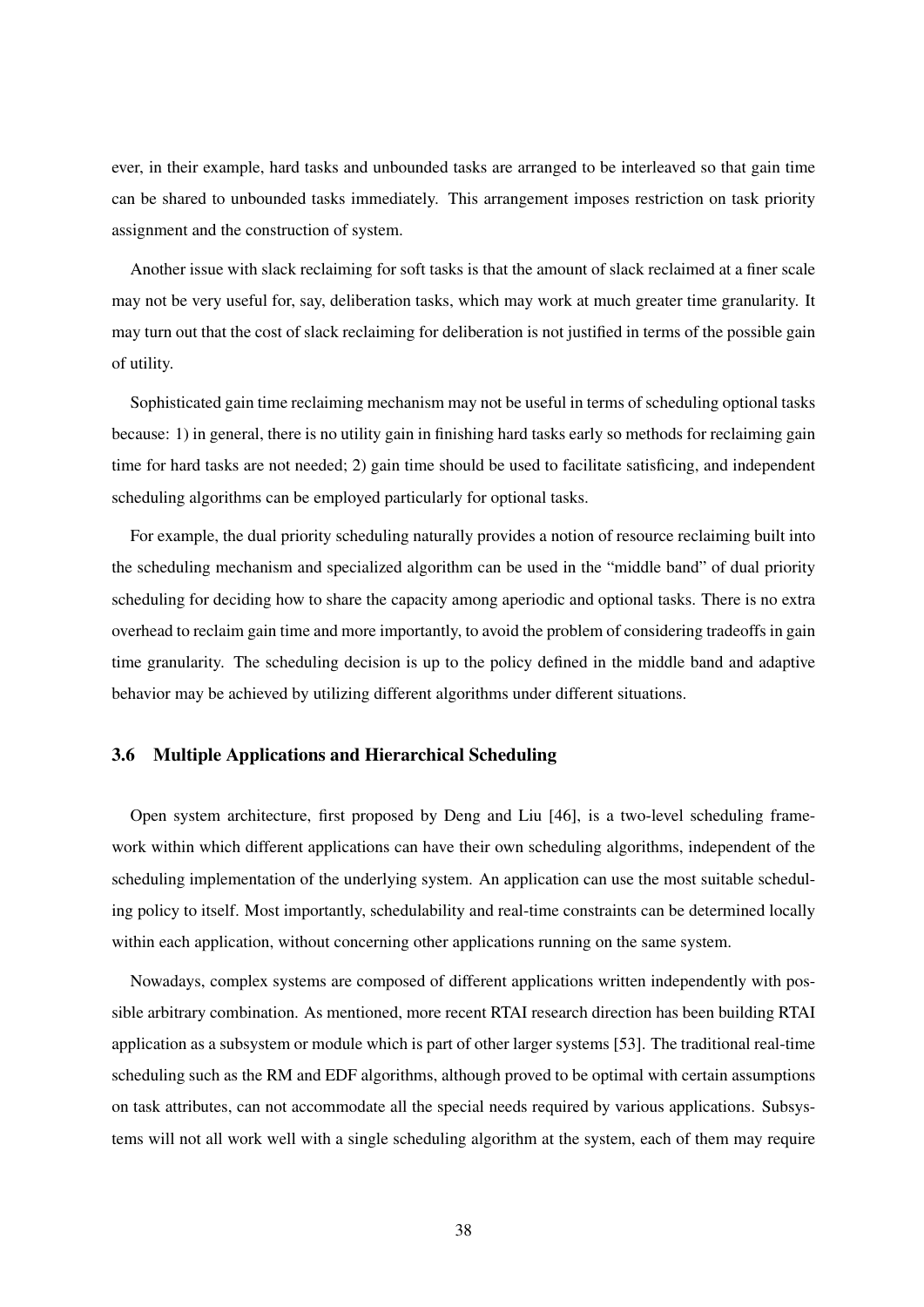a scheduling algorithm that is most suitable to its task nature and timing constraints. Hence, there has been a growing attention in studying hierarchical scheduling in the literature.

Two-level scheduling scheme [46, 47, 81] provides temporal isolation to individual applications running on a same processor where each application can contain arbitrary number and types of tasks. Schedulability of tasks in individual application can be guaranteed independently by using an infinitesimally fine-grain time slicing method. Of course, "infinitely" small quantum is not possible because the context switch overhead will become dominant and cause *thrashing*<sup>3</sup> . The system scheduler essentially emulates a "slower" processor for each application. Each application is scheduled by a server with suitable bandwidth determined by a function of required budget by the application. The OS scheduler uses a constant bandwidth server or a total bandwidth server to service each application.

Deng et al. [46, 47] devised sufficient conditions - the correct suitable server budget size and replenishment policy - that must be satisfied when guaranteeing real-time performance of higher-level applications. Predictable applications are ones that schedule tasks nonpreemptively, in a clock-triggered manner, or preemptive periodic task set with appropriate modifications in server's budget and deadlines, whereas unpredictable applications are those scheduled according to preemptive, priority-driven algorithm and contain aperiodic tasks and/or periodic tasks with release-time jitters.

Building upon the work of Deng and Liu, Kuo and Li [70] studied the same architecture, but using fixed-priority scheduling. In the architecture, they used a system scheduler with RM priority assignment and a sporadic server for each application because constant/total bandwidth server is not compatible with the RM algorithm. They presented the corresponding schedulability test, based on available and required utilization, for the cases where individual applications schedule their own tasks based on RM and EDF. However, there is a restrictive assumption that for each application, its corresponding server's period has to be the greatest common divisor (GCD) or a divisor of the GCD of all the tasks in the application.

Using fixed-priority scheduling as the system scheduler, another approach is to use response time analysis for checking schedulability of applications. As discussed before, response time analysis has many merits. Saewong et al. [98] showed a response time analysis for two-level systems within which an application is scheduled by either a deferrable server or a sporadic server. Lipari and Bini [79] have proposed an alternate formulation of response time analysis by using an availability function representing the available capacity made by a server. However, as argued in [38], the schedulability is sufficient and

 $3By$  which the system is only busy executing context switch routines rather than user tasks.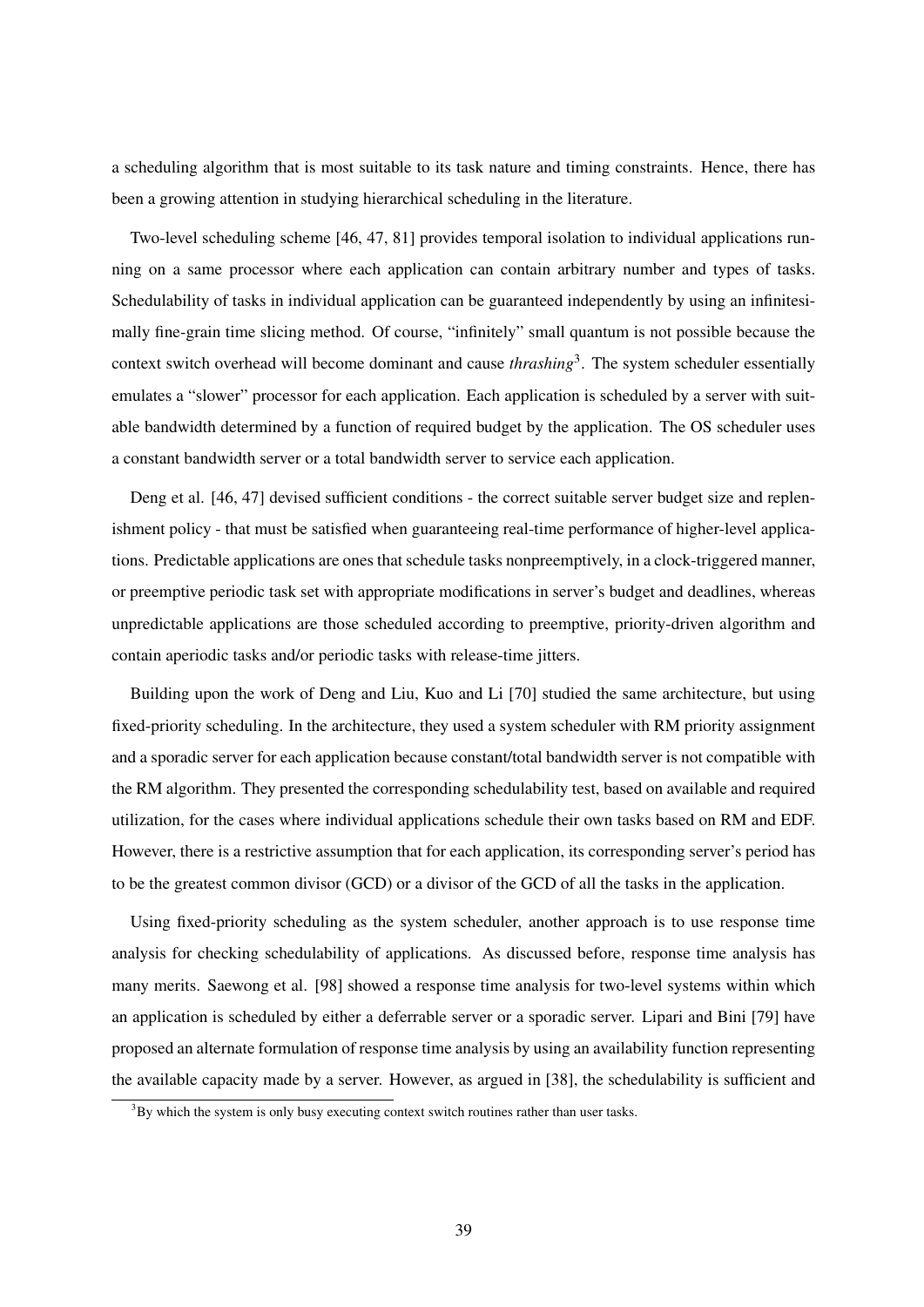not necessary because a pessimistic assumption of the worst-case capacity availability of a server was used. Lipari and Bini [79] also considered the problem of server parameter selection, such as server period and capacity, which is, however, only concerning a single server without considering its effects globally.

Davis and Burns [38], based on the work mentioned above, studied fixed-priority preemptive scheduling as applied at both system level and local application level. A set of applications is scheduled by fixed-priority preemptive scheduling in the system level; local tasks belong to a single application are run with a periodic server or deferrable server. A response time schedulability test was presented for accounting interference that a task may suffer from other applications in the system.

One interesting insight is that, because tasks in an application can only be executed when the server is released in the base system, periodic server outperforms deferrable server in such hierarchical framework. When the performance measure is the task schedulability of application rather than aperiodic task's responsiveness, harmonic server periods enable some tasks to be bounded to the release time of their server, for which a simple poller gains advantage.

They also investigated the optimal selection of server parameters and show that there are dependencies among servers and locally optimal selection does not result in global optimality. That is, it is a holistic problem where global searching techniques may have to be employed offline for finding the best parameters selection. It was also shown that global resource sharing across different applications can not be easily analysed.

There are also attempts in generalizing hierarchical scheduling. Regehr and Stankovic [90, 91] proposed a more general architecture by which unlimited levels of hierarchy can be constructed with a main focus on soft real-time guarantee in general purpose operating system (GPOS), called Hierarchical Loadable Scheduler (HLS). They categorized different scheduling algorithms and the types of real-time guarantees they can provide, in order to impose restrictions on the scheduler composition hierarchy. For example, a fixed-priority preemptive scheduler can provide timing guarantee for a time-sharing scheduler (in GPOS); but not vice versa.

Feng and Mok [50] showed that in guaranteeing tasks' schedulability, global knowledge of the entire task set is not necessary in hierarchical scheduling. When the notion of virtual resources with bounded delay and variation is introduced, there is no need for global task analysis. The main feature of this work is the abstraction of virtual resource augmented by a notion of the rate of service provided by the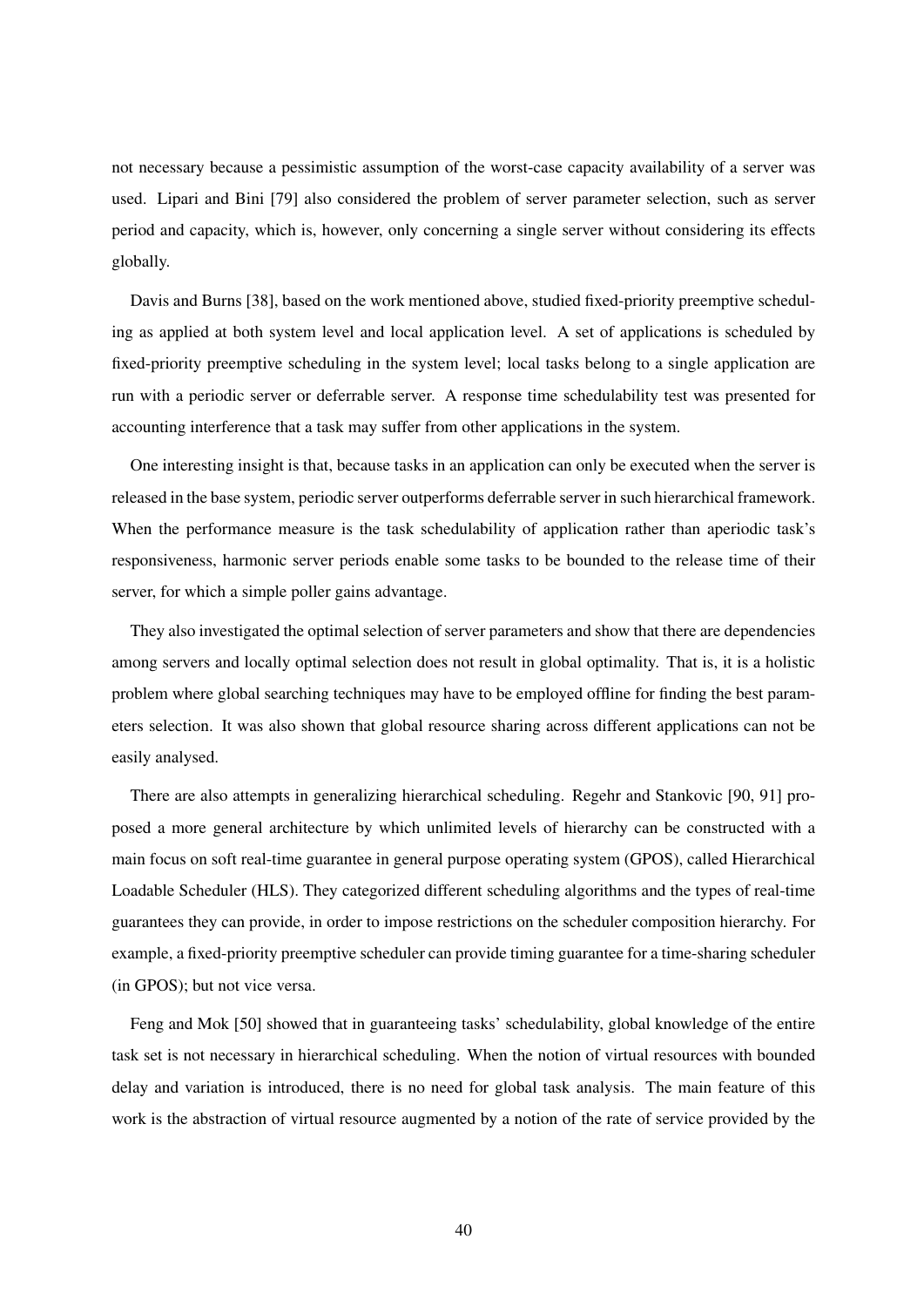underlying layer and the specification of the maximum delay suffered. Real-time components can then be composited in such a way that they only need to consider the virtual resource provided. The advantage is that feasibility test can be performed locally which is clearly desirable in open dynamic environment where many properties of tasks are unknown in advanced.

Despite that the work of multi-level hierarchical scheduling have addressed some real-time guarantee inheritance and scheduler composition problem, the servicing of aperiodic and further, imprecise computation within a single application in hierarchical systems (even just two-level ones) has not been studied at any depth. Further investigations are also needed to derive sufficient, and if possible necessary, conditions for guaranteeing applications consisting anytime algorithms and multiple methods because of their different task nature.

The hierarchical architecture is of great importance for open, adaptive systems. However, there is little work in the literature on choosing server parameters that are suitable for fulfilling particular application requirements. As shown by Davis and Burns [38], there are situations where a simple poller outperforms deferrable server and sporadic server. A more advanced technique for parameter selection should be developed which takes into account task's characteristics in different applications. Such technique can benefit the schedulability of the system globally, especially in situation where parameter adjustments of existing servers are necessary for accommodating new applications. Interested readers can refer to [29] and the references therein for more details on hierarchical scheduling in composite systems.

# 3.7 Practical Issues: Programming Language and System Support

Programming language concerns about the software engineering aspect while operating system regards the operational issues of systems. Yet, they are closely coupled and are both essential to any successful systems.

When Liu et al. first proposed the imprecise computation work, they used C++ augmented with a set of language extensions called Flex [67], which is included in a system named Concord, for supporting milestones method. Concord [82] is a system that provides the programming language primitives and system support for imprecise computation. Based on a client-server model, it allows the programmer to specify the intermediate result variables to be recorded and define the error indicators for monitoring the intermediate result.

A more comprehensive Imprecise Computation Environment (ICE) was developed later by Hull et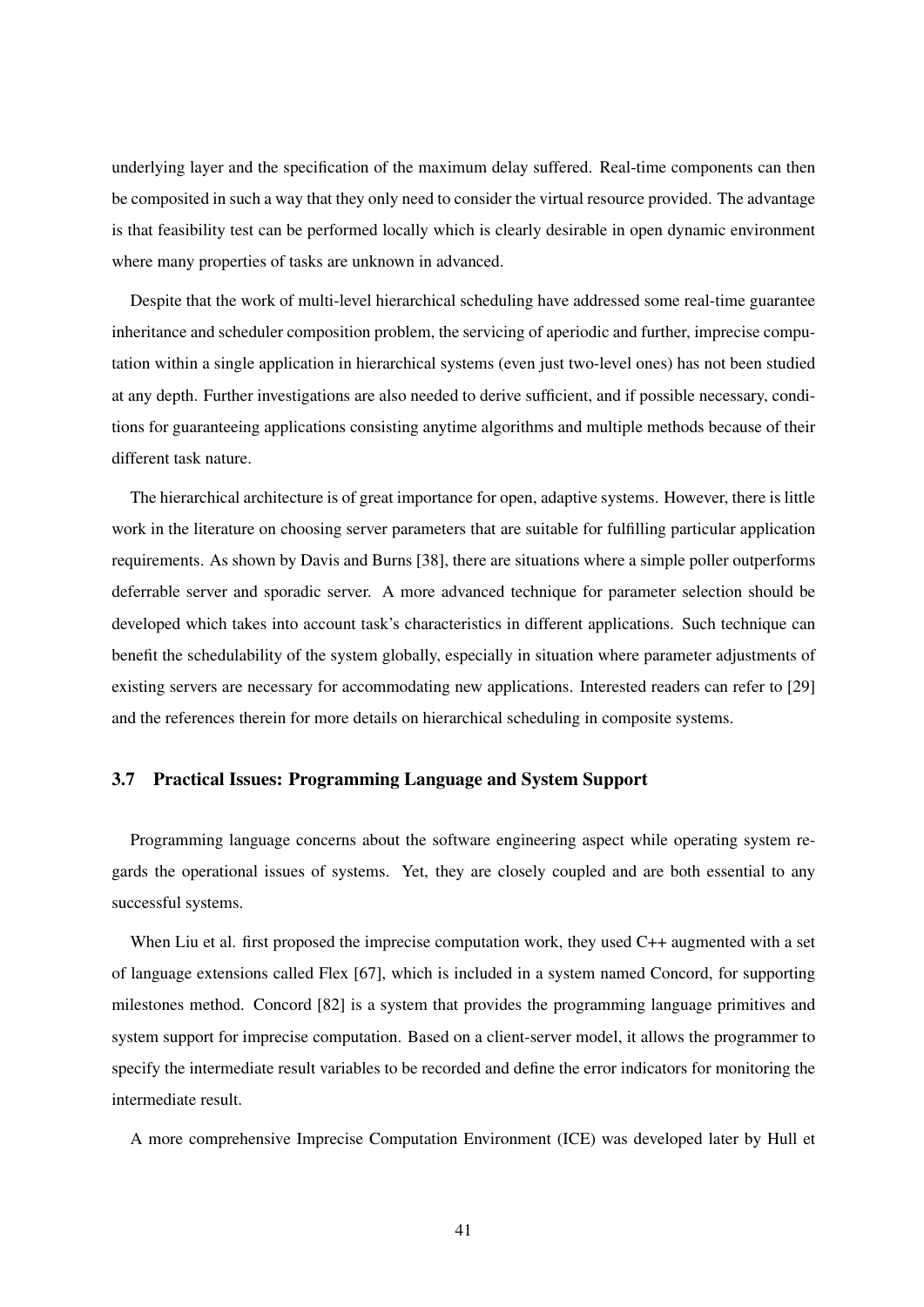al. [64]. Also based on a client-server architecture, ICE is implemented on top of Real-Time Mach (RT-Mach). The kernel is significantly modified for adding the NORA online scheduling algorithms for imprecise computation [103]. In ICE, there are also features for supporting dependability through incorporating fault-tolerance into the imprecise real-time systems. The server supports a user-directed checkpointing mechanism for imprecise tasks, where rollback recovery is possible.

Gregory and Lin have proposed two implementation packages for realizing imprecise computation in a previous version of Ada [55]. Though in the process they identified several problems related to Ada such as the time-expensive rendezvous, nonpreemptiveness of task model and the potential much longer delay using the *delay* statement in Ada. Audsley et al. [7], in investigating how to integrate unbounded software components into hard real-time systems based on response time analysis, where a *"Prologue-Optional-Epilogue"* task structure was proposed, showed the model can be implemented in Ada 95.

An interesting area to look at will be the real-time scheduling support for common (functional and logical) languages used in AI, such as Common LISP, Prolog and Progol. They are very popular languages for constructing planning, searching and learning algorithms [96]. Profiling is a common practice for measuring the WCET of tasks in actual system; the data is then used to perform offline feasibility test. A suitable CASE tool for generating algorithm's performance profile, schedulability verification and possibly automatic code generation, will be of great prospect.

Stankovic and Rajkumar have presented an extensive review in real-time opearating systems (RTOS) recently [109]. RTOS has been changing from the traditional small, proprietary kernel to more componentbased and QoS-based kernel, from the traditional requirement of providing hard and soft guarantee to new paradigms that provide admission control, resource reservation management and reflection. Not surprisely, to add real-time capabilities into existing systems, various extensions have been applied to commercial and research type operating systems, such as RT-Unix, RT-Mach, RT-Linux. In particular, among other open source RTOS, Linux has been used more extensively in real-time research due to its availability of source code and community support.

In fact in small proprietary kernel, all tasks may be analysed by a simple schedulability test because the task set is small and all the task parameters are known in such "closed" system. For general purpose operating system augmented with real-time capabilities, such as RT-Linux, the architecture resembles the two-level framework shown by Deng and Liu [45]. First, the system is open - new application can be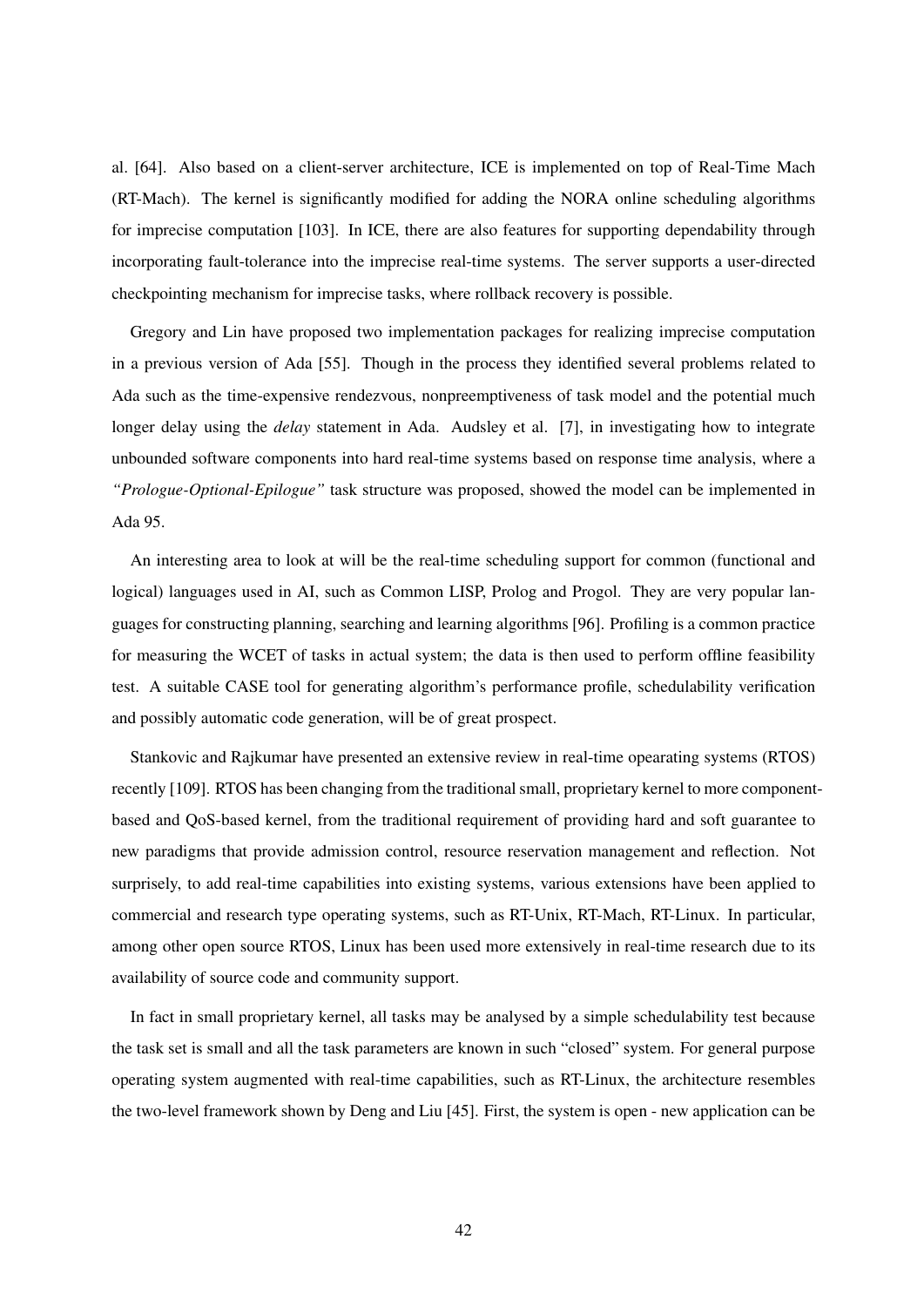added into the system; and second, each application can be supported by a scheduling algorithm that is most suitable for itself. Real-time systems are becoming more heterogenous with mixed type of real-time requirements.

Many new scheduling analysis, such as the hierarchical scheduling mentioned earlier, is performed by theoretical derivation and/or via simulation, without real implementation in a RTOS, due to the efforts required in constructing a new scheduling algorithm in an OS. Consequently the practical aspects of these algorithms are not known and they are also generally not available for use in real systems. Increasing efforts have been witnessed in adding more efficient and flexible scheduling in RTOS. The followings serve as examples to show the general trend in RTOS but do not claim to be comprehensive.

By using a generic scheduling framework, S.H.a.R.K. (Soft and Hard Real-time Kernel) provides a dynamically reconfigurable kernel architecture for flexibly constructing, integrating and evaluating different scheduling algorithms [51]. The kernel itself is fully modular regarding scheduling algorithms and resource access protocols. Scheduling policy can be isolated from the core of the kernel. New scheduling algorithm can thus be written without concern of the kernel but the algorithmic scheduling property. Many well known algorithms, such as RM, EDF, have already been implemented.

Burns and Bernat [24] have proposed a scheduling framework that can be efficiently implemented in RTOS. The framework supports a mixture of hard and firm tasks and provides low implementation overhead. In more open environment where task properties are not all known a priori, as the authors argue, efficient scheduling and admission tests are needed. By using a threshold, value-based acceptance test, the authors showed the time complexity of scheduling and admitting firm tasks can be kept low  $(O(log n))$  and are easy to be implemented in real systems.

Another scheduling framework is the FIRST Scheduling Framework (FSF) [3] which stressed on the scheduling abstraction independent of implementations. Also notwithstanding the low utilization in traditional hard real-time systems, the framework comprises a set of standard scheduling algorithms such as table driven, fixed priority and EDF. A main feature of the framework is the specification of real-time requirement in a service contract, where the QoS is negotiated between applications and the supporting system. FSF is essentially a set of API so that it can be independent from implementations. The library provides many different and complex services, from simple budget control to synchronization primitives, hierarchical scheduling (two-level), reclamation, shared objects and distribution. It has been implemented in two real-time kernels: S.H.a.R.K. [51] and MaRTE OS [92] where results are shown to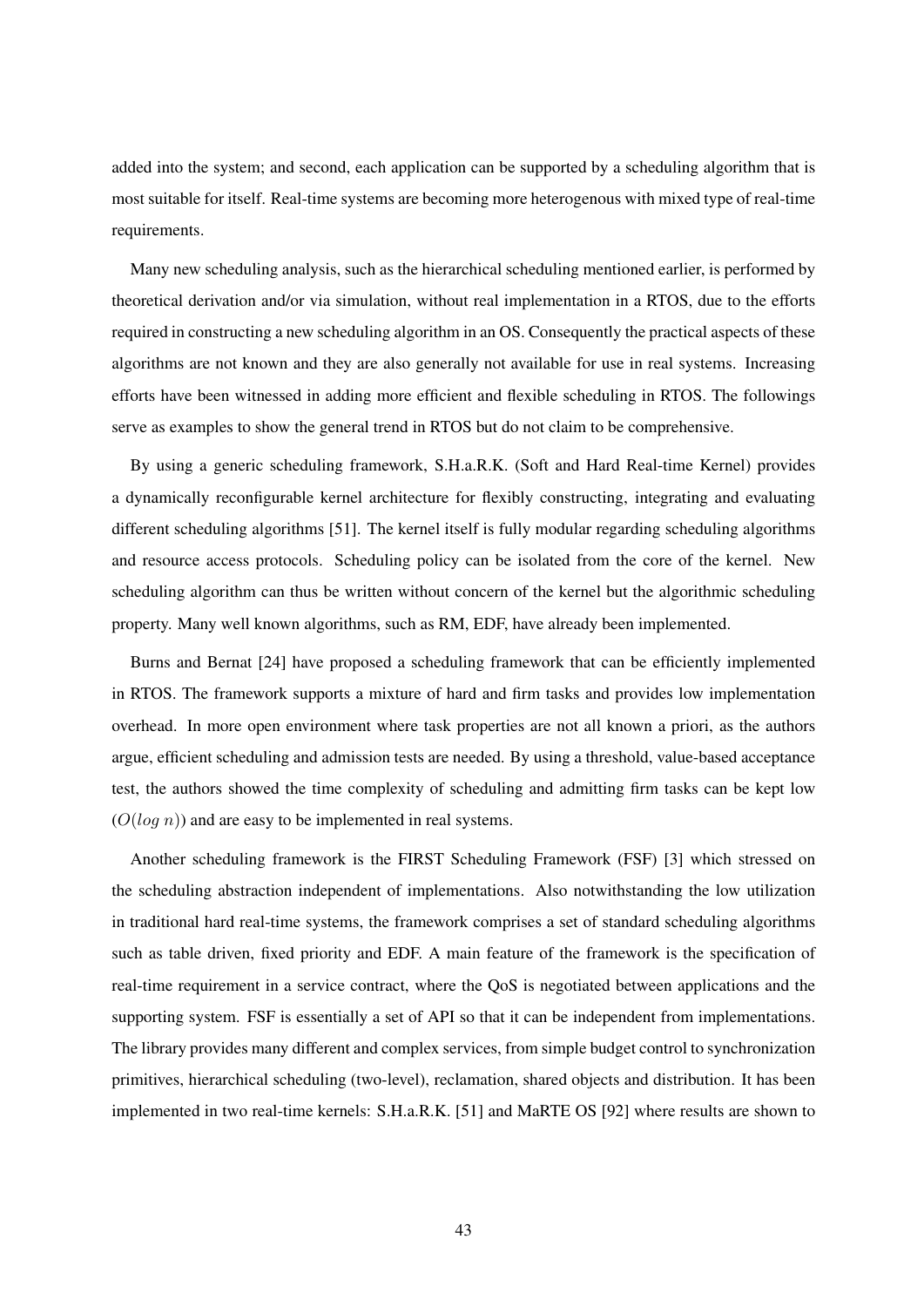be satisfactory.

Flexible Real-Time Linux (FRTL) [115] aims to provide support for imprecise computation in Realtime Linux (RT-Linux), which is a general purpose operating system (Linux) augmented with real-time capabilities. In its scheduling framework, a task is composed of a sequence of mandatory and optional components where there executions are separated in two levels. All mandatory tasks are executed in the base scheduler and are guaranteed using the response time analysis [10, 8, 6] where all optional components and non-real-time tasks are scheduled using any slack available, identified by the dynamic slack stealing algorithm by Davis et al.  $[42]$ <sup>4</sup>.

The framework provides greater freedom than those offered in the previous approach in that it does not restrict the number of mandatory and optional parts of a task. More importantly, the overhead of the FRTL implementation, such as interrupt handling, context switch time and systems calls, is evaluated and included into the response time equation to provide accurate analysis of the whole system. They showed that FRTL can be efficiently implemented in a regular PC.

Regarding RTAI, Stankovic et al. [112] demonstrated the collective supports, in terms of specification language, programming language, compiling tools and the kernel, that the Spring OS can provide in order to support complex real-time applications. In the case study, a manufacturing testbed involving both real-time systems and AI automated reasoning is concerned. There are two levels of scheduler: the higher level a scheduler, called the AI planner, is used for making decisions of what order to service and when to service them; whereas at the lower level scheduler is responsible for real-time scheduling and the feasibility of servicing particular order.

The study showed that:

- the separation of, and the cooperation between AI reasoning system and real-time systems are useful and applicable in real world problem;
- the success of RTAI applications depends on extensive support provided by good programming environments and runtime systems; and
- there are new types of task interdependencies that are not usually present in real-time systems and the interface between the two systems is essential in resolving potential conflicts.

 $\frac{4}{3}$ Note that a much lower scheduling overhead is possible by using dual-priority scheduling [40, 43].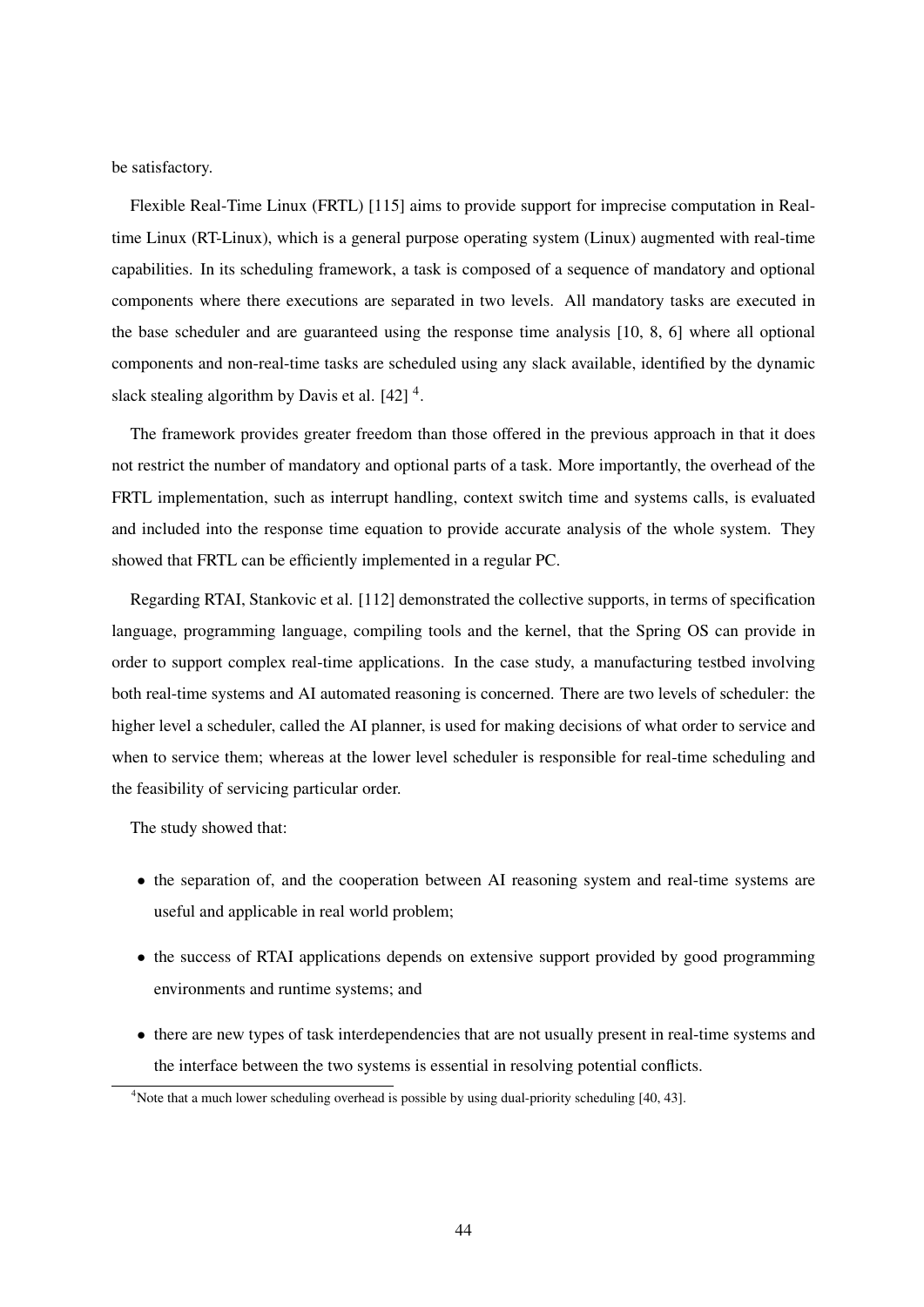#### 3.8 Summary

RTAI applications appear to require most of the existing technologies reviewed above, but clearly they need to be in a more integrated fashion.

The basic problem of guaranteeing hard periodic tasks in real-time systems has been solved. In particular, the response time test is flexible and can be extended to satisfy different requirements such as resource access blocking time, release jitters, offsets, etc [6, 27]. Meeting hard timing constraints will continue to be the primitive objective in real-time systems.

The imprecise computation provides flexibility and a formal mechanism for performing tradeoffs and graceful degradation in real-time systems during, for example, transient overload.

The use of periodic servers for scheduling aperiodic tasks has become more common in real-time systems. Owing to simple queueing policy and assumptions in single server scheduling, aperiodic tasks with different timing characteristics, which may well be schedulable with other different strategies, can miss their deadlines. The use of multiple severs and capacity sharing comes into light in this situation.

Due to the similarity of soft tasks and imprecise computation, the work in scheduling soft aperiodic tasks by making use of unused capacity, especially by means of periodic server, is applicable in facilitating satisficing techniques. For example, a periodic server may be extended to service both aperiodic and imprecise computation. The multiple server and dual priority scheduling should also be investigated for the same rationale.

Current real-time scheduling is moving towards investigating more open and dynamic systems [99], which coincide with the type of RTAI systems of interest. As more adaptive and flexible scheduling is demanded, there will be more research on multiple server scheduling and hierarchical scheduling. However, no single scheduling framework is likely to satisfy all application requirements, especially if they are unknown in advance. A mechanism by which scheduling algorithms and parameters can be adjusted dynamically looks to be a promising field of research for supporting deliberative agents.

To sum up, in this chapter related works in real-time systems, from a perspective of what deliberative agents need, have been reviewed. It is shown that the requirements from RTAI and the inadequacies of corresponding supports in current real-time scheduling require extended research. In the next chapter, new results in scheduling theory for imprecise computation based on the P-O-E task model are presented.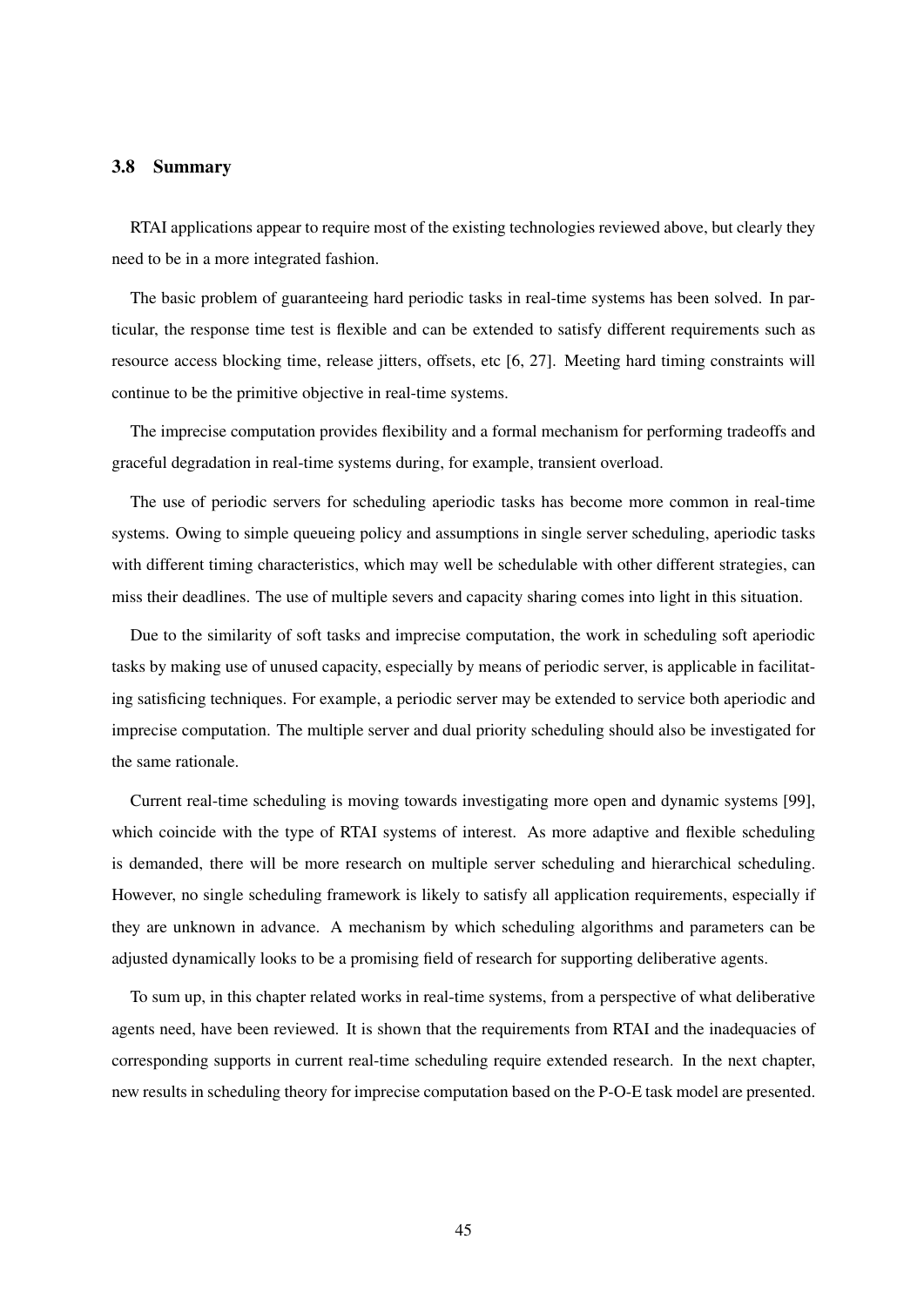# Chapter 4

# Fixed Priority Preemptive Scheduling for Imprecise Computation

Consider the Robocup case study mentioned in Chapter 1 where an anytime planning algorithm<sup>1</sup> [44, 69, 125] of which the initial part requires hard guarantee for constructing a minimum acceptable plan. The algorithm then refines the quality of the results whenever there are available resources. At some point it has to stop to meet its timing requirement where the final result may need to be written back to a shared memory area, an I/O device or sent over a network (e.g., in a cooperative multi-agent system) and wait for the corresponding result acknowledgement, which with real-time requirements may require a particular real-time access protocol for guaranteeing schedulability.

Using the traditional "Mandatory-Optional" task structure [83], the final part of the computation is not guaranteed and may not finish before its deadline. Moreover, the optional components of the planning algorithm can be unbounded while the optional part of the original model is however, characterised by an error function, which assumes that when it is executed to its completion, the task is said to produce *no error*. Anytime algorithms in this regard introduce a difficulty for Liu's model since there is no clear bound that, if reached, a perfect result will be produced. In addition, the hard part of computation required *after* the optional part can not be included in the model.

The "Prologue-Optional-Epilogue" (P-O-E) task model proposed by Audsley el al. [11, 7] is a generalisation of that of Liu et al as mentioned and can accommodate tasks of such structure. The authors devised schedulability tests, based on response time analysis with task offsets [8, 117], for guaranteeing

<sup>&</sup>lt;sup>1</sup>Analogous to the "milestone method" in imprecise computation.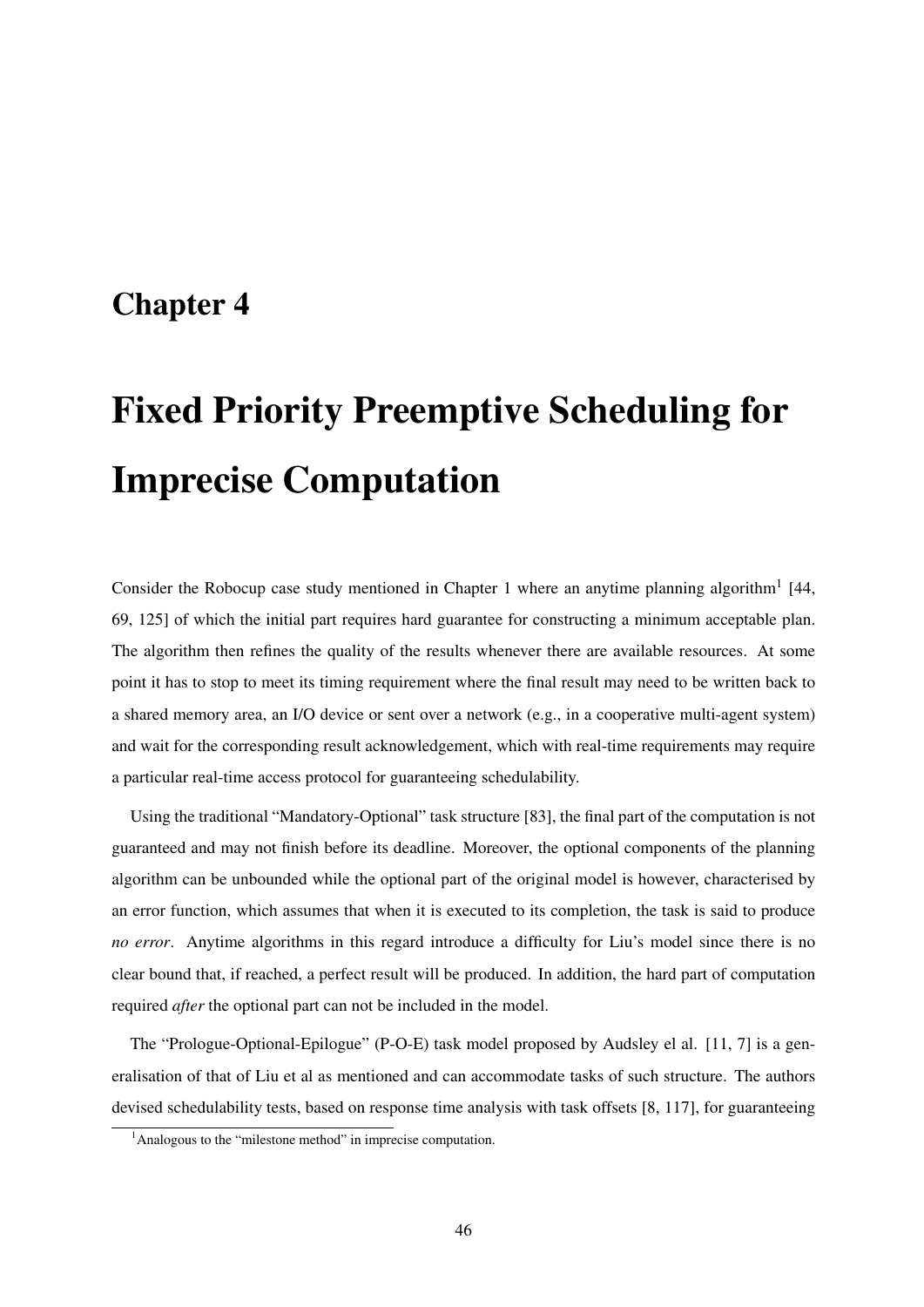schedulability of the prologue and epilogue (mandatory) tasks. However, in examining the proposed schedulability tests in [11, 7], as shown in later in this chapter, it was found that the procedure may not calculate the actual worst-case response time due to a flaw in the suggested offset transformation. The problem was rectified by considering all possible critical instants introduced by the different combinations of task's offsets where the time complexity1 is exponential to the number of imprecise tasks concerned. Furthermore, it is shown that, under Deadline Monotonic (DM) priority assignment, which is also assumed in [11, 7], one of the tests is not necessary, resulting in simpler schedulability analysis.

The remainder of this chapter is organised as follows: in the next section the task model of concern is first defined, where the schedulability analysis from [7] for tasks with offsets is restated. The existing problem of inaccurate response time calculation is then presented and a solution is proposed. This is followed by a proof on how the original tests can be simplified when deadline monotonic ordering is employed.

#### 4.1 Task Model

The task computation model is based on that of [7] (also in the previous chapter), with a slight change in task notation.

A general computation can be modelled by five components:

$$
I, C1, X, C2, O
$$

where I and O stands for task input and output,  $C1$  and  $C2$  for mandatory computation, and X optional computation.

Note that the I/O time may depend on the processing speed of the corresponding devices and the access to the devices can be bounded by using a particular resource access protocol. Milestone methods (including anytime algorithms), sieve functions, and multiple versions<sup>2</sup> can then be represented with different arrangements from these parts [11, 7].

A set  $\tau = \{\tau_1, \tau_2, ..., \tau_n\}$  represents all tasks in the system. A task  $\tau_i$  is represented by 3 different components; the prologue  $(\tau_i^p)$  $\sigma_i^p$ ), epilogue ( $\tau_i^e$ ) and optional ( $\tau_i^o$ ) component where:

<sup>&</sup>lt;sup>2</sup>Also called multiple methods in other contexts.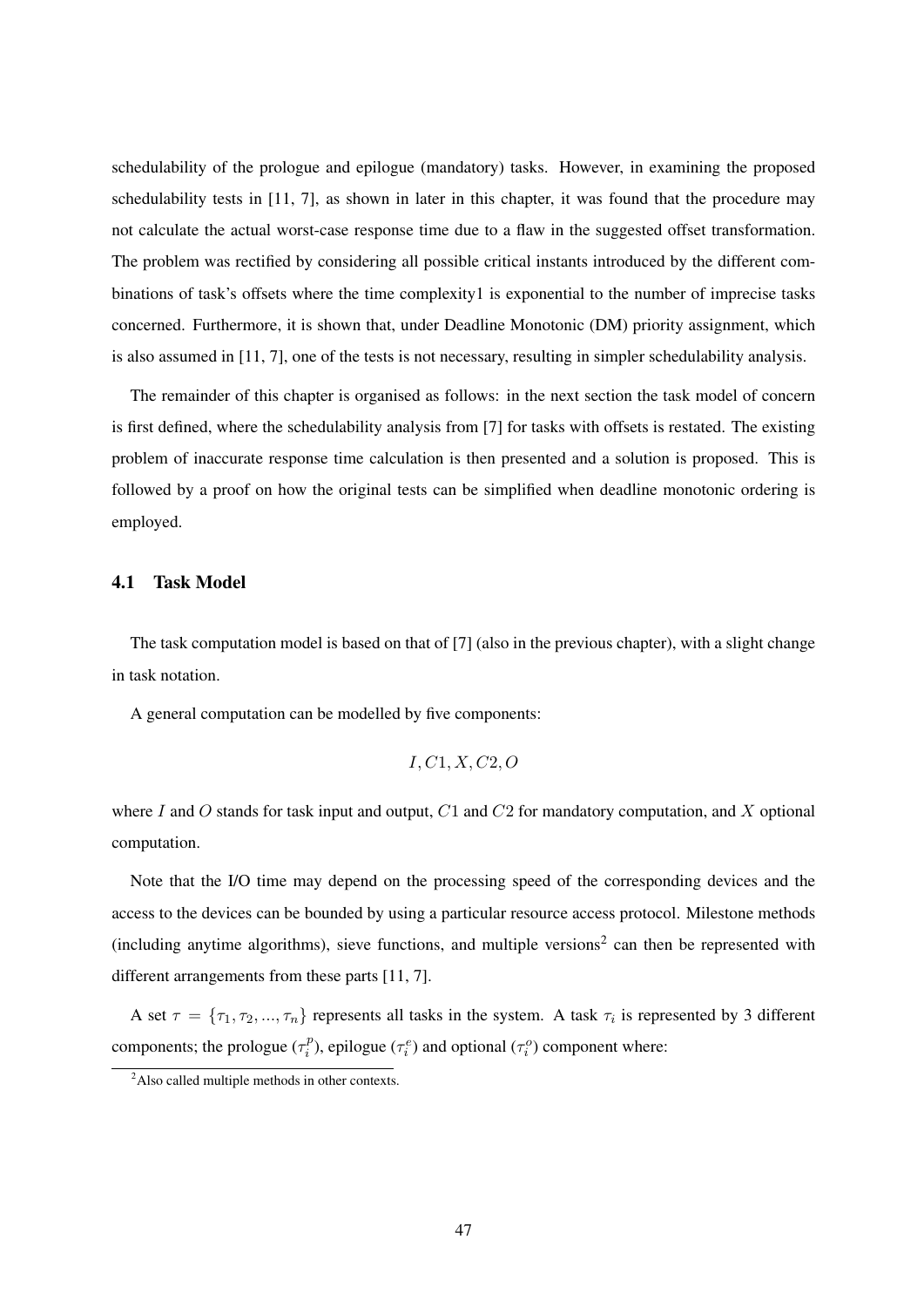$$
\tau_i^p = \{I, C1\},
$$
  

$$
\tau_i^e = \{C2, O\},
$$
  

$$
\tau_i^o = \{X\}.
$$

This is denoted as the *"P-O-E"* task structure. An ordinary periodic task is just an imprecise task without the optional and epilogue part. The P-O-E structure is a generalisation of the Mandatory-Optional structure because the latter can be represented by a P-O-E part without the epilogue part.<sup>3</sup>

Each task  $\tau_i$  has the following parameters:

- worst-case execution time (WCET)  $C_i$ , where  $C_i^p$  $i$ <sup>p</sup> is the WCET of  $\tau_i^p$  $i<sup>p</sup>$ ,  $C_i<sup>e</sup>$  the WCET of  $\tau_i<sup>e</sup>$  and  $C_i = C_i^p + C_i^e;$
- deadline  $D_i$ . The deadline of task task  $\tau_i$ , which also applies to both  $\tau_i^p$  $\tau_i^p$  and  $\tau_i^e$ ;
- period  $T_i$ . The period of task  $\tau_i$ , where  $\tau_i^p$  $i_i^p$  and  $\tau_i^e$  share the same period length;
- offset  $O_i$ . Whenever applicable, the offset of task  $\tau_i$  causes the task to be released after the period, with the length  $O_i$ .  $O_i^p$  $\frac{p}{i}$  and  $O_i^e$  represent the offsets for both  $\tau_i^p$  $\tau_i^p$  and  $\tau_i^e$  from their periods.

Both  $\tau_i^p$  $\tau_i^p$  and  $\tau_i^e$  need to finish execution before their deadlines, otherwise the task  $\tau_i$  is said to have missed the deadline. For clarity, if a task is mentioned without direct indication that it is imprecise, it is assumed to be an ordinary (non-imprecise) task. When we mention the *partner task*  $\tau_k$  of a task  $\tau_j$ , if  $\tau_j$ is the prologue then  $\tau_k$  is the epilogue from the same imprecise task and vice versa.

A level-i busy period refers the execution duration of a task  $\tau_i$  (with priority i) from the instant it is released to the instant it finishes the execution, during which the system is busy executing  $\tau_i$  or higher priority tasks. The longest busy period of the task is its worst-case response time and the corresponding release instant will be the *critical instant* [80]. A schedulability test determines if a task set is schedulable given a priority assignment ordering and is called sufficient if all tasks passing the test are indeed

<sup>&</sup>lt;sup>3</sup>The authors acknowledge that the P-O-E structure can also be represented by two end-to-end Mandatory-Optional imprecise tasks [49] where any error produced in the first task will not result in any *input error* to the second - they merely have a precedence relation, with the optional component of the second task discarded. However, it is the author's belief that the P-O-E structure is conceptually more concise and general for a *single complete* computation. Representing the P-O-E that way necessarily complicates the required system support and confuses system designers from a system engineering perspective.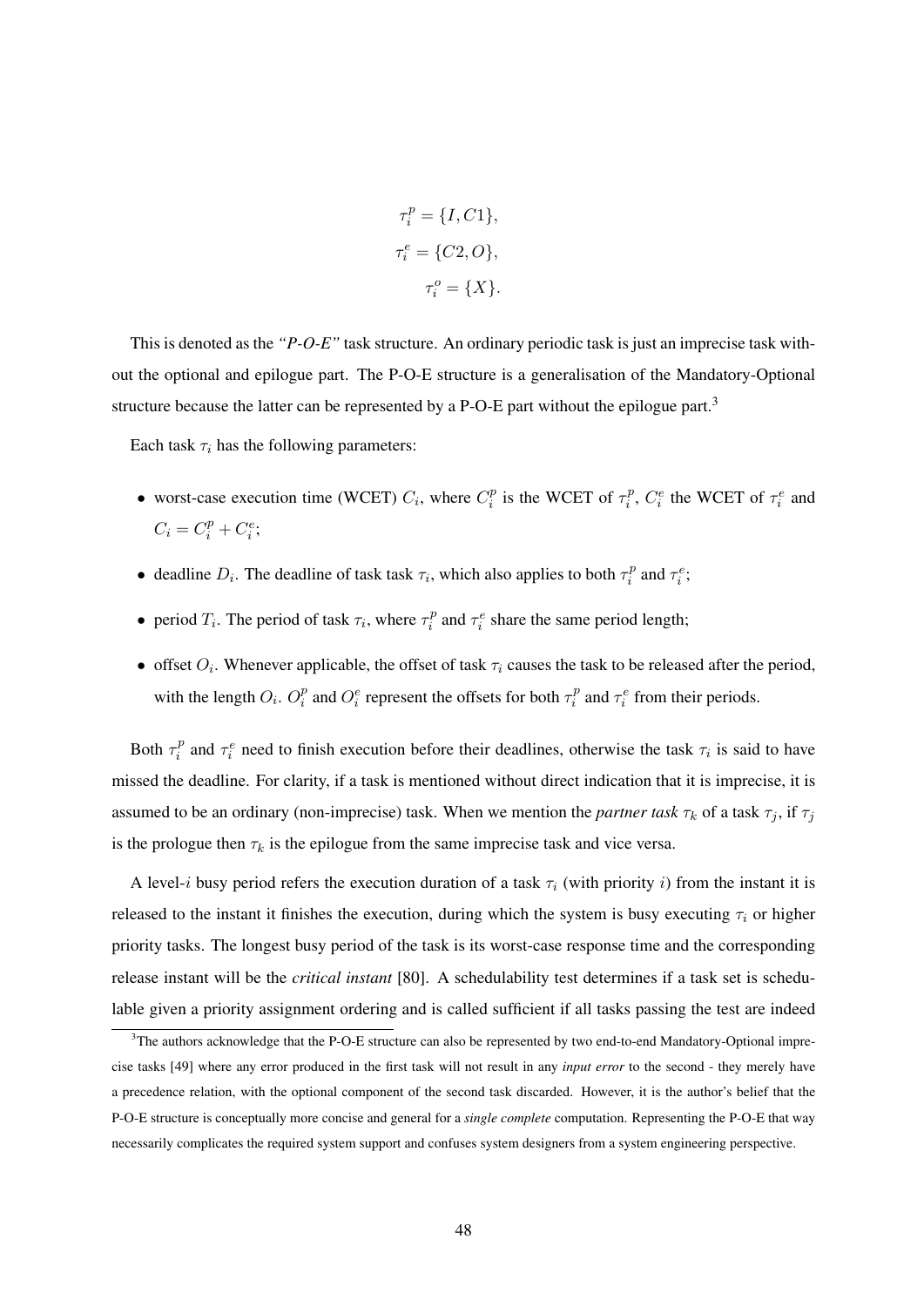schedulable. It is called necessary if any task sets that fail the test is actually unschedulable. A test is exact if it is both sufficient and necessary.

### 4.2 Schedulability Analysis

The primary objective of a real time system is to guarantee all ordinary hard tasks, as well as the mandatory parts (prologue and epilogue) of imprecise tasks, will meet their deadlines.

In a fixed priority preemptive system, the schedulability of the system can be easily found by using the response time analysis by completely omitting the optional task. If the epilogue part is immediately executed once the prologue part is finished, from a scheduling point of view, the two parts can be treated as one single task.

Assume that the deadline of a task is equal to or smaller than the task's period, the worst-case response time  $R_i$  of a task  $\tau_i$ , as described in the previous chapter, can be stated by:

$$
R_i = C_i + B_i + \sum_{j \in \mathbf{hp}(i)} \left[ \frac{R_i}{T_j} \right] C_j,\tag{4.1}
$$

where  $hp(i)$  stands for all higher priority tasks of task  $\tau_i$ . The term  $B_i$  represents the maximum blocking time of accessing a shared resource. A bound can be found using a particular resource access protocol, such as the Priority Ceiling Protocol [101]. In that case  $B_i$  represents the maximum execution time of any lower priority tasks of the task  $\tau_i$ .

The equation can be solved by iteratively evaluating the following recurrence relation [8], which can begin with  $r_i^0 = 0$  or  $r_i^0 = C_i$ , the worst-case response time  $r_i$  of a task  $\tau_i$  is found when  $r_i^{n+1} = r_i^n$ or  $r_i^{n+1} > D_i$ , in that case the task set is unschedulable (see [66] for proof of convergence for task sets with  $\leq 100\%$  processor utilization).

$$
r_i^{n+1} = C_i + B_i + \sum_{j \in \mathbf{hp}(i)} \left[ \frac{r_i^n}{T_j} \right] C_j.
$$
 (4.2)

#### 4.2.1 Making Use of Task Offset

The above test, however, is ineffective in facilitating optional components since it makes no attempts to schedule them but just pure schedulability of mandatory tasks. Since there is a precedence relationship between  $\tau_i^p$  $\tau_i^p$  and  $\tau_i^e$ , to make rooms for execution of optional components, an intermediate deadline  $S_i$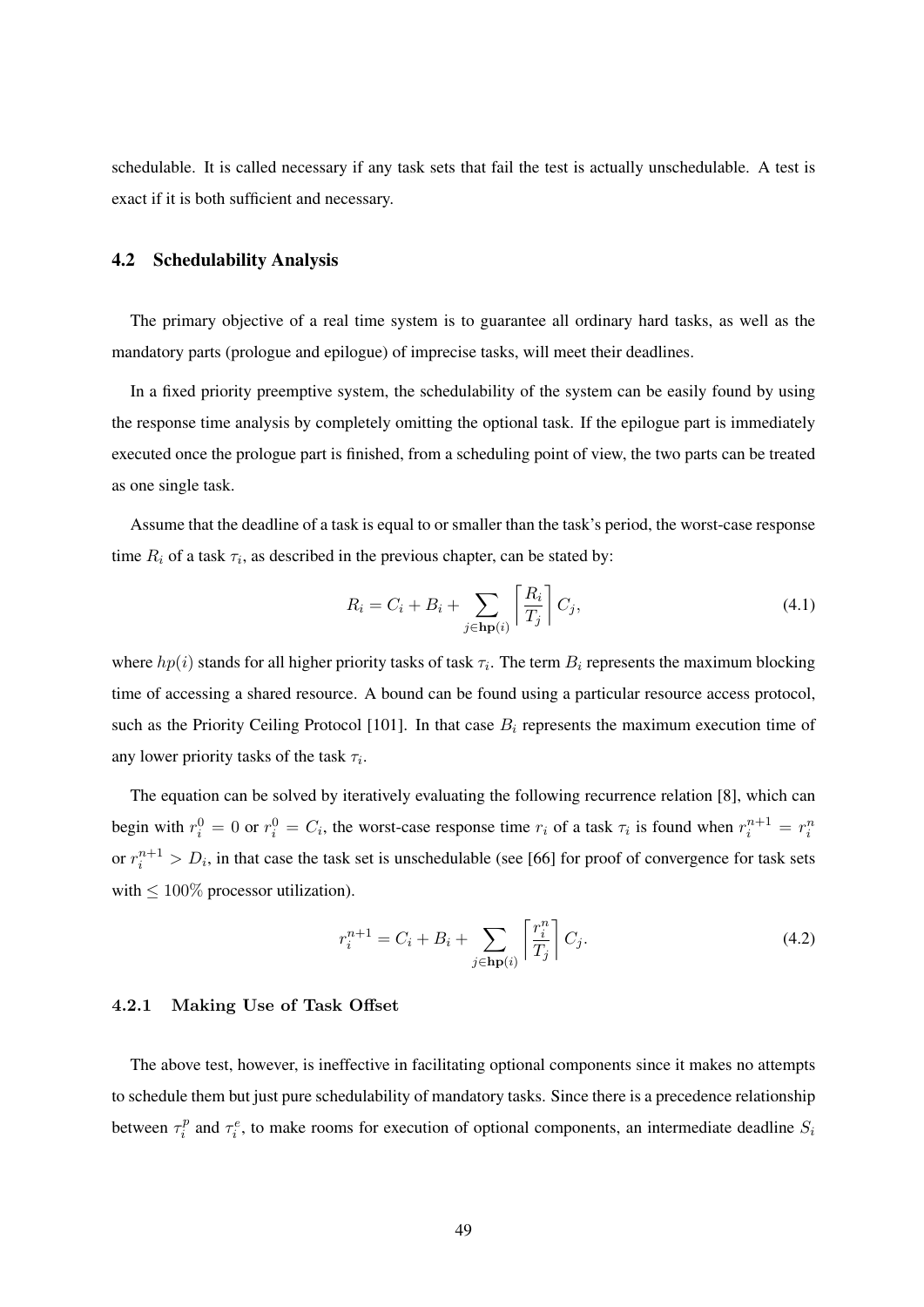

Figure 4.1: Intermediate deadline assignment for imprecise task.

can be used to separate the two tasks [7], effectively setting an offset to  $\tau_i^e$  relative to the release time of  $\tau_i^p$  $\frac{p}{i}$ .

A reasonable intermediate deadline  $S_i$  (which divides the slack equally for the two tasks) is (see Figure 4.1):

$$
S_i = \frac{D_i - (C_i^p + C_i^e)}{2} + C_i^p.
$$
\n(4.3)

As mentioned, the period of each mandatory task,  $T_i^p$  $T_i^p$  and  $T_i^e$ , is equal to  $T_i$ . The offsets and deadlines of the tasks are modified as:

$$
O_i^p = 0,
$$
  
\n
$$
O_i^e = S_i,
$$
  
\n
$$
D_i^p = S_i,
$$
  
\n
$$
D_i^e = D_i - S_i.
$$

The selection of  $S_i$  is somewhat arbitrary. However, setting it at an earlier time will make it more difficult to schedule the prologue task  $\tau_i^p$  $i<sup>p</sup>$  because it now has a shorter deadline. On the other hand, setting  $S_i$  to a later time will decrease the deadline of the epilogue task and may affect its priority and schedulability. More discussions are given on issues of selecting  $S_i$  in the next chapter.

Applying the equation (4.2) again with the modified deadlines results in a less pessimistic analysis because the two mandatory tasks of each imprecise task are now treated individually. However, an even less pessimistic test can be obtained by making use of task offsets.

# 4.2.2 Task Priority Ordering

Neither Rate Montonic (RM) [80] nor DM [76] ordering is optimal when arbitrary offset is allowed [117]. Here DM ordering is assumed. According to the modified deadline mentioned above, each task is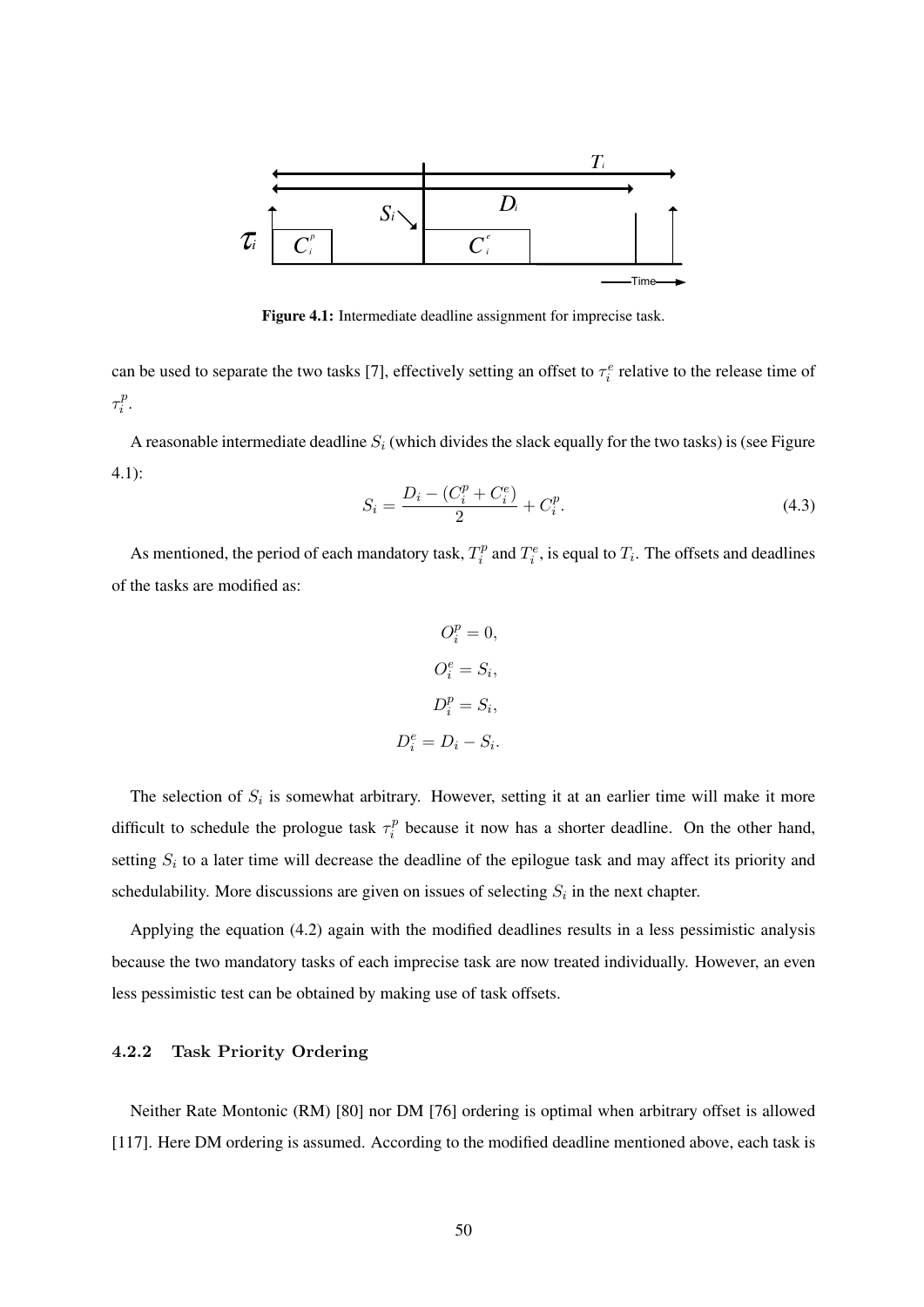assigned a distinct priority - the smaller the deadline the higher the priority. For tasks with same deadline value they are each assigned a distinct but adjacent priority.

For the purpose of performing schedulability tests, each imprecise task will be individually represented by the two mandatory tasks ( $\tau_i^p$  $i<sub>i</sub><sup>p</sup>, \tau<sub>i</sub><sup>e</sup>$ ), each being treated as a single ordinary hard task in the tests. Therefore, if there are n imprecise tasks and m ordinary tasks in the system, there are in total  $2n + m$ tasks in the schedulability analysis.

Here a shorthand  $\tau_j$  is introduced which represents a task with priority level j (every  $\tau_i^p$  $\tau_i^p$  and  $\tau_i^e$  is now represented by a task  $\tau_j$  with a distinct priority j), where  $1 \le j \le 2n + m$  and the lower the index the higher the actual priority.

#### 4.2.3 Schedulability Analysis with Task Offsets

Consider a task  $\tau_i$ . The only tasks that can increase its response time are the higher priority tasks. When the  $\tau_i^p$  $\tau_i^p$  and  $\tau_i^e$  pair both have higher priority, to account for the worst-case, assuming a critical instant when all tasks are released at time 0, the task in the pair with the greatest computation time is assumed to be released together with  $\tau_i$  at time 0, and the task with lower computation time in the pair is assumed to be released at an offset from 0.

More specifically, when  $C_i^p < C_i^e$  the offsets of them are transformed as follows:

$$
O_i^p = T_i - S_i,
$$
  

$$
O_i^e = 0.
$$

When only one of the pair has higher priority than  $\tau_i$ , it is assumed that it is released at the same time with  $\tau_j$ . For instance, if  $\tau_i^e$  is the only higher priority task in the pair then its offset is reassigned as:

$$
O_i^e=0.
$$

The above only accounts for higher priority tasks, the partner task of  $\tau_i$ , let's say  $\tau_k$ , also needs to be considered. If the partner is of lower priority, it obviously cannot affect  $\tau_i$ . A less pessimistic analysis can then be obtained by restating equation (4.2) as:

$$
r_j^{n+1} = C_j + B_j + \sum_{x \in \mathbf{hp}(j)} \left[ \frac{r_j^n - O_x}{T_x} \right] C_x.
$$
 (4.4)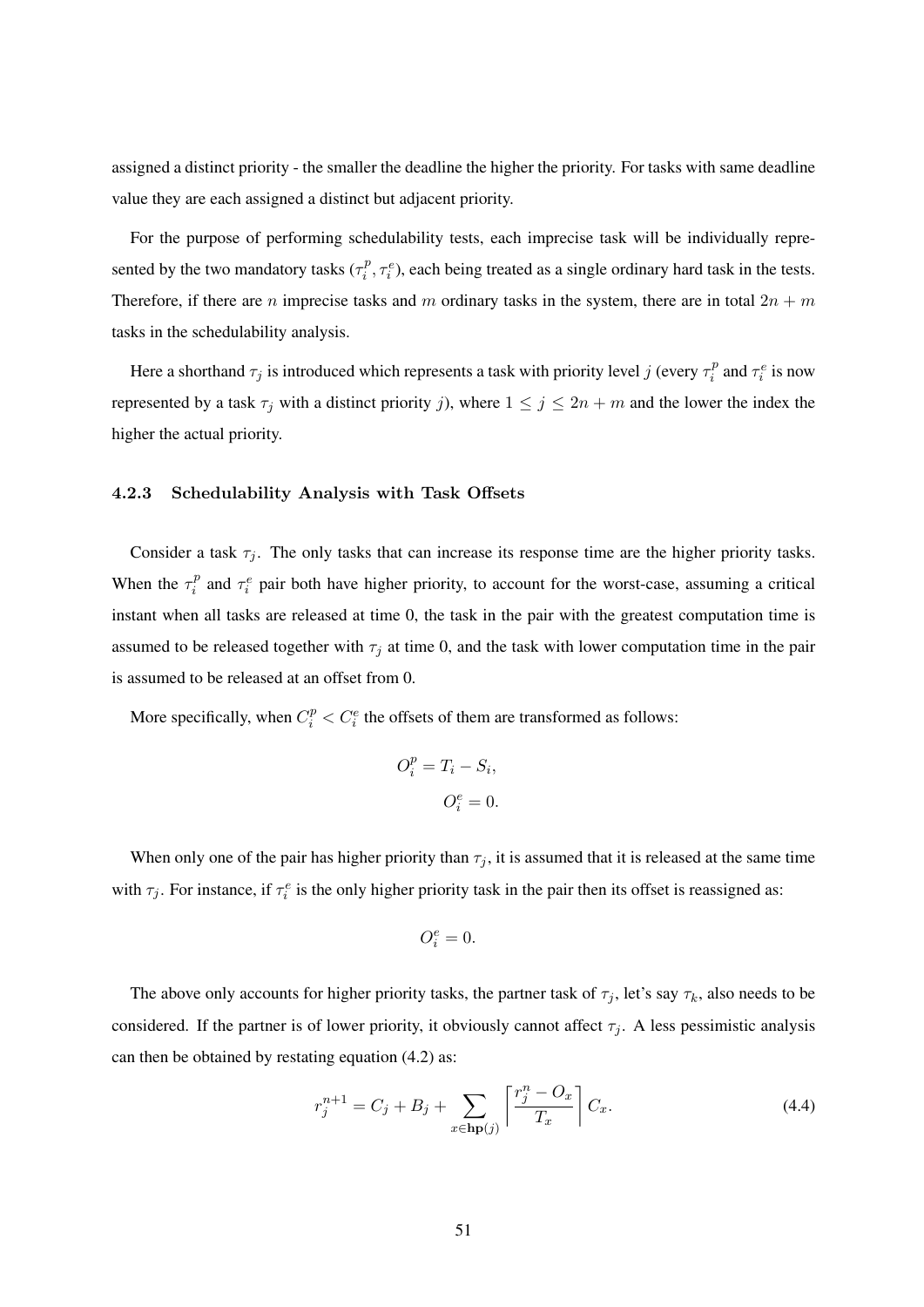However, if  $\tau_k$  is a higher priority task than  $\tau_j$ , because it is possible that it can cause other tasks with intermediate priority to delay their response times, the response time of  $\tau_i$  can also be affected indirectly.

According to the previous analysis [7], one must examine two priority level  $j$  busy periods. The first one assumes that  $\tau_j$  is released at time 0 and ignoring  $\tau_k$ . Another assumes that  $\tau_k$  is invoked at time 0 with  $\tau_j$  releasing at an offset of  $O_j$ . And finally the maximum of the two busy periods is taken.

Let  $w_j$  denote the length of a priority level j busy period. The length of the first busy period can be found using the recurrence relation shown below:

$$
w_j^{n+1} = C_j + B_j + \sum_{x \in \mathbf{hp}(j) \land x \neq k} \left\lceil \frac{w_j^n - O_x}{T_x} \right\rceil C_x.
$$
 (4.5)

Iterations follow that of equation (4.2). Note that possible interference from  $\tau_k$  is excluded and the response time,  $r_j$  is equal to the busy period  $w_j$ .

For calculating the second busy period, set  $O_j = T_i - S_i$  if  $\tau_j$  is the prologue task of process  $\tau_i$ , and  $O_j = S_i$  otherwise. The busy period  $w_j$  is found as follows:

$$
w_j^{n+1} = \left\lceil \frac{w_j^n - O_j}{T_j} \right\rceil C_j + B_j + C_k + \sum_{x \in \mathbf{hp}(j) \land x \neq k} \left\lceil \frac{w_j^n - O_x}{T_x} \right\rceil C_x. \tag{4.6}
$$

In the above equation, the term  $C_k$  represents the interference due to one invocation of  $\tau_k$  because  $\tau_k$  and  $\tau_j$  share the same period. The actual busy period is  $w_j - O_j$  after the value  $w_j$  converged, since task  $\tau_j$ is assumed to be released with an offset  $O_i$ .

The worst-case response time  $r_j$  corresponds to the maximum of the two busy periods found in equation (4.5) and (4.6), when its partner task is having a higher priority. And schedulability can be easily known by comparing to its deadline  $D_i$ .

#### 4.2.4 The Problem with Offset Transformation

The procedure above restates the main results in [7] and now the problems associated with the offset transformation are presented. In essence, it is argued that, when considering the worst-case interference of a task from an imprecise task where both prologue and epilogue have higher priorities, merely transforming the one with greater computation time to be released at the same time with the task concerned is not adequate. That is, the transformation does not resemble the critical instant for the task.

Consider a task  $\tau_x$  and an imprecise task  $\tau_i$  with prologue  $\tau_i$  and epilogue  $\tau_k$  where  $\tau_i$  has a relatively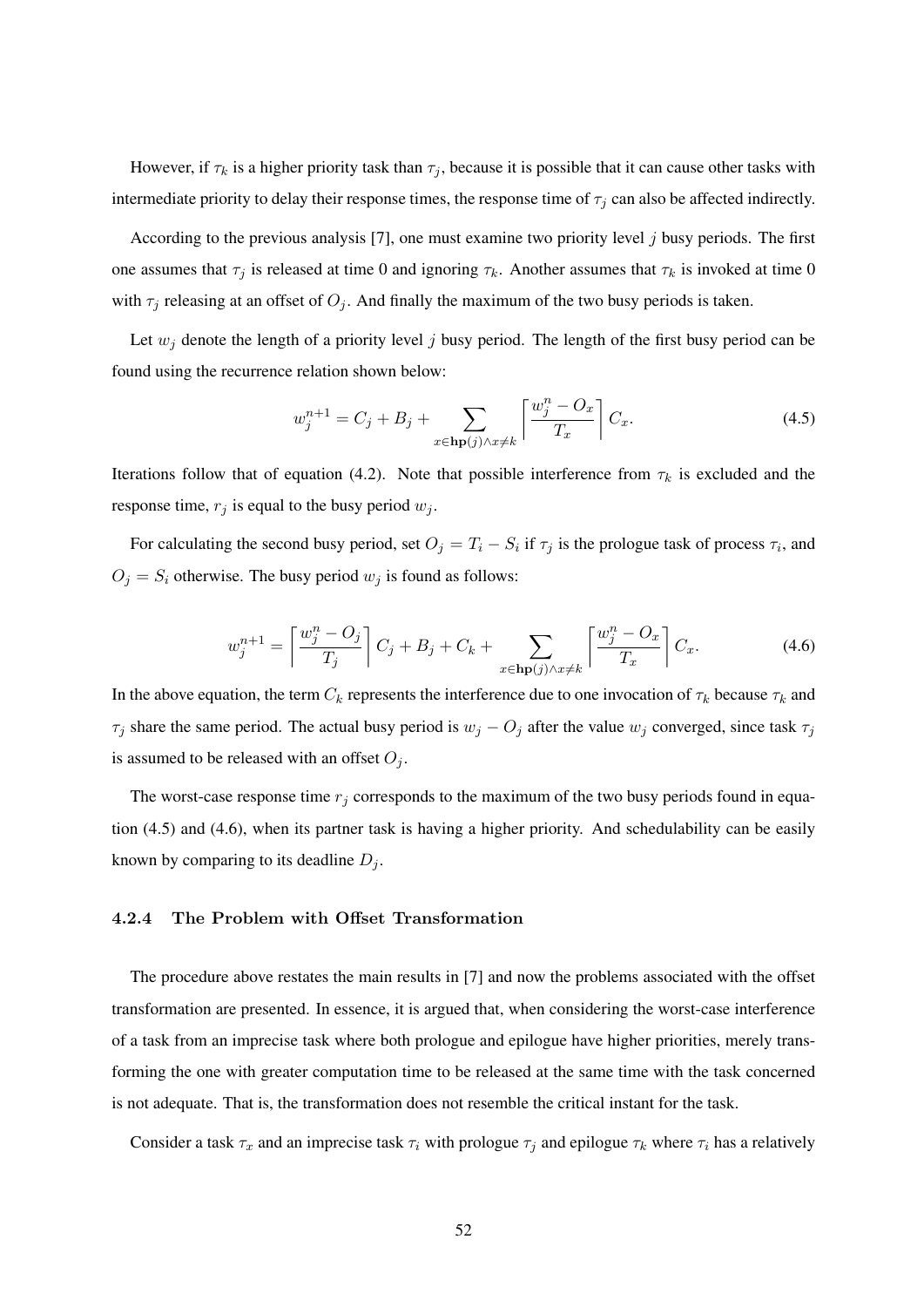

Figure 4.2: Illustration of the offset transformation problem.

short deadline compared to its period (Figure 4.2). With  $C_j \leq C_k$ , perhaps intuitively,  $\tau_j$  will suffer the longest interference when  $\tau_k$  is released at the same time with  $\tau_x$ . However, following the offset transformation rule, task  $\tau_i$  will have an offset set as  $T_i - S_i$ , where  $S_i$  is the intermediate deadline of  $\tau_i$ , as shown in Figure 4.2a.

But  $\tau_x$  has a longer busy period, illustrated by Figure 4.2b, in which it suffers both preemption by  $\tau_j$  and  $\tau_k$  because its busy period is larger than  $S_i$  whereas releasing  $\tau_k$  with  $\tau_x$ ,  $\tau_x$  will not suffer interference from  $\tau_j$  since its busy period ends before  $T_i - S_i$ .

This shows that the offset transformation is incorrect that it may be over optimistic. To make things even worse, in calculating the *exact* worst-case response time of a task, it is necessary to examine all the possible combinations of higher priority task offset alignments as suggested in [117] by Tindell, which has been shown to be intractable in general. In particular, the critical instant can occur at any of the combinatorial offset alignments of higher priority prologue-epilogue pairs.

In the case of our task model where there are only two tasks (prologue and epilogue) in an offset relation, for each task there are  $O(2^n)$  number of the above response time tests to perform, where n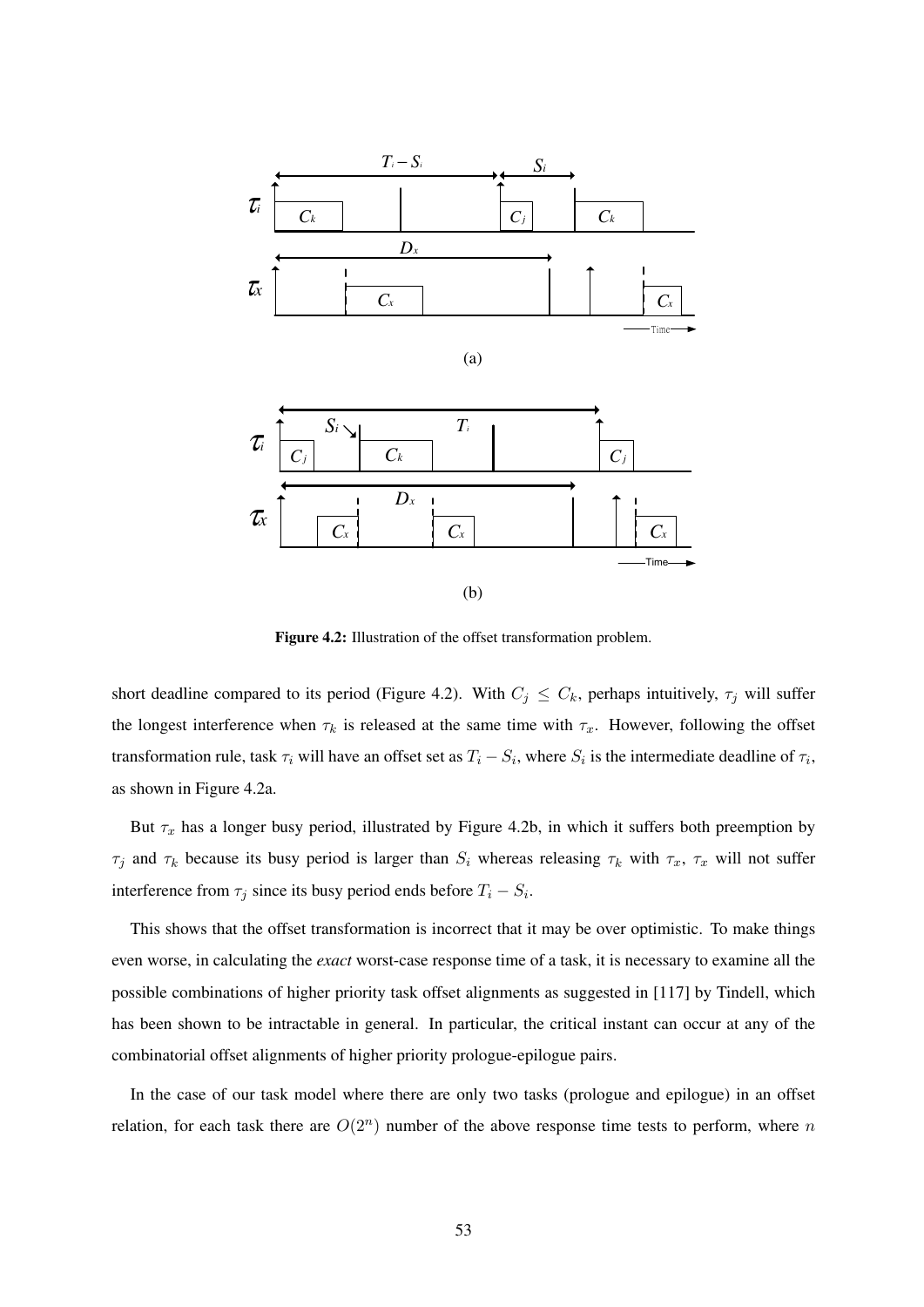is the number of higher priority prologue-epilogue pairs (base two because there are two tasks in a single offset relation) and that a single test requires a pseudo-polynomial time calculation [8]. The time complexity of the whole procedure is therefore expotential with regard to the number of imprecise tasks.

Note that because calculating the exact response time for a task set with sizeable number of imprecise tasks can be very computationally expensive, equation (4.2), albeit pessimistic, can always be used as a *sufficient* test for verifying schedulability (still with intermediate deadline assignment but without offsets for tasks).

#### 4.2.5 A Simplified Test Under DM Priority Ordering

Below it is shown that, in calculating the worst-case response time where the partner task is of higher priority, equation (4.5) alone actually accounts for the worst-case response time of  $\tau_i$  by proving the following theorem. That is, the value of equation (4.6) can not exceed that of equation (4.5) if schedulability is assumed, where DM ordering and the intermediate deadline assignment (Section 4.2.1) are applied.

**Theorem 1.** *If task*  $\tau_j$  *is the prologue or epilogue of an imprecise task*  $\tau_i$  *where*  $\tau_k$  *is the partner task with higher priority than*  $\tau_j$ *, and their intermediate deadlines and offsets are assigned according to Section 4.2.1 with priorities in DM ordering, the worst-case response time of task*  $\tau_i$  *is the first busy period ignoring any possible interference from*  $τ_k$ *.* 

*Proof.* The idea is to show that the second busy period can not be greater than the first busy period if the task  $\tau_j$  is to remain schedulable since the first busy period will be greater than  $D_j$  if that is the case.

Since  $\tau_i$  and  $\tau_k$  are in the same imprecise task, according the rules of assigning intermediate deadline (the shorter the WCET the shorter the deadline), for  $\tau_k$  to have a higher priority based on DM,  $C_k \leq C_j$ . Comparing the equations for calculating the two busy periods, if one ignores the first term  $\left[\frac{w_j^n - O_j}{T}\right]$  $T_j$  $\big]$   $C_j$ of equation  $(4.6)$ ,<sup>4</sup> the value from equation  $(4.6)$  must be less than or equal to that of equation  $(4.5)$ .

Now the condition where the first term will take effect in the equation is examined. Observe that the ceiling function can only have value larger than zero when  $w_j^n - O_j > 0$  since tasks' deadlines and subsequently their offsets must be less than period from the assumptions. The resulting value of the first

<sup>&</sup>lt;sup>4</sup>Note that the result of the ceiling function of the term could not be negative because  $O_j \leq D_i \leq T_i$ .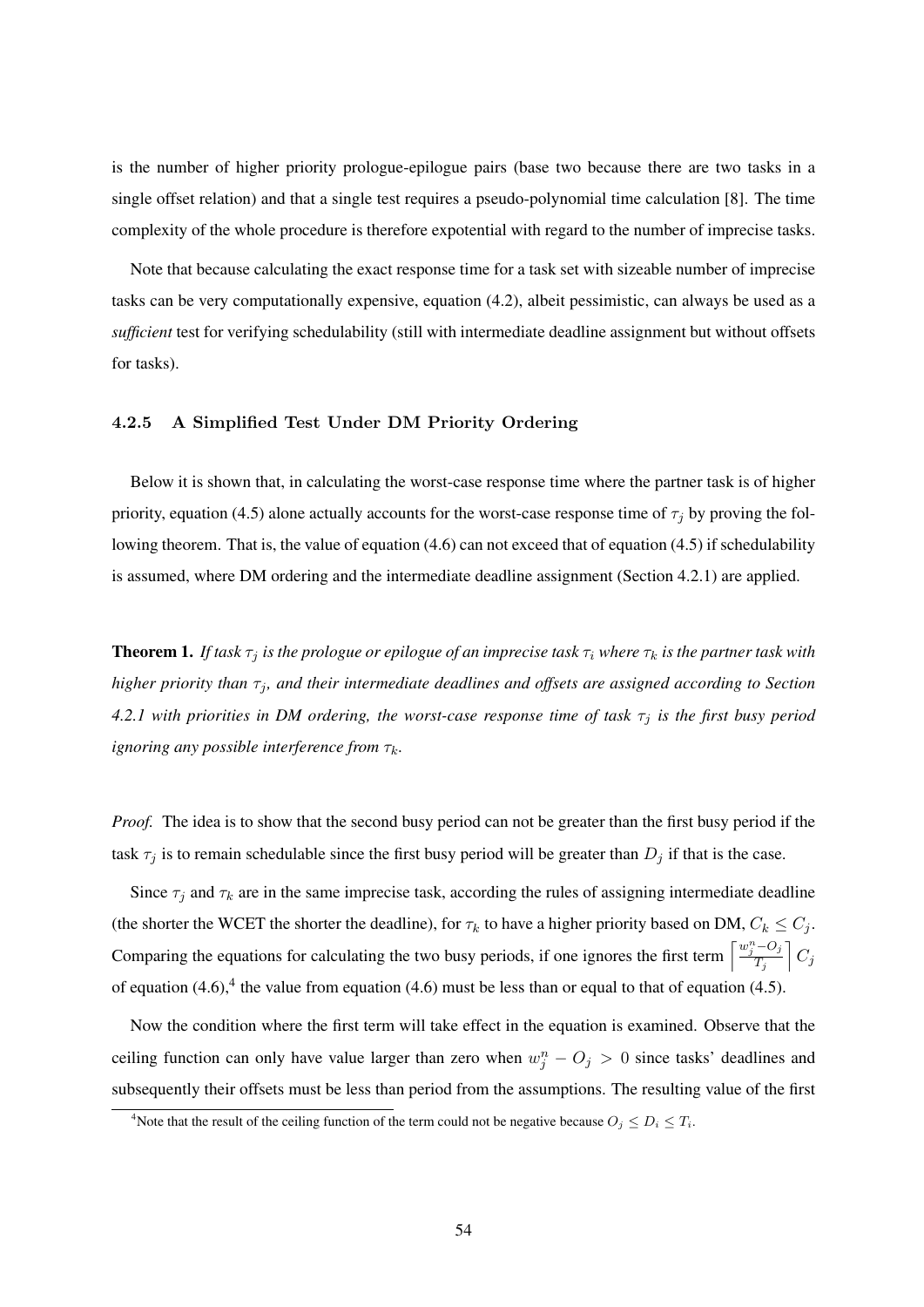term has the largest value as  $C_j$ .

The only circumstance where  $w_j^n - O_j > 0$  is when the busy period execute up to the offset  $O_j$ , which is also the deadline of  $\tau_k$ . For any values of  $C_j$  and  $C_k$ , the window that is allowed for higher priority task's preemption in both tasks, which is  $D_j - C_j$  and  $D_k - C_k$  respectively, are equal. This fact follows directly from the intermediate deadline assignment scheme defined in Section 4.2.1.

Therefore, if the busy period of equation (4.6) exceeds  $O_i$ , that is  $C_k$  plus all the interference of  $\tau_i$ is greather than  $O_j = D_k$ , the busy period of equation (4.5) would be greater than  $D_j$ . In fact for both of their busy periods to be equal,  $C_k = C_j$  so that the two tasks are having adjacent priorities, and thus suffering from the same interference.

It can be concluded that equation (4.5) accounts for the worst-case response time of any task in the system (equation (4.4) also reduces to equation (4.5) because it has just been proved that a partner task of higher priority can not interfere another's schedulability), resulting a simpler test than the previous one proposed in [7], which is in turn based on Tindell's analysis of arbitrary offset [117]. The main improvement comes from how prologue task and epilogue task are interrelated and the way their deadlines and offsets are assigned, rendering any deemed interference from the partner task impossible. Please note that the simplified test does not apply in the enhanced version of scheduling described in the next chapter. Both the busy periods will need to be examined for each offset combination.

Schedulability of the task system can be easily verified by comparing the response time to the deadline for all tasks. That is:

$$
\forall j \in \gamma : r_j \le D_j,\tag{4.7}
$$

 $\Box$ 

where  $\gamma$  is the set of all non-imprecise tasks plus all prologue and epilogue tasks in the task system.

If the blocking factor  $B_i$  is omitted, and the concerned system only consists of sporadic tasks, the test is exact because the worst-case can indeed occur. However, in the case of periodic tasks with shared resources bounded by a blocking factor, the worst-case interference may never occur due to particular phasing caused by how tasks access resources, making the test sufficient but not necessary.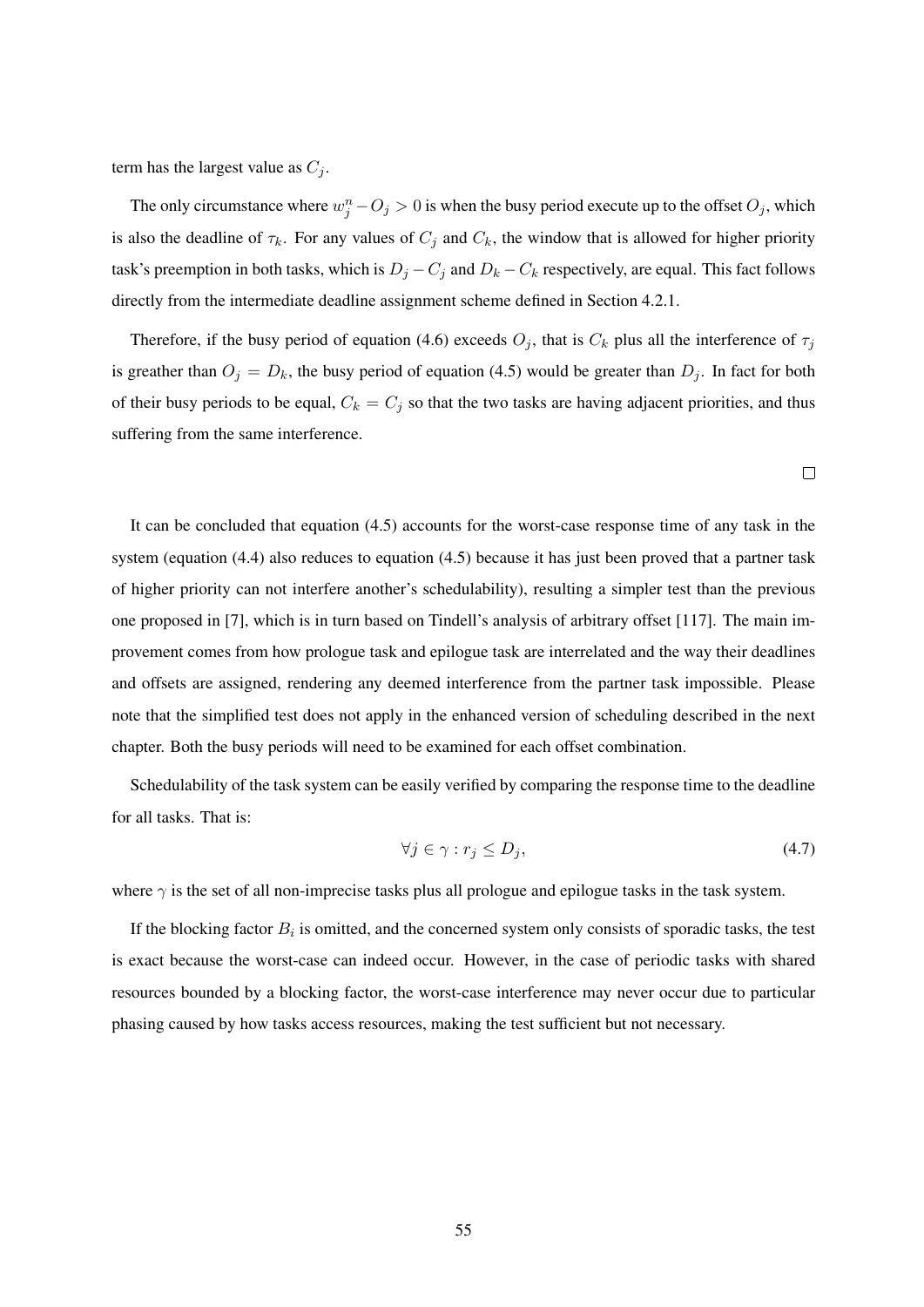## 4.3 Summary

In this chapter new results in scheduling imprecise computation based on fixed priority preemptive scheduling have been presented. The previous analysis in scheduling imprecise computation of such task model [7] is not sufficient in terms of the offset transformation in calculating task's response time, for which proposed fixes are provided here. The general method for determining the exact worst-case response time with offset is exponential in time with the number of imprecise tasks concerned. The tests were further simplified by proving that under DM priority ordering and the deadline assignment scheme, the previously proposed test for second busy period is not necessary.

In the next chapter a novel scheduling scheme, based on Dual Priority Scheduling, to maximize the scheduling of unbounded optional components in the system, along with the required schedulability tests, is presented.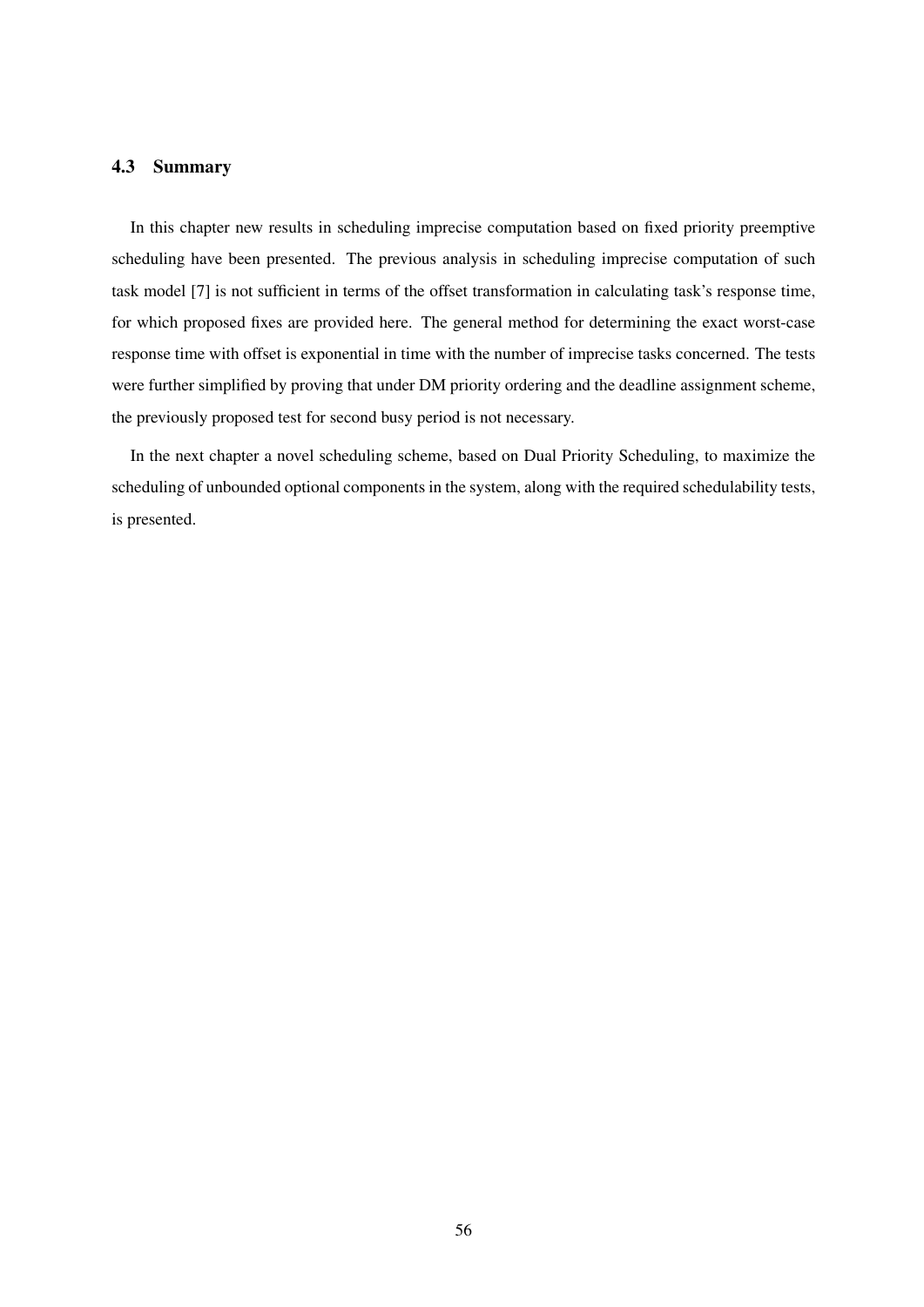# Chapter 5

# iDPS - imprecise Dual Priority Scheduling

In the previous chapters the P-O-E task model for imprecise computation was introduced along with the exact schedulability test.

This chapter presents the details of a new scheduling scheme, based on Dual Priority Scheduling, which shows how the scheduling of optional components can be enhanced while still maintaining system schedulability. Simulation studies were performed and the results are shown for performance assessment. Scheduling for aperiodic tasks within the proposed scheduling framework is also discussed.

### 5.1 iDPS: imprecise Dual Priority Scheduling

In scheduling imprecise computation with the task model concerned, the main objective is to try servicing as much unbounded optional computation as possible while providing hard guarantees for mandatory tasks. However, as explained in the previous chapter, optimally scheduling optional tasks among hard tasks with offsets, in general, is NP-hard [76, 7]. Nonetheless, based on the response time analysis formulated above, an effective scheduling scheme can be derived with satisfying performance by utilizing the concepts from Dual Priority Scheduling (DPS) [43] while maintain the required hard timing guarantees.

DPS, proposed by Davis and Wellings, is characterized by its low overheads and simple implementation. It has been shown highly efficient for servicing aperiodic tasks. To enable DPS to service imprecise tasks with the proposed task model, the way it sets the promotion time of different tasks needs to be modified. The term *iDPS* is used to refer to the extended version of DPS which is aimed at supporting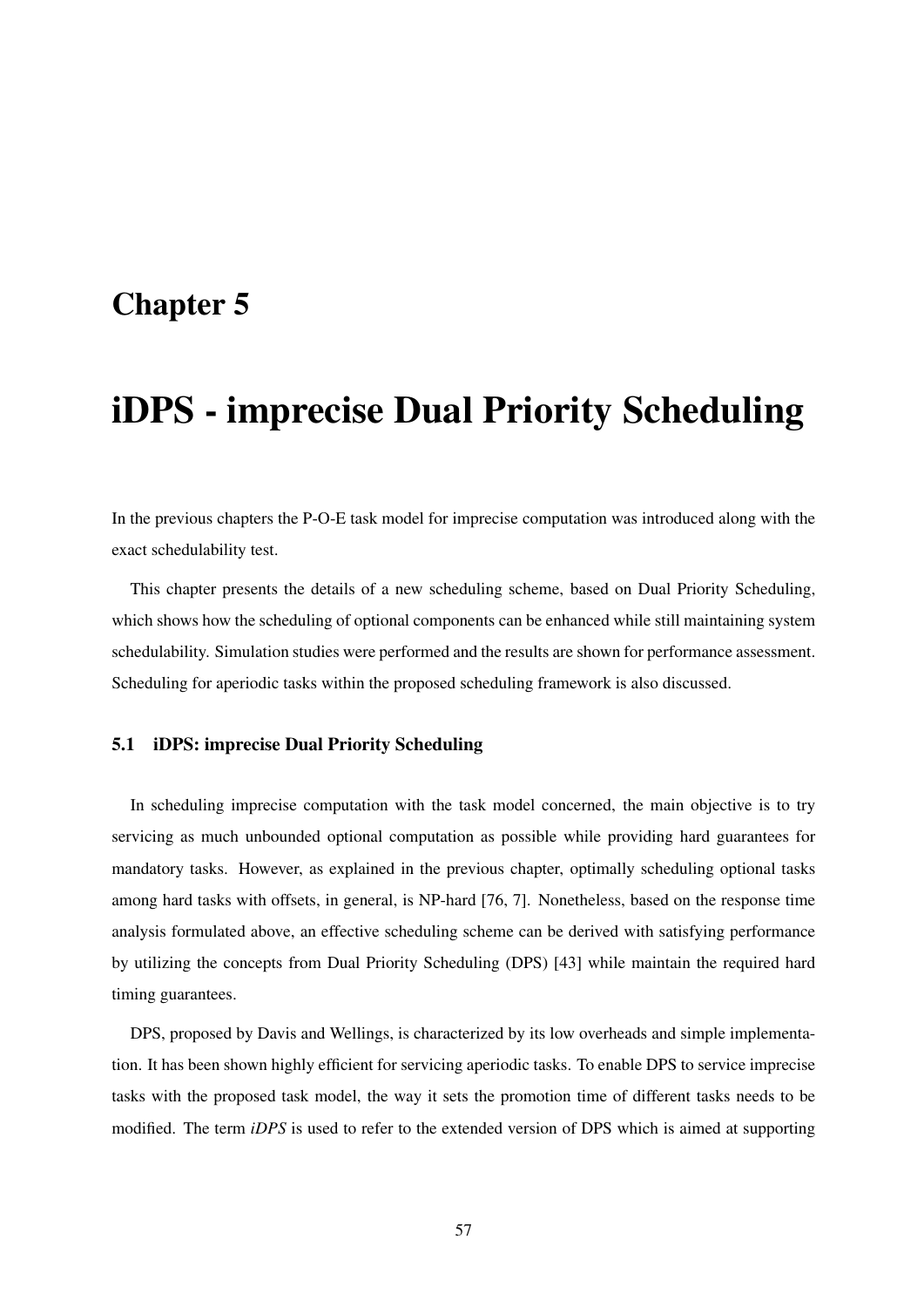

Figure 5.1: Priority hierarchy of DPS.

imprecise computation.

In DPS, the worst-case execution time of a task is first found by the response time equations, such as equations 4.5 and refeq4.6 in this case. Note that these equations can easily be extended to accommodate release jitter and arbitrary deadlines as shown in [43].

There are three priority bands in DPS (Figure 5.1), aperiodic tasks reside in the middle band and any tasks in a higher band have absolute higher priorities than the ones in a lower band. Hard tasks, when first released, are set to run in the lower band. They are promoted to the upper band when it is necessary for them to meet their deadlines. The latest promotion time  $y_i = t_i + Y_i$ , where  $t_i$  is the original release time and  $Y_i = (D_i - R_i)$  is found by first calculating the worst-case response time  $R_i$  of the task  $\tau_i$ . In other words, if  $\tau_i$  has not been executing after an interval  $Y_i$  since its release, it will be promoted at the instant  $y_i$ .

The original DPS sets *every* hard task's promotion time as late as possible for responsiveness of aperiodic tasks. In iDPS, the same promotion strategy for non-imprecise hard tasks is retained. However, to maximize the available time for scheduling optional tasks, it is necessary to schedule the prologue task as early as possible and the epilogue task as late a time as possible, so that the chance of scheduling pending optional tasks is maximized.

More specifically, in iDPS the promotion strategy for tasks is modified so that for each prologue task  $\tau_i^p$  $i<sup>p</sup>$  the promotion time is set to their initial release time  $t<sub>i</sub>$ , which is the beginning of every period of the task. For each epilogue task  $\tau_i^p$  $i<sup>p</sup>$  and any normal hard tasks  $\tau_x$ , a latest promotion time  $y_i$  is set to  $t_i + (D_i - R_i)$ , as shown in Figure 5.2 (prologue and epilogue represented by  $C_j$  and  $C_k$ ). In such a way, the interval between prologue and epilogue is effectively enlarged.

Note that the accuracy of WCET, which are assumed to be given, is important - as the epilogue task is postponed as much as possible, invalid higher WCET may lead to an overrun of tasks and subsequently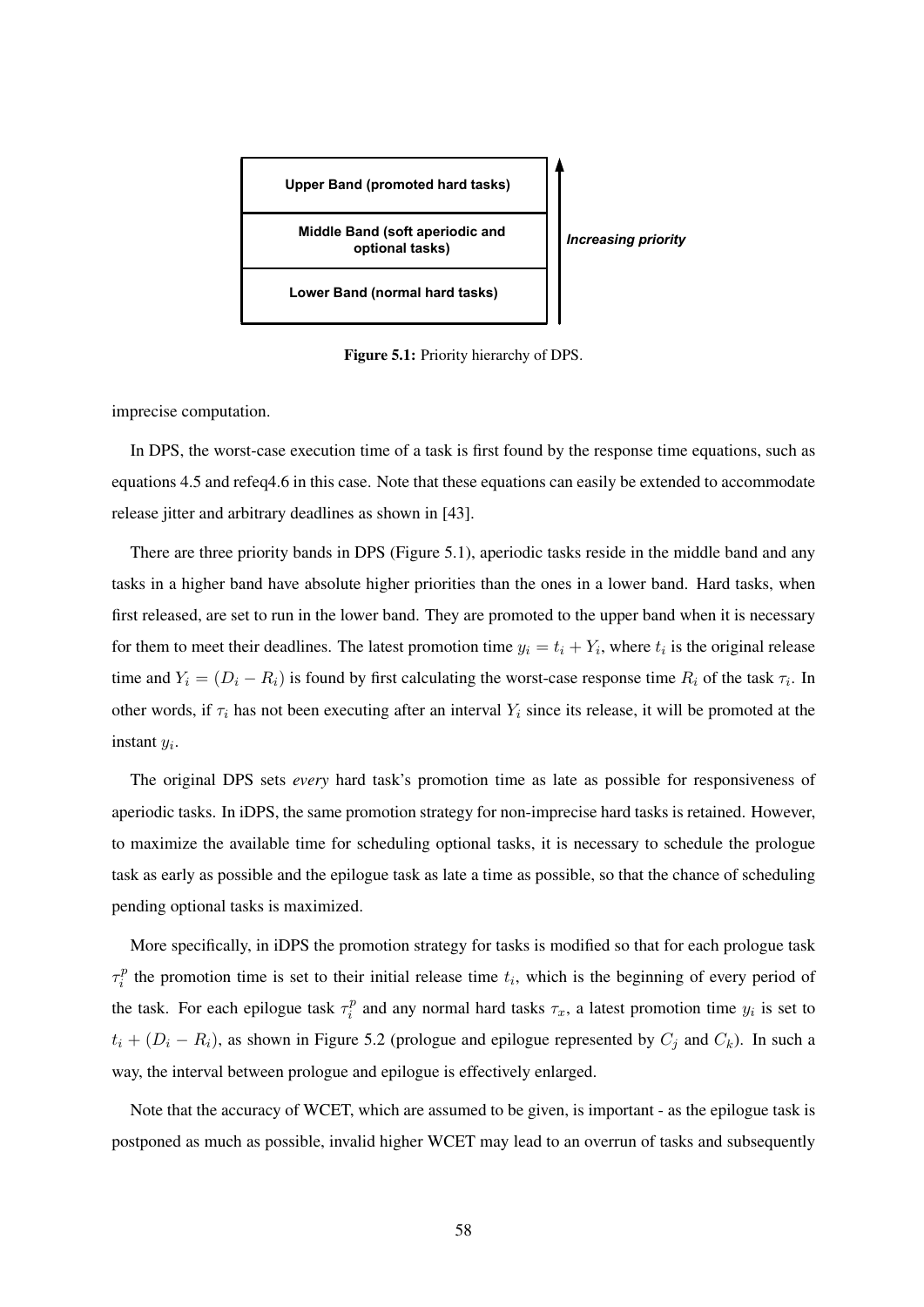

Figure 5.2: Delayed promotion time of epilogue task and ordinary task by iDPS.

missed deadlines. Note, however, that this is rather a problem of inaccurate WCET analysis than a problem of iDPS, and a safety margin can easily be incorporated if it is deemed necessary.

#### 5.1.1 Schedulability Analysis

According to Bernat and Burns [18], promoting a task at time  $y_i$  is equal to assigning the effective release time of the task the time  $t_i + Y_i$  and a deadline  $D_i - Y_i$ , where  $t_i$  is its original release time. Note that in applying iDPS, unfortunately, when a task's offset is changed, the worst-case response time calculated according to the previous chapter will be no longer valid. In other words, if tasks are promoted at an offset according to the previous response time value calculated, the actual response time may not be the same since other tasks may be released at a different time in their execution, effectively changing the offset relation. In particular if the resulting response time is longer than the previous calculated response time, releasing a task at that offset will result in tasks missing their deadlines.

Therefore, to apply iDPS, the offset  $O_i$  of epilogue  $\tau_i$  will need to be re-adjusted as  $S_i + Y_i$ , and the schedulability tests need to be re-run again for guaranteeing schedulability of the system.

As a solution, this offset re-adjustment and response time re-calculation iteration procedure is performed from the highest priority to the lowest priority epilogue task where the offset of the epilogue is its response time obtained in the last test, until all epilogue task's response time value have been fixed with all tasks schedulable. In case any lower priority task becomes unschedulable with the new offset value of an epilogue task used in an iteration, a fall back policy is employed where the values used in the last iteration will be adopted and no new promotion times will be calculated for that task. The iteration continues with the rest of the lower priority epilogue tasks.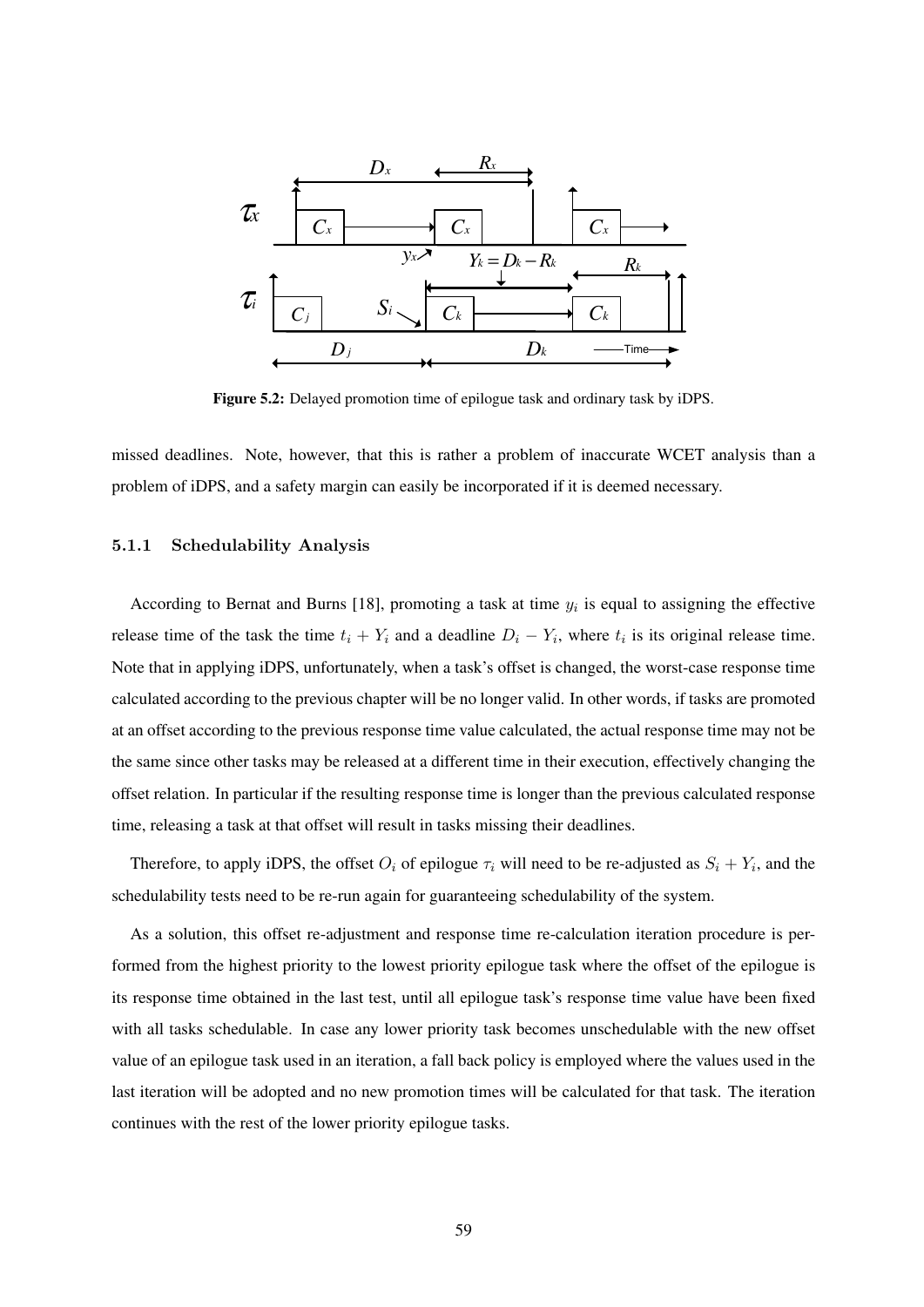Each iteration involves the schedulability tests mentioned in the previous chapter and the maximum number of iterations is bounded by the number of epilogue tasks in the system. Therefore the major complexity is still imposed by the number of imprecise tasks in the system as in the schedulability tests with offsets.

Schedulability of all tasks is now verified by comparing the response time to the deadline as:

$$
\forall i \in \gamma : R_i \le D_i - O_i,\tag{5.1}
$$

where  $O_i = 0$  if  $\tau_i$  is a prologue task and  $\gamma$  is the set of all tasks in the system.

#### 5.1.2 Effects of iDPS

Now the principle effects that can be expected from applying iDPS are presented. The actual amount of time that can be used for executing optional component of an imprecise task is a dynamic property of the system since it is a function of when the prologue finishes execution and when the epilogue is released. This can be made more quantitative by the following definition considering an imprecise task  $\tau_i$  with prologue  $\tau_i$  and epilogue  $\tau_k$ :

**Definition 1.** The interval,  $W_i$ , that can be used for executing the optional component of  $\tau_i$  is the duration *between the completion of its prologue task and the release time of its epilogue task where the prologue executes up to its worst-case response time.*

The exact increase for  $W_i$  by iDPS on  $\tau_i$  depends on all the attributes (deadlines, response times, etc.) of different tasks in the system. Nevertheless, such an increase could be substantial - in fact it could be as much as or even greater than the original interval. In particular, it is shown that  $W_i$  is exactly doubled in a special case by the following theorem if  $C_j = C_k$ .

**Lemma 1.** *If the intermediate deadline is assigned according to Section 4.2.1, the new deadlines of*  $\tau_i$ and  $\tau_k$  will be set as half of the original deadline  $\frac{D_i}{2}$ .

*Proof.* This directly follows from equation (4.3) when  $C_j = C_k$ .  $\Box$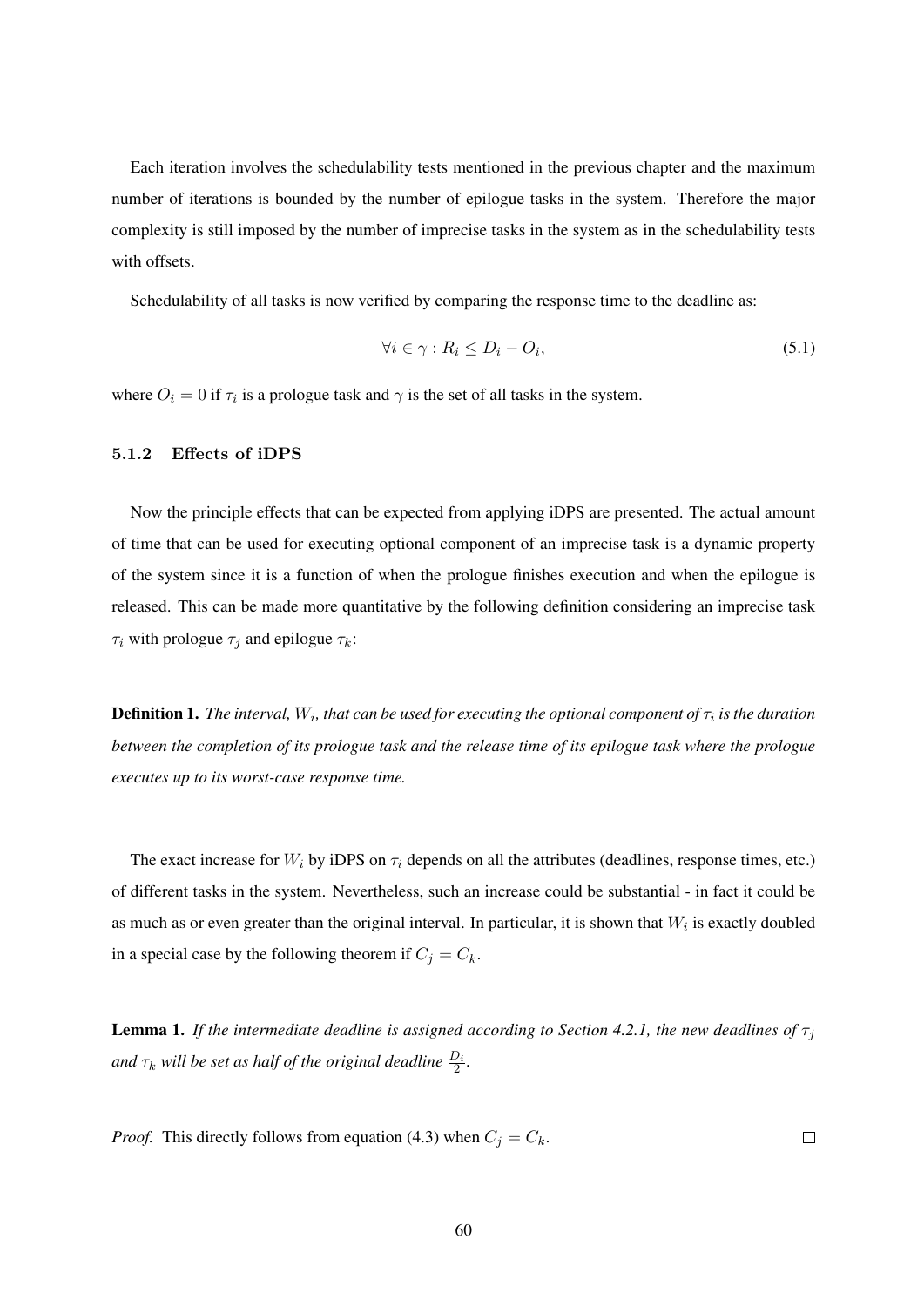**Theorem 2.** *If*  $C_i = C_k$  *and the followings concerning*  $\tau_i$  *hold:* 

- *the prologue task executes up to its WCET;*
- *the prologue task experiences worst-case interference from higher priority tasks and;*
- *both prologue and epilogue do not access shared resources.*<sup>1</sup>

*By applying iDPS,* W<sup>i</sup> *is exactly doubled, that is, increased by 100% compared to the original offset defined in Chapter 4.*

*Proof.* By lemma 1 it is known that prologue and epilogue have the same deadline, and by DM ordering their priorities will be adjacent to each other.<sup>2</sup> According to equation  $(4.5, 4.6)$ , both of their worst-case response times will be the same.

The original  $W_i$  is the deadline of prologue minus its worst-case response time, i.e.,  $D_j - R_j$ , since the epilogue task is released immediately at  $S_i$  which stops the execution of the optional task. By using iDPS, the release time of the epilogue task  $\tau_k$  is postponed by an extra duration  $D_k-R_k = D_j - R_j$ .  $\Box$ 

At first glance the theorem seems rather restrictive since worst-case rarely happens and that prologue and epilogue can be expected to have different WCET values. It is provided here as a proof of concept showing the amount of improvement that can be obtained by exploiting response time information of tasks in iDPS. In fact, systems do show a similar performance gain in the simulations studied shown in the next section (when tasks have non equal execution times and are not experiencing worst-case interference).

In addition, because priority ordering is based on deadlines and that the deadlines of prologue and epilogue usually do not differ much compared to other tasks in the system (assuming the WCET to deadline ratio is small, equation (4.3)), their priorities will often stay close, which roughly resembles the required assumptions (adjacent priorities) and expected gain of the interval length.<sup>3</sup>

<sup>&</sup>lt;sup>1</sup>The proof is also valid when both of them share the same resource bounded by the same blocking factor, and the prologue experiences the worst-case scenario.

 ${}^{2}$ In cases where other tasks also have the same deadlines, one can always arrange their priority in such a way that they are adjacent to each other without compromising schedulability.

<sup>&</sup>lt;sup>3</sup>Especially for high priority tasks with short deadlines since they suffer less interference.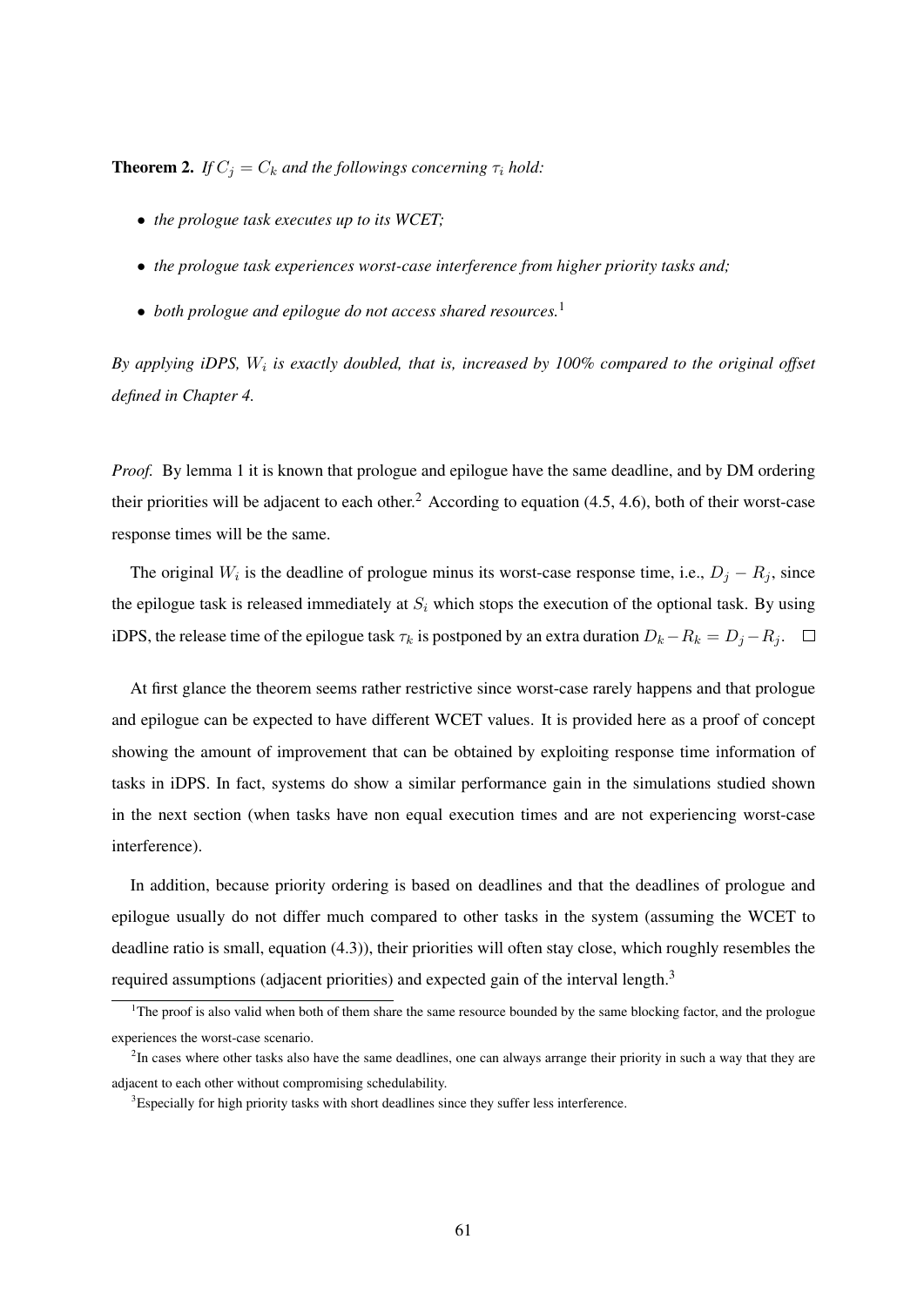Note that any unused guaranteed capacity (slack) will be automatically reclaimed and used in the middle band of the scheduling framework for enhancing system utility. Note also that the run-time overhead of iDPS should not be more than that of DPS (proved effective in [43]) since no sophisticated calculations and mechanism changes are involved.

# 5.2 Performance Evaluation

This section evaluates how effective the proposed task model and scheduling scheme can solve the problem of maximizing resource usage. Based on the timing requirements used in the case study presented in Chapter 1, a set of simulations were performed to model the RoboCup scenario.

There are three versions of the scenario which are of interest:

- 1. where the 11 agent tasks are represented by normal hard tasks (marked "Traditional" in the figures);
- 2. where the 11 agent tasks are represented by the P-O-E task model with schedulability verified as suggested in Chapter 4. Optional components are scheduled whenever no hard task is executing (marked "P-O-E" in the figures); and
- 3. where the 11 agent tasks are represented by the P-O-E task model plus that iDPS, as described in the last section, is applied so that normal hard tasks and epilogue tasks are scheduled as late as possible for facilitating optional computation (marked "iDPS" in the figures).

The 11 agent tasks are denoted by the set  $\tau_a$ ; the deadline of each task is equal to the period and assigned as 10ms. The total utilization of all agent tasks is denoted as  $U_a = \sum_{\forall i \in \tau_a} \frac{C_i}{T_i}$  $\frac{C_i}{T_i}$ . In addition, there are 10 more normal tasks with randomly generated values of period. The period values span across a few orders of magnitude (4 - 7 digit figures) in a roughly uniform way where the value of each digit is chosen randomly (1 - 9 for the most significant digit and 0 - 9 for the rest). This set of tasks mimic the workload of background system tasks in the case study, denoted as  $\tau_s$ , where  $U_s = \sum_{\forall i \in \tau_s} \frac{C_i}{T_i}$  $\frac{C_i}{T_i}$  represents the total utilization of these tasks. Note that the resolution of a simulation tick is one micro-second  $(\mu s)$ , thus the tasks generated represent a reasonable period distribution of a real system.

Note that due to the sizable number of imprecise tasks in the simulations, all response time calculation is based on the tractable, sufficient (but not exact) test, as defined in Chapter 6. In the chapter it is shown that the difference between the response time of tasks calculated by the two tests is only minimal while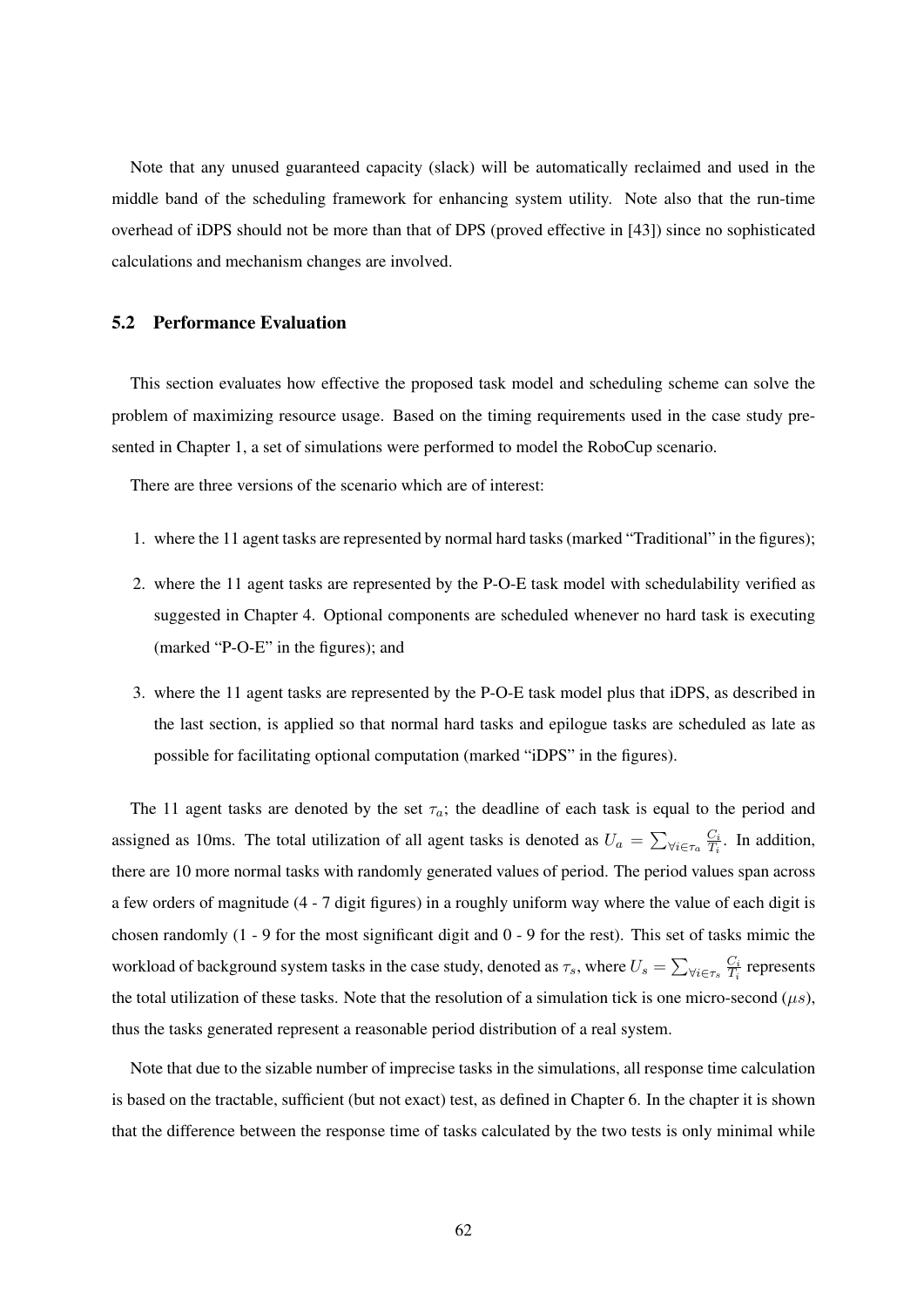

Figure 5.3: Performance of different scheduling schemes against varying agent tasks utilization.

the tractable is much faster to calculate. In addition, all mandatory tasks are assumed to not hold any resources (no blocking). Optional tasks are set to have the same utility so that they are scheduled in a round robin fashion (when eligible for execution) in the middle band throughout the experiments.

Except for the varying parameter in each experiment, other parameters are held at default values as follows:

- total utilization of system tasks  $U_s = 0.01$  to allow more resources for agent tasks;
- total utilization of agent tasks  $U_a = 0.8$ ;
- the unused WCET ratio  $E = 1 \frac{e}{C}$  $\frac{e}{C}$  is set to 0, where *e* is the actual execution time such that all tasks executed up to their WCET.

Moreover, to evaluate the flexibility of the P-O-E model, the imprecise version of  $U_a$  is only set at 20% of the traditional version of  $U_a$ . That is, the WCET guaranteed by the system is only 20% of the WCET value guaranteed for agent tasks without using the P-O-E model, where prologue and epilogue each shares 10%. Each simulation runs for 10,000,000 ticks and the primary performance metric is the ratio of the total time used for scheduling agent tasks (including all mandatory and optional computation) against the total time simulated.

Figure 5.3 shows this ratio against varying value of total utilization for agents  $(U_a)$ . Each data point in the figure represents the averaged value calculated over 10 simulations each using a different set of randomly generated system tasks  $(\tau_s)$  with the same set of parameters.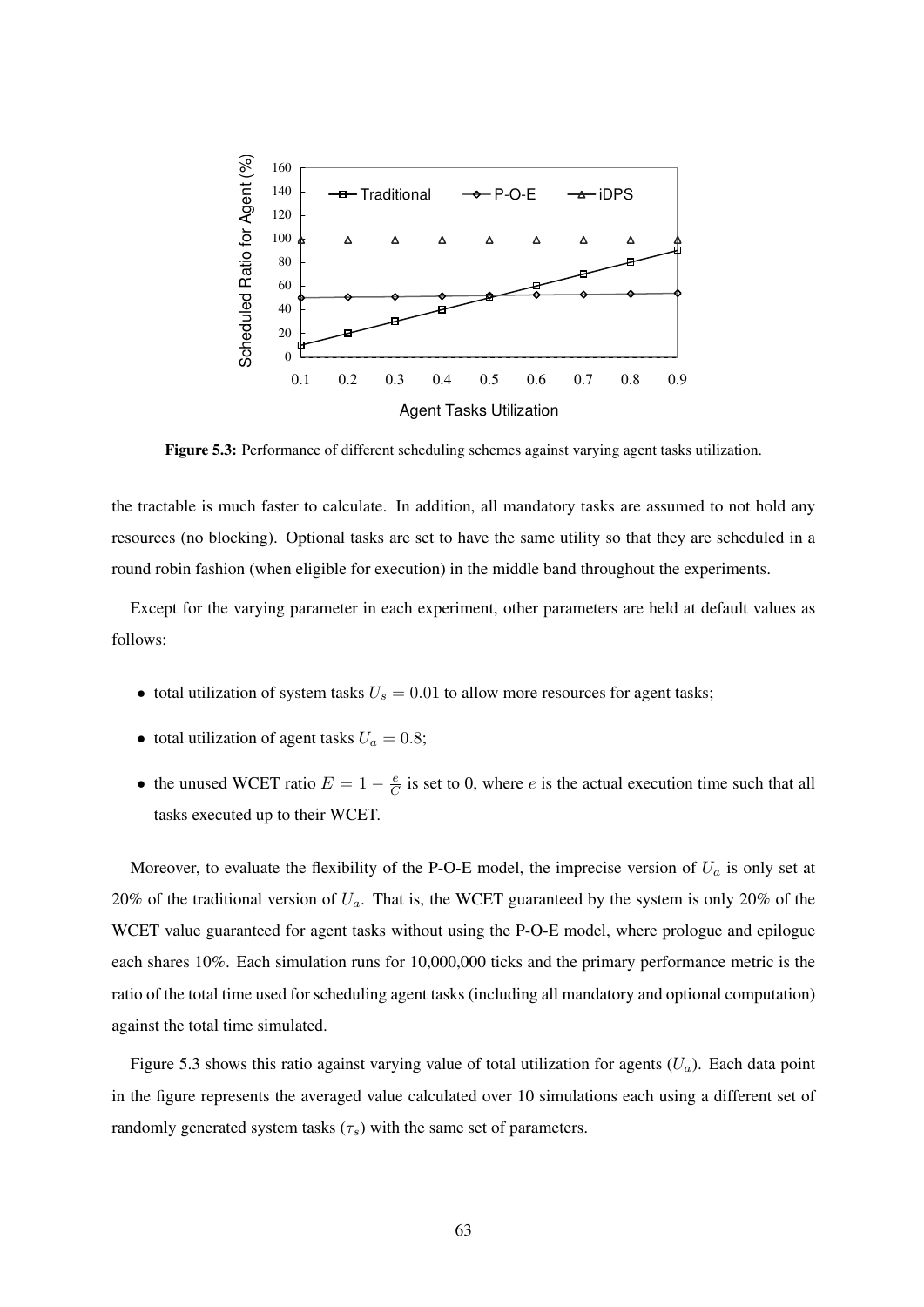

Figure 5.4: Performance of different scheduling schemes against varying unused WCET ratio.

It can be observed that as  $U_a$  increases the total time scheduled for agent tasks (Traditional) also increases accordingly. This must be true since more capacity is guaranteed for the agent tasks assuming the whole system is schedulable. The performance of scheduling with the imprecise task model (P-O-E) and further with iDPS are interesting. They remain steady at about 52% and 99% respectively. This means that even when their WCET are set at 20% of the agent task utilization without P-O-E, the amount of optional components scheduled allows them to make use of the spare capacity from the system.

In particular, since the periods of the imprecise agent tasks are in sync, employing the P-O-E task model makes all epilogue tasks having the same offset  $S$  (Section 4.2.1) relative to the prologue tasks. Therefore the interval between  $S$  to the end of the period is not available for scheduling optional tasks. With increasing value of  $U_a$  the performance of "P-O-E" eventually falls below that of the traditional method. However, scheduling by iDPS remains the best approach of the three. Based on the worst-case response time information the promotion time of epilogue tasks are set as late as possible. This leads to almost all of the available capacity assigned to the imprecise tasks representing the 11 agent programs.

Nevertheless, it was assumed that the unused WCET ratio to be 0. This is unrealistic for real systems especially for AI algorithms which may have even more variable and longer execution times than typical algorithms do. Figure 5.4 shows how the performance of the traditional approach changes with varying unused WCET ratio that is applied to all tasks in the system, while holding  $U_a = 0.8$ . It can be seen that as the value of  $E$  increases, the performance of the traditional approach drops accordingly.

Consider how difficult it is to construct AI algorithms at design time so that they can have very predictable execution times. Besides this issue, even when the system is fully utilized, it may lead to the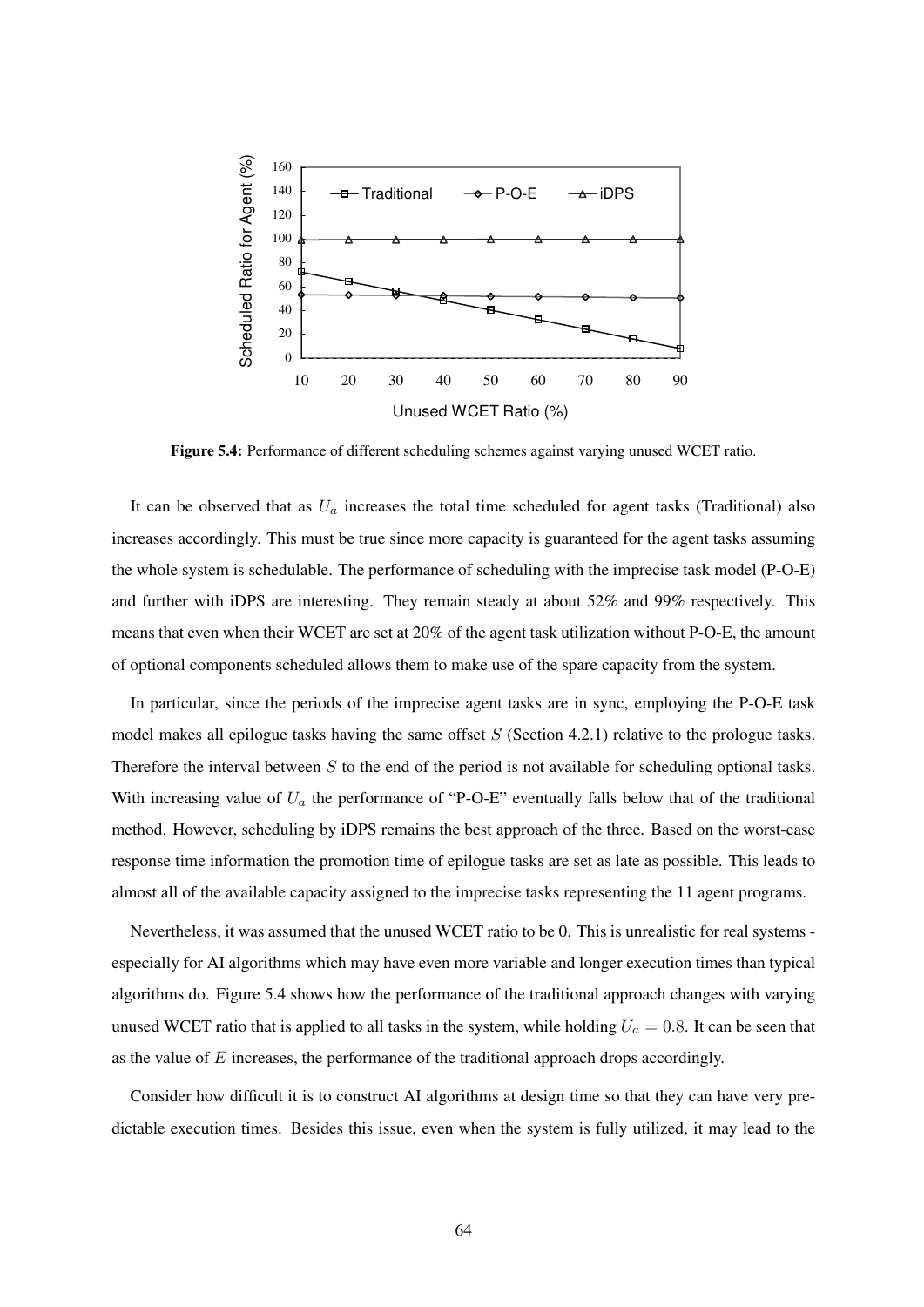

Figure 5.5: Performance of different scheduling schemes against varying system tasks utilization.

system being unable to admit new tasks online for an open real-time system. In contrast, the task model allows computation of different natures to be separated with much smaller WCET so that new tasks can be admitted to the system dynamically while the dual priority mechanism in iDPS makes sure any slack time from unused guaranteed time of hard tasks is reclaimed, and thus maintaining the superior performance.

This ability is also evidenced in Figure 5.5 which shows how the performance of iDPS varies as the system is increasingly utilized by system tasks, where  $U_a$  is held at 40% of the overall system workload. It can be seen that iDPS adapts to the changes in available resource dynamically and again outperforms the other approaches.

Moreover, there is yet another important advantage of using iDPS. That is, imprecise computations such as anytime algorithms tend to give very good results in a very short time but improve result quality slowly as time progresses [44, 124, 125]. By delaying the execution of epilogue task and non-imprecise tasks more optional components will get executed earlier, thus providing the desired result earlier, which could be important in, for example, real-time agent systems that have to operate under dynamic environments.

## 5.3 Scheduling Aperiodic Tasks

As mentioned, DPS was originally proposed as a way to efficiently schedule aperiodic tasks [43]. If aperiodic tasks are soft without need for hard guarantees, they may be added to the middle band where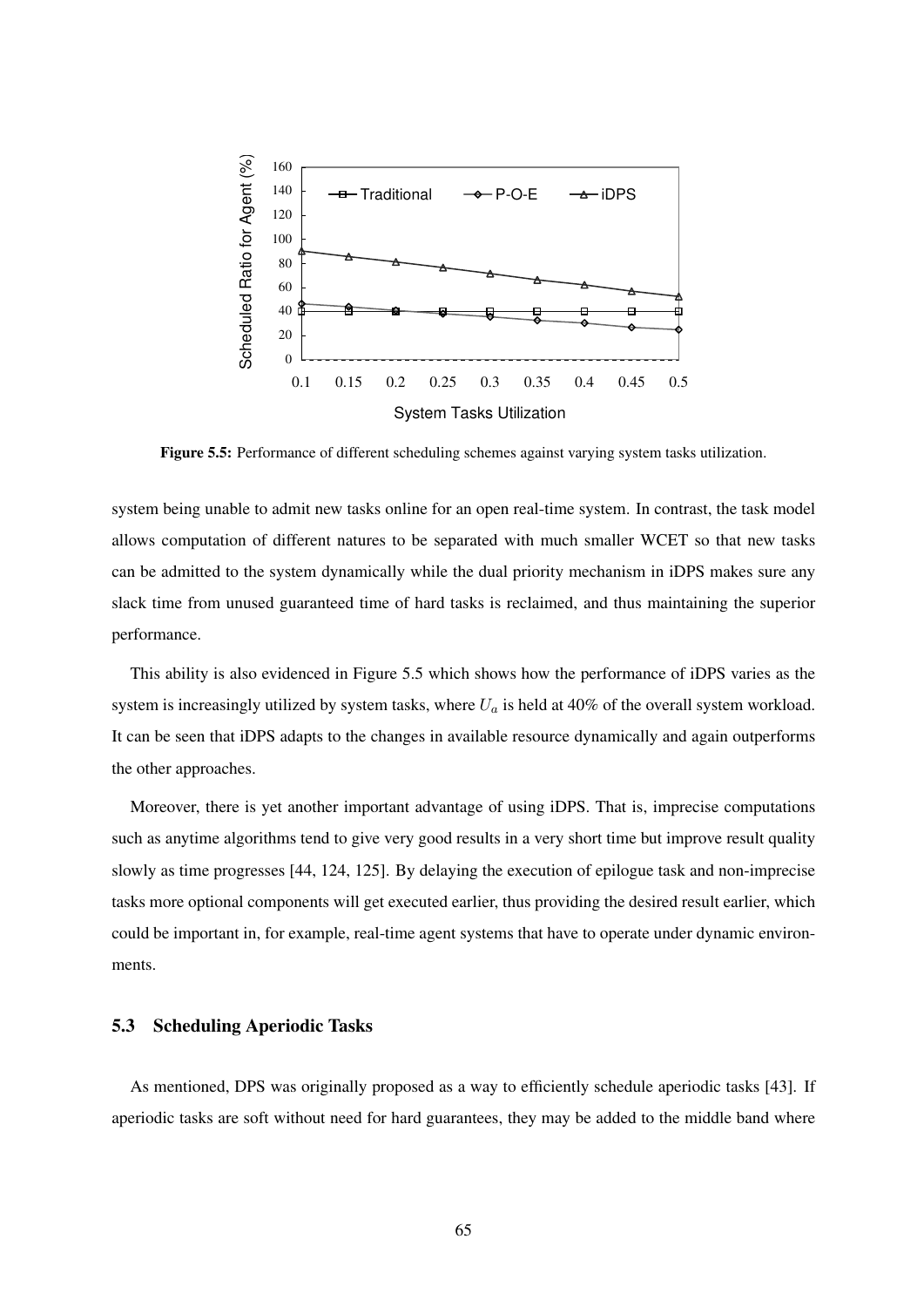

Figure 5.6: Extending iDPS for aperiodic tasks scheduling.

optional tasks reside. Note also that iDPS is a flexible framework where many levels can exist. In systems where the aperiodic workload has higher utility than other optional tasks, or average responsiveness of aperiodic tasks is important, one can introduce an extra priority band into the scheduling hierarchy in such a way that any ready aperiodic tasks will preempt all the optional task executions. Figure 5.6 shows an example priority hierarchy.

Some aperiodic tasks may be firm tasks, requiring to be completed before some deadline or their utility becomes zero. However, Davis and Wellings [43] showed that the time complexity of exactly calculating the available slack in DPS, up to an arbitrary time instant, is pseudo-polynomial. Calculations depend on task periods and deadlines of hard tasks and may prove to be impractical when online acceptance of aperiodic tasks is required.

An alternate method is to make use of a periodic server, as described in Chapter 3, within the iDPS framework. Previous analysis of periodic servers depends on utilization test, which often assumes the server operates at high priority only for deriving the analytical schedulability test [73, 113]. In serving aperiodic tasks by periodic servers, however, Bernat and Burns [20] found that a large server capacity is actually the main contributing factor for task's responsiveness. For example, a periodic server can have a long period and low priority but with a relatively large capacity. In particular, they showed that a Deferrable Server can be modelled as a sporadic task with release jitter, which can be analysed using the response time analysis. Hence it could be incorporated into iDPS.

The use of multiple servers [20] may also be of use for firm aperiodic tasks of very different timing properties. Single periodic servers assumes a simple queue scheme and therefore may cause urgent aperiodic tasks to miss deadlines. If the load of firm aperiodic tasks is known a priori, extra servers can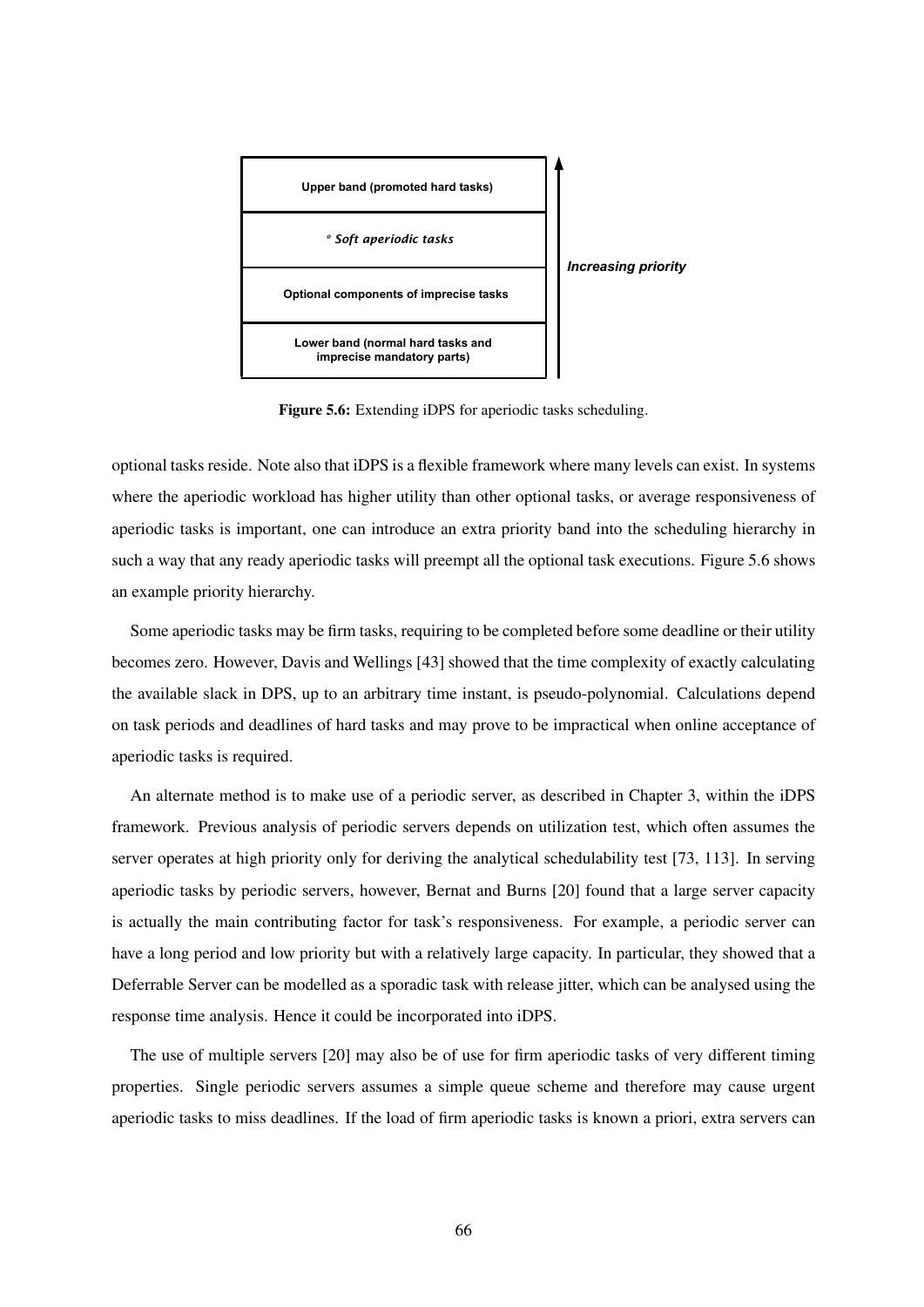be used to match the timing requirements with designated server parameters (period, capacity, etc.).

#### 5.4 Summary

In this chapter new results in scheduling imprecise computation based on fixed priority preemptive scheduling were presented for improving the scheduling of optional components based on an extended version of DPS [43], called iDPS. The improvement can be substantial as illustrated by the simulations conducted. Suggestions on how aperiodic tasks can be scheduled in the framework were also provided.

In the next chapter a more tractable, sufficient but not exact, version of the schedulability test is presented.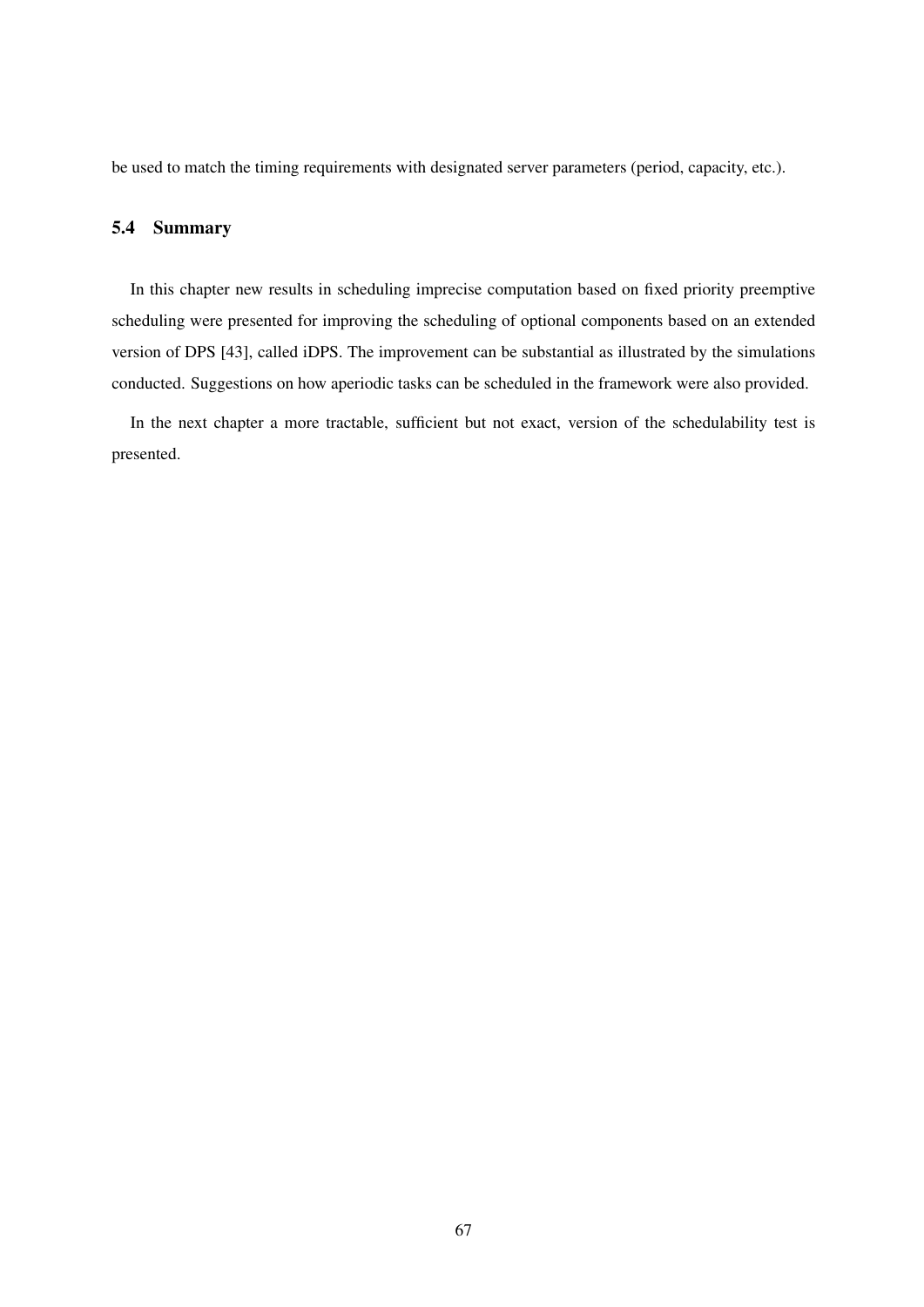## Chapter 6

# A Tractable Schedulability Test for Imprecise Computation

In Chapters 4 and 5, schedulability test for imprecise computation of "Prologue-Optional-Epilogue" task structure based on fixed priority real-time scheduling was developed where a particular scheduling scheme, named "imprecise Dual Priority Scheduling" (iDPS), was shown to perform significantly better than a previous approach as shown in the previous chapter [7].

The time complexity of the schedulability tests developed previously, however, are exponential with regard to the number of imprecise tasks in the system. The tests involve the testing of all the possible combinatorial combinations of offset alignments (released at the same time) of different offset transactions. For each offset alignment combination, a whole schedulability test needs to be performed and the maximum value of all resulting busy periods is taken as the worst-case response time. Unfortunately, the tests become computationally prohibitive with even a moderate number of imprecise tasks.

Tindell devised a tractable offset test for tasks with any offset relations using a different approach [117]. In essence, the idea is that, rather than performing a whole test for each offset combination, one can examine the interference caused by using all different offset relations and take the maximum of them *during* each iteration of the calculation of the worst-case response time. Employing this approach a tractable schedulability test, which is a special case of Tindell's analysis, is developed. The time complexity of calculating the busy period for each task is reduced from the original  $O(2^n)$  to  $O(2n)$ , where  $n$  is the number of higher priority imprecise tasks in the system - a critical difference as  $n$  increases.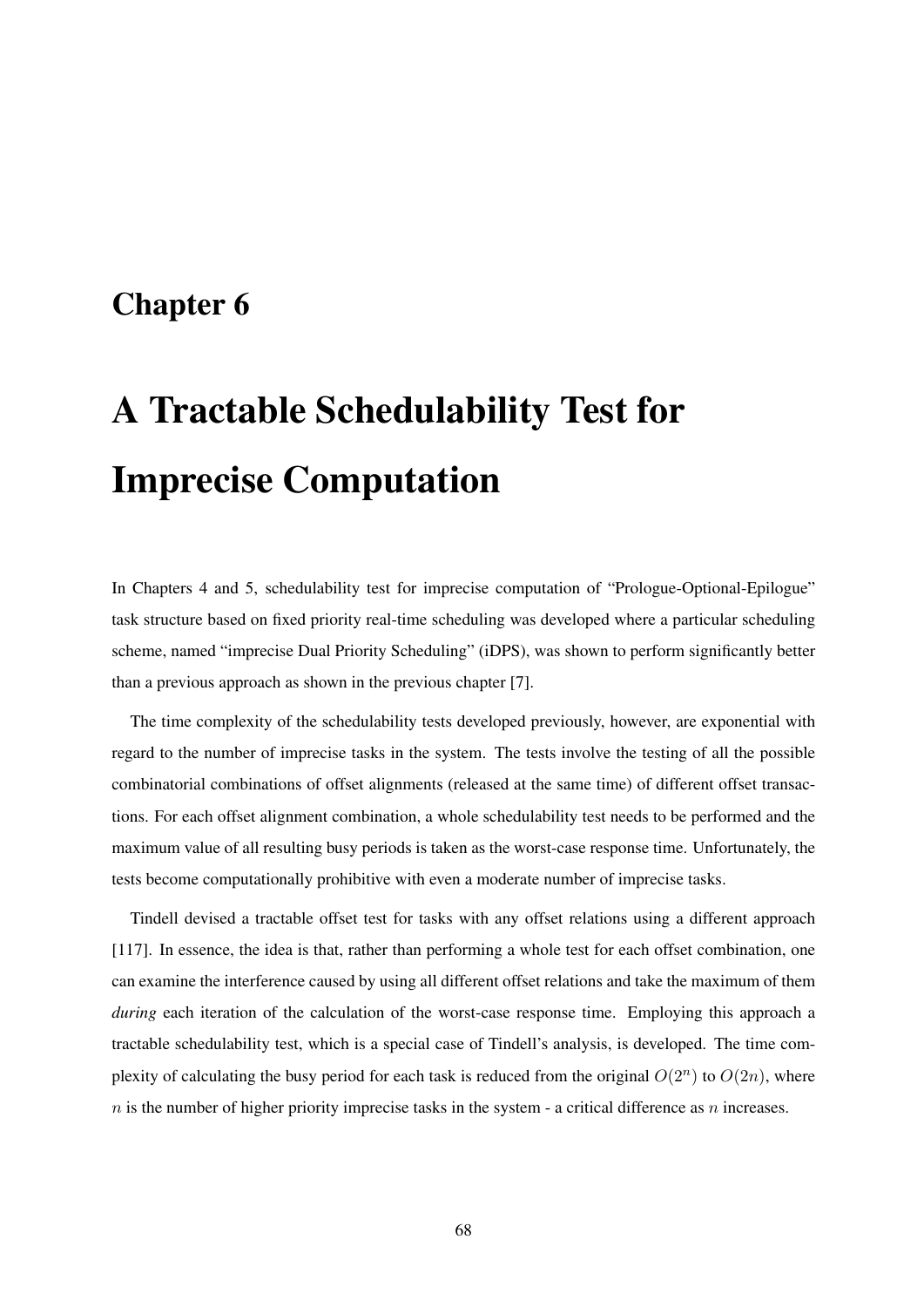In this chapter the exact schedulability test required for the task model concerned, described in the two previous chapters, is re-visited first. The details of the tractable test derivation are then presented, followed by a set of extensive simulations for performance evaluation. The simulations are conducted with a wide range of different parameters, including the number of imprecise and non-imprecise tasks in the system, system utilization and utilization skew of tasks. The results are discussed in detail before the concluding remarks.

#### 6.1 Exact Schedulability Test

In the original schedulability analysis by Audsley et al. [11, 7] for the P-O-E task model, two busy period intervals need to be examined to determine the worst-case response time, since a partner task of a task  $\tau_i$  with higher priority can cause other tasks with intermediate priorities to finish later, effectively causing interference to  $\tau_i$  itself. It was shown in Chapter 4 that the second busy period is actually not required for verifying schedulability when tasks are in the deadline monotonic (DM) order where the offset of each epilogue  $C_i^p$  $i<sub>i</sub><sup>p</sup>$  equals the intermediate deadline  $S_i$  of the imprecise task, defined as:

$$
S_i = \frac{D_i - (C_i^p + C_i^e)}{2} + C_i^p.
$$
\n(6.1)

Treating every prologue and epilogue as normal tasks, the number of tasks during schedulability test is now  $2n + m$ , where m is the number of normal tasks while n is the number of imprecise tasks in the system. Indexed by j, the busy period of every task  $\tau_j$  in the system can be calculated as:

$$
w_j^{n+1} = C_j + B_j + \sum_{x \in \mathbf{hp}(j) \land x \neq k} \left[ \frac{w_j^n - O_x}{T_x} \right] C_x,\tag{6.2}
$$

where  $\tau_k$  is the partner task of  $\tau_j$ , which belongs to an imprecise task.

However, to enlarge the available interval between prologue and epilogue during which more optional components can be scheduled, Dual Priority Scheduling [43] has been applied to normal tasks and epilogue tasks as described in the previous chapter. Since the offset of epilogue task is changed (not in DM ordering) due to the effort of promoting epilogue tasks as late as possible, the second busy period equation, stated below, is needed for the re-evaluation of task's schedulability:

$$
w_j^{n+1} = \left\lceil \frac{w_j^n - O_j}{T_j} \right\rceil C_j + B_j + C_k + \sum_{x \in \mathbf{hp}(j) \land x \neq k} \left\lceil \frac{w_j^n - O_x}{T_x} \right\rceil C_x. \tag{6.3}
$$

The actual busy period is  $w_j - O_j$  after the value  $w_j$  converged, since task  $\tau_j$  is assumed to be released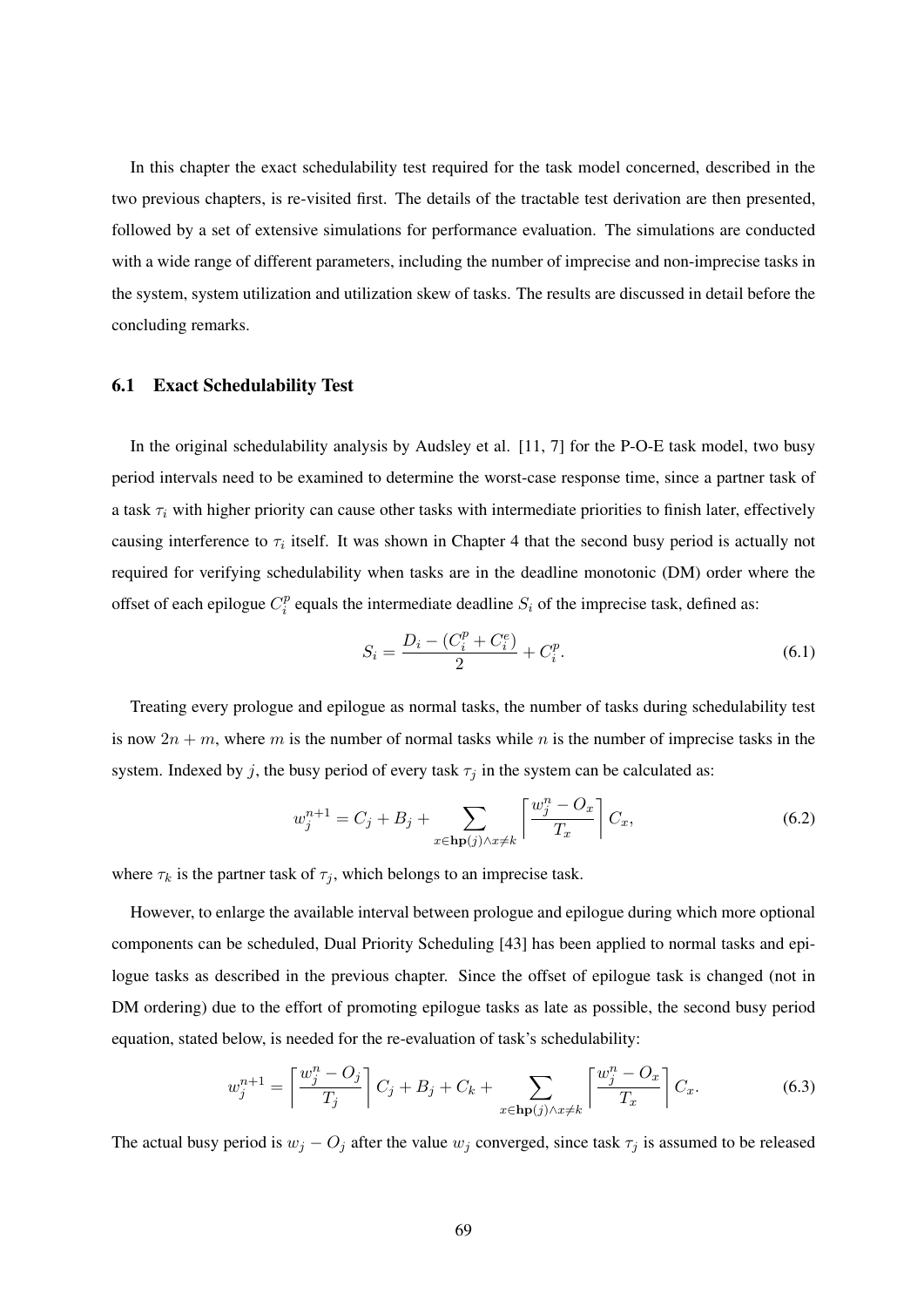with an offset  $O_i$  relative to its partner task. At the end the first and second busy periods are compared and the larger value is used as the actual worst-case response time.

However, to account for the *exact* worst-case response time of a task, it is necessary to examine all the possible combinations of higher priority task offset alignments, which has been shown intractable in general [117]. In particular, the critical instant can occur at any of the combinatorial offset alignments of higher priority prologue-epilogue pairs.

In the case of our task model where there are two tasks (prologue and epilogue) in an offset relation, for each task there will be  $O(2^n)$  number of the above response time test to perform, where n is the number of higher priority prologue-epilogue pairs (base two because there are two tasks in a single offset relation) and that a single test requires a pseudo-polynomial time calculation [8] in the worst-case.

#### 6.2 Tractable Offset Test

Tindell devised a tractable offset test for tasks with any offset relations using a different approach [117]. In essence, the idea is that, rather than performing a whole test for each offset combination, One can examine the interference caused by using different offsets within a given transaction<sup>1</sup> and take the maximum of them *during* each iteration of the calculation of the busy period w. The time complexity of this procedure is reduced from  $O(m^n)$  to  $O(nm)$ , where m is the number of tasks in transactions and m is the number of transactions.

In the P-O-E task model there are only two tasks in one transaction - the prologue and epilogue tasks, where the offset is assigned by defining an intermediate deadline between the two tasks. One can apply the analysis of Tindell to our task model and define it more formally as below.

Ignoring the blocking term, equation (6.2) can be rewritten as:

$$
w_j^{n+1} = C_j + \sum_{t \in \mathbf{trans}-\mathbf{trans}(j)} \max_{x \in \mathbf{hp}(j) \cap \mathbf{tasks}(t)} (I_t(x)) \tag{6.4}
$$

where

$$
I_t(x) = \sum_{y \in \mathbf{hp}(j) \cap \mathbf{tasks}(t)} \left[ \frac{w_j^n - O'_y}{T_y} \right] C_y.
$$
 (6.5)

*trans* refers to the set of all transactions (all imprecise tasks) and  $trans(j)$  returns the particular transaction where task  $\tau_j$  is in, whereas  $tasks(t)$  represents all the tasks in the transaction t. In equation

<sup>&</sup>lt;sup>1</sup>A transaction consists if a set of tasks sharing the same period and having an offset relation to the beginning of it.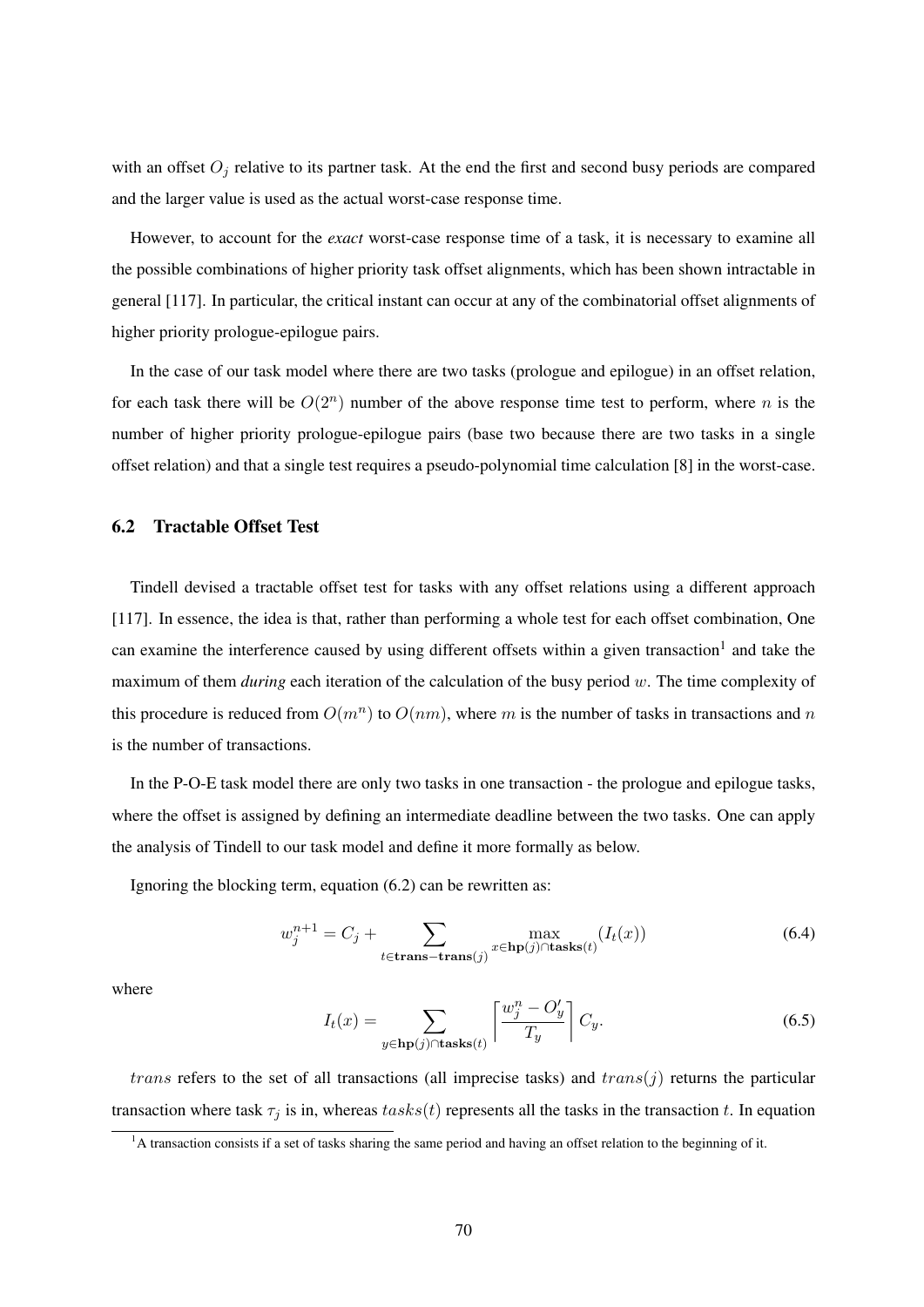(6.5)  $O'_y$  refers to the relative offset of task  $\tau_y$  to the release of task  $\tau_x$ , therefore in equation (6.4) each offset combination in the same transaction will be tested and the maximum value will be taken, during each iterative calculation of w.

The second busy period equation is needed when iDPS is applied for the re-evaluation of the system schedulability when the offset of epilogue task is changed. The equation can be obtained in a similar fashion:

$$
w_j^{n+1} = \left\lceil \frac{w_j^n - O_j}{T_j} \right\rceil C_j + C_k + \sum_{t \in \text{trans-trans}(j)} \max_{x \in \text{hp}(j) \cap \text{tasks}(t)} (I_t(x)) \tag{6.6}
$$

where

$$
I_t(x) = \sum_{y \in \mathbf{hp}(j) \cap \mathbf{tasks}(t)} \left\lceil \frac{w_j^n - O'_y}{T_y} \right\rceil C_y.
$$
 (6.7)

The time complexity of the test for each task is reduced from the original  $O(2^n)$  to  $O(2n)$ , where n is the number of higher priority prologue-epilogue pairs (transactions) of the task. Note the time complexity for verifying the schedulability of the whole system is still pseudo-polynomial [8] with regard to the number of tasks in the system.

#### 6.3 Performance Evaluation

In the simulations conducted by Tindell [117], with large numbers of randomly generated task sets, the response time of the lowest priority task is calculated by the exact test is compared to that from the tractable test. It was observed that the tractable test performed very close to the exact test.

Since our task model is a special case in the sense that there are only 2 tasks in every transaction with offset relations, it will be interesting to compare the performance of the tractable test derived here to the previous result. However, in addition to system utilization, one would like to understand the performance of the test under a wider range of task parameters including varying numbers of imprecise tasks, numbers of normal tasks and skewness of utilization distribution among tasks.

In all the simulations, DM priority ordering is assumed. Given the utilization of the system u, a task  $\tau_i$ (including all prologue, epilogue and normal tasks) is randomly generated with period values spanning across a few orders of magnitude (4 - 7 digit figures) in a roughly uniform way where the value of each digit is chosen randomly (1 - 9 for the most significant digit and 0 - 9 for the rest). Deadlines are chosen to be at about 90% of the period value with small variations such that  $C_i \leq D_i \leq T_i$ .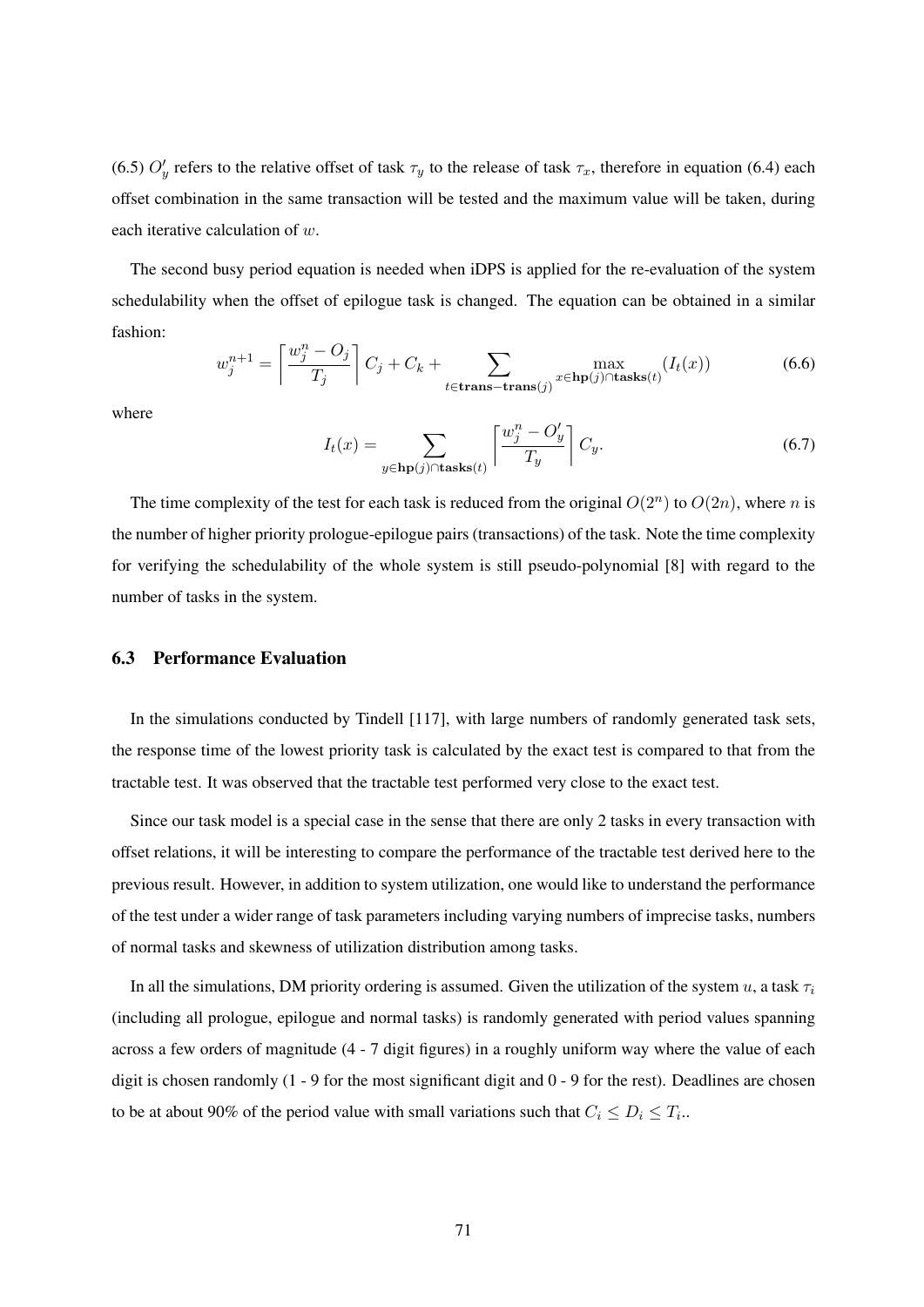

Figure 6.1: Tractable test performance against varying system utilization.

Note that the resolution of a simulation tick is one micro-second  $(\mu s)$ , thus the tasks generated represent a reasonable period distribution of a real system. All mandatory tasks are executed up to their WCET and do not hold any resources (no blocking). Once a period is generated, the WCET C of the task is then calculated to provide the desired system utilization. Further, one of the normal tasks will be generated with the skew parameter s as:

$$
C = s * u,\tag{6.8}
$$

where the WCET of remaining tasks are defined as:

$$
C = (1 - s) * u.
$$
 (6.9)

Except the varying parameter in each experiment, all the other parameters were held at default values as follows:

- system utilization  $u = 0.5$ ;
- number of imprecise tasks  $n = 5$ ;
- number of normal tasks  $m = 20$ ;
- utilization skew  $s = 1/(2n + m)$  such that all tasks equally share u;

The primary performance metric is the average task response time difference  $F$  of a task set, which is defined as:

$$
F = \sum_{i=1}^{2n+m} \frac{R_i^t - R_i^e}{R_i^e},\tag{6.10}
$$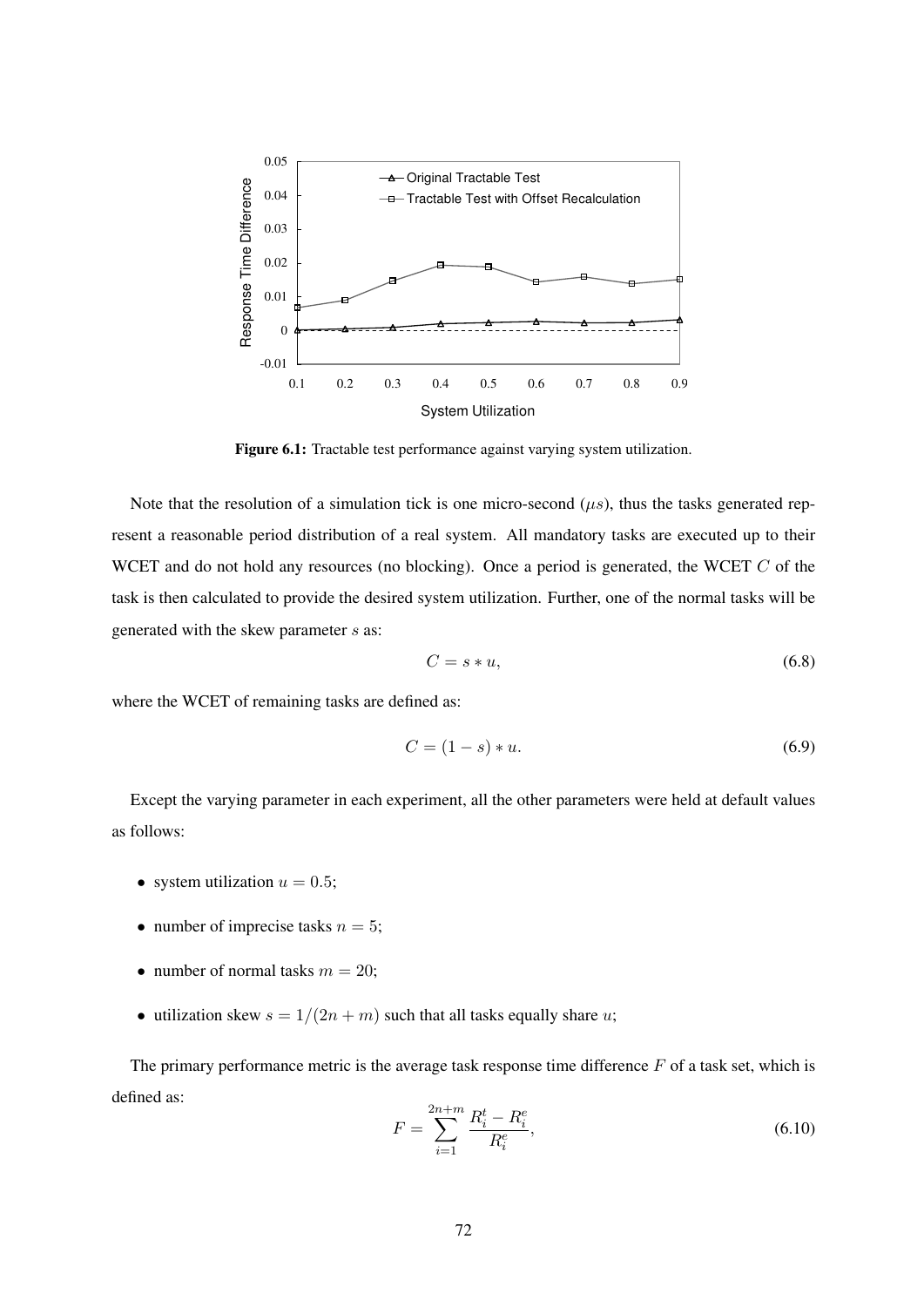

Figure 6.2: Explanation of greater response time difference in tractable test with offset recalculation.

where  $R_i^t$  is the worst-case response time of task  $\tau_i$  calculated by the tractable test and  $R_i^e$  the one obtained by the exact test. Since there are two versions of  $F$  of interest,  $F<sub>o</sub>$  denotes the average task response time difference obtained by the tractable test (equation 6.4), and,  $F_{dps}$  as the F from the tractable test with offset recalculation, obtained by the maximum value from equation (6.4) and (6.6).

Figure 6.1 shows the values of  $F_o$  and  $F_{dps}$  against varying system utilization. For statistical significance, each data point in the graph represents the average F over *100* randomly generated task sets.

It can be seen that the response time difference of the original tractable test,  $F<sub>o</sub>$ , is negligibly small and very steady, which is about 0.0017% on average. The other line in the figure shows  $F_{dps}$  with varying system utilization. Although it seems relatively higher than  $F<sub>o</sub>$ , note that the actual value is still very small (averaged  $0.014\%$ ). The difference between the two versions can be explained by the fact that, in the original version without offset recalculation, the offset of an imprecise task  $\tau_i$  was set according to the intermediate deadline  $S_i$  by equation (4.3), which evenly divides the available slack for scheduling prologue and epilogue (shown respectively by  $\tau_j$  and  $\tau_k$  in Figure 6.2a).

However, with the offset recalculation the effective offset of the epilogue is changed to a new value,  $S_i + (D_k - R_k)$ , as shown in Figure 6.2b. With this new offset relation, the distance between prologue and epilogue is shortened which means that a lower priority task can suffer a longer interference from the two tasks (Figure 6.2c). This will increase the chances where unnecessary interference can accumulate in the tractable test since in each iterative calculation the maximum value of the two busy periods resulted from the two different starting offset is taken.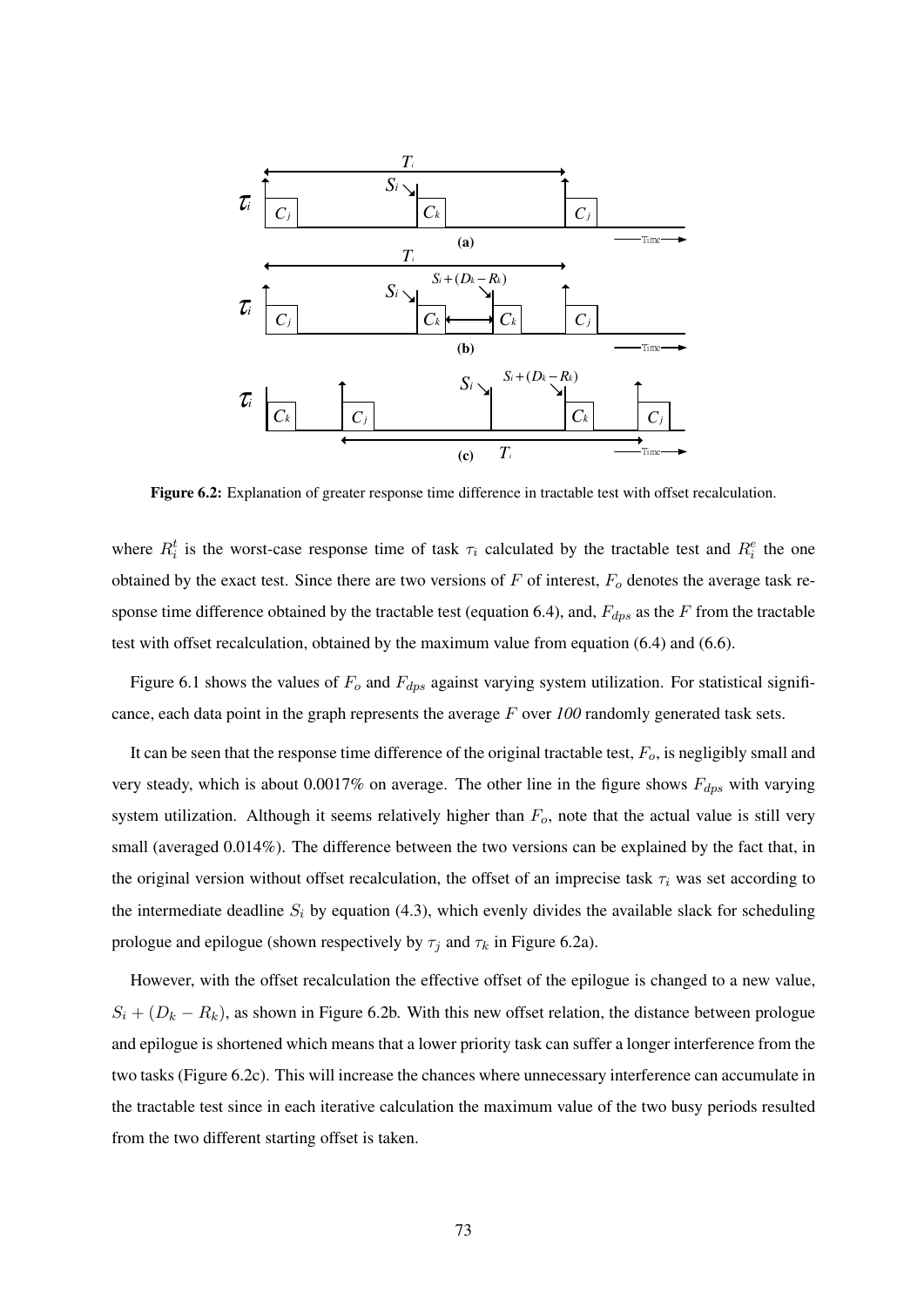

Figure 6.3: Tractable test performance against varying number of imprecise tasks.

The slight upward trend of both  $F<sub>o</sub>$  and  $F<sub>dos</sub>$  with increasing utilization can be understood by realizing that higher utilization implies the WCET to period ratio of all the tasks is higher. Therefore longer interference by tasks can prolong the busy period even more, hence the result.

Figure 6.3 shows the averaged  $F_o$  and  $F_{dps}$  over 100 randomly generated task sets with varying number of imprecise tasks. It can be observed that with increasing number of imprecise tasks the performance tends to degrade. This again can be explained similarly by the likelihood of unnecessary interference accumulation argument above, since with more imprecise tasks the number of iterations that need to be performed also increases. Note that because the exact test easily becomes intractable it has been difficult to compare the performance of the two tests with higher number of imprecise tasks.

Figure 6.4 shows the averaged  $F_o$  and  $F_{dps}$  over 100 randomly generated task sets with varying utilization skew level. The utilization skew seems to correlate well with response time difference for  $F<sub>o</sub>$ while not showing a clear association with the performance of  $F_{dps}$ .

Two factors may both affect the performance here: 1) as more utilization is assigned to the skewed task, the WCET to period ratio of other tasks will decrease. Hence in general the interference of higher priority tasks on a particular task will be lowered also, thereby decreasing the likelihood of accumulating unnecessary interference in the tractable test; 2) on the other hand, as more utilization is assigned to the skewed task, if this happens to be a high priority task it will exert more interference on lower priority ones, thus lengthening the resulting busy period. Therefore the actual influence from skewness can not be predicted directly for  $F_{dps}$ , while the first factor appears dominant in the performance of  $F_o$ .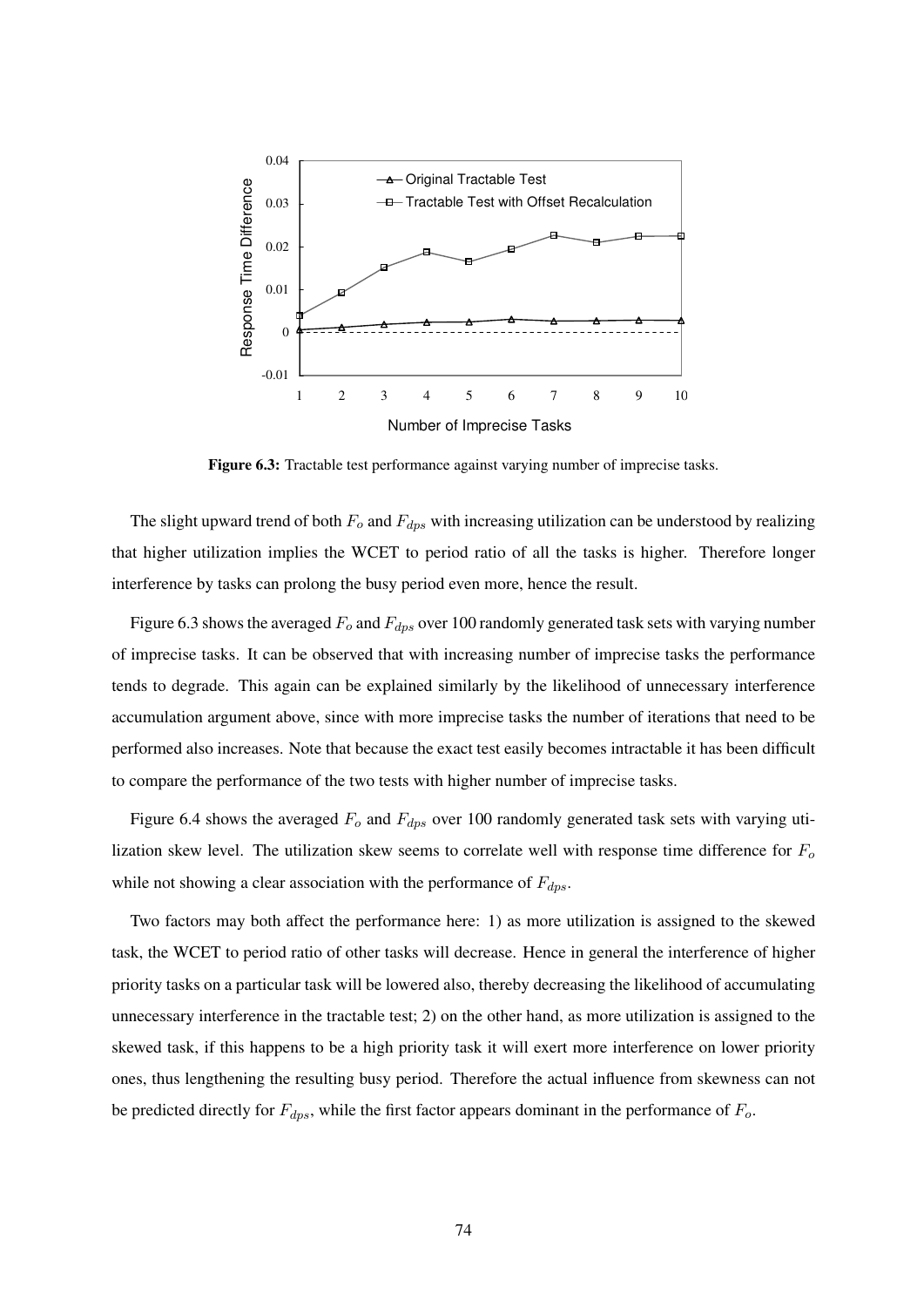

Figure 6.4: Tractable test performance against varying utilization skew.

It is interesting to see if the number of non-imprecise tasks in a system also makes a difference in performance. Figure 6.5 again shows the averaged  $F_o$  and  $F_{dps}$  over 100 randomly generated task sets, this time with varying number of normal tasks.

The lines appear to be decreasing with increasing number of normal tasks. This makes sense because the greatest contributing factor of the response time difference is how likely unnecessary interference can accumulate during the calculation of the response time equation, which is affected mainly by system utilization and the number of imprecise tasks as shown. Holding the difference ratio more or less the same, as more normal tasks are added to the system, the same ratio has to be divided by more tasks for obtaining the *averaged* response time difference, thus the smaller values depicted in Figure 6.5.

The simulations of the tractable test, when compared to that performed by Tindell, appear to perform better. One way to explain this is that there are only 2 tasks in an offset relation in each transaction where in Tindell's simulations 1-6 tasks are generated in 1-6 offset transactions randomly, presenting a more varied offset relations among tasks. As such, during the iterative calculation of the response time equation, it is easier for more unnecessary interference to take effect due to increased different combinations of task offset relations, therefore causing a longer busy period.

Note that the metric employed throughout the experiments provides a more general assessment of the test than the metric used in [117], which compares the response time difference produced by the tractable test for the lowest priority task in the system. One may think that the metric in use may introduce an averaging effect so that the tractable test for our task model seems to perform better. However, this is not true. It has been observed from the experimental data that the average response time difference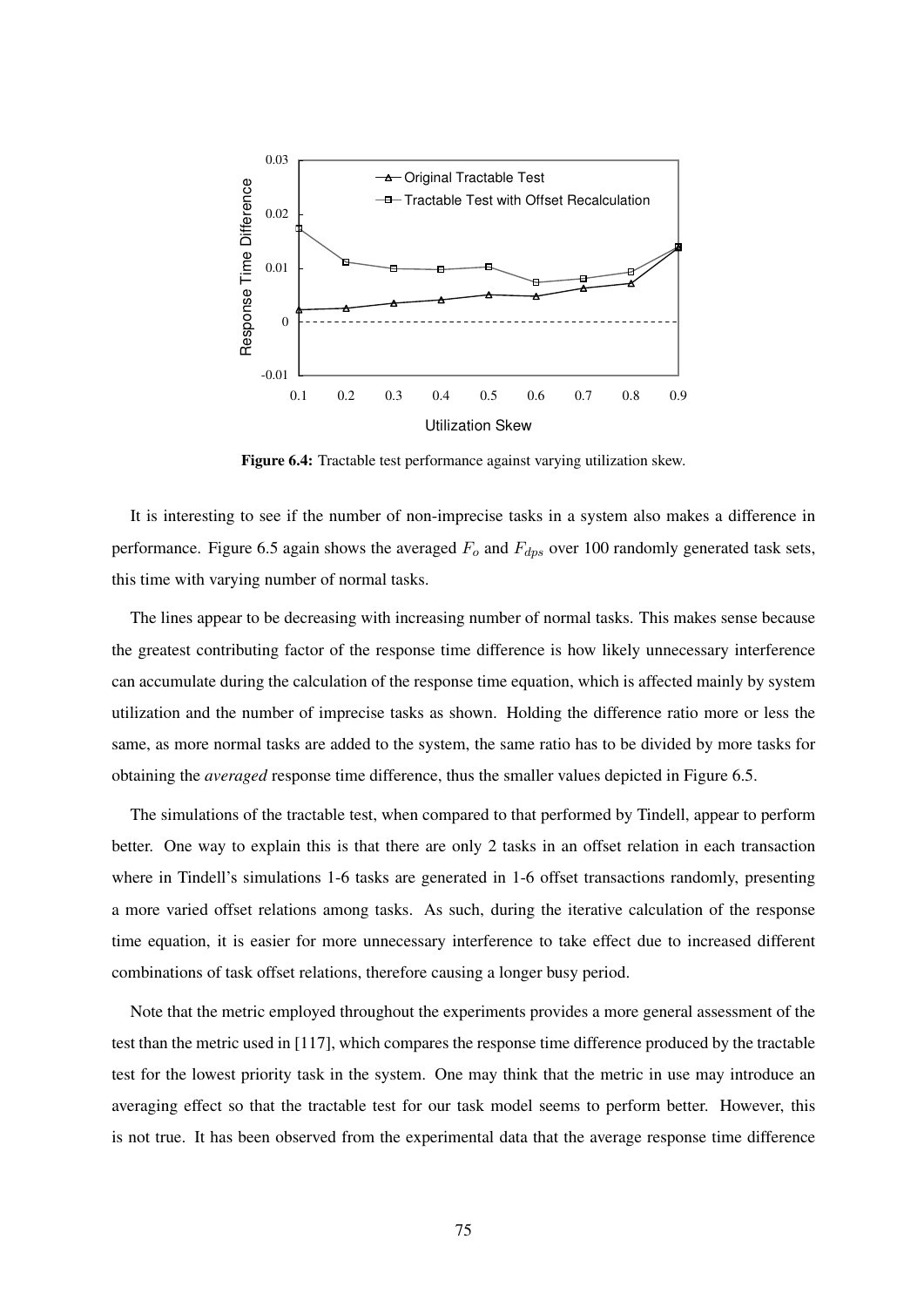

Figure 6.5: Tractable test performance against varying number of non-imprecise tasks.

of a whole task set can be greater than the response time difference of the lowest priority task in many occasions, meaning that it does not always suffer the worst unnecessary interference accumulation during the tractable test calculations for different offset relations.

Note also that, using the tractable test, the available interval for scheduling optional components of an imprecise task can be shorterned due to the fact that the latest promotion time of an epilogue task is pushed earlier, caused by a more pessimistic worst-case response time calculated by the tractable test.

However, it is emphasized that the difference is extremely small - for example, even with iDPS offset recalculation the maximum observed value of  $F_{dps}$  in the 1000 randomly generated task sets in Figure 6.3 was only 0.089%. In addition, the tractable test may well be the only means for calculating response time when performing the exact response time test is computationally infeasible.

#### 6.4 Summary

The exact real-time schedulability test for imprecise computation of the "Prologue-Optional-Epilogue" structure is computationally prohibitive when there are a large number of imprecise tasks present in the system. This motivates a more practical approach for verifying system schedulability. Based on Tindell's analysis, a tractable test for the P-O-E task model is derived. Simulations show that the test performs extremely well under a wide range of different conditions. It is therefore a suitable substitute when the exact test becomes intractable. The result provides a more practical approach for schedulability analysis for imprecise computation of the task model concerned. In the next chapter the problem of assigning priority for tasks for maximizing system utility is considered.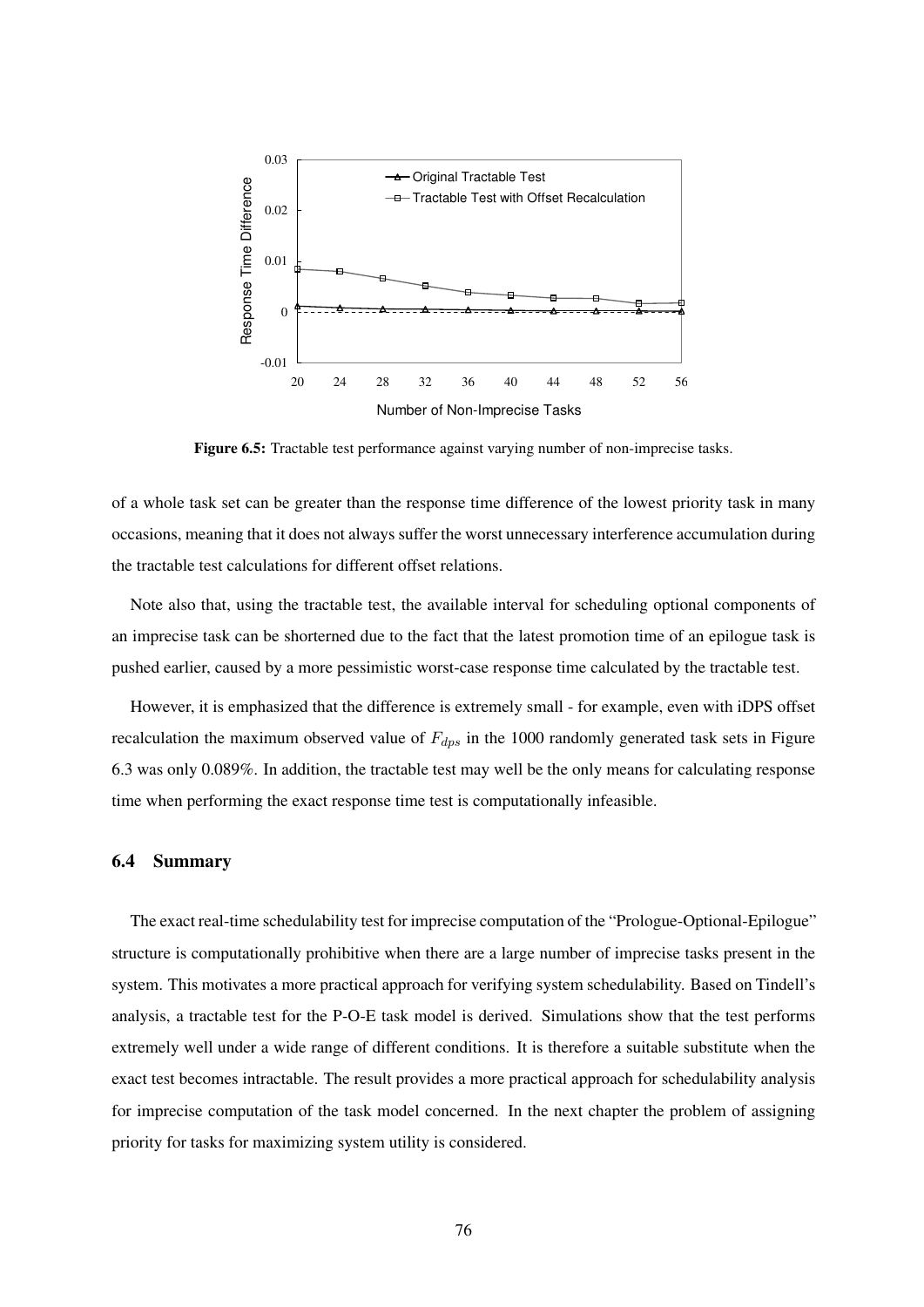## Chapter 7

# Optimal Priority Ordering for Imprecise Computation - A Utility-Based Approach

In fixed priority preemptive scheduling, task priority is static and assumed to be unchanged throughout a system's lifespan. The assignment of task priority in a hard real-time system has only one objective, which is to guarantee that all the tasks in the system are schedulable with their assigned priorities, thereby meeting their respective deadlines. However, real-time AI applications require a more adaptive resource management in the system [44, 125]. This means that only satisfying system schedulability will be inadequate in supporting such applications.

For example, in the context of Dual Priority Scheduling for imprecise computation (iDPS) presented in Chapter 5 [83, 7], a higher priority prologue task will finish its execution earlier (suffering less possible interference from higher priority tasks) and a higher priority epilogue task will have a later promotion time, which leads to a larger interval in which an optional component can be scheduled. Therefore, it will be more reasonable to assign higher priority to imprecise tasks whose optional components have higher values to the system.

Although assigning priorities based on tasks' deadlines is usually a general rule for optimal scheduling, Audsley [4] showed that if arbitrary offsets are allowed, neither rate monotonic priority ordering (RMPO) nor deadline monotonic priority ordering (DMPO) is optimal. He devised an optimal priority ordering algorithm which integrates with a feasibility test in determining task priority. The algorithm is guaranteed to find a feasible ordering whenever one exists. Although it is applicable to our task model (allowing offsets), however, the algorithm only concerns schedulability while the maximization of sys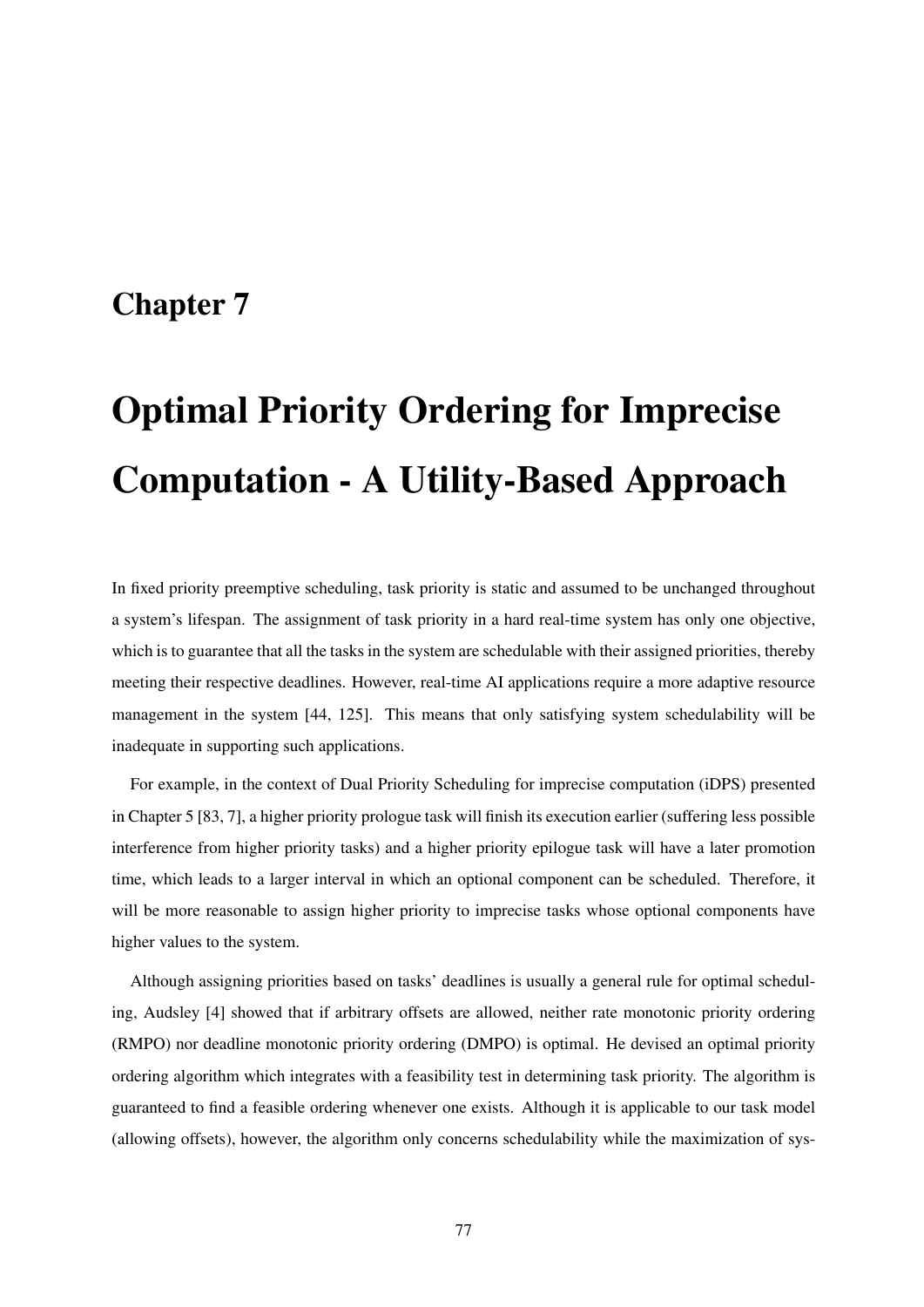tem utility based on the importance of tasks has not been considered.

Aguilar-Soto and Bernat [2] presented an optimal priority assignment algorithm which finds a priority ordering for a task set maximizing a given quality of service (QoS) measure that can be associated with task's priority. The algorithm, unfortunately, assumes the optimality of DMPO in determining priorities and is associated with an inefficient schedulability testing procedure, which are both unsuitable for the task model concerned here.

These previous works therefore motivate the development of an efficient algorithm that can find optimal priority orderings based on a task's utility. The rest of this chapter is organized as follows: first the priority ordering algorithm of Audsley is revisited in the next section before looking at the algorithm by Aguilar-Soto and Bernat. The details of their algorithms and the reason why they are not suitable for our scheduling framework are discussed. A new utility-based priority ordering algorithm is then presented, with proofs of correctness and optimality. This is followed by a set of simulations examining the performance of the proposed algorithms. The use of a tractable schedulability test in the UBPO algorithm is also studied and evaluated before the work is summarised.

#### 7.1 Audsley's Algorithm

The priority ordering algorithm devised by Audsley [4] addressed the problem of assigning priorities to tasks with arbitrary start time (offsets). When offset is allowed, neither RMPO nor DMPO is optimal in assigning task's priorities. That is, there could be other priority orderings which are feasible but that RMPO and DMPO are infeasible. In such situation, in the worst-case, one has to examine all the N! priority orderings for a system with  $N$  tasks. Audsley's algorithm reduces such complexity by proving the following theorem:

Theorem 3. *Audsley [5]. If process p is assigned the lowest priority and is feasible, then, if a feasible priority ordering exists for the complete task set, an ordering exists with process p assigned the lowest priority.*

The algorithm assigns priority using a bottom-up approach from the lowest priority to the highest, since once a task has been chosen for the lowest priority level, the theorem still holds for the rest of the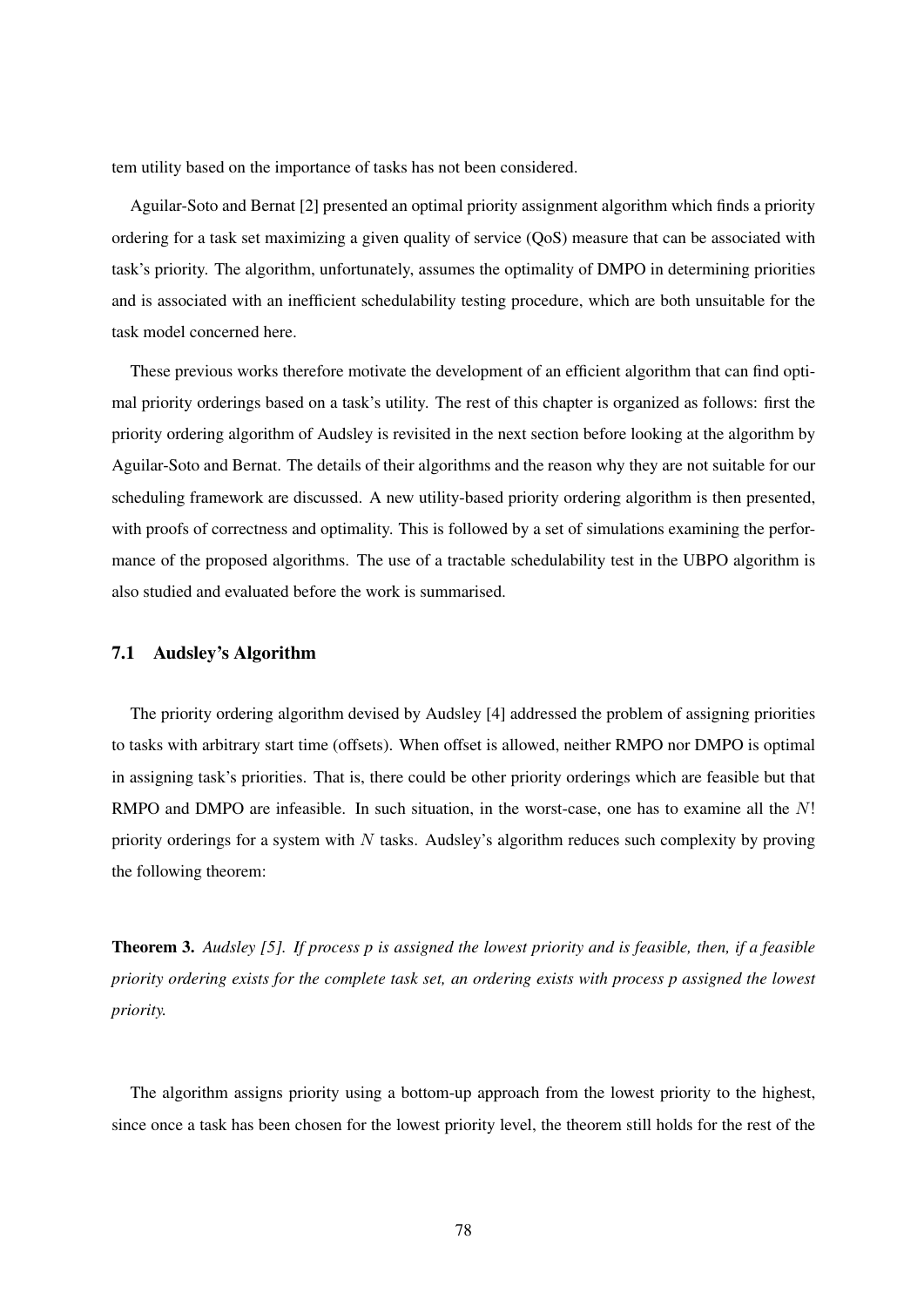task set - the same procedure can therefore be applied iteratively to a smaller and smaller set of tasks. This priority ordering algorithm is optimal with respect to any scheduling test as long as task worst-case response time are monotonically non-increasing with higher task priority; hence it can also be used with the schedulability tests derived in previous chapters for imprecise computation of P-O-E task structure.

However, the original algorithm only assumes arbitrary ordering of tasks before running. That is, there is no attempt to associate higher priority with more important tasks. Observe that more than one feasible priority ordering may exist, to maximize the utility of scheduling optional components within the framework of iDPS, the objective is therefore to find a priority ordering which, in maintaining the schedulability of a system, maximizes the interval between the prologue and epilogue tasks.

In terms of fixed priority scheduling, it can be achieved by assigning higher priorities to imprecise tasks whose optional component has higher value than others, since the higher the priority the earlier prologue tasks can finish their execution and the later the promotion time can be set for epilogue tasks; the time interval for potential optional task execution is thus enlarged.

#### 7.2 Aguilar-Soto and Bernat's Algorithm

Aguilar-Soto and Bernat [2] presented an optimal algorithm, named "D&I", which finds a priority ordering from a task set maximizing a QoS measure associated with task priority. In particular, the algorithm finds a schedulable priority ordering which has the minimum lexicographical distance from the most desired ordering, which is determined by a task importance function.

The algorithm employs a branch and bound mechanism, where priority ordering is modelled as a tree searching problem. From highest to lowest priority, at each iteration it tries to assign a priority to a task (an entry point leading to a subtree of possible orderings), where lower priorities tasks are ordered in the DMPO fashion. If any task becomes unschedulable that subtree is abandoned and another task is selected for the concerned priority.

Although it also takes  $O((N^2+N)/2)$  steps to find the ordering like Audsley's algorithm, in each step where a priority level is tested, each lower priority task has to be verified to be schedulable. In contrast, each step of Audsley's algorithm only involves testing the response time of the task concerned.

In addition, the algorithm assumes that when testing a priority for a task, all the lower priority tasks are ordered according to DMPO. However, as mentioned DMPO is not optimal for tasks with offsets. In other words, if the lower priority tasks ordered in DMPO is not schedulable, there may be other orderings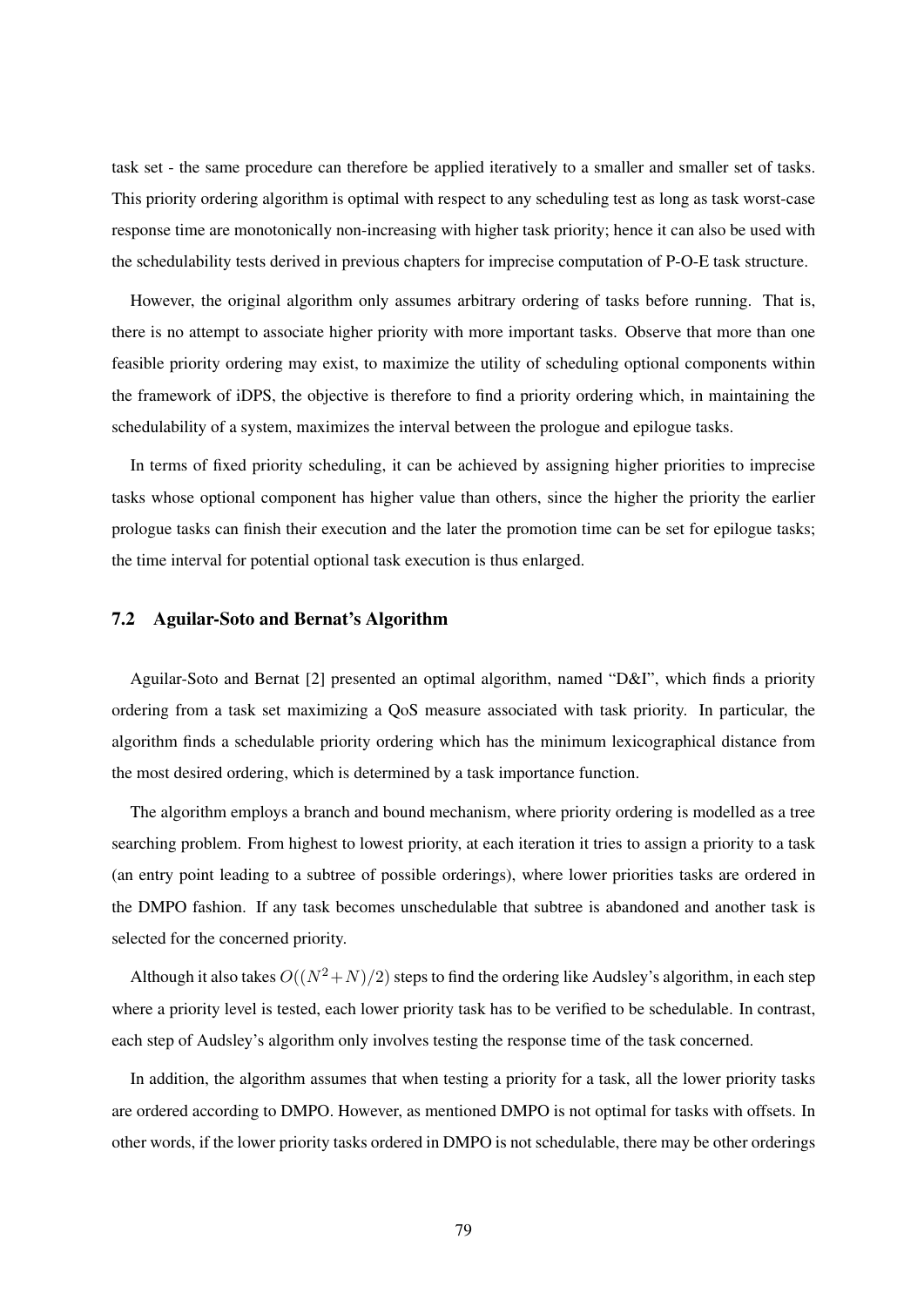which can make the task set schedulable. This renders the branch and bound mechanism used in the algorithm non-optimal and backtracking is now required. That is, if  $M$  is the number of lower priority tasks whose priorities have not been determined in each iteration, in the worst-case it is necessary to examine all  $M!$  extra orderings rather than the original  $M$  orderings, which is clearly inefficient.

#### 7.3 Utility-Based Priority Ordering Algorithm

Inspired by the bottom-up approach of Audsley's algorithm, it is modified here for assigning priorities to tasks by taking into account task utility. It is shown that the UBPO algorithm (Figure 7.1) also minimizes lexicographical distance like the D&I algorithm of Aguilar-Soto and Bernat when a different measure is used. In particular, the algorithm tries to assign the lowest possible priority to a task with low important at any given time, where an optimal priority ordering sequence is one whose tasks are ordered from lowest priority to the highest priority, left to right, where lower priority is assigned to tasks with lower importance based on a given task preference function.

The definition for our version of lexicographical distance of priority ordering sequence is given below and similar notations are used as defined in [2]. In particular, a task system is denoted by  $\tau = {\tau_1, \tau_2, ..., \tau_N}$ , representing all tasks in the system, where N includes the total number of nonimprecise and imprecise tasks each represented by a pair of prologue and epilogue tasks.

If an order relation  $\prec$  ("precede to") is defined over the task set, a sequence  $S = \langle \tau_1 \tau_2 ... \tau_N \rangle$  can be obtained such that for any task position  $j < k$  in the sequence  $\tau_j \prec \tau_k$ . The ordering relation is generic and any such relation that produces a total ordering over the task set can be employed as desired; in this context it may be referred to as a "less important than" relation. The set  $\hat{S}$  represents the set of all possible N! sequences for a system with N tasks. Further,  $S<sup>D</sup>$  is denoted as the input sequence which is most desired by an order relation, and  $S<sup>F</sup>$  referring to the final priority ordering sequence found by an algorithm.

The ordering defines priority preference also: if  $\tau_j \prec \tau_k$ , a lower priority is assigned to  $\tau_j$ . For simplicity, priorities are assigned from left to right in a priority ordering sequence - clearly if such sequence is equivalent to the sequence defined by the ordering the most desirable priority ordering is obtained for all tasks.

However, since such a sequence may not be schedulable, the objective is then to find a sequence that is as close to the desired sequence as possible. Aguilar-Soto and Bernat [2] defined the comparison of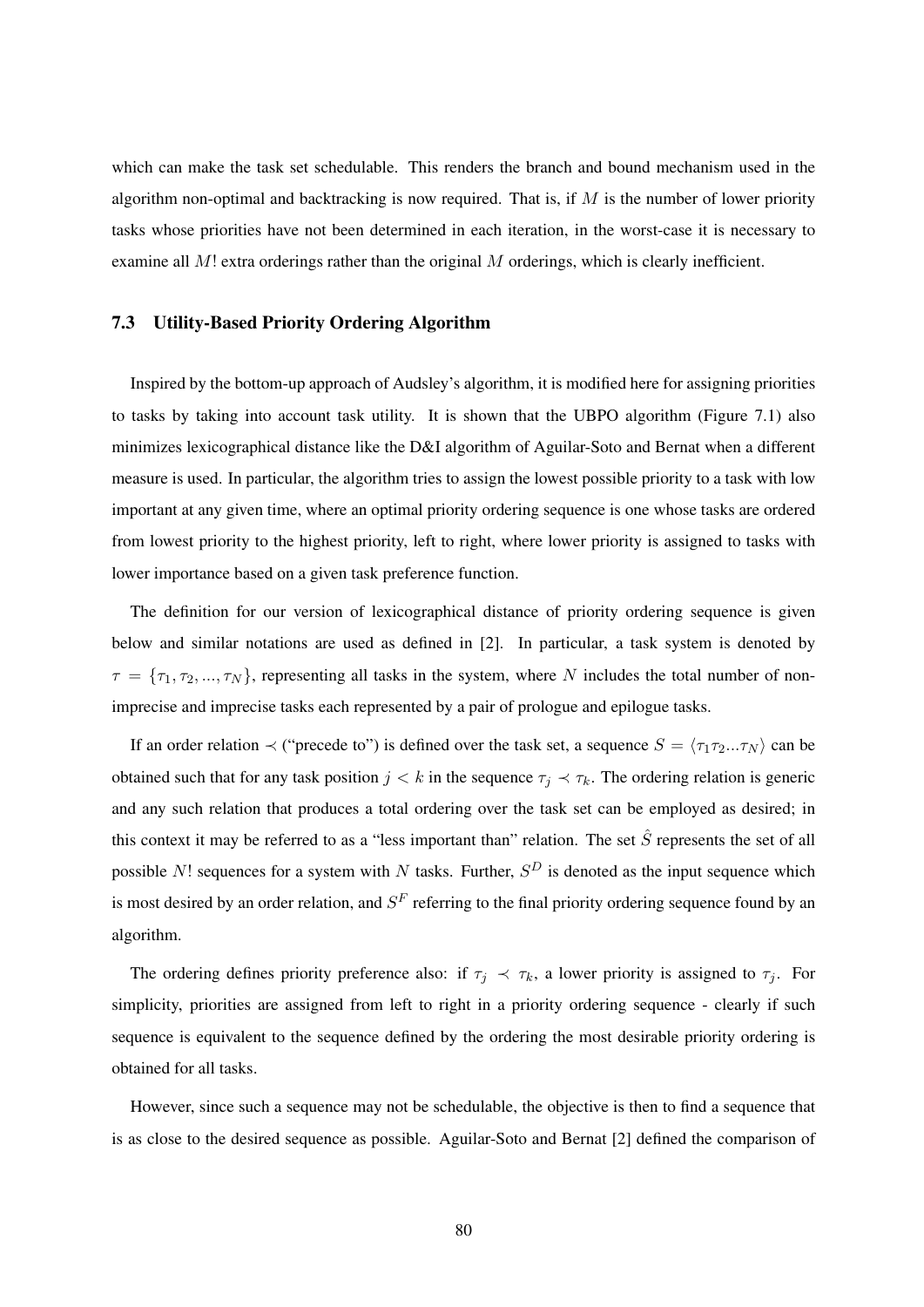```
int Optimal_Priority_Ordering(Task[] TaskSet) {
     int Schedulable;
    for (int K=N; K>1; K--) {
         Schedulable = 0;
         for (int J=K-1; J>0; J--) {
             if (Schedulability_Test(TaskSet, K)) {
                Schedulable = 1;
                 break;
 }
             Swap(TaskSet, K, J);
 }
         if (!Schedulable)
            return(UNSCHEDULABLE);
     }
    return(SCHEDULABLE);
}
```
Figure 7.1: The utility-based priority ordering (UBPO) algorithm.

any two sequences in  $\hat{S}$  as follows: if  $\alpha, \beta \in \hat{S}$ ,  $\alpha$  is said to be more important than  $\beta$  if comparing each element  $\alpha[i]$  with  $\beta[i]$ , where  $i = 1...N$  starting from the leftmost to rightmost of two sequences, the first difference is in the  $k^th$  task and  $\alpha[k] \prec \beta[k]$ . The more important sequence is said to be lexicographically smaller. However, since the order relation used is "less important than" rather than "more important than", the *less* important sequence will be lexicographically smaller.

With the ordering relation, a function  $I : \hat{S} \to [0, 1, ..., N! - 1]$  can be defined mapping all possible priority orderings to a unique number, where  $I(S) = 0$  if S is the most desired sequence defined by the relation. The lexicographical distance of two sequences  $\alpha, \beta \in \hat{S}$  can therefore be obtained by  $I(\alpha) - I(\beta)$ .

For example, let  $\tau = \{a, b, c\}$  and the desired ordering  $S^D = \langle bac \rangle$  (b the lowest importance), the lexicographical distance of the sequences are listed below:

$$
I(\langle bac \rangle) = 0
$$

$$
I(\langle bca \rangle) = 1
$$

$$
I(\langle abc \rangle) = 2
$$

$$
I(\langle ac \rangle) = 3
$$

$$
I(\langle cba \rangle) = 4
$$

$$
I(\langle cab \rangle) = 5
$$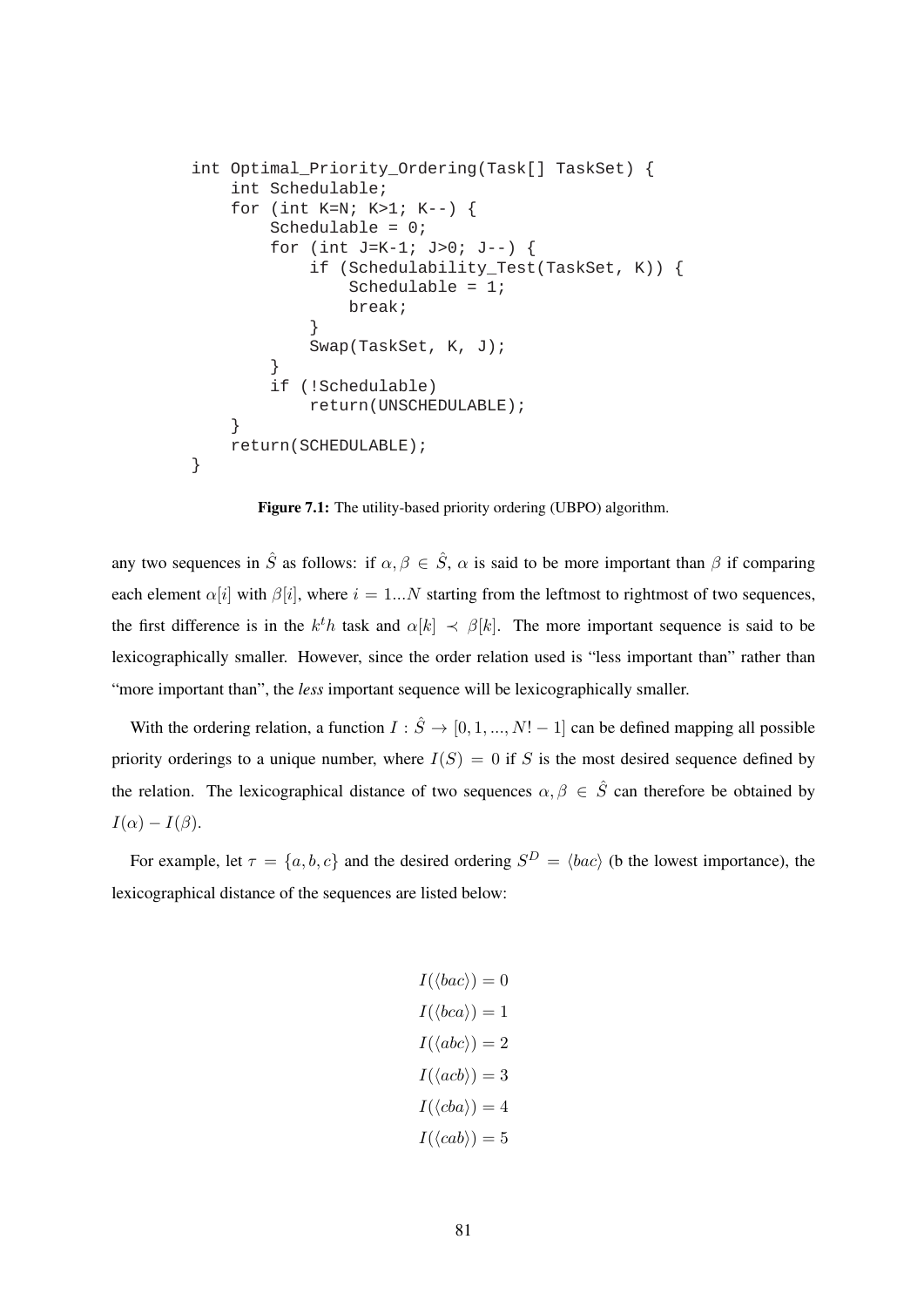Figure 7.1 shows the utility-based priority ordering (UBPO) algorithm, in which the original bottomup approach by Audsley is adopted. Given a desired task set sequence ordered based on task's utility (a task importance ordering) as input, where high priority is assigned to task with higher utility, the algorithm finds a priority ordering that is both schedulable and lexicographically closest to the desired input ordering, if a feasible ordering does exist.

The outer loop in *Optimal Priority Ordering*() serves to fix the next lowest priority K for a task (from left to right of a priority sequence as  $K$  decreases), where the inner loop iteratively swaps the next lowest priority task candidate to priority  $K$  and test its schedulability. In particular, if a task is not schedulable with the assigned priority, the inner loop swaps its position with the next candidate task indexed by J, until a schedulable task can be found.

After a task is found to be schedulable with an assigned priority, the iteration goes on to find the task for the next lowest priority until when  $K = 1$  where there is only one task remaining and it is assigned the highest priority. Note that for simplicity purpose of the algorithm, without loss of generality, it is assumed that any task is schedulable when it is assigned the highest priority in the system so that there is no need to perform schedulability test on that task.

Theorem 4. *In fixed priority preemptive scheduling, the UBPO algorithm, using an exact feasibility test for determining task schedulability, is optimal in the sense that if there exists a feasible priority ordering it is guaranteed that the algorithm will find it.*

*Proof.* This optimality is inherited from Audsley's algorithm, based on the properties of fixed priority scheduling and response time test (Theorem 3) [4]. The original algorithm assumes the selection order of tasks in fixing priority can be arbitrary, the only difference between the two is that the UBPO algorithm makes use of a particular input ordering and task selection order.

Note that whether or not the algorithm can find a feasible ordering whenever one exists depends on the schedulability test employed. If a sufficient but not exact test is used, some orderings may be feasible but can not be found by the algorithm because it is a decision of the schedulability test. Since the schedulability test derived in Chapter 4 for imprecise computation is exact, the UBPO algorithm is also optimal in the sense that if there exists a priority ordering that makes a system schedulable it will find  $\Box$ one.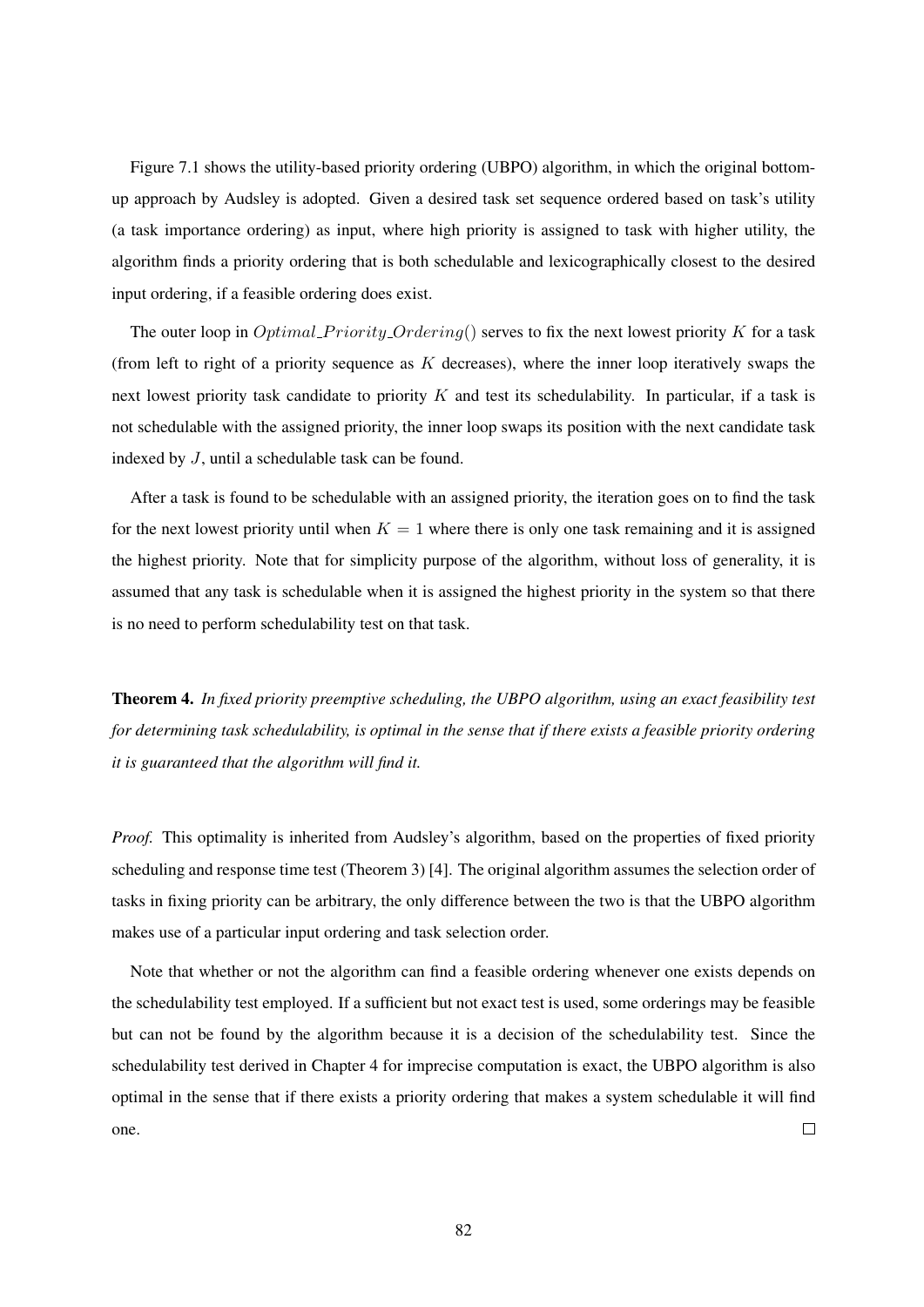Theorem 5. *In fixed priority preemptive scheduling, the UBPO algorithm, using an exact feasibility test for determining task schedulability, is optimal in the sense that if a schedulable priority ordering is found, the lexicographical distance to the desired input ordering will be minimized among the set of all feasible orderings.*

*Proof.* It is first shown that, in each iteration, the swapping operation does not affect the importance ordering relation in the subsequence representing tasks whose priorities have not been determined. Then it is shown that fixing a priority of a task with such swapping method will produce a task sequence having a smaller lexicographical distance from the optimal ordering among other feasible sequences. Since such property still holds true when the procedure is performed on smaller and smaller task subsets, the theorem is proved.

Intuitively, for the whole task set to be schedulable, each task has to be assigned a distinct priority with which it can meet its deadline. Starting from lowest priority, the algorithm tries to find the task with lowest importance that can be assigned the lowest priority. Since there must be one task to be assigned with a given priority for satisfying overall system schedulability, when a task is found schedulable with a priority it is the best task to be at that priority. The procedure can be performed iteratively on the remaining tasks in the same way. The effect is that the final priority ordering, when found, if any, has the minimum lexicographical order among all other schedulable orderings, relative to the desired task ordering.

More formally, consider a priority ordering sequence  $S = \langle \tau_1 \tau_2...\tau_N \rangle$  with N tasks, which can be written as  $S = \langle \psi w \phi \rangle$ , where  $\phi$  is a subsequence denoting tasks whose priorities have not been determined and less than  $K$ , w the task under schedulability testing for determining priority (priority level  $K$ in the UBPO algorithm), and  $\psi$  the tasks with their priorities assigned. A desired ordering relation D is assumed to be given over  $\tau$  so that  $S^D$  is the optimal ordering sequence.

For example, let a sequence S be  $\langle abcd \rangle$  and  $S^D = \langle badc \rangle$ . After b is found schedulable with the lowest priority and the schedulability of a in  $\langle b \rangle$  is being checked, the whole sequence can be represented by  $\langle \psi w \phi \rangle$ , where  $\langle \psi \rangle = \langle b \rangle$ ,  $w = a$  and  $\langle \phi \rangle = \langle dc \rangle$ .

**Lemma 2.** The position swapping operation of a task in the subsequence  $\langle \phi \rangle$  with w retains the input *task ordering relation in*  $\langle \phi \rangle$ *.*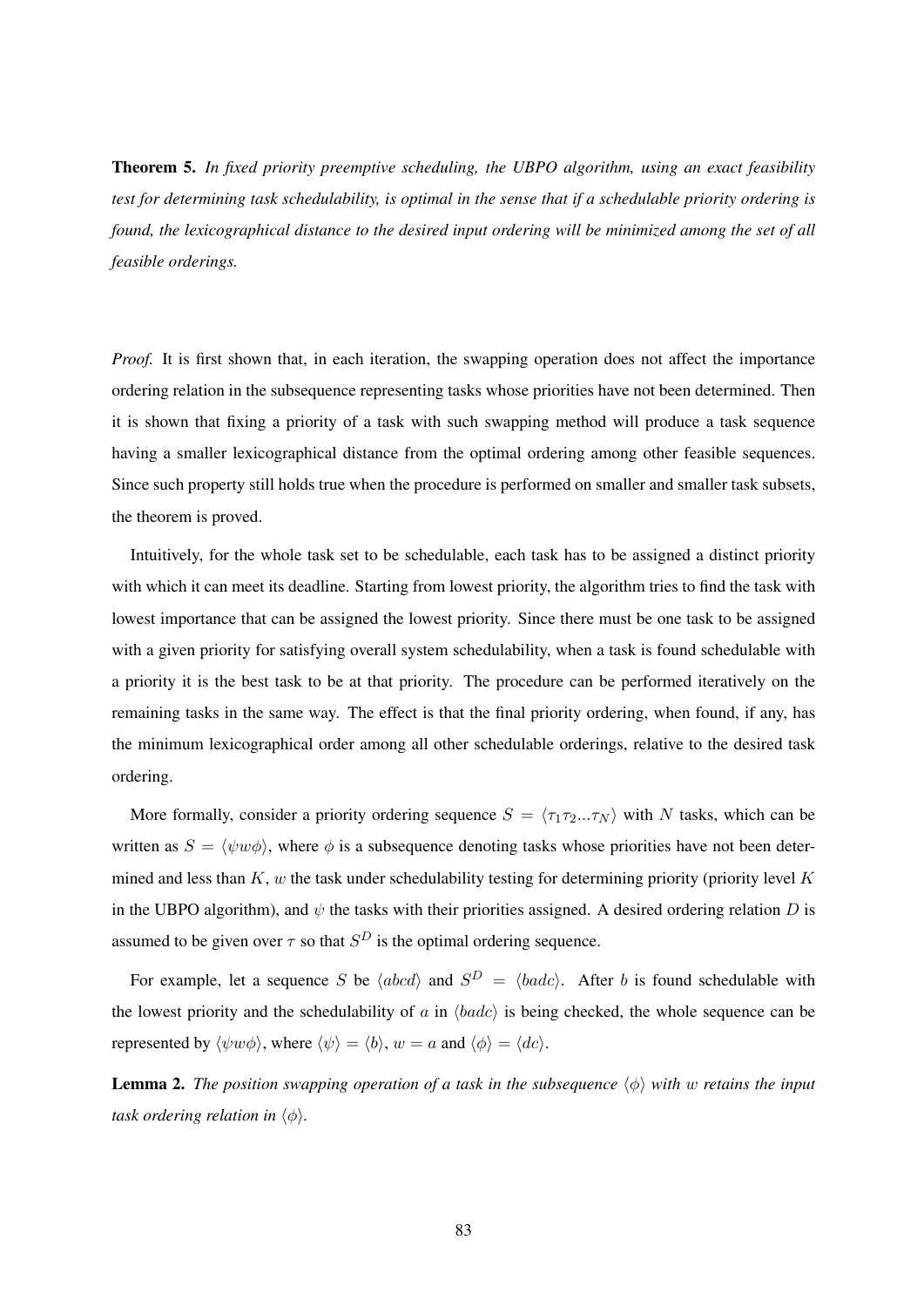*Proof.* Consider fixing a priority at level K, where size of  $\langle \phi \rangle$  is  $K - 1$ , w is the task concerned. There are two cases to consider:

Case 1) w is schedulable at priority level K. If w is schedulable, no swapping has been performed and  $\langle \phi \rangle$  has not been changed. Since the original input sequence is ordered by their importance, the importance ordering relation is retained.

Case 2) w is not schedulable with priority level K. If w is not schedulable, the first task to be swapped to the position K is  $S[K - 1]$  (note the sequence is indexed by K decreasingly from left to right), let's call it  $\tau_s$ . If  $\tau_s$  is schedulable at K,  $\langle \phi \rangle$  is clearly in accordance with the ordering relation since task  $S[K - 1]$  certainly has a lower utility than the rest in  $\langle \phi \rangle$ .

If  $\tau_s$  is not schedulable at priority level K, observe how it is swapped with  $S[K - 2]$  as indexed by J now (as in the algorithm). The task  $S[K - 1]$  and  $S[K - 2]$  are in the same ordering as in the original sequence where they were at  $S[K]$  and  $S[K - 1]$  - only the task that is of interest is swapped to position K while maintaining the ordering relation in  $\langle \phi \rangle$ .

When a task's priority is fixed, considering the next task w indexed by  $K$  is just another instance of the same decision and swapping procedure mentioned above (Case 1 and 2). Since in each iteration the swapping operation does not concern the tasks in  $\langle \psi \rangle$  whose priorities have been fixed, it is easy to see that the lemma holds true as the algorithm carries on fixing priorities from level  $K - 1$  to 2, after which the algorithm stops when the size of  $\langle \phi \rangle$  equals 1.  $\Box$ 

**Lemma 3.** After a task w is found feasible and its priority fixed, the resulting subsequence  $\langle w\phi \rangle$ , ignor*ing*  $\langle \psi \rangle$ *, has the smallest lexicographical ordering among all other feasible orderings of*  $\langle w\phi \rangle$ *.* 

*Proof.* By Lemma 2 it is known that for any task selected from  $\langle \phi \rangle$  which is schedulable at priority level  $K, \langle \phi \rangle$  retains the order relation according to the given importance function.

Since the swapping operation only swaps a task with the next lowest utility when one is found not schedulable, task w must be the first feasible task with the lowest utility and  $\langle w\phi \rangle$  must have the lexicographically smallest order among all possible ones.  $\Box$ 

Assume one final feasible sequence is found by the algorithm, let's call it  $S<sup>F</sup>$ . If one traverses from the final step of the algorithm to the initial one, the last subsequence of  $\phi$  contains the highest assigned priority task at  $S^F[N]$  (with priority 1, the highest in the algorithm), it is guaranteed by the above lemmas that by assigning the task  $S^F[N-1]$  (the task w) with its priority the lexicographical distance of  $\langle w\phi \rangle$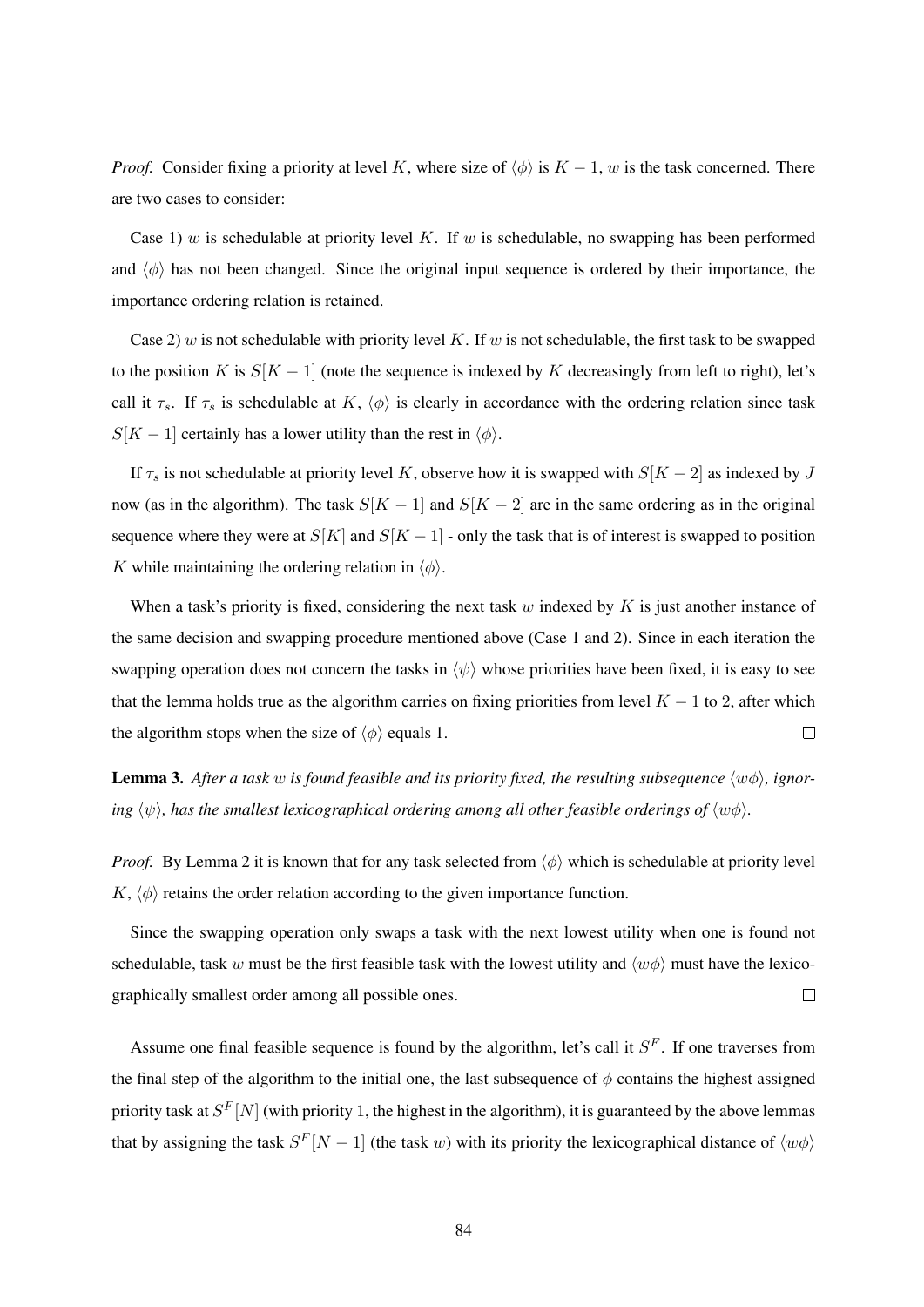will be minimized. Similarly, when the sequence  $\phi$  is enlarged to include the next task  $S^F[N-1]$ , it is also guaranteed by the above lemmas that by assigning the task  $S^F[N-2]$  (the new w) its priority the lexicographical distance of the sequence  $\langle w\phi \rangle$  will be minimized. The same argument goes on and the lemmas still hold true for the remaining tasks when the lexicographical comparison considers the next task to the left, until all tasks are included.  $\Box$ 

As mentioned, similar to the original algorithm, the algorithm takes  $O((N^2 + N)/2)$  steps where each step only involves performing a schedulability test for one single task, whereas the D&I algorithm requires testing the schedulability of all the lower priority tasks plus the task concerned. The basic (not exact for our task model, but sufficient) response time test [9] for *all* tasks requires pseudo-polynomial time which depends on the number of tasks in the system. The exact test developed for the P-O-E task model has a complexity of  $O(2^N)$  time while the tractable sufficient test requires  $O(2N)$  for a single task.

#### 7.4 Performance Evaluation

In this section the performance of the D&I and UBPO algorithms is first examined before examining the utility gain, via simulations, from adopting a utility-based approach for assigning priorities to imprecise tasks with higher values.

The primary metric for measuring performance is the total number of exact response time tests, defined as Equations (4.5) and (4.6) for a particular task the algorithms perform in finding the optimal priority ordering. Note that a test is also performed for the task with the highest priority in the system (assumed to be automatically schedulable in the previous section). Further,  $T_{UBPO}$  is denoted as the number of response time tests (a busy period calculation) performed by the UBPO algorithm, and,  $T_{D\&I}$  as the number of tests used in the D&I algorithm.

As mentioned, the D&I algorithm is not optimal for tasks with offsets because when a priority is tested for a task, the lower priority tasks of which can not be ordered in DMPO with absolute certainty that it is optimal. In other words, if any of the lower priority tasks is not schedulable, there may be other priority orderings for them that are schedulable. Without this optimality, the algorithm will interpret that the priority being tested for the current task is not feasible, and switch to the next task with highest utility among the lower priority tasks.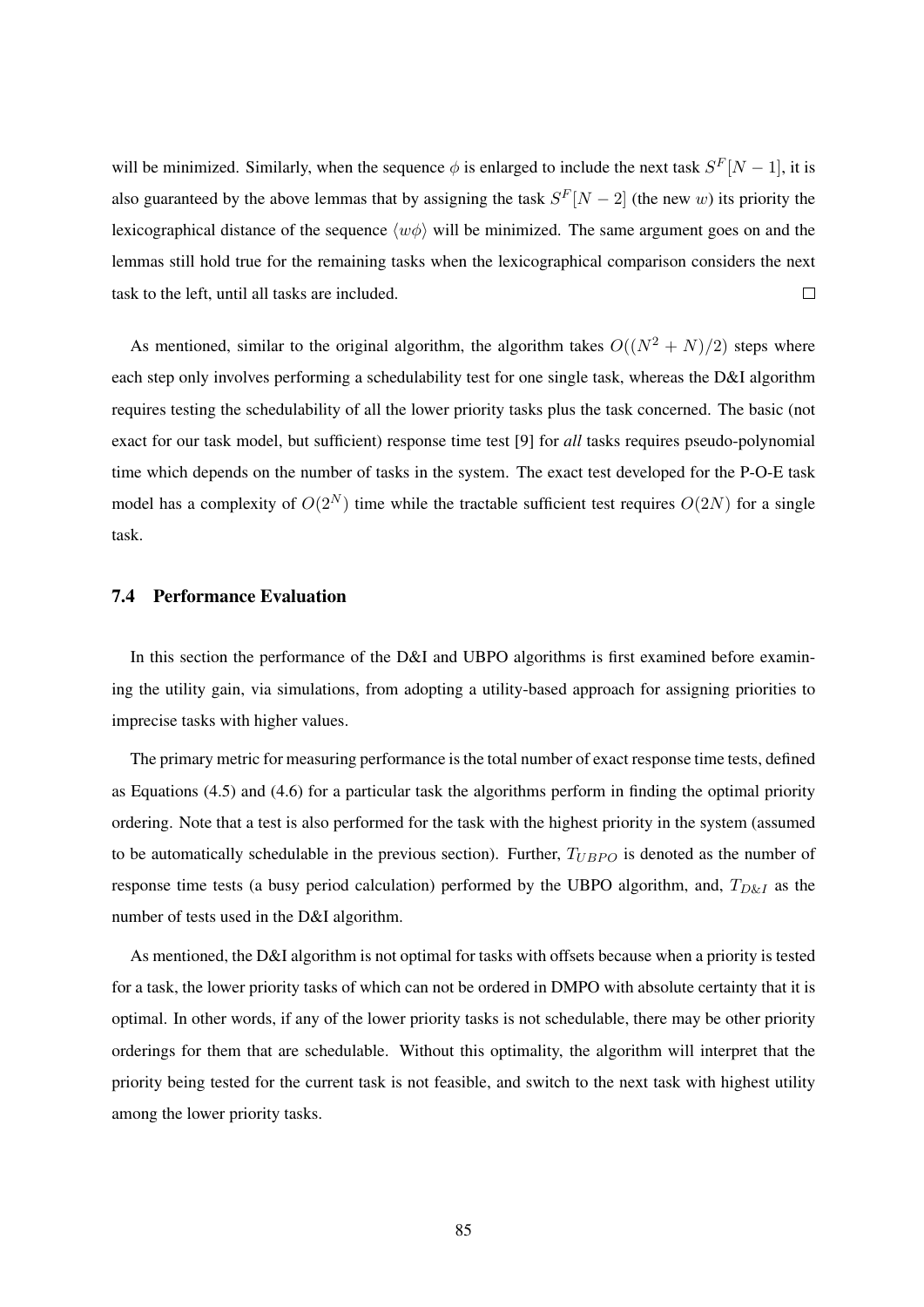

Figure 7.2: Tractable test performance against varying system utilization.

However, since DMPO is generally a good scheduling heuristic and that the focus is in the performance of the two algorithms, it is only when the final priority orderings found by the two are equal are their performance being compared. This evaluation will be valuable because if task offsets are not allowed then the D&I algorithm is still optimal.

Given the utilization of a task system u, a task  $\tau_i$  (including all prologue, epilogue and normal tasks) is randomly generated with period values spanning across a few orders of magnitude (4 - 7 digit figures) in a roughly uniform way where the value of each digit is chosen randomly (1 - 9 for the most significant digit and 0 - 9 for the rest). Deadlines are chosen to be at about 90% of the period value with small variations such that  $C_i \leq D_i \leq T_i$ .

Note that the resolution of a simulation tick is one micro-second  $(\mu s)$ , thus the tasks generated represent a reasonable period distribution of a real system. All mandatory tasks are executed up to their WCET and they do not hold any resources (no blocking). Once a period is generated, the WCET C of the task is then calculated to provide the desired system utilization. Further, one of the normal tasks will be generated with the skew parameter  $s$  as:

$$
C = s * u,\tag{7.1}
$$

where the WCET of remaining tasks are defined as:

$$
C = (1 - s) * u.
$$
 (7.2)

Except the varying parameter in each experiment, all the other parameters are held at default values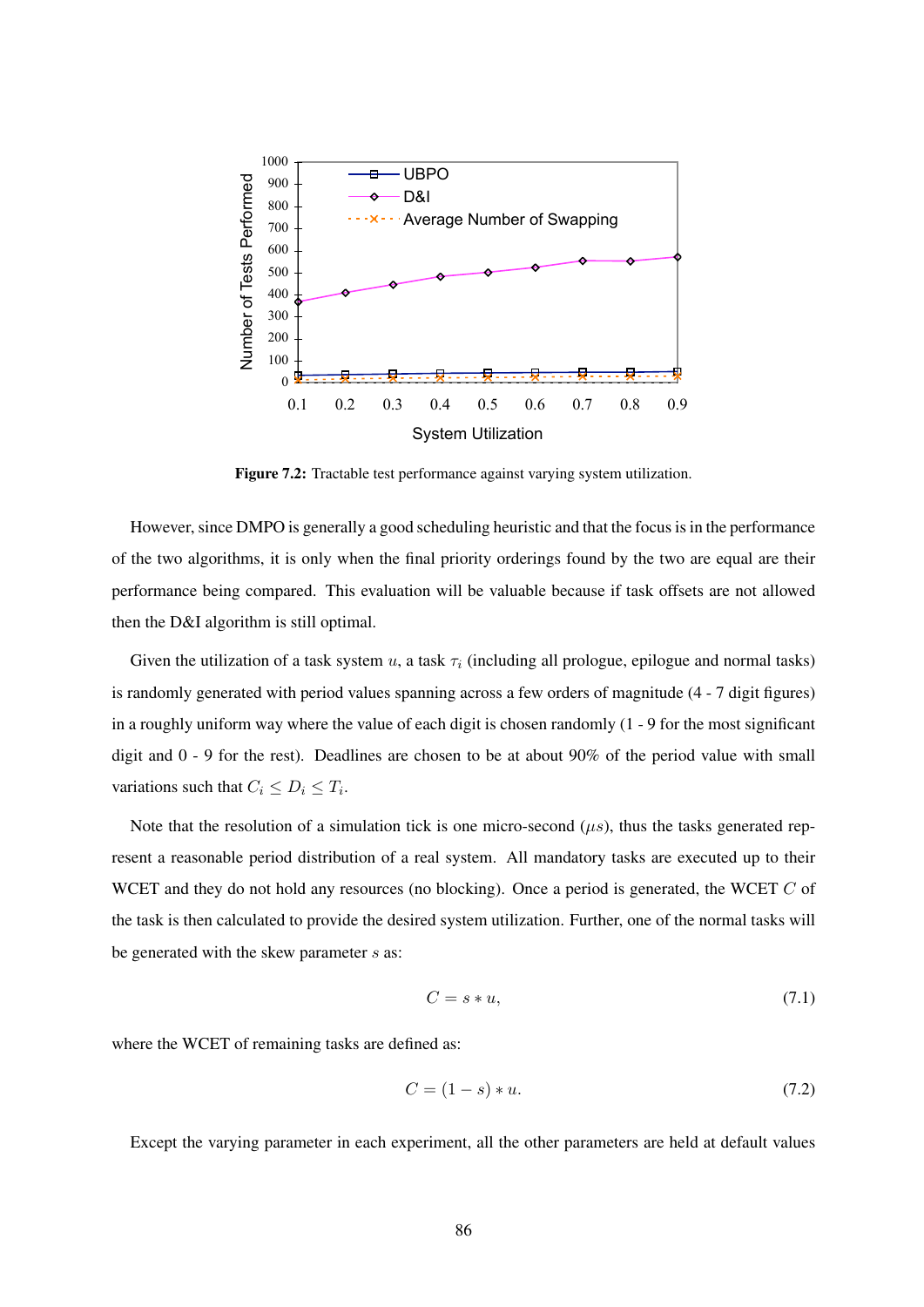

Figure 7.3: Tractable test performance against varying system utilization.

as follows:

- system utilization  $u = 0.5$ ;
- number of imprecise tasks  $n = 5$ ;
- number of normal tasks  $m = 10$ ;
- utilization skew  $s = 1/(2n + m)$  such that all tasks equally share u;

Figure 7.2 shows the values of  $T_{UBPO}$  and  $T_{D\&I}$  against varying number of system utilization. For statistical significance, each data point in the graph represents the average  $T_{UBPO}$  and  $T_{D&I}$  over 100 randomly generated task sets with the same set of parameters. A reference line is provided indicating the average number of swapping operations actually performed per task set.

It can be seen that the the number of response time test performed by UBPO,  $T_{UBPO}$ , is relatively small and hardly increases as the system becomes more utilized. The value is larger than the number of swapping because at least one testing needs to be done to confirm a valid priority for a task. In fact a few of the task sets generated do not require any priority swapping at all; they are all schedulable with the desired priority ordering.

The same task sets used for UBPO were also used by D&I for producing its performance metric. The number of tests performed increases very steadily upward with higher system utilization, due to the increased likelihood a task may become unschedulable (more interference from other tasks). It can also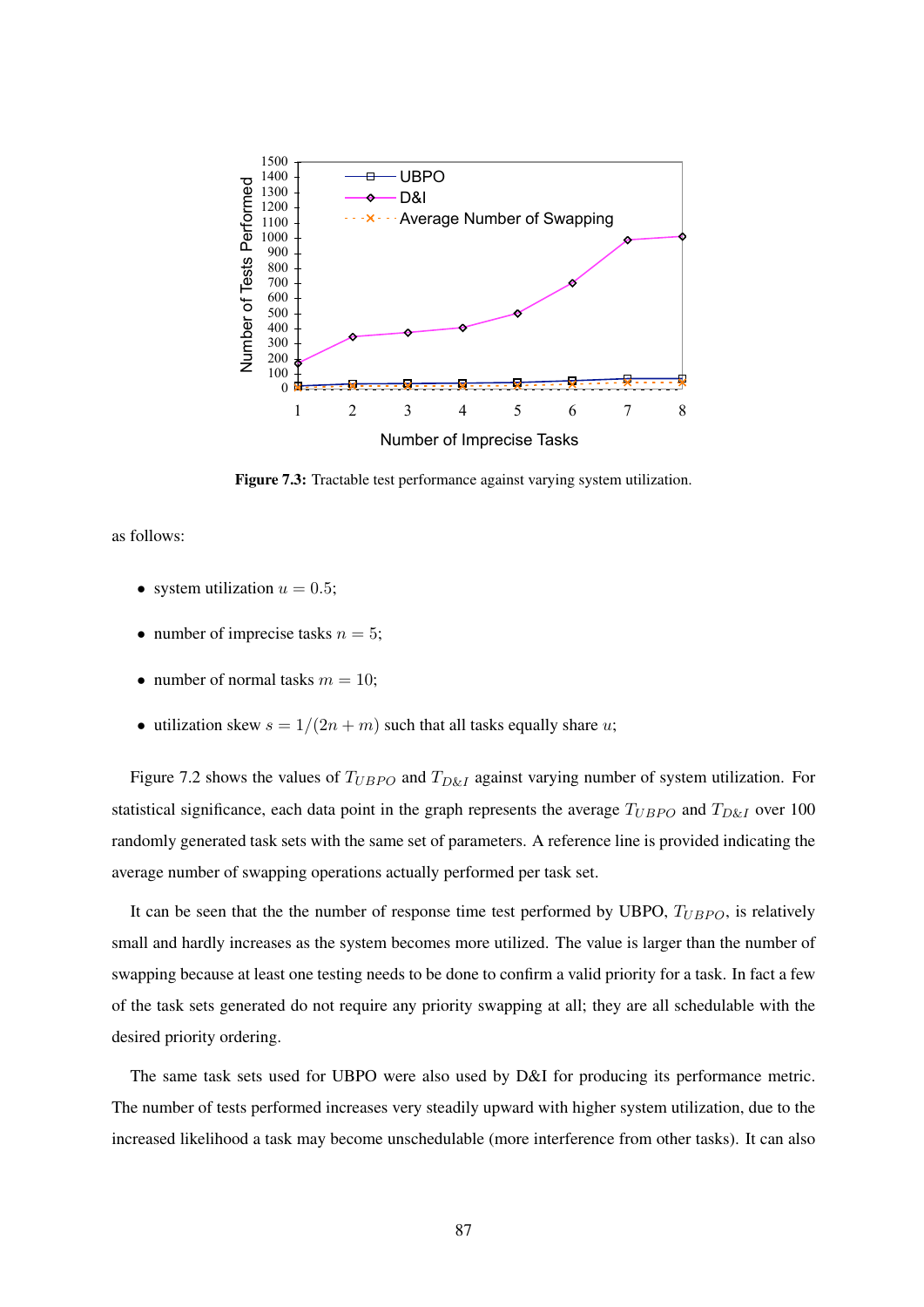be seen that there is a big difference in performance between the two algorithms.

Figure 7.3 shows the values of  $T_{UBPO}$  and  $T_{D\&I}$  against varying number of imprecise tasks. The line of  $T_{D\&I}$  shows a more rapid decline in performance (note the scale of y-axis) than in the previous experiment as more imprecise tasks are added into the system. This can be understood by realizing that even in the best case scenario for a system of 20 tasks, UBPO only requires  $N = 20$  tests to be performed while D&I will require  $(N^2 + N)/2 = 210$  tests - a decisive difference. As more tasks are present in the system, it becomes harder to schedule tasks in their desirable positions. This results in more swapping operations required to be performed (note the slight increase in the reference line) and correspondingly the performance deteriorates very quickly with the D&I approach. This is further compounded by the fact that since the exact test runs in exponential time with regard to the number of imprecise tasks, only a handful number of imprecise tasks can be tested (also see next section).

Note that although the two algorithms minimize lexicographical distance in different directions, it is hard to justify which is better. This is because even being lexicographically smaller, the average difference of task position to their relative optimal position may actually be higher. There is no simple means in differentiating which ordering direction is better. That is, deciding if trying to assign higher priorities to more important tasks is better than trying to assign lower priorities to less important tasks. Note again that only UBPO can work with tasks with offsets, which are required in the task model of iDPS.

In addition, only in 3 out of the 903 generated task sets (thus these 3 task sets are not used) it was observed that the orderings obtained from the two algorithms being different, which is a very small ratio (0.003%). It is also interesting to note that, if the two orderings obtained by the two algorithms are equal, the total number of task priority swappings that are required in finding the optimal ordering by the two algorithms are exactly the same - even though the tasks and the order in which that they are swapped are totally different.

#### 7.5 Employment of Tractable Schedulability Test

The exact test for imprecise computation is computationally prohibitive when there are large number of imprecise tasks present in the system. This motivates a more efficient approach for verifying system schedulability and a tractable test for the task model concerned has been derived in the previous chapter.

Although the test performs extremely well in the response time difference produced compared to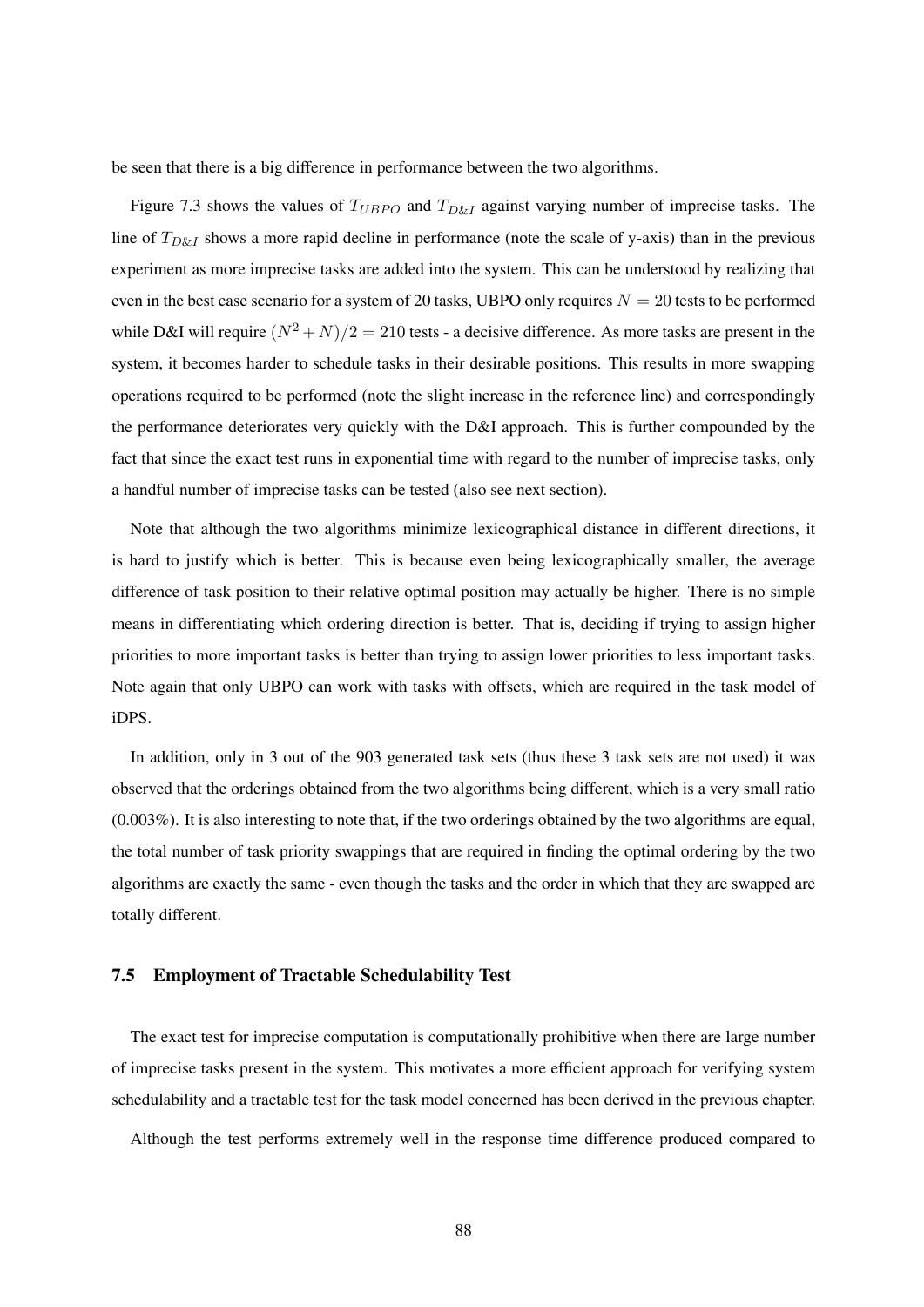

Figure 7.4: Exact and tractable UBPO performance against varying system utilization.

that of the exact test, nevertheless, the UBPO algorithm tries to assign task priorities based on task importance. Since DMPO is no longer employed, tasks are likely to suffer longer interference from other tasks due to the fact that a more urgent task (with shorter deadline) may have to wait for other tasks which have higher utility.

If this happens when the UBPO algorithm uses the tractable test for checking schedulability, the resulting priority ordering may be different from that produced using the exact test. This is because a task may be deemed unschedulable with an assigned priority while it actually is schedulable.

It will be interesting to see how the tractable test affects the results when different parameters are used. The Manhattan distance as a measure is defined as the sum of the absolute distance of each task to its relative position in the optimal priority ordering sequence. More formally, the Manhattan distance function is a function  $M : \hat{S} \to \{0, 1, 2, ...\}$  such that:

$$
M(S) = \sum_{\forall i \in \tau} |Pri(S, i) - Pri(S^D, i)|,
$$
\n(7.3)

where  $Pri(S, i)$  returns the priority position of a particular task  $\tau_i$  in the priority sequence S so that  $M(S^D) = 0.$ 

For example, with  $\tau = \{a, b, c\}$  and a desired ordering  $S^D = \langle bac \rangle$ , the Manhattan distance of all the possible sequences are listed below: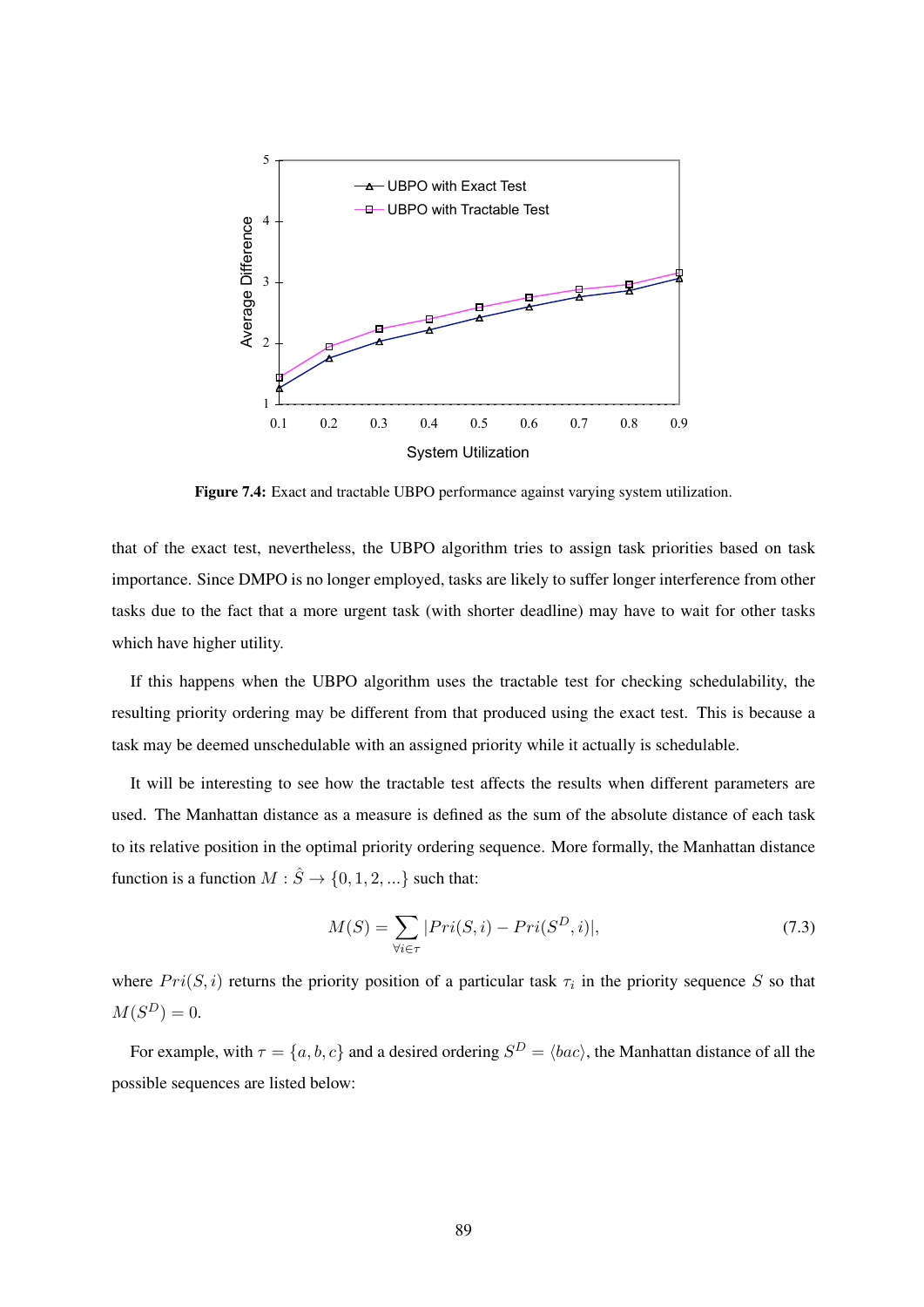

Figure 7.5: Exact and tractable UBPO performance against varying number of imprecise tasks.

$$
M(\langle bac \rangle) = 0
$$

$$
M(\langle bca \rangle) = 2
$$

$$
M(\langle abc \rangle) = 2
$$

$$
M(\langle ac \rangle) = 3
$$

$$
M(\langle cba \rangle) = 4
$$

$$
M(\langle cab \rangle) = 4
$$

The metric for measuring the performance of the algorithms is the average Manhattan distance per task in a task set defined as:

$$
AM = M/N,\t\t(7.4)
$$

where  $N$  is the number of tasks in the system. Further  $AM_e$  is denoted to be the average Manhattan distance per task of the UBPO algorithm performed with the exact test, while  $AM_t$  one produced with the tractable test. The parameter settings are similar to the first set of experiments documented in the last section.

Figure 7.4 shows the values of  $AM_e$  and  $AM_t$  against varying number of system utilization. For statistical significance, each data point in the graph is averaged over 100 randomly generated task sets with the same set of parameters.

It can be observed that as the utilization increases the average Manhattan distance per task also in-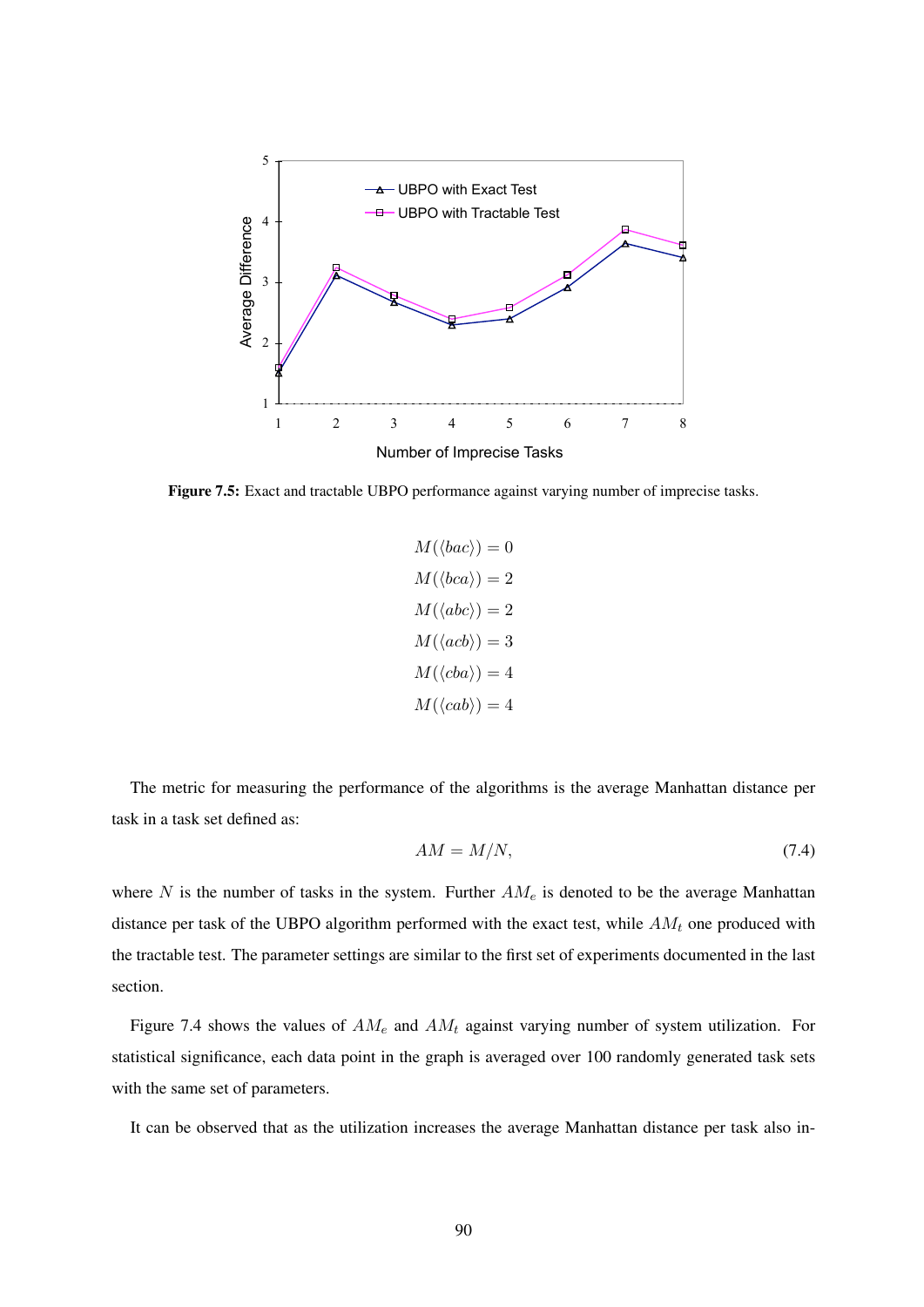creases, which implies it is harder to obtain an ordering which is as close to the optimal ordering as possible as the system load increases. It can also be seen that the tractable test is tracking the performance of the exact test rather closely.

Figure 7.5 shows the values of  $AM_e$  and  $AM_t$  against varying number of imprecise tasks. The figure shows that there seems to be no direct correspondence between the performance and the control parameter, since the performance gets worse and then better twice alternatively as more imprecise tasks are present in the system. However, the performance of the tractable test shows great promise (note the scale of the y-axis) in both sets of simulations, with only 0.15 difference in the average Manhattan distance per task set on average. It can be therefore concluded that the tractable test can be safely employed with only little penalty in performance in most cases.

#### 7.6 Summary

The deadline monotonic priority ordering is not optimal for schedulability when offsets are allowed in the task model. Further, when schedulability is satisfied the maximization of system utility by scheduling more important optional components becomes important. This motivates a priority ordering algorithm based on utility, called UBPO. The algorithm is optimal in the sense that it can find any feasible ordering whenever one exists, plus that the lexicographical distance to the optimal ordering (lowest to highest, left to right) is minimized.

Simulations show that the UBPO algorithm is in general much more efficient than the algorithms previously available, where most of the time the final priority orderings found are the same as found by the other optimal algorithm. Where there is a large number of imprecise tasks the tractable schedulability test may have to be introduced in determining task priorities. Experimental data shows that the average Manhattan distance penalty for a large number of randomly generated task sets is only 0.15 on average, proving the usability of the tractable test.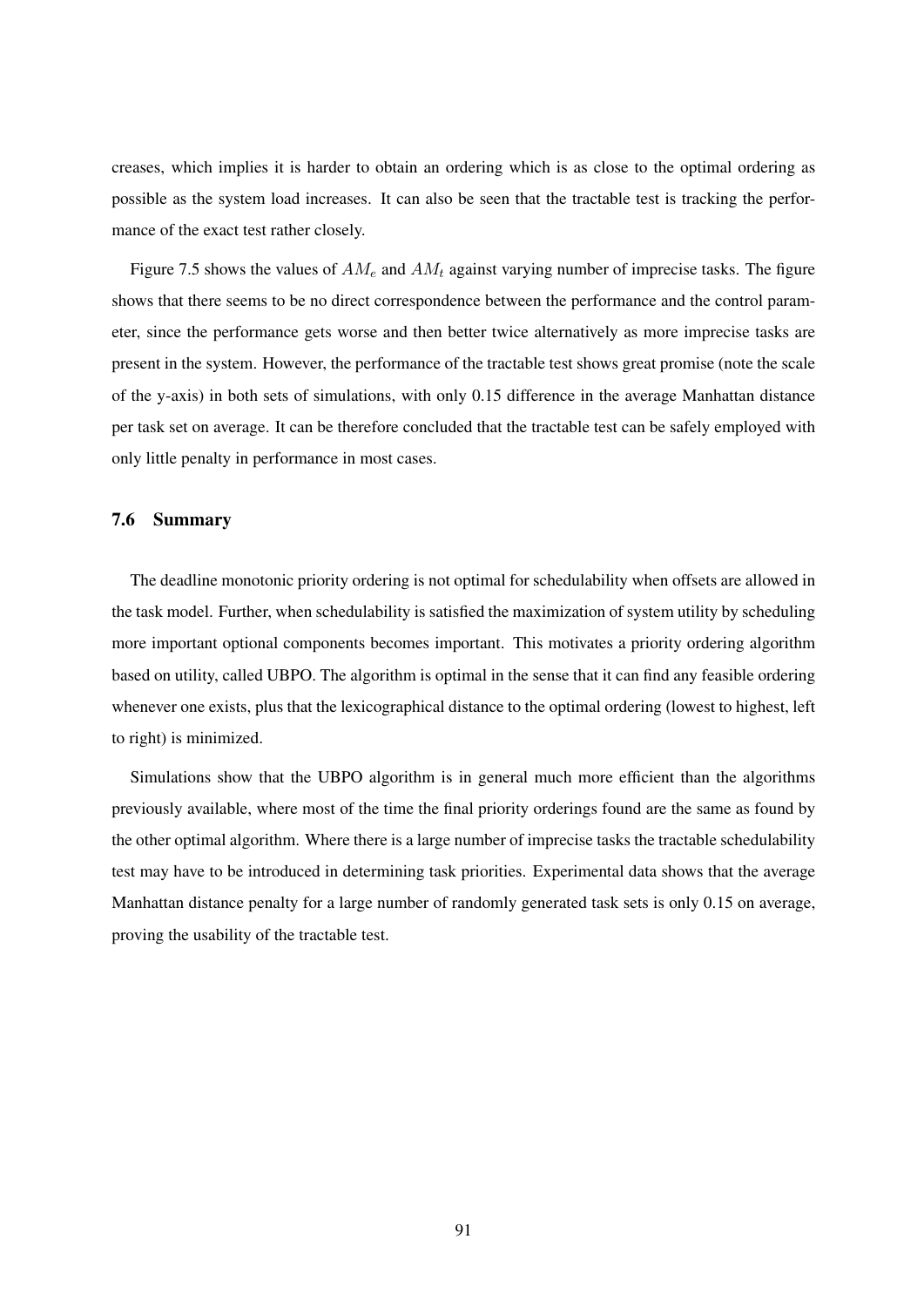### Chapter 8

## Conclusion

Supporting real-time AI applications is a challenging problem. By using a simplified case study based on a genuine real-time AI application in the RoboCup competition, the difficulties in developing such programs which can make the best use of system resources are demonstrated. Current approaches, with the restrictions that arise from their task model, scheduling and system support, are insufficient.

In this thesis new results in scheduling imprecise computation based on fixed priority preemptive scheduling (FPPS) were proposed. These include a more general task model for leveraging the problem of algorithm design in addition to the exact schedulability test required to guarantee the mandatory computation, as presented in Chapters 4.

In improving the scheduling of optional components an extended version of dual priority scheduling, called iDPS, for scheduling imprecise computation of the P-O-E structure was presented in Chapter 5. The improvement can be substantial as illustrated by the simulations conducted. In addition, topics with aperiodic tasks scheduling were also discussed.

Since the exact schedulability test can be computationally expensive when the number of imprecise tasks in the system increases, a more tractable, sufficient but not exact, schedulability test was proposed in Chapter 6.

In Chapter 7, the problem of priority ordering based on task utility in the context of iDPS have also been addressed. An optimal algorithm based on one by Audsley was shown to have an extra desirable property in finding the task priorities that are optimal in lexicographical order.

The works presented in this thesis add to the already comprehensive set of theories, scheduling algo-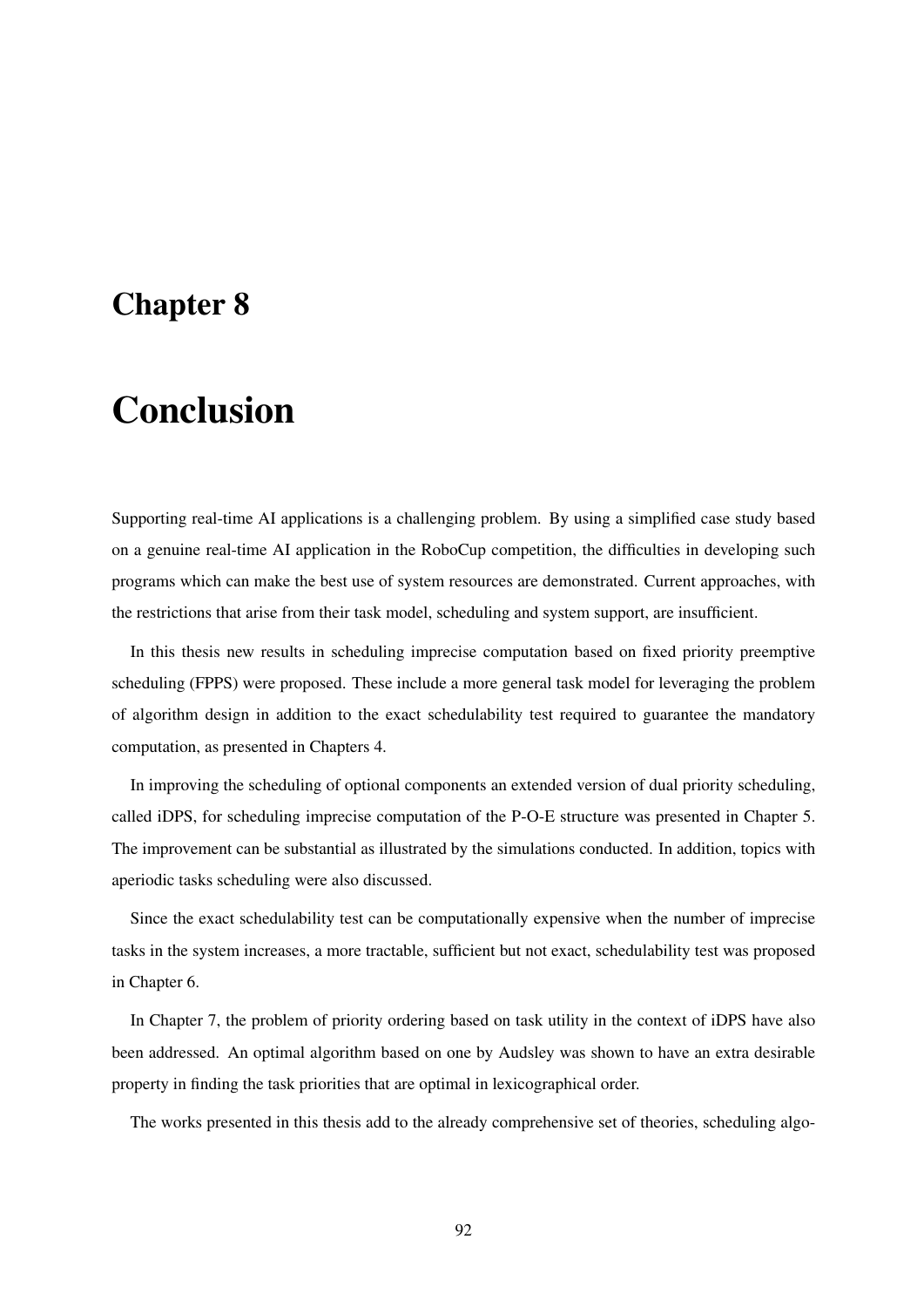rithms, and tools based on FPPS, providing a mature technology where real-time AI applications can be suitably supported. It is hoped that, with the basis in FPPS, it can be incorporated into existing real-time operating systems in the near future so that a more general use of imprecise computing can be promoted.

#### 8.1 Future Works

There are a few directions worth investigating. One is the calculation and application of task promotion time; in weakly hard real-time systems [21], two different promotion times may be set for weaklyhard tasks where more time for scheduling optional components can be obtained if a later promotion time is used. Yet when the task is required to meet its timing requirements, a particular promotion selection strategy based on the work by Bernat and Burns [18] may be employed.

Feng and Liu [49] worked on scheduling imprecise tasks with end-to-end timing constraints which allows tasks to have precedence constraints and input errors to tasks. A natural extension to our work will be to allow composite or even hierarchical imprecise tasks [124, 126] where the input quality of a task depends on the output quality of others. Where utilities of optional components of imprecise tasks are characterized by more sophisticated functions, another extension is to allow applications to achieve decision-theoretical control by manipulating their utilities. In this case more advanced scheduling strategies may need to be employed in the scheduling framework. Experimental evaluations using real anytime algorithms with realistic performance profiles will also be valuable.

Recently Davis and Burns [38] formulated the response time analysis for hierarchical scheduling which is a more realistic model of actual systems. A useful future work will be to modify the response time equations in a similar fashion to that by the author for hierarchical imprecise computation. Finally, as with all real-time scheduling problems, the use of multi-core platforms introduces a number of interesting challenges [41]. For example, with the P-O-E model, the prologue component could be executed on the processor attached to the input device, the epilogue component could be executed on the processor attached to the output device, and the optional component executed anywhere on any processor of the platform. Scheduling imprecise tasks on such systems will be a worthy direction to investigate.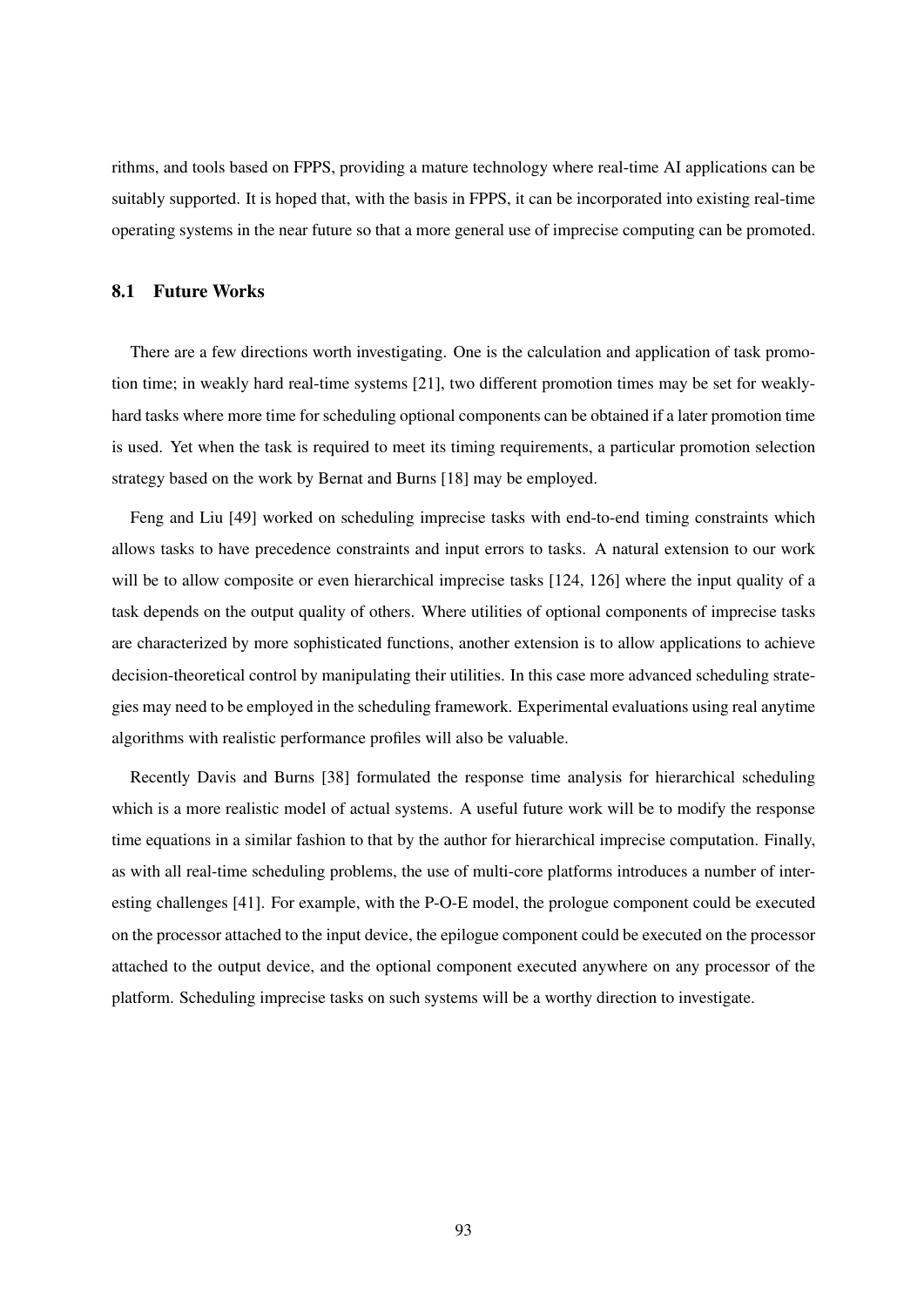## List of References

- [1] IEEE Std 1003.1d-1999. IEEE Standard for Information Technology-Portable Operating System Interface (POSIX)-Part 1: System Application: Program Interface (API) Amendment 4: Additional Real Time Extensions [C Language].
- [2] A. Aguilar-Soto and G. Bernat. Bi-criteria fixed-priority scheduling in hard real-time systems: Deadline and importance. In the 14th International Conference on Real-Time and Network Systems, Paris, 2006.
- [3] M. Aldea, G. Bernat, I. Broster, A. Burns, R. Dobrin, J. M. Drake, G. Fohler, P. Gai, M. G. Harbour, G. Guidi, and J. J. Gutirrez. Fsf: A real-time scheduling architecture framework. In *12th IEEE Real-Time and Embedded Technology and Applications Symposium*, pages 113–124, 2006.
- [4] N. C. Audsley. Optimal priority assignment and feasibility of static priority tasks with arbitrary start times. Technical Report YCS-164, Department of Computer Science, University of York, UK, 1991.
- [5] N. C. Audsley. *Flexible Scheduling in Hard Real-Time Systems*. PhD thesis, Department of Computer Science, University of York, UK, 1993.
- [6] N. C. Audsley, A. Burns, R. I. Davis, K. Tindell, and A. J. Wellings. Fixed priority pre-emptive scheduling: An historical perspective. *Real-Time Systems*, 8(2-3):173–198, 1995.
- [7] N. C. Audsley, A. Burns, R. I. Davis, and A. J. Wellings. Integrating unbounded software components into hard real-time systems. In S. Natarajan, editor, *Imprecise and Approximate Computation*. Kluwer Academic Publishers, 1995.
- [8] N. C. Audsley, A. Burns, M. F. Richardson, and K. Tindell. Applying new scheduling theory to static priority pre-emptive scheduling. *Software Engineering Journal*, 8(5):284–292, 1993.
- [9] N. C. Audsley, A. Burns, M. F. Richardson, and A. J. Wellings. Deadline monotonic scheduling theory. In *Proceedings IFAC/IFIP International Workshop on Real-Time Programming*, pages 55–60, Bruges, Belgium, 1991.
- [10] N. C. Audsley, A. Burns, M. F. Richardson, and A. J. Wellings. Hard real-time scheduling: The deadline monotonic approach. In *Proceedings 8th IEEE Workshop on Real-Time Operating Systems and Software*, Atalanta, 1991.
- [11] N. C. Audsley, A. Burns, M. F. Richardson, and A. J. Wellings. Incorporating unbounded algorithms into predictable real-time systems. *Computer Systems Science and Engineering*, 8(2):80–89, 1993.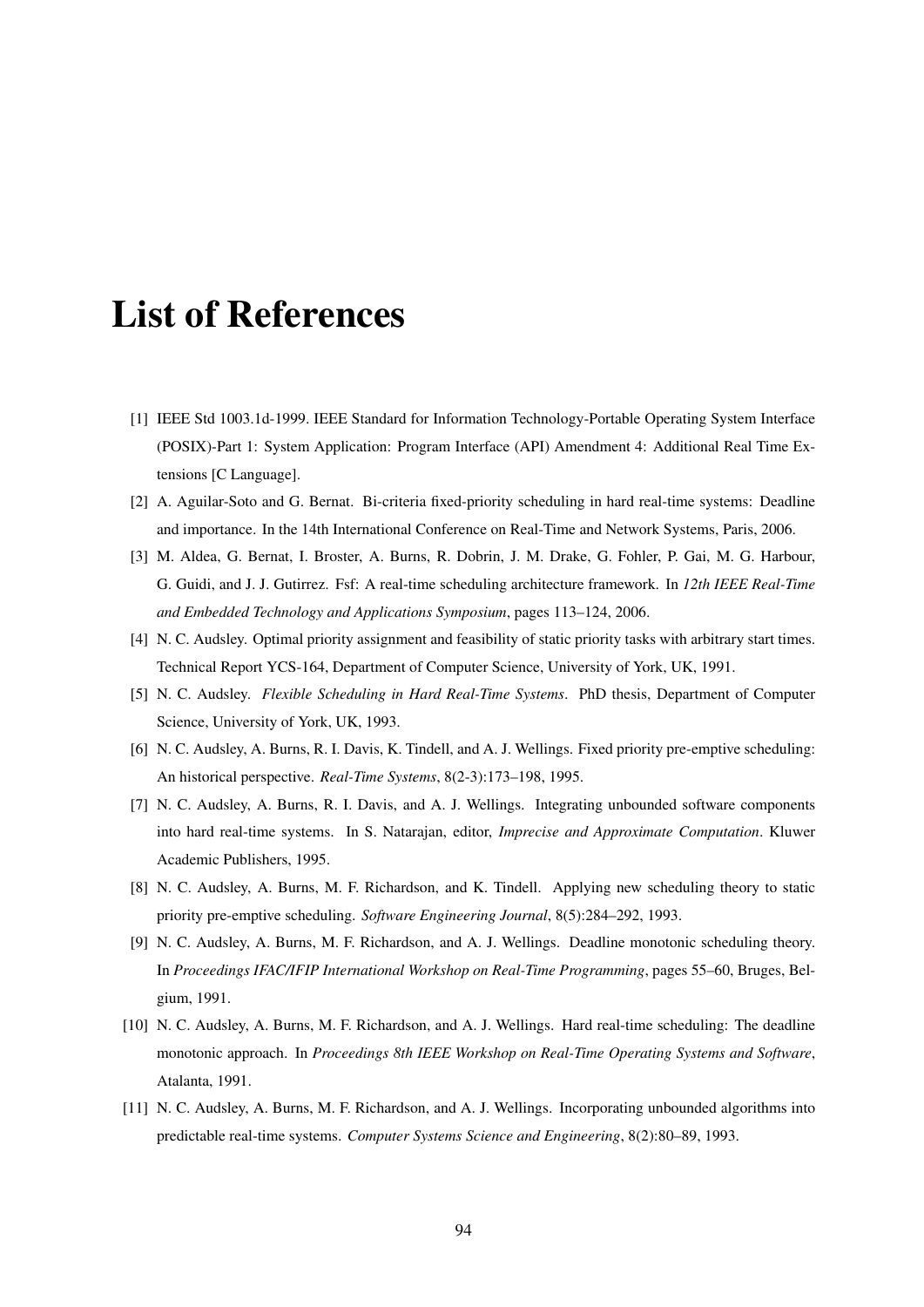- [12] N. C. Audsley, K. Tindell, and A. Burns. The end of the road for static cyclic scheduling. In *Proceedings of the 5th Euromicro Conference on Real-Time Systems (ECRTS 1993)*, pages 36–41, Oulu, Finland, 1993. IEEE Computer Society.
- [13] H. Aydin, R. Melhem, and D. Mosse. Incorporating error recovery into the imprecise computation model. In *RTCSA '99: Proceedings of the Sixth International Conference on Real-Time Computing Systems and Applications*, page 348, Washington, DC, USA, 1999. IEEE Computer Society.
- [14] H. Aydin, R. G. Melhem, D. Mossé, and P. Mejía-Alvarez. Optimal reward-based scheduling of periodic real-time tasks. In *IEEE Real-Time Systems Symposium*, pages 79–89, 1999.
- [15] J. M. Banu's, A. Arenas, and J. Labarta. Dual priority algorithm to schedule real-time tasks in a shared memory multiprocessor. In *IPDPS '03: Proceedings of the 17th International Symposium on Parallel and Distributed Processing*, page 112.2, Washington, DC, USA, 2003. IEEE Computer Society.
- [16] S. K. Baruah and M. E. Hickey. Competitive on-line scheduling of imprecise computations. *IEEE Trans. Comput.*, 47(9):1027–1032, 1998.
- [17] G. Bernat, I. Broster, and A. Burns. Rewriting history to exploit gain time. In *Proceedings Real-time Systems Symposium*, pages 328–335, Lisbon, Portugal, 2004. Computer Society, IEEE.
- [18] G. Bernat and A. Burns. Combining (n/m)-hard deadlines and dual priority scheduling. In *IEEE Real-Time Systems Symposium*, pages 46–57, 1997.
- [19] G. Bernat and A. Burns. New results on fixed priority aperiodic servers. In *20th IEEE Real-Time Systems Symposium*, Phoenix. USA, Dec 1999.
- [20] G. Bernat and A. Burns. Multiple servers and capacity sharing for implementing flexible scheduling. *Real-Time Systems*, 22(1-2):49–75, 2002.
- [21] G. Bernat, A. Burns, and A. Llamosí. Weakly-hard real-time systems. *IEEE Transactions on Computers*, 50(4):308–321, Apr 2001.
- [22] M. Boddy and T. Dean. Deliberation scheduling for problem solving in time-constrained environments. *Artificial Intelligence*, 67(2):245–285, 1994.
- [23] A. Burns. Preemptive priority based scheduling: An appropriate engineering approach. In S. Son, editor, *Advances in Real-Time Systems*, pages 225–248. Prentice-Hall, 1994.
- [24] A. Burns and G. Bernat. Jorvik: A framework for effective scheduling. Technical Report YCS 334, Department of Computer Science, University of York, UK, 2001.
- [25] A. Burns, D. Prasad, A. Bondavalli, F. D. Giandomenico, K. Ramamritham, J. Stankovic, and L. Stringini. The meaning and role of value in scheduling flexible real-time systems. *Journal of Systems Architecture*, 46:305–325, 2000.
- [26] A. Burns and A. J. Wellings. Criticality and utility in the next generation. *Real-Time Systems*, 3(4):351–354, 1991.
- [27] A. Burns and A. J. Wellings. *Real-Time Systems and Programming Languages: Ada 95, Real-Time Java and Real-Time POSIX*. Addison Wesley, 3rd edition, 2001.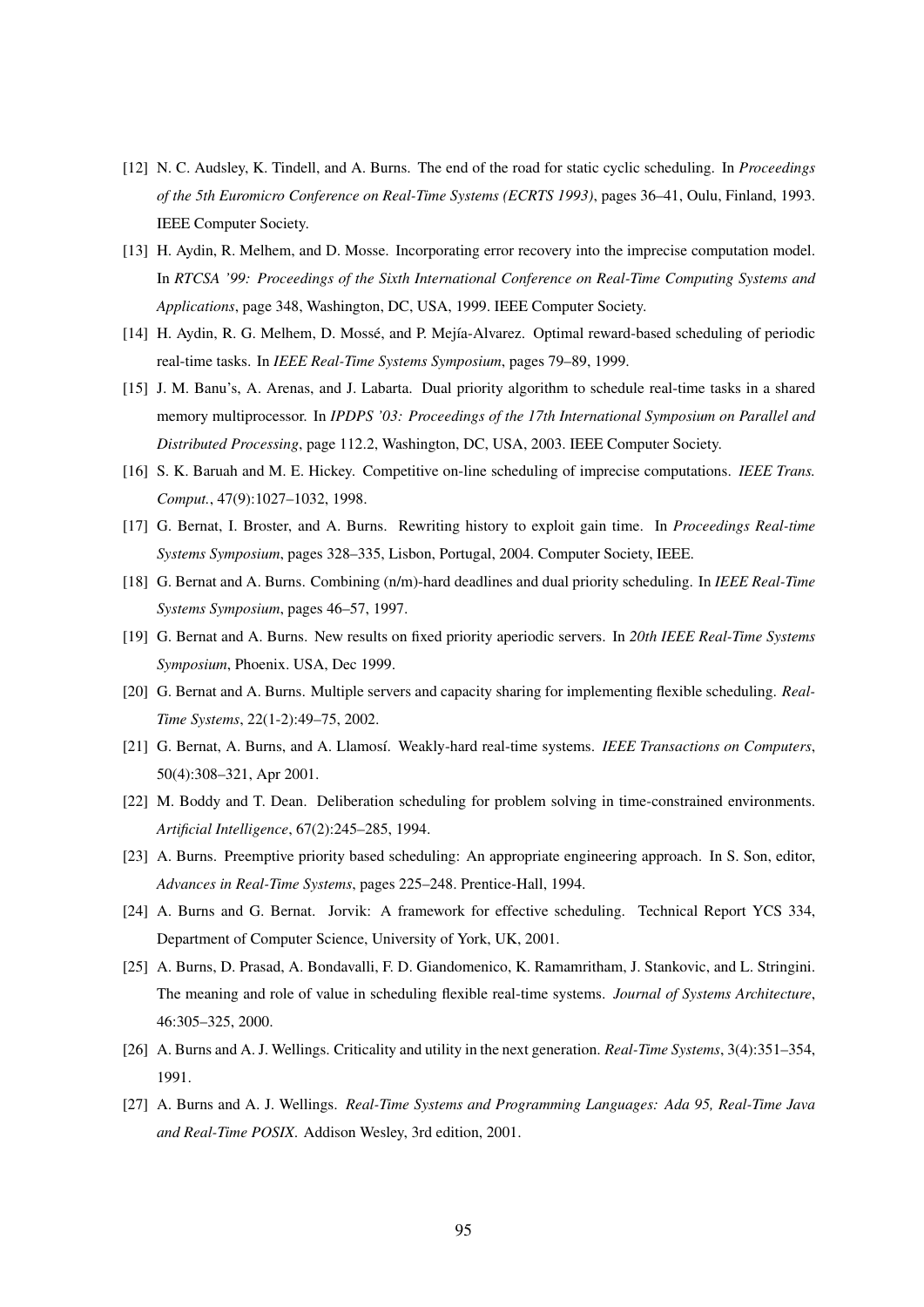- [28] G. C. Buttazzo. *Hard real-time computing systems : predictable scheduling algorithms and applications*. Price/Stern/Sloan Publishers, Los Angeles, CA, USA, 1997.
- [29] S. Chen, L. T. X. Phan, J. Lee, I. Lee, and O. Sokolsky. Removing abstraction overhead in the composition of hierarchical real-time systems. In *Proceedings of the 2011 17th IEEE Real-Time and Embedded Technology and Applications Symposium*, RTAS '11, pages 81–90, Washington, DC, USA, 2011. IEEE Computer Society.
- [30] Cheny, E. Foroughi, F. Heintz, Z. Huangy, S. Kapetanakis, K. Kostiadis, J. Kummeneje, I. Noda, O. Obst, P. Riley, T. Steffens, Y. Wangy, and X. Yiny. Robocup soccer simulator manual 2002. http://sserver.sf.net/docs/manual.pdf.
- [31] Y. Chu. On fixed priority preemptive scheduling for imprecise computation. Technical Report YCS-2006- 402, Department of Computer Science, University of York, UK, 2006.
- [32] Y. Chu. A tractable schedulability test for imprecise computation. Technical Report YCS-2007-414, Department of Computer Science, University of York, UK, 2007.
- [33] Y. Chu and A. Burns. On fixed priority scheduling for imprecise computation and the application on deliberative real-time AI systems. In the Workshop on New Trends in Real-Time Artificial Intelligence. The 17th European Conference on Artificial Intelligence, Riva del Garda, Italy, 2006.
- [34] Y. Chu and A. Burns. Optimal priority ordering for imprecise computation a utility-based approach. Technical Report YCS-2007-424, Department of Computer Science, University of York, UK, 2007.
- [35] Y. Chu and A. Burns. Supporting deliberative real-time AI systems a fixed priority scheduling approach. In *Proceedings of the 19th EUROMICRO Conference on Real-Time Systems (ECRTS'07)*, pages 259–268, Pisa, Italy, 2007. IEEE Computer Society.
- [36] Y. Chu and A. Burns. Flexible hard real-time scheduling for deliberative AI systems. *Journal of Real-Time Systems, Springer Netherlands*, 40(3):241–263, 2008.
- [37] J.-Y. Chung, J. W. S. Liu, and K.-J. Lin. Scheduling periodic jobs that allow imprecise results. *IEEE Trans. Comput.*, 39(9):1156–1174, 1990.
- [38] R. Davis and A. Burns. Hierarchical fixed priority preemptive scheduling. In *Proc. of IEEE Real-Time Systems Symposium (RTSS)*, pages 389–398, 2005.
- [39] R. I. Davis. Approximate slack stealing algorithms for fixed priority pre-emptive systems. Technical Report YCS 217, Department of Computer Science, University of York, UK, 1993.
- [40] R. I. Davis. Dual priority scheduling: A means of providing flexibility in hard real-time systems. Technical Report YCS 230, Department of Computer Science, University of York, UK, 1994.
- [41] R. I. Davis and A. Burns. A survey of hard real-time scheduling for multiprocessor systems. *ACM Comput. Surv.*, 43(4):35:1–35:44, Oct. 2011.
- [42] R. I. Davis, K. Tindell, and A. Burns. Scheduling slack time in fixed priority preemptive systems. In *Proceedings Real-time Systems Symposium*, pages 222–231. Computer Society, IEEE, 1993.
- [43] R. I. Davis and A. J. Wellings. Dual priority scheduling. In *IEEE Proceedings Real-time Systems Symposium*, pages 100–109, Pisa, Italy, 1995.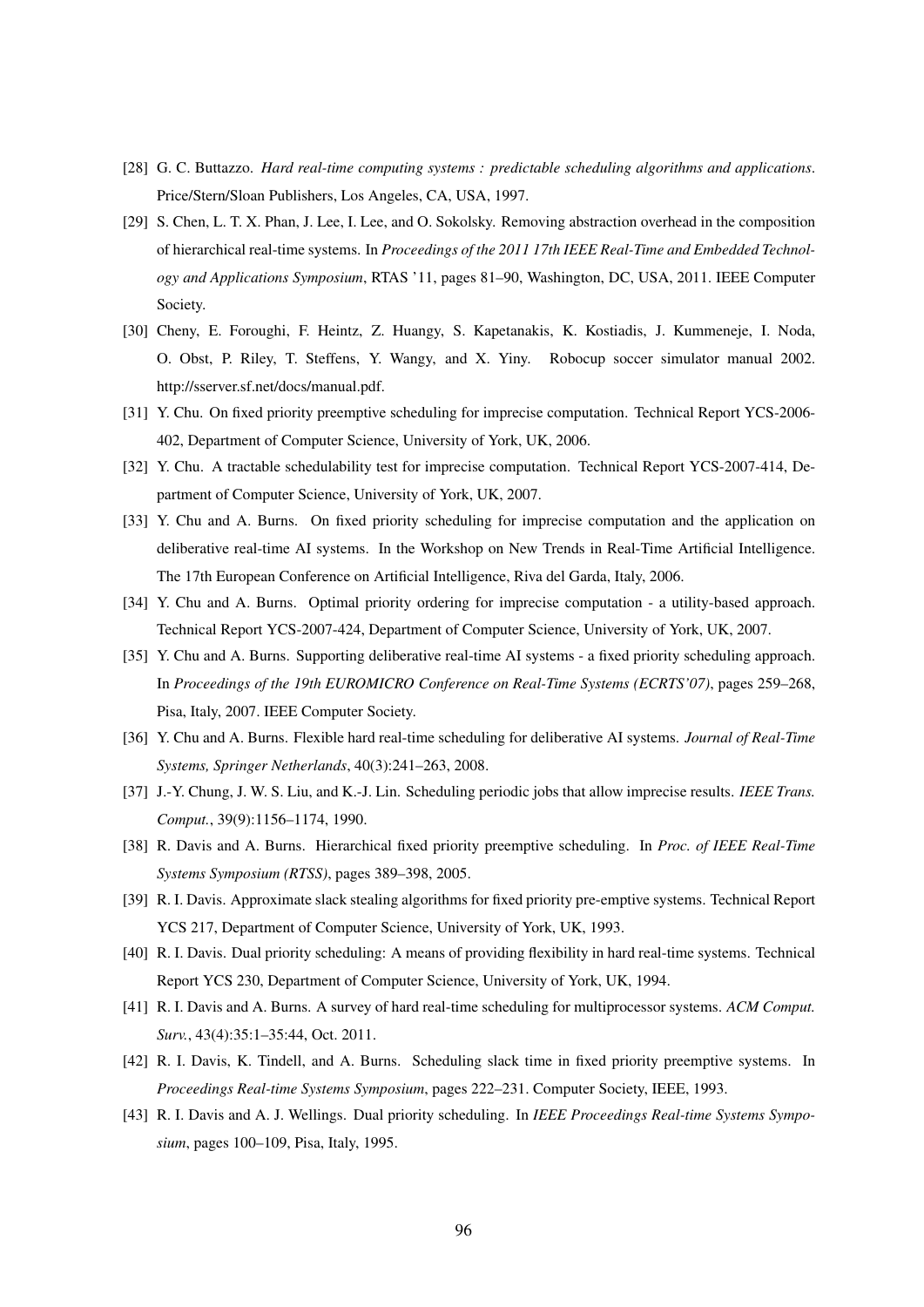- [44] T. Dean and M. Boddy. An analysis of time-dependent planning. In *Proceedings of the Seventh National Conference on Artificial Intelligence*, pages 49–54, Minneapolis, Minnesota, USA, 1988.
- [45] Z. Deng and J. W.-S. Liu. Scheduling real-time applications in an open environment. In *IEEE Real-Time Systems Symposium*, pages 308–319, 1997.
- [46] Z. Deng, J. W.-S. Liu, and J. Sun. A scheme for scheduling hard real-time applications in open system environment. In *9th Euromicro Conference on Real-Time Systems (ECRTS 1997)*, pages 191–199, 1997.
- [47] Z. Deng, J. W.-S. Liu, L. Zhang, S. Mouna, and A. Frei. An open environment for real-time applications. *Real-Time Systems*, 16(2-3):155–185, 1999.
- [48] A. J. Dix, R. F. Stone, and H. S. M. Zedan. Design issues for reliable time-critical systems. Technical Report YCS 133, Department of Computer Science, University of York, UK, 1990.
- [49] W.-C. Feng and J. W. S. Liu. Algorithms for scheduling real-time tasks with input error and end-to-end deadlines. *IEEE Trans. Software Eng.*, 23(2):93–106, 1997.
- [50] X. Feng and A. Mok. A model of hierarchical real-time virtual resources. In *IEEE Real-Time Systems Symposium*, pages 26–35, 2002.
- [51] P. Gai, L. Abeni, M. Giorgi, and G. Buttazzo. A new kernel approach for modular real-time systems development. In *Proceedings of the 13th IEEE Euromicro Conference on Real-Time Systems*, page 199, June 2001.
- [52] A. Garvey and V. Lesser. Design-to-time real-time scheduling, special issue on planning, scheduling and control. *IEEE Transactions on Systems, Man, and Cybernetics*, 23(6):1491–1502, 1993.
- [53] A. Garvey and V. R. Lesser. A survey of research in deliberative real-time artificial intelligence. *Real-Time Systems*, 6(3):317–347, 1994.
- [54] J. Grass and S. Zilberstein. Anytime algorithm development tools. *SIGART Bull.*, 7(2):20–27, 1996.
- [55] G. J. Gregory and K.-J. Lin. Building real-time imprecise computations in ada. In *TRI-Ada '90: Proceedings of the conference on TRI-ADA '90*, pages 409–421, New York, NY, USA, 1990. ACM Press.
- [56] E. A. Hansen and S. Zilberstein. Monitoring and control of anytime algorithms: a dynamic programming approach. *Artif. Intell.*, 126(1-2):139–157, 2001.
- [57] B. Hayes-Roth. Architectural foundations for real-time performance in intelligent agents. *Real-Time Systems*, 2(1-2):99–125, 1990.
- [58] K. I.-J. Ho, J. Y.-T. Leung, and W.-D. Wei. Minimizing maximum weighted error for imprecise computation tasks. *J. Algorithms*, 16(3):431–452, 1994.
- [59] B. Horling, V. Lesser, R. Vincent, and T. Wagner. The soft real-time agent control architecture. Technical Report TR02-14, Computer Science Dept., University of Massachusetts at Amherst, 2002.
- [60] B. Horling, V. Lesser, R. Vincent, and T. Wagner. The Soft Real-Time Agent Control Architecture. *Proceedings of the AAAI/KDD/UAI-2002 Joint Workshop on Real-Time Decision Support and Diagnosis Systems*, July 2002.
- [61] E. J. Horvitz and J. S. Breese. Ideal partition of resources for metareasoning. Technical Report KSL-90-26, Knowledge Systems Laboratory, Stanford University, 1990.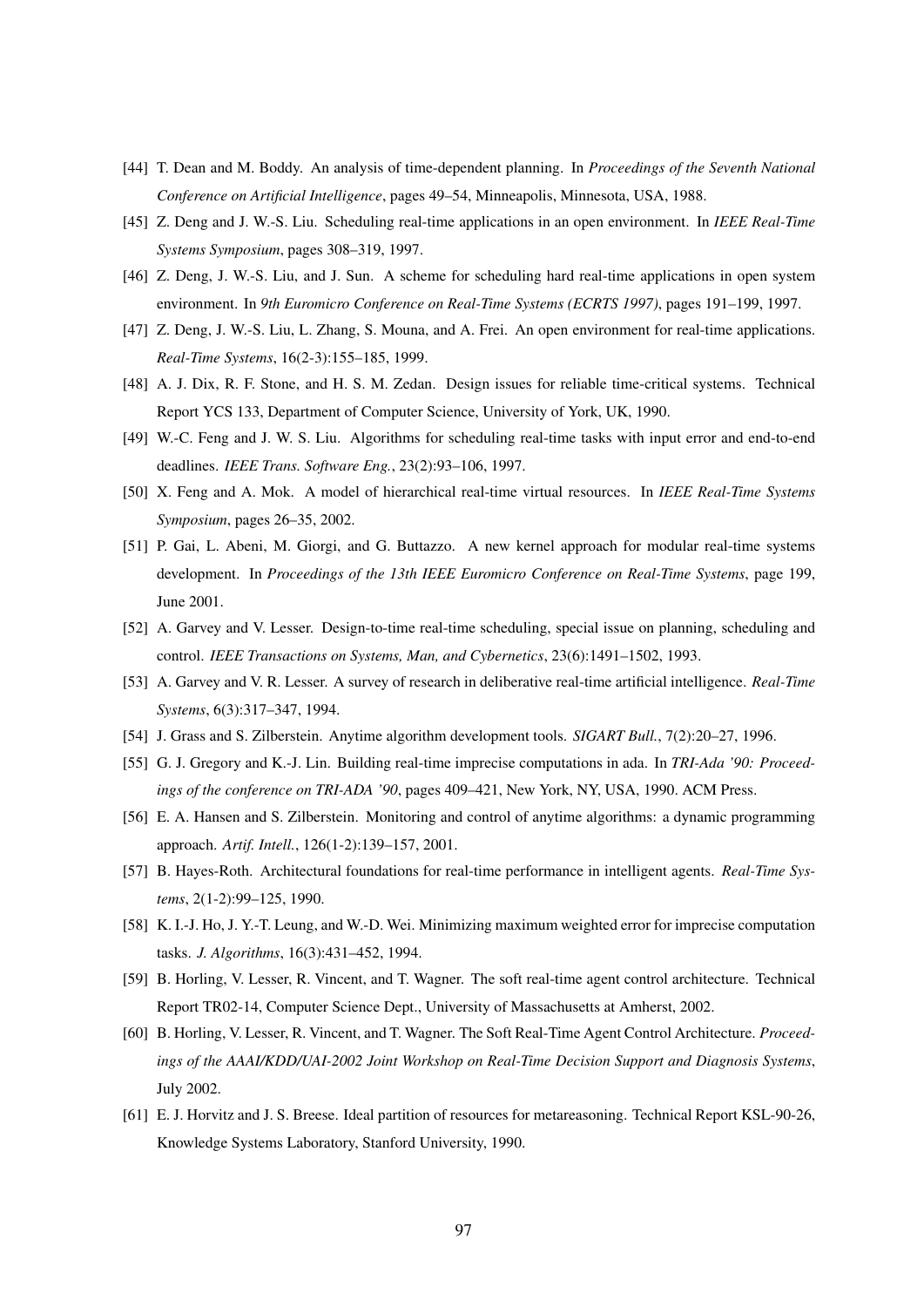- [62] A. E. Howe, D. M. Hart, and P. R. Cohen. Addressing real-time constraints in the design of autonomous agents. *Real-Time Systems*, 2(1-2):81–96, 1990.
- [63] X. Huang and A. M. K. Cheng. Applying imprecise algorithms to real-time image and video transmissio. In *IEEE Real Time Technology and Applications Symposium*, pages 96–103, 1995.
- [64] D. Hull, W.-C. Feng, and J. W. S. Liu. Operating system support for imprecise computation. In *Flexible Computation in Intelligent Systems: Results, Issues, and Opportunities*, Cambridge, Massachusetts, Nov 1996.
- [65] F. F. Ingrand, M. P. Georgeff, and A. S. Rao. An architecture for real-time reasoning and system control. *IEEE Expert*, 7(6):34–44, 1992.
- [66] M. Joseph and P. K. Pandya. Finding response times in a real-time system. *Comput. J.*, 29(5):390–395, 1986.
- [67] K. B. Kenny and K.-J. Lin. Building flexible real-time systems using the flex language. *Computer*, 24(5):70–78, 1991.
- [68] R. E. Korf. Depth-first iterative-deepening: an optimal admissible tree search. *Artif. Intell.*, 27(1):97–109, 1985.
- [69] R. E. Korf. Real-time heuristic search. *Artif. Intell.*, 42(2-3):189–211, 1990.
- [70] T.-W. Kuo and C.-H. Li. A fixed-priority-driven open environment for real-time applications. In *IEEE Real-Time Systems Symposium*, pages 256–267, 1999.
- [71] B. W. Lampson and D. D. Redell. Experience with processes and monitors in mesa. *Commun. ACM*, 23(2):105–117, 1980.
- [72] J. Lehoczky and S. Ramos-Thuel. An optimal algorithm for scheduling soft-aperiodic tasks in fixed-priority preemptive systems. In *IEEE Proceedings Real-time Systems Symposium*, pages 110–123, 1992.
- [73] J. Lehoczky, L. Sha, and J. Strosnider. Enhanced aperiodic responsiveness in hard real-time environments. In *Proceedings Real-time Systems Symposium*, pages 261–270. Computer Society, IEEE, 1987.
- [74] J. P. Lehoczky, L. Sha, and Y. Ding. The rate monotonic scheduling algorithm: Exact characterization and average case behavior. In *IEEE Real-Time Systems Symposium*, pages 166–171. IEEE Computer Society, 1989.
- [75] V. R. Lesser, J. Pavlin, and E. H. Durfee. Approximate processing in real-time problem solving. *AI Magazine*, 9(1):49–61, 1988.
- [76] J. Y. Leung and J. Whitehead. On the complexity of fixed-priority scheduling of periodic, real-time tasks. *Performance Evaluation*, 2(4):237–250, December 1982.
- [77] J. Y.-T. Leung. A survey of scheduling results for imprecise computation tasks. In S. Natarajan, editor, *Imprecise and Approximate Computation*. Kluwer Academic Publishers, 1995.
- [78] J. Y.-T. Leung, V. K. M. Yu, and W.-D. Wei. Minimizing the weighted number of tardy task units. *Discrete Appl. Math.*, 51(3):307–316, 1994.
- [79] G. Lipari and E. Bini. Resource partitioning among real-time applications. In *ECRTS*, pages 151–160, 2003.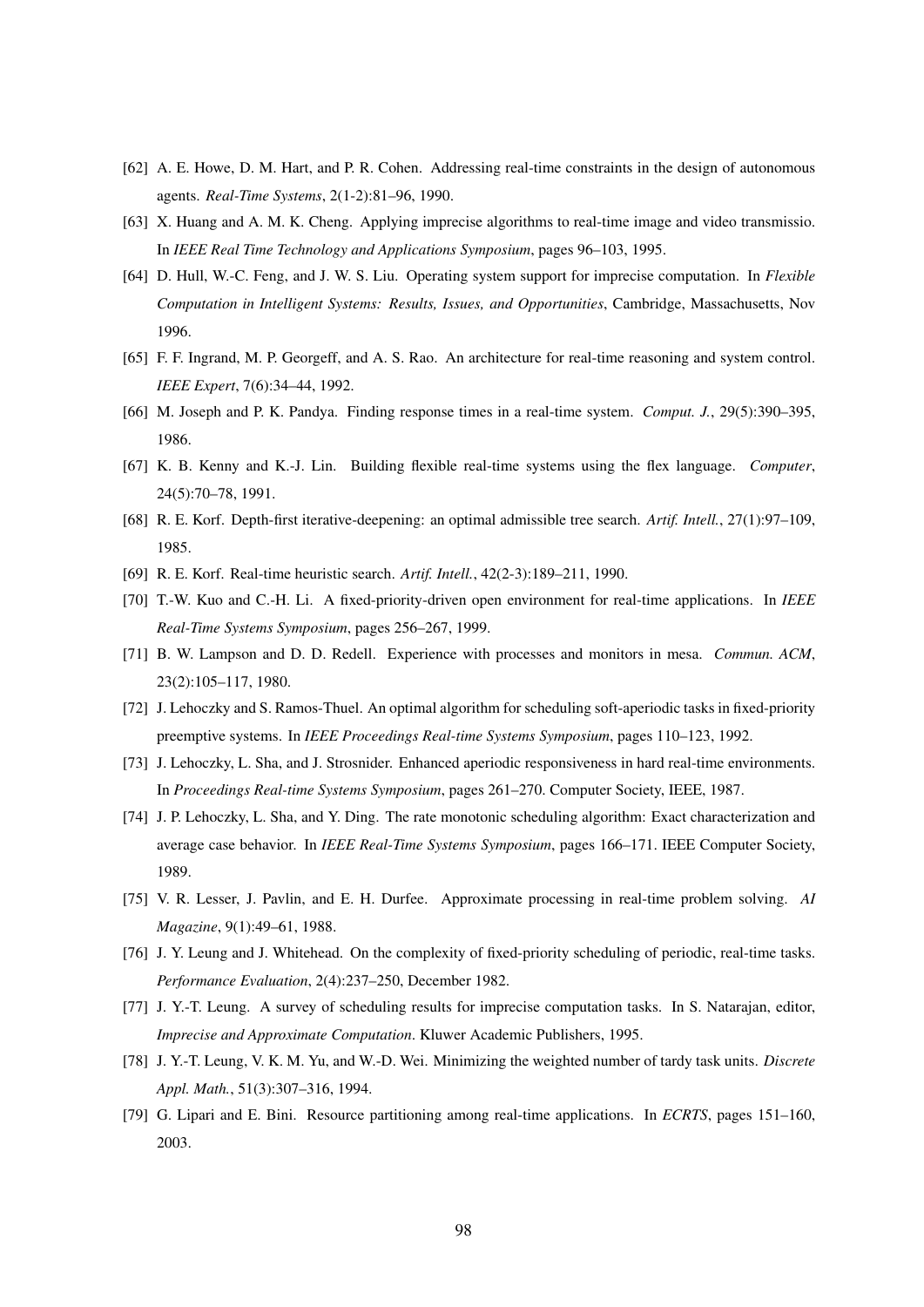- [80] C. L. Liu and J. W. Layland. Scheduling algorithms for multiprogramming in a hard-real-time environment. *J. ACM*, 20(1):46–61, 1973.
- [81] J. W. S. Liu. *Real-Time Systems*. Prentice Hall PTR, Upper Saddle River, NJ, 2000.
- [82] J. W. S. Liu, K.-J. Lin, and S. Natarajan. Scheduling real-time, periodic jobs using imprecise results. In *IEEE Real-Time Systems Symposium*, pages 252–260, 1987.
- [83] J. W. S. Liu, K.-J. Lin, W.-K. Shih, A. C.-S. Yu, J.-Y. Chung, and W. Zhao. Algorithms for scheduling imprecise computations. *Computer*, 24(5):58–68, 1991.
- [84] C. Locke. Software architecture for hard real-time applications: Cyclic executives vs. fixed priority executives. *Real-Time Systems*, 4(1):37–53, 1992.
- [85] A. K. Mok. *Fundamental Design Problems of Distributed Systems for the Hard Real-Time Environment*. PhD thesis, Department of Electrical Engineering and Computer Science, MIT, Cambridge, MA., 1983.
- [86] M. A. Moncusi, A. Arenas, and J. Labarta. Improving energy saving in hard real time systems via a modified dual priority scheduling. *SIGARCH Comput. Archit. News*, 29(5):19–24, 2001.
- [87] D. J. Musliner, E. H. Durfee, and K. G. Shin. CIRCA: A cooperative intelligent real time control architecture. *IEEE Transactions on Systems, Man, and Cybernetics*, 23(6):1561–1574, 1993.
- [88] D. J. Musliner, J. A. Hendler, A. K. Agrawala, E. H. Durfee, J. K. Strosnider, and C. j. Paul. The challenges of real-time AI. *Computer*, 28(1):58–66, 1995.
- [89] J. Paul K. Harter. Response times in level-structured systems. *ACM Trans. Comput. Syst.*, 5(3):232–248, 1987.
- [90] J. Regehr. *Using Hierarchical Scheduling to Support Soft Real-Time Applications on General-Purpose Operating Systems*. PhD thesis, University of Virginia, 2001.
- [91] J. Regehr and J. A. Stankovic. HLS: A framework for composing soft real-time schedulers. In *IEEE Real-Time Systems Symposium*, pages 3–14, 2001.
- [92] M. A. Rivas and M. G. Harbour. MaRTE OS: An Ada kernel for real-time embedded applications. In *Ada-Europe*, pages 305–316, 2001.
- [93] S. Russell and E. Wefald. *Do the right thing: studies in limited rationality*. Artificial intelligence. MIT Press, Cambridge, Mass, 1991.
- [94] S. J. Russell. Principles of metareasoning. *Artif. Intell.*, 49(1-3):361–395, 1991.
- [95] S. J. Russell and P. Norvig. *Artificial Intelligence: a modern approach*. Prentice Hall, Upper Saddle River, N.J., 2nd international edition, 2002.
- [96] S. J. Russell and P. Norvig. *Artificial Intelligence: A Modern Approach, 2nd ed.* Pearson Education, 2002.
- [97] S. J. Russell and S. Zilberstein. Composing real-time systems. In *IJCAI Proceedings of the Twelfth International Joint Conference on Artificial Intelligence*, pages 212–217, Sydney, Australia, 1991.
- [98] S. Saewong, R. Rajkumar, J. P. Lehoczky, and M. H. Klein. Analysis of hierarchical fixed priority scheduling. In *ECRTS*, pages 173–181, 2002.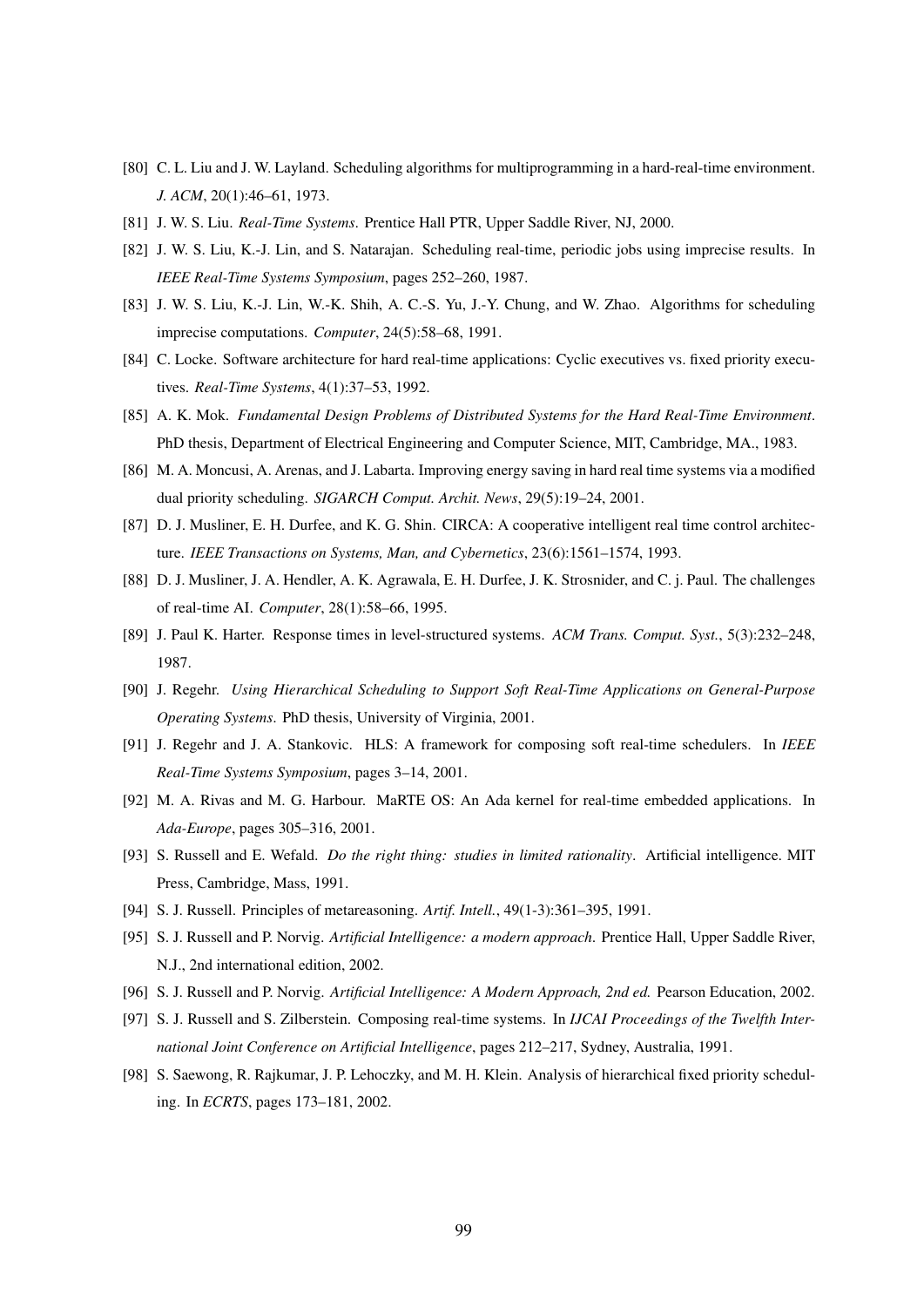- [99] L. Sha, T. F. Abdelzaher, K.-E. Årzén, A. Cervin, T. P. Baker, A. Burns, G. Buttazzo, M. Caccamo, J. P. Lehoczky, and A. K. Mok. Real time scheduling theory: A historical perspective. *Real-Time Systems*, 28(2-3):101–155, 2004.
- [100] L. Sha, J. P. Lehoczky, and R. Rajkumar. Solutions for some practical problems in prioritized preemptive scheduling. In *IEEE Real-Time Systems Symposium*, pages 181–191, 1986.
- [101] L. Sha, R. Rajkumar, and J. P. Lehoczky. Priority inheritance protocols: An approach to real-time synchronization. *IEEE Trans. Comput.*, 39(9):1175–1185, 1990.
- [102] W. Shih, J. W. S. Liu, J. Chung, and D. W. Gillies. Scheduling tasks with ready times and deadlines to minimize average error. *SIGOPS Oper. Syst. Rev.*, 23(3):14–28, 1989.
- [103] W.-K. Shih and J. W. S. Liu. On-line scheduling of imprecise computations to minimize error. *SIAM J. Comput.*, 25(5):1105–1121, 1996.
- [104] W.-K. Shih, J. W. S. Liu, and J.-Y. Chung. Algorithms for scheduling imprecise computations with timing constraints. *SIAM J. Comput.*, 20(3):537–552, 1991.
- [105] H. A. Simon. *Models of Bounded Rationality*. MIT Press, 1982.
- [106] B. Sprunt, L. Sha, and J. P. Lehoczky. Aperiodic task scheduling for hard real-time systems. *Real-Time Systems Journal*, 1(1):27–60, 1989.
- [107] J. A. Stankovic. Misconceptions about real-time computing: A serious problem for next-generation systems. *Computer*, 21(10):10–19, 1988.
- [108] J. A. Stankovic. Real-time computing systems: the next generation. In *Tutorial: hard real-time systems*, pages 14–37. IEEE Computer Society Press, Los Alamitos, CA, USA, 1989.
- [109] J. A. Stankovic and R. Rajkumar. Real-time operating systems. *Real-Time Systems*, 28(2-3):237–253, 2004.
- [110] J. A. Stankovic and K. Ramamritham. Editorial: What is predictability for real-time systems? *Real-Time Systems*, 2(4):247–254, 1990.
- [111] J. A. Stankovic and K. Ramamritham. The Spring kernel: A new paradigm for real-time systems. *IEEE Software*, 8(3):62–72, 1991.
- [112] J. A. Stankovic, K. Ramamritham, D. Niehaus, M. Humphrey, and G. Wallace. The Spring system: Integrated support for complex real-time systems. *Real-Time Systems*, 16(2-3):223–251, 1999.
- [113] J. Strosnider, J. Lehoczky, and L. Sha. The deferrable server algorithm for enhanced aperiodic responsiveness in hard real-time environments. *IEEE Transactions on Computers*, 44(1):73–91, Jan 1995.
- [114] J. K. Strosnider and C. J. Paul. A structured view of real-time problem solving. *AI Mag.*, 15(2):45–66, 1994.
- [115] A. Terrasa, A. García-Fornes, and V. J. Botti. Flexible real-time linux\*: A flexible hard real-time environment. *Real-Time Systems*, 22(1-2):151–173, 2002.
- [116] T.-S. Tia, J. W. S. Liu, and M. Shankar. Algorithms and optimality of scheduling soft aperiodic requests in fixed-priority preemptive systems. *Real-Time Systems*, 10(1):23–43, 1996.
- [117] K. Tindell. Using offset information to analyse static priority pre-emptively scheduled task sets. Technical Report YCS-92-182, Department of Computer Science, University of York, UK, 1992.